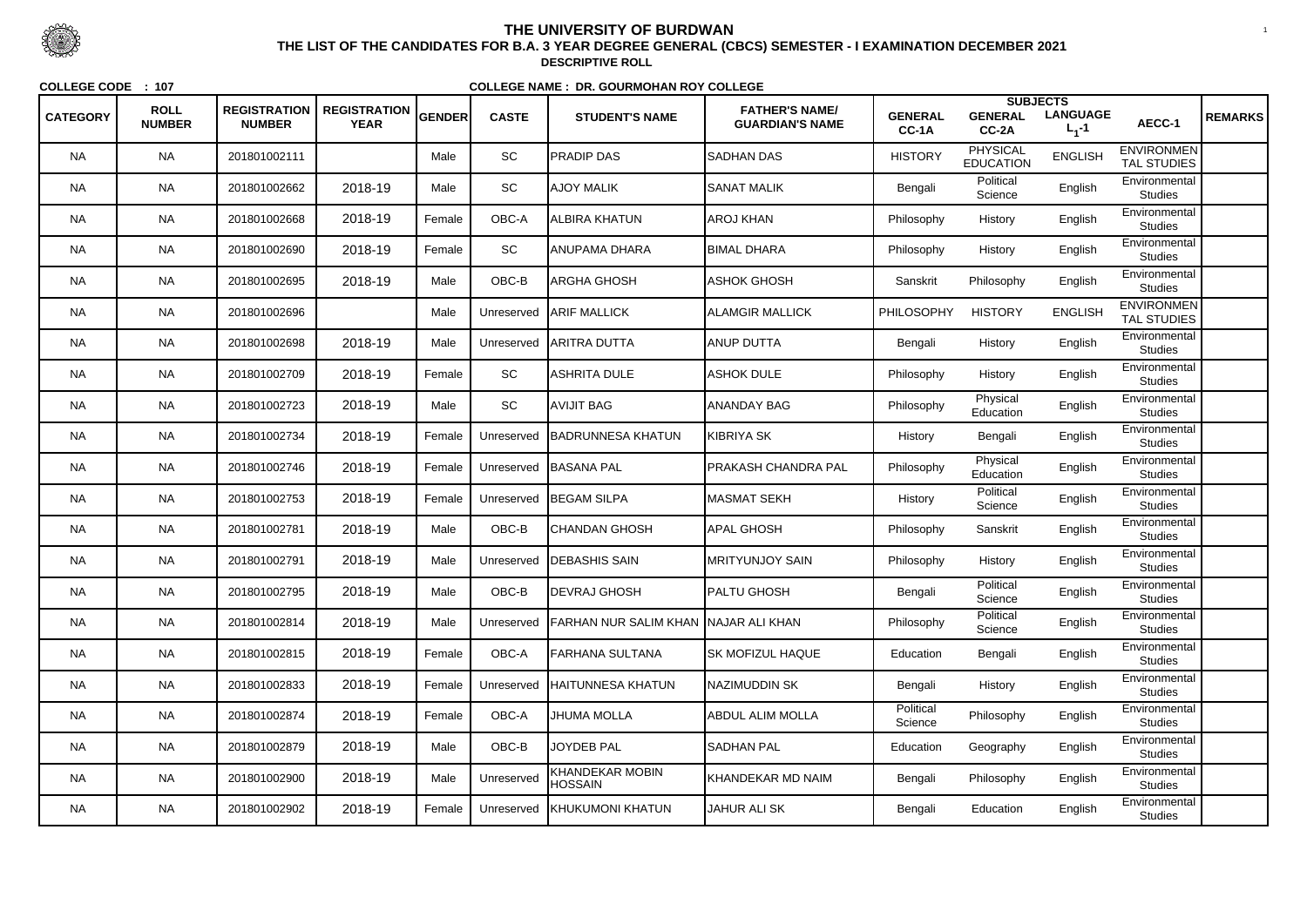| <b>CATEGORY</b> | <b>ROLL</b><br><b>NUMBER</b> | <b>REGISTRATION</b><br><b>NUMBER</b> | <b>REGISTRATION</b><br><b>YEAR</b> | <b>GENDER</b> | <b>CASTE</b> | <b>STUDENT'S NAME</b>        | <b>FATHER'S NAME/</b><br><b>GUARDIAN'S NAME</b> | <b>GENERAL</b><br>CC-1A | <b>GENERAL</b><br>CC-2A | <b>SUBJECTS</b><br><b>LANGUAGE</b><br>$L_1 - 1$ | AECC-1                          | <b>REMARKS</b> |
|-----------------|------------------------------|--------------------------------------|------------------------------------|---------------|--------------|------------------------------|-------------------------------------------------|-------------------------|-------------------------|-------------------------------------------------|---------------------------------|----------------|
| <b>NA</b>       | <b>NA</b>                    | 201801002907                         | 2018-19                            | Female        | Unreserved   | <b>KIYA KHATUN</b>           | KAJAL KHAN                                      | Education               | Political<br>Science    | English                                         | Environmental<br><b>Studies</b> |                |
| <b>NA</b>       | <b>NA</b>                    | 201801002926                         | 2018-19                            | Female        | Unreserved   | LAJINA KHATUN                | <b>MONIRUL SK</b>                               | Education               | Philosophy              | English                                         | Environmental<br><b>Studies</b> |                |
| <b>NA</b>       | <b>NA</b>                    | 201801002933                         | 2018-19                            | Female        | SC           | <b>MADHABI DAS</b>           | <b>HRIDAY DAS</b>                               | Bengali                 | Sanskrit                | English                                         | Environmental<br><b>Studies</b> |                |
| <b>NA</b>       | <b>NA</b>                    | 201801002937                         | 2018-19                            | Male          | Unreserved   | <b>IMAHABUB MONDAL</b>       | <b>GOLAM AMBIA MONDAL</b>                       | Bengali                 | History                 | English                                         | Environmental<br><b>Studies</b> |                |
| <b>NA</b>       | <b>NA</b>                    | 201801002941                         | 2018-19                            | Male          | Unreserved   | <b>MAINUL HOCK SK</b>        | <b>MONIRUL HOCK SK</b>                          | Bengali                 | Education               | English                                         | Environmental<br><b>Studies</b> |                |
| <b>NA</b>       | <b>NA</b>                    | 201801002952                         | 2018-19                            | Female        | SC           | <b>MANDIRA RAJAK</b>         | ARUN KUMAR RAJAK                                | History                 | Philosophy              | English                                         | Environmental<br><b>Studies</b> |                |
| <b>NA</b>       | <b>NA</b>                    | 201801002961                         | 2018-19                            | Male          | OBC-A        | IMD SAIFURJAMAN BOX          | <b>MD IBRAHIM BOX</b>                           | Bengali                 | Education               | English                                         | Environmental<br><b>Studies</b> |                |
| <b>NA</b>       | <b>NA</b>                    | 201801002973                         | 2018-19                            | Male          | Unreserved   | <b>IMITHUN CHAKRABORTY</b>   | <b>ASHISH CHAKRABORTY</b>                       | Education               | History                 | English                                         | Environmental<br><b>Studies</b> |                |
| <b>NA</b>       | <b>NA</b>                    | 201801002974                         | 2018-19                            | Female        | OBC-A        | <b>MOBINA KHATUN</b>         | NABI SK                                         | History                 | Education               | English                                         | Environmental<br><b>Studies</b> |                |
| NA.             | <b>NA</b>                    | 201801002995                         | 2018-19                            | Male          | OBC-A        | <b>MONIRUL MALLICK</b>       | <b>SIRAJUL MALLICK</b>                          | Philosophy              | Sanskrit                | English                                         | Environmental<br><b>Studies</b> |                |
| <b>NA</b>       | <b>NA</b>                    | 201801003001                         | 2018-19                            | Male          | Unreserved   | <b>IMORTUJA MALLICK</b>      | <b>FARIAD MALLICK</b>                           | Philosophy              | Education               | English                                         | Environmental<br><b>Studies</b> |                |
| <b>NA</b>       | <b>NA</b>                    | 201801003046                         | 2018-19                            | Female        | Unreserved   | <b>NASRIN PARVIN</b>         | <b>ISK MATIHAR RAHAMAN</b>                      | Education               | Philosophy              | English                                         | Environmental<br><b>Studies</b> |                |
| <b>NA</b>       | <b>NA</b>                    | 201801003047                         | 2018-19                            | Female        | OBC-A        | <b>NASRIN SABNAM</b>         | KHAIRUL SEKH                                    | Bengali                 | History                 | English                                         | Environmental<br><b>Studies</b> |                |
| <b>NA</b>       | <b>NA</b>                    | 201801003052                         | 2018-19                            | Female        | Unreserved   | INIBEDITA GHOSH              | <b>DIPAK GHOSH</b>                              | Philosophy              | History                 | English                                         | Environmental<br><b>Studies</b> |                |
| <b>NA</b>       | <b>NA</b>                    | 201801003057                         | 2018-19                            | Female        | OBC-A        | NIVIA KHATUN                 | <b>ABDUL MUJIJ SK</b>                           | Bengali                 | History                 | English                                         | Environmental<br><b>Studies</b> |                |
| <b>NA</b>       | <b>NA</b>                    | 201801003062                         | 2018-19                            | Female        |              | Unreserved   NURJAHAN KHATUN | NURTAJ SEKH                                     | Bengali                 | Political<br>Science    | English                                         | Environmental<br><b>Studies</b> |                |
| <b>NA</b>       | <b>NA</b>                    | 201801003095                         | 2018-19                            | Female        | Unreserved   | <b>PIYASA PAUL</b>           | PIJUSH KANTI PAUL                               | Philosophy              | Education               | English                                         | Environmental<br><b>Studies</b> |                |
| <b>NA</b>       | <b>NA</b>                    | 201801003102                         | 2018-19                            | Female        | Unreserved   | <b>PRITY BHATTACHARYA</b>    | SATI JIBON BHATTACHARYA                         | Bengali                 | History                 | English                                         | Environmental<br><b>Studies</b> |                |
| <b>NA</b>       | <b>NA</b>                    | 201801003111                         | 2018-19                            | Female        | SC           | <b>PRIYANKA HAZRA</b>        | <b>SUDEB HAZRA</b>                              | History                 | Bengali                 | English                                         | Environmental<br><b>Studies</b> |                |
| <b>NA</b>       | <b>NA</b>                    | 201801003114                         | 2018-19                            | Female        | <b>ST</b>    | PROJAPATI TUDU               | RAM TUDU                                        | History                 | Political<br>Science    | English                                         | Environmental<br><b>Studies</b> |                |
| <b>NA</b>       | <b>NA</b>                    | 201801003117                         | 2018-19                            | Female        | SC           | <b>PROTIMA DAS</b>           | <b>PANNALAL DAS</b>                             | Philosophy              | Education               | English                                         | Environmental<br><b>Studies</b> |                |
| NA              | <b>NA</b>                    | 201801003123                         | 2018-19                            | Female        | OBC-B        | <b>PUJA MODAK</b>            | <b>BISWAJIT MODAK</b>                           | Philosophy              | Education               | English                                         | Environmental<br><b>Studies</b> |                |



 <sup>2</sup> **THE LIST OF THE CANDIDATES FOR B.A. 3 YEAR DEGREE GENERAL (CBCS) SEMESTER - I EXAMINATION DECEMBER 2021DESCRIPTIVE ROLL**

**COLLEGE CODE : <sup>107</sup>**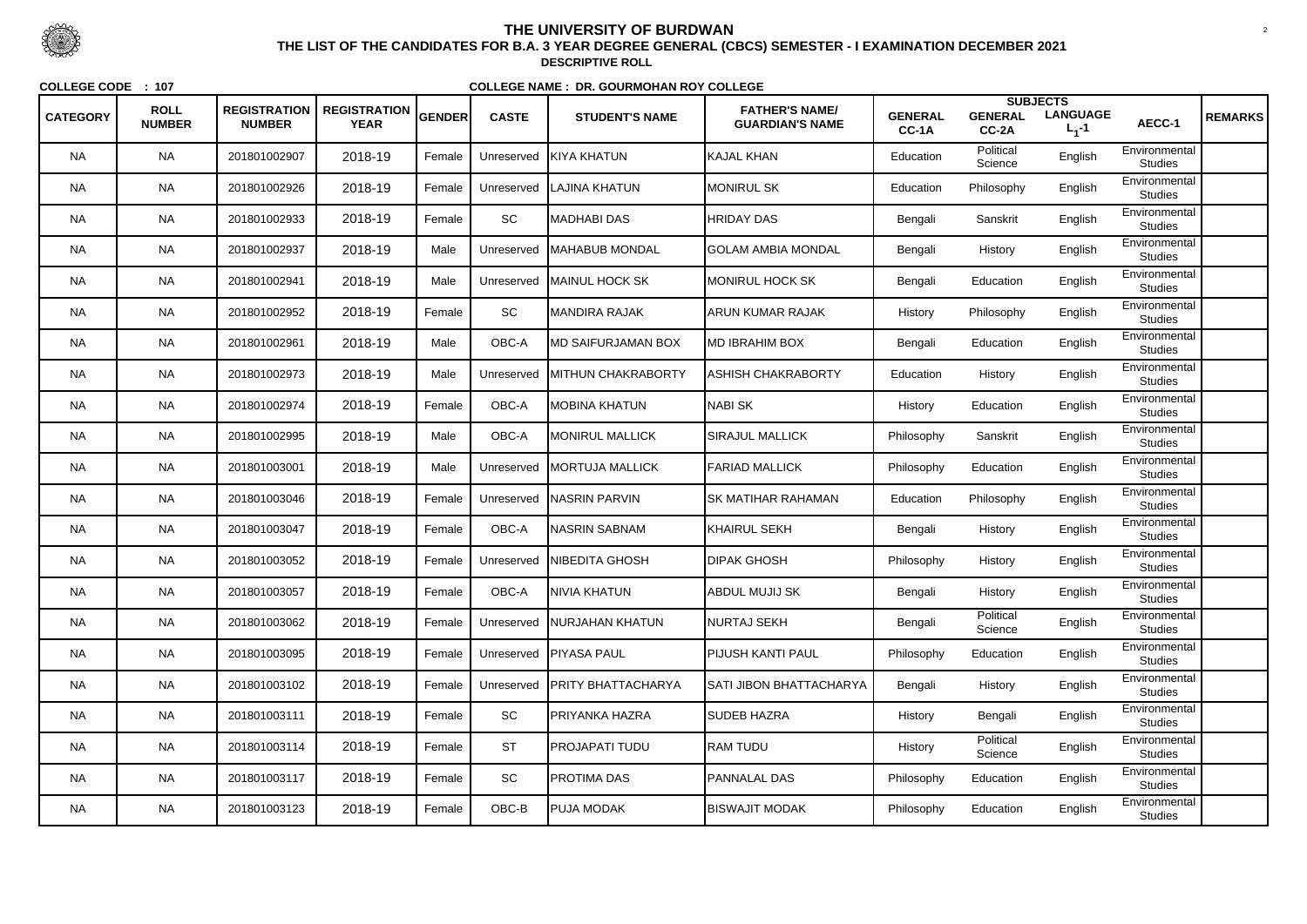|                 |                              |                                      |                                    |               |              |                          |                                                 |                         |                         | <b>SUBJECTS</b>              |                                         |                |
|-----------------|------------------------------|--------------------------------------|------------------------------------|---------------|--------------|--------------------------|-------------------------------------------------|-------------------------|-------------------------|------------------------------|-----------------------------------------|----------------|
| <b>CATEGORY</b> | <b>ROLL</b><br><b>NUMBER</b> | <b>REGISTRATION</b><br><b>NUMBER</b> | <b>REGISTRATION</b><br><b>YEAR</b> | <b>GENDER</b> | <b>CASTE</b> | <b>STUDENT'S NAME</b>    | <b>FATHER'S NAME/</b><br><b>GUARDIAN'S NAME</b> | <b>GENERAL</b><br>CC-1A | <b>GENERAL</b><br>CC-2A | <b>LANGUAGE</b><br>$L_1 - 1$ | AECC-1                                  | <b>REMARKS</b> |
| <b>NA</b>       | <b>NA</b>                    | 201801003128                         | 2018-19                            | Male          | SC           | <b>PUSPENDU MAL</b>      | KRISHNA CHANDRA MAL                             | Philosophy              | Physical<br>Education   | English                      | Environmental<br><b>Studies</b>         |                |
| <b>NA</b>       | <b>NA</b>                    | 201801003130                         | 2018-19                            | Male          | Unreserved   | <b>RABINDRANATH DAS</b>  | <b>BAPI DAS</b>                                 | Sanskrit                | Philosophy              | English                      | Environmental<br><b>Studies</b>         |                |
| <b>NA</b>       | <b>NA</b>                    | 201801003137                         | 2018-19                            | Male          | OBC-A        | IRAJA MONDAL             | IMAHASIN MONDAL                                 | Bengali                 | Education               | English                      | Environmental<br><b>Studies</b>         |                |
| <b>NA</b>       | <b>NA</b>                    | 201801003141                         | 2018-19                            | Male          | OBC-A        | <b>I</b> RAJESH SK       | <b>RAZAB SK</b>                                 | Political<br>Science    | Education               | English                      | Environmental<br><b>Studies</b>         |                |
| <b>NA</b>       | <b>NA</b>                    | 201801003160                         | 2018-19                            | Female        | Unreserved   | RAYMA SULTANA            | <b>SK HASIBUR RAHAMAN</b>                       | Philosophy              | Education               | English                      | Environmental<br><b>Studies</b>         |                |
| <b>NA</b>       | <b>NA</b>                    | 201801003207                         | 2018-19                            | Female        | OBC-A        | RUNA KHATUN              | <b>HAMID MOLLICK</b>                            | Education               | History                 | English                      | Environmental<br><b>Studies</b>         |                |
| <b>NA</b>       | <b>NA</b>                    | 201801003225                         | 2018-19                            | Female        | Unreserved   | SAHANARA KHATUN          | <b>ISK JAHANGIR</b>                             | History                 | Philosophy              | English                      | Environmental<br><b>Studies</b>         |                |
| <b>NA</b>       | <b>NA</b>                    | 201801003237                         | 2018-19                            | Female        | OBC-B        | SAKILA KHATUN            | <b>HARAI KHAN</b>                               | Bengali                 | Education               | English                      | Environmental<br><b>Studies</b>         |                |
| <b>NA</b>       | <b>NA</b>                    | 201801003255                         | 2018-19                            | Female        | Unreserved   | SAMIUNNESA KHATUN        | <b>OWRESH MOLLICK</b>                           | Bengali                 | History                 | English                      | Environmental<br><b>Studies</b>         |                |
| <b>NA</b>       | <b>NA</b>                    | 201801003267                         | 2018-19                            | Female        | OBC-B        | SANGITA GHOSH            | TAPAN KUMAR GHOSH                               | History                 | Bengali                 | English                      | Environmental<br><b>Studies</b>         |                |
| <b>NA</b>       | <b>NA</b>                    | 201801003290                         | 2018-19                            | Female        | Unreserved   | <b>SELIMA KHATUN</b>     | <b>MONTU SK</b>                                 | History                 | Physical<br>Education   | English                      | Environmental<br><b>Studies</b>         |                |
| <b>NA</b>       | <b>NA</b>                    | 201801003315                         | 2018-19                            | Female        | SC           | <b>SHYAMOLI DAS</b>      | <b>PANU DAS</b>                                 | Philosophy              | History                 | English                      | Environmental<br><b>Studies</b>         |                |
| <b>NA</b>       | <b>NA</b>                    | 201801003320                         | 2018-19                            | Male          | OBC-A        | <b>SK MD OMAR FARUK</b>  | <b>AJMAT SK</b>                                 | Philosophy              | Political<br>Science    | English                      | Environmental<br><b>Studies</b>         |                |
| <b>NA</b>       | <b>NA</b>                    | 201801003323                         |                                    | Male          | Unreserved   | <b>ISK SABIR AHAMMED</b> | ISAHIFA RAHAMAN SEIKH                           | PHILOSOPHY              |                         |                              | <b>ENVIRONMEN</b><br><b>TAL STUDIES</b> |                |
| <b>NA</b>       | <b>NA</b>                    | 201801003343                         | 2018-19                            | Female        | <b>SC</b>    | SONALI BAG               | <b>RAJKUMAR BAG</b>                             | Philosophy              | History                 | English                      | Environmental<br><b>Studies</b>         |                |
| <b>NA</b>       | <b>NA</b>                    | 201801003357                         | 2018-19                            | Male          | Unreserved   | <b>SOURAV GHOSH</b>      | <b>GOUTAM GHOSH</b>                             | Philosophy              | Education               | English                      | Environmental<br><b>Studies</b>         |                |
| <b>NA</b>       | <b>NA</b>                    | 201801003384                         | 2018-19                            | Male          | SC           | <b>SUJIT DAS</b>         | <b>DUKHIRAM DAS</b>                             | Bengali                 | History                 | English                      | Environmental<br><b>Studies</b>         |                |
| <b>NA</b>       | <b>NA</b>                    | 201801003388                         | 2018-19                            | Male          | Unreserved   | <b>SUKANTA PAL</b>       | UTTAM KUMAR PAL                                 | Physical<br>Education   | Philosophy              | English                      | Environmental<br><b>Studies</b>         |                |
| <b>NA</b>       | <b>NA</b>                    | 201801003401                         |                                    | Male          | Unreserved   | <b>SUMAN KARMAKAR</b>    | RAMPRASAD KARMAKAR                              | <b>BENGALI</b>          | <b>HISTORY</b>          | <b>ENGLISH</b>               | <b>ENVIRONMEN</b><br><b>TAL STUDIES</b> |                |
| <b>NA</b>       | <b>NA</b>                    | 201801003403                         | 2018-19                            | Female        | Unreserved   | <b>SUMANA DAS</b>        | <b>SITU DAS</b>                                 | Philosophy              | Physical<br>Education   | English                      | Environmental<br><b>Studies</b>         |                |
| <b>NA</b>       | <b>NA</b>                    | 201801003405                         | 2018-19                            | Female        | Unreserved   | <b>SUMANA PANJA</b>      | <b>BASUDEB PANJA</b>                            | Bengali                 | Education               | English                      | Environmental<br><b>Studies</b>         |                |
| <b>NA</b>       | <b>NA</b>                    | 201801003424                         | 2018-19                            | Male          | OBC-B        | SUROJIT GHOSH            | <b>SITAL GHOSH</b>                              | Bengali                 | Education               | English                      | Environmental<br><b>Studies</b>         |                |



 <sup>3</sup> **THE LIST OF THE CANDIDATES FOR B.A. 3 YEAR DEGREE GENERAL (CBCS) SEMESTER - I EXAMINATION DECEMBER 2021DESCRIPTIVE ROLL**

**COLLEGE CODE : <sup>107</sup>**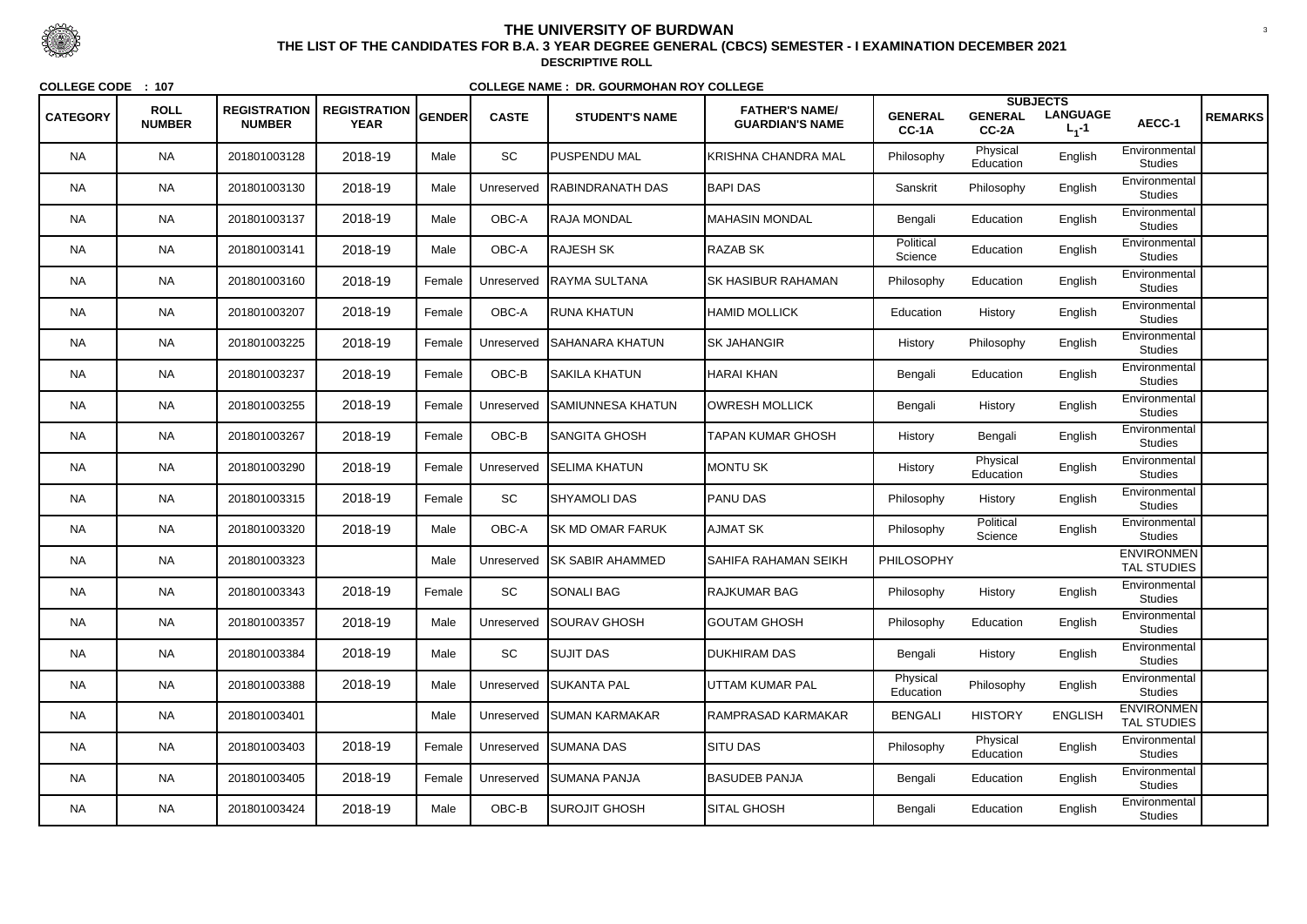|                 | <b>ROLL</b>   | <b>REGISTRATION</b> | <b>REGISTRATION</b> |        |                       |                                         | <b>FATHER'S NAME/</b>           |                         |                         | <b>SUBJECTS</b>              |                                 |                |
|-----------------|---------------|---------------------|---------------------|--------|-----------------------|-----------------------------------------|---------------------------------|-------------------------|-------------------------|------------------------------|---------------------------------|----------------|
| <b>CATEGORY</b> | <b>NUMBER</b> | <b>NUMBER</b>       | <b>YEAR</b>         | GENDER | <b>CASTE</b>          | <b>STUDENT'S NAME</b>                   | <b>GUARDIAN'S NAME</b>          | <b>GENERAL</b><br>CC-1A | <b>GENERAL</b><br>CC-2A | <b>LANGUAGE</b><br>$L_1 - 1$ | AECC-1                          | <b>REMARKS</b> |
| <b>NA</b>       | <b>NA</b>     | 201801003439        | 2018-19             | Female | Unreserved            | <b>TAMOSA KUNDU</b>                     | <b>IPROKASH KUNDU</b>           | Sanskrit                | Education               | English                      | Environmental<br><b>Studies</b> |                |
| <b>NA</b>       | <b>NA</b>     | 201801003453        | 2018-19             | Male   | Unreserved            | <b>TOTAN MONDAL</b>                     | HASMAT ALI MONDAL               | Bengali                 | Education               | English                      | Environmental<br><b>Studies</b> |                |
| <b>NA</b>       | <b>NA</b>     | 201901002488        | 2019-20             | Male   | Unreserved            | <b>ABDUS SATTAR</b>                     | <b>ASRAB SK</b>                 | Philosophy              | History                 | English                      | Environmental<br><b>Studies</b> |                |
| <b>NA</b>       | <b>NA</b>     | 201901002493        | 2019-20             | Male   | Unreserved            | <b>JABU BAKKAR SK</b>                   | <b>ABDUL RAFIK SK</b>           | Bengali                 | History                 | English                      | Environmental<br><b>Studies</b> |                |
| <b>NA</b>       | <b>NA</b>     | 201901002512        | 2019-20             | Male   | Unreserved            | <b>JAMIT PARAMANIK</b>                  | <b>MANIK PARAMANIK</b>          | Political<br>Science    | Philosophy              | English                      | Environmental<br><b>Studies</b> |                |
| <b>NA</b>       | <b>NA</b>     | 201901002516        | 2019-20             | Male   | OBC-B                 | IAMIT GHOSH                             | AMIYA KUMAR GHOSH               | Political<br>Science    | Philosophy              | English                      | Environmental<br><b>Studies</b> |                |
| <b>NA</b>       | <b>NA</b>     | 201901002519        | 2019-20             | Male   | Unreserved            | <b>JAMIT NAYEK</b>                      | <b>DIPAK NAYEK</b>              | History                 | Physical<br>Education   | English                      | Environmental<br><b>Studies</b> |                |
| <b>NA</b>       | <b>NA</b>     | 201901002527        | 2019-20             | Male   | OBC-A                 | ANISUR RAHAMAN SK                       | MUJANUR RAHAMAN SK              | Bengali                 | History                 | English                      | Environmental<br><b>Studies</b> |                |
| <b>NA</b>       | <b>NA</b>     | 201901002536        | 2019-20             | Male   | OBC-A                 | <b>ARIF MONDAL</b>                      | <b>ABU BAKKAR MONDAL</b>        | Physical<br>Education   | History                 | English                      | Environmental<br><b>Studies</b> |                |
| <b>NA</b>       | <b>NA</b>     | 201901002547        | 2019-20             | Female | Unreserved            | <b>ASFA KHATUN</b>                      | <b>ATIYAR MOLLICK</b>           | Bengali                 | History                 | English                      | Environmental<br><b>Studies</b> |                |
| <b>NA</b>       | <b>NA</b>     | 201901002595        | 2019-20             | Female | SC                    | <b>CHAMPA SANTRA</b>                    | <b>SUNIL SANTRA</b>             | Bengali                 | History                 | English                      | Environmental<br><b>Studies</b> |                |
| <b>NA</b>       | <b>NA</b>     | 201901002601        | 2019-20             | Male   | SC                    | <b>CHAYAN DAS</b>                       | <b>PRASANTA DAS</b>             | Bengali                 | History                 | English                      | Environmental<br><b>Studies</b> |                |
| <b>NA</b>       | <b>NA</b>     | 201901002604        | 2019-20             | Male   | Unreserved            | <b>CHOWDHURY ASLAM</b><br><b>SIDDIK</b> | <b>CHOWDHURY SAMSUL</b><br>HUDA | Bengali                 | Political<br>Science    | English                      | Environmental<br><b>Studies</b> |                |
| <b>NA</b>       | <b>NA</b>     | 201901002610        | 2019-20             | Male   | Unreserved            | <b>IDEEP GHOSH</b>                      | BHABATRAN GHOSH                 | Philosophy              | Physical<br>Education   | English                      | Environmental<br><b>Studies</b> |                |
| <b>NA</b>       | <b>NA</b>     | 201901002611        | 2019-20             | Male   |                       | Unreserved   DIP BANERJEE               | <b>BUDDHADEB BANERJEE</b>       | Philosophy              | Physical<br>Education   | English                      | Environmental<br><b>Studies</b> |                |
| <b>NA</b>       | <b>NA</b>     | 201901002618        | 2019-20             | Female | Unreserved   DOLI DAS |                                         | <b>GURUPADA DAS</b>             | Philosophy              | History                 | English                      | Environmental<br><b>Studies</b> |                |
| <b>NA</b>       | <b>NA</b>     | 201901002623        | 2019-20             | Male   | OBC-A                 | <b>EKABUL MOLLA</b>                     | <b>NUR HAQUE MOLLA</b>          | History                 | Philosophy              | English                      | Environmental<br><b>Studies</b> |                |
| <b>NA</b>       | <b>NA</b>     | 201901002629        | 2019-20             | Female | Unreserved            | <b>FIROJA KHATUN</b>                    | KHAIRUL SEIKH                   | Bengali                 | Education               | English                      | Environmental<br><b>Studies</b> |                |
| <b>NA</b>       | <b>NA</b>     | 201901002639        | 2019-20             | Female | OBC-A                 | <b>HASINA MALLICK</b>                   | <b>MEHER ALI MALLICK</b>        | Philosophy              | Political<br>Science    | English                      | Environmental<br><b>Studies</b> |                |
| <b>NA</b>       | <b>NA</b>     | 201901002654        | 2019-20             | Female | Unreserved            | <b>JASMINA KHATUN</b>                   | <b>JASIM UDDIN SEKH</b>         | Philosophy              | Political<br>Science    | English                      | Environmental<br><b>Studies</b> |                |
| <b>NA</b>       | <b>NA</b>     | 201901002657        | 2019-20             | Male   | OBC-B                 | <b>JAYANTA GHOSH</b>                    | <b>BIDHAN GHOSH</b>             | History                 | Physical<br>Education   | English                      | Environmental<br><b>Studies</b> |                |
| <b>NA</b>       | <b>NA</b>     | 201901002659        | 2019-20             | Female | OBC-A                 | <b>JESMIN KHATUN</b>                    | <b>JIARUL HAQUE SK</b>          | Philosophy              | Education               | English                      | Environmental<br><b>Studies</b> |                |



 <sup>4</sup> **THE LIST OF THE CANDIDATES FOR B.A. 3 YEAR DEGREE GENERAL (CBCS) SEMESTER - I EXAMINATION DECEMBER 2021DESCRIPTIVE ROLL**

**COLLEGE CODE : <sup>107</sup>**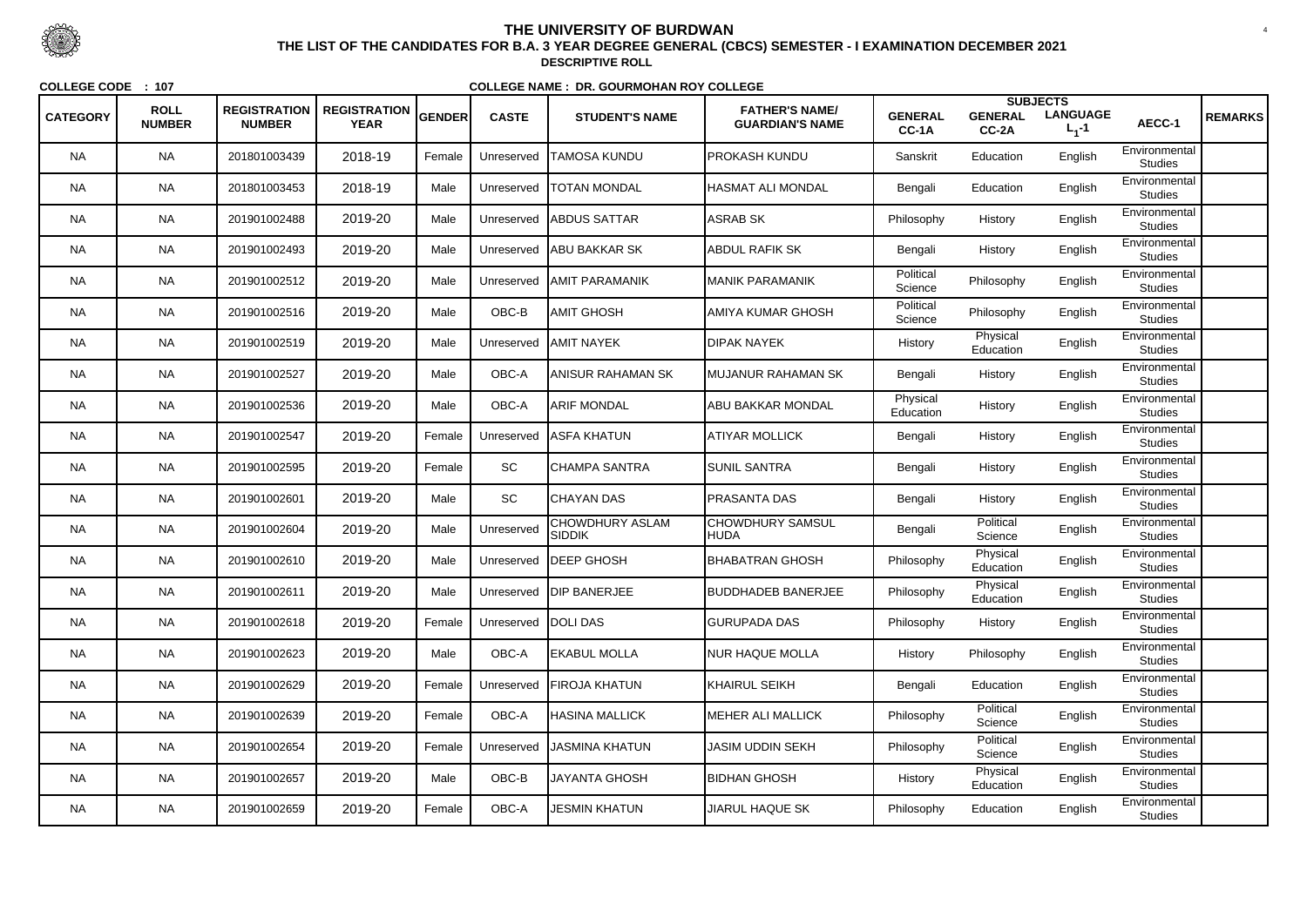| <b>CATEGORY</b> | <b>ROLL</b><br><b>NUMBER</b> | <b>REGISTRATION</b><br><b>NUMBER</b> | <b>REGISTRATION</b><br><b>YEAR</b> | <b>GENDER</b> | <b>CASTE</b> | <b>STUDENT'S NAME</b>   | <b>FATHER'S NAME/</b><br><b>GUARDIAN'S NAME</b> | <b>GENERAL</b><br>CC-1A | <b>GENERAL</b><br>CC-2A | <b>SUBJECTS</b><br><b>LANGUAGE</b><br>$L_1 - 1$ | AECC-1                          | <b>REMARKS</b> |
|-----------------|------------------------------|--------------------------------------|------------------------------------|---------------|--------------|-------------------------|-------------------------------------------------|-------------------------|-------------------------|-------------------------------------------------|---------------------------------|----------------|
| <b>NA</b>       | <b>NA</b>                    | 201901002664                         | 2019-20                            | Female        | Unreserved   | <b>JIBANNESA KHATUN</b> | IKHADEM ALI MOLLA                               | Philosophy              | Political<br>Science    | English                                         | Environmental<br><b>Studies</b> |                |
| <b>NA</b>       | <b>NA</b>                    | 201901002671                         | 2019-20                            | Female        | Unreserved   | <b>KAKULI ADHIKARI</b>  | <b>SAMBHU NATH ADHIKARI</b>                     | Bengali                 | Political<br>Science    | English                                         | Environmental<br><b>Studies</b> |                |
| <b>NA</b>       | <b>NA</b>                    | 201901002673                         | 2019-20                            | Male          | <b>SC</b>    | KALYAN DAS              | <b>MUKTI DAS</b>                                | Physical<br>Education   | Political<br>Science    | English                                         | Environmental<br><b>Studies</b> |                |
| <b>NA</b>       | <b>NA</b>                    | 201901002674                         | 2019-20                            | Female        | OBC-A        | KAMRUNESA KHATUN        | KAMRUL ISLAM MONDAL                             | Philosophy              | History                 | English                                         | Environmental<br><b>Studies</b> |                |
| <b>NA</b>       | <b>NA</b>                    | 201901002677                         | 2019-20                            | Female        | <b>SC</b>    | KARABI DAS              | <b>HARIDAS DAS</b>                              | Philosophy              | History                 | English                                         | Environmental<br><b>Studies</b> |                |
| <b>NA</b>       | <b>NA</b>                    | 201901002688                         | 2019-20                            | Male          | Unreserved   | <b>KOWCIK CHOUDHURY</b> | JAWHAR LAL CHOUDHURY                            | Philosophy              | History                 | English                                         | Environmental<br><b>Studies</b> |                |
| <b>NA</b>       | <b>NA</b>                    | 201901002693                         | 2019-20                            | Female        | SC           | <b>KUMKUM DAS</b>       | <b>SOMESWAR DAS</b>                             | Bengali                 | History                 | English                                         | Environmental<br><b>Studies</b> |                |
| <b>NA</b>       | <b>NA</b>                    | 201901002702                         | 2019-20                            | Female        | Unreserved   | <b>IMAHUYA DAS</b>      | MAHADEB DAS                                     | Bengali                 | History                 | English                                         | Environmental<br><b>Studies</b> |                |
| <b>NA</b>       | <b>NA</b>                    | 201901002709                         | 2019-20                            | Female        | Unreserved   | <b>MAMPI DEY</b>        | <b>BASANTA DEY</b>                              | Philosophy              | Education               | English                                         | Environmental<br><b>Studies</b> |                |
| <b>NA</b>       | <b>NA</b>                    | 201901002710                         | 2019-20                            | Female        | SC           | MAMPI HATUI             | <b> PANCHANAN HATUI</b>                         | Philosophy              | History                 | English                                         | Environmental<br><b>Studies</b> |                |
| <b>NA</b>       | <b>NA</b>                    | 201901002739                         | 2019-20                            | Female        | Unreserved   | MORIAM JAMILA KHATUN    | <b>YASIN SK</b>                                 | History                 | Bengali                 | English                                         | Environmental<br><b>Studies</b> |                |
| <b>NA</b>       | <b>NA</b>                    | 201901002747                         | 2019-20                            | Female        | Unreserved   | <b>MOUSUMI MONDAL</b>   | <b>PATHIK MONDAL</b>                            | Philosophy              | History                 | English                                         | Environmental<br><b>Studies</b> |                |
| <b>NA</b>       | <b>NA</b>                    | 201901002749                         | 2019-20                            | Male          |              | Unreserved   MOYNUL SK  | <b>ABU TAYEB SK</b>                             | Bengali                 | Political<br>Science    | English                                         | Environmental<br><b>Studies</b> |                |
| <b>NA</b>       | <b>NA</b>                    | 201901002769                         | 2019-20                            | Female        | OBC-A        | NAYMA KHATUN            | <b>GAFFAR SEIKH</b>                             | Philosophy              | Political<br>Science    | English                                         | Environmental<br><b>Studies</b> |                |
| <b>NA</b>       | <b>NA</b>                    | 201901002800                         | 2019-20                            | Female        | OBC-A        | <b>PIYALI MONDAL</b>    | <b>SAFIKUL MONDAL</b>                           | Bengali                 | History                 | English                                         | Environmental<br><b>Studies</b> |                |
| <b>NA</b>       | <b>NA</b>                    | 201901002806                         | 2019-20                            | Male          | SC           | <b>PRASANTO DAS</b>     | <b>DULAL DAS</b>                                | Bengali                 | Political<br>Science    | English                                         | Environmental<br><b>Studies</b> |                |
| <b>NA</b>       | <b>NA</b>                    | 201901002817                         | 2019-20                            | Female        | OBC-B        | PRIYANKA GHOSH          | <b>BHAIRAB CHANDRA GHOSH</b>                    | Bengali                 | Political<br>Science    | English                                         | Environmental<br><b>Studies</b> |                |
| <b>NA</b>       | <b>NA</b>                    | 201901002818                         | 2019-20                            | Female        | OBC-A        | PRIYANKA KHATUN         | ALAMIN SK                                       | Bengali                 | History                 | English                                         | Environmental<br><b>Studies</b> |                |
| <b>NA</b>       | <b>NA</b>                    | 201901002822                         | 2019-20                            | Male          | Unreserved   | <b>PRODIP GHOSH</b>     | <b>SANAT GHOSH</b>                              | History                 | Physical<br>Education   | English                                         | Environmental<br><b>Studies</b> |                |
| <b>NA</b>       | <b>NA</b>                    | 201901002849                         | 2019-20                            | Female        |              | Unreserved RANU KHATUN  | <b>AMIRUL MALLICK</b>                           | Bengali                 | Political<br>Science    | English                                         | Environmental<br><b>Studies</b> |                |
| <b>NA</b>       | <b>NA</b>                    | 201901002855                         | 2019-20                            | Female        | Unreserved   | <b>REJINA KHATUN</b>    | AMBIYA SK                                       | Bengali                 | History                 | English                                         | Environmental<br><b>Studies</b> |                |
| <b>NA</b>       | <b>NA</b>                    | 201901002891                         | 2019-20                            | Female        | OBC-A        | RIYA KHATUN             | <b>MOTLEB MONDAL</b>                            | History                 | Bengali                 | English                                         | Environmental<br><b>Studies</b> |                |



 <sup>5</sup> **THE LIST OF THE CANDIDATES FOR B.A. 3 YEAR DEGREE GENERAL (CBCS) SEMESTER - I EXAMINATION DECEMBER 2021DESCRIPTIVE ROLL**

**COLLEGE CODE : <sup>107</sup>**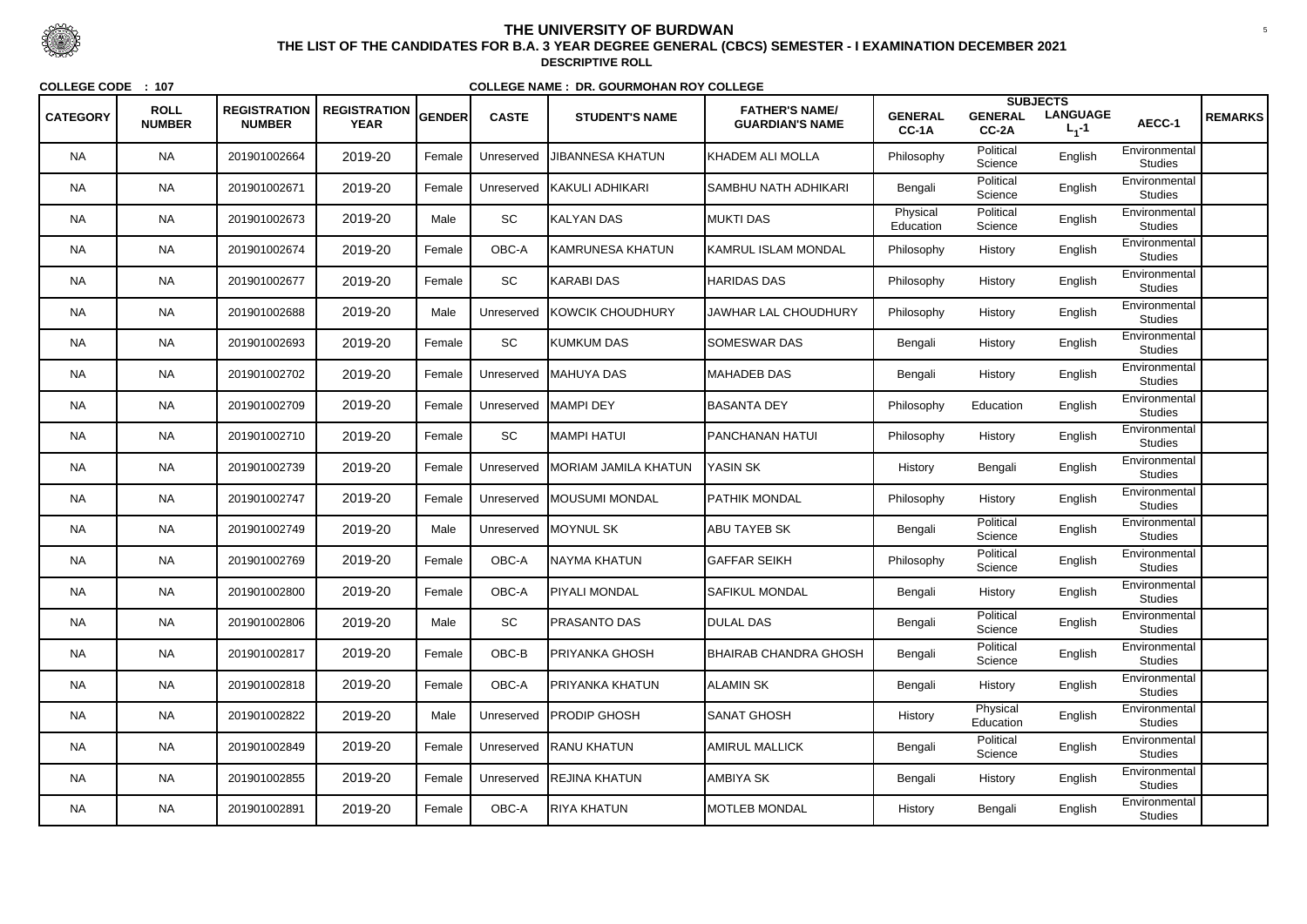| <b>CATEGORY</b> | <b>ROLL</b><br><b>NUMBER</b> | <b>REGISTRATION</b><br><b>NUMBER</b> | <b>REGISTRATION</b><br><b>YEAR</b> | GENDER | <b>CASTE</b> | <b>STUDENT'S NAME</b>    | <b>FATHER'S NAME/</b><br><b>GUARDIAN'S NAME</b> | <b>GENERAL</b><br>$CC-1A$           | <b>SUBJECTS</b><br><b>GENERAL</b><br>CC-2A | <b>LANGUAGE</b><br>$L_1 - 1$ | AECC-1                                  | <b>REMARKS</b> |
|-----------------|------------------------------|--------------------------------------|------------------------------------|--------|--------------|--------------------------|-------------------------------------------------|-------------------------------------|--------------------------------------------|------------------------------|-----------------------------------------|----------------|
| <b>NA</b>       | <b>NA</b>                    | 201901002905                         | 2019-20                            | Female | OBC-B        | <b>RUMA GHOSH</b>        | <b>UDAY GHOSH</b>                               | Sanskrit                            | Physical<br>Education                      | English                      | Environmental<br><b>Studies</b>         |                |
| <b>NA</b>       | <b>NA</b>                    | 201901002908                         | 2019-20                            | Female | SC           | <b>RUPA DAS</b>          | <b>SANTI DAS</b>                                | Bengali                             | History                                    | English                      | Environmental<br><b>Studies</b>         |                |
| <b>NA</b>       | <b>NA</b>                    | 201901002910                         | 2019-20                            | Female | SC           | <b>RUPALI SANTRA</b>     | <b>TAPAS SANTRA</b>                             | Philosophy                          | History                                    | English                      | Environmental<br><b>Studies</b>         |                |
| <b>NA</b>       | <b>NA</b>                    | 201901002914                         | 2019-20                            | Female | Unreserved   | <b>RUPSONA KHATUN</b>    | MANNAN SK                                       | Philosophy                          | Education                                  | English                      | Environmental<br><b>Studies</b>         |                |
| <b>NA</b>       | <b>NA</b>                    | 201901002920                         | 2019-20                            | Female | Unreserved   | <b>SABNAM KHATUN</b>     | <b>KHABIR SK</b>                                | Bengali                             | Education                                  | English                      | Environmental<br><b>Studies</b>         |                |
| <b>NA</b>       | <b>NA</b>                    | 201901002942                         | 2019-20                            | Female | OBC-A        | <b>SAKILA KHATUN</b>     | MUJIBUDDIN SK                                   | Bengali                             | History                                    | English                      | Environmental<br><b>Studies</b>         |                |
| <b>NA</b>       | <b>NA</b>                    | 201901002954                         | 2019-20                            | Male   | OBC-A        | <b>SAMIM BORA</b>        | NUR MAHAMMAD BORA                               | Geography                           | Sociology                                  | English                      | Environmental<br><b>Studies</b>         |                |
| <b>NA</b>       | <b>NA</b>                    | 201901002956                         | 2019-20                            | Female | Unreserved   | <b>SAMIMA PARVIN</b>     | <b>RAJIBUL SK</b>                               | Education                           | Philosophy                                 | English                      | Environmental<br><b>Studies</b>         |                |
| <b>NA</b>       | <b>NA</b>                    | 201901002962                         | 2019-20                            | Male   | SC           | <b>SANDIP DAS</b>        | <b>GOPAN DAS</b>                                | Physical<br>Education               | History                                    | English                      | Environmental<br><b>Studies</b>         |                |
| <b>NA</b>       | <b>NA</b>                    | 201901002964                         | 2019-20                            | Male   | Unreserved   | <b>SANDIP SARKAR</b>     | <b>BAPI SARKAR</b>                              | Bengali                             | History                                    | English                      | Environmental<br><b>Studies</b>         |                |
| <b>NA</b>       | <b>NA</b>                    | 201901002971                         | 2019-20                            | Male   | SC           | <b>SANTOSH MALLICK</b>   | <b>TAPAS MALLICK</b>                            | Philosophy                          | History                                    | English                      | Environmental<br><b>Studies</b>         |                |
| <b>NA</b>       | <b>NA</b>                    | 201901002978                         | 2019-20                            | Female | OBC-B        | <b>SATABDI GHOSH</b>     | <b>ANIL KUMAR GHOSH</b>                         | Bengali                             | Political<br>Science                       | English                      | Environmental<br><b>Studies</b>         |                |
| <b>NA</b>       | <b>NA</b>                    | 201901002992                         | 2019-20                            | Female | OBC-A        | <b>SHEFALI KHATUN</b>    | <b>MOHAEN SK</b>                                | Education                           | Philosophy                                 | English                      | Environmental<br><b>Studies</b>         |                |
| <b>NA</b>       | <b>NA</b>                    | 201901002997                         | 2019-20                            | Female | SC           | <b>SHILPA DAS</b>        | <b>ABHIRAM DAS</b>                              | Bengali                             | History                                    | English                      | Environmental<br><b>Studies</b>         |                |
| <b>NA</b>       | <b>NA</b>                    | 201901003020                         | 2019-20                            | Female | <b>SC</b>    | <b>SIMA MAJHI</b>        | ASHOK KUMAR MAJHI                               | History                             | Physical<br>Education                      | English                      | Environmental<br><b>Studies</b>         |                |
| <b>NA</b>       | <b>NA</b>                    | 201901003022                         | 2019-20                            | Female | Unreserved   | <b>SIMFA KHATUN</b>      | <b>HARESH MOLLA</b>                             | Philosophy                          | History                                    | English                      | Environmental<br><b>Studies</b>         |                |
| <b>NA</b>       | <b>NA</b>                    | 201901003026                         |                                    | Male   | OBC-A        | <b>SK JAHURUL ISLAM</b>  | <b>SK ANOWARUL ISLAM</b>                        | <b>PHYSICAL</b><br><b>EDUCATION</b> | <b>EDUCATION</b>                           | <b>ENGLISH</b>               | <b>ENVIRONMEN</b><br><b>TAL STUDIES</b> |                |
| <b>NA</b>       | <b>NA</b>                    | 201901003030                         | 2019-20                            | Male   | OBC-A        | <b>SK SAMIMUDDIN</b>     | <b>MAJIBAR RAHAMAN SEIKH</b>                    | Philosophy                          | Education                                  | English                      | Environmental<br><b>Studies</b>         |                |
| <b>NA</b>       | <b>NA</b>                    | 201901003036                         | 2019-20                            | Female | Unreserved   | <b>SOMA BHATTACHARYA</b> | <b>ARUN BHATTACHARYA</b>                        | Bengali                             | History                                    | English                      | Environmental<br><b>Studies</b>         |                |
| <b>NA</b>       | <b>NA</b>                    | 201901003051                         | 2019-20                            | Male   | SC           | <b>SOURAV DAS</b>        | <b>MEGHNAD DAS</b>                              | Bengali                             | Political<br>Science                       | English                      | Environmental<br><b>Studies</b>         |                |
| <b>NA</b>       | <b>NA</b>                    | 201901003061                         | 2019-20                            | Male   | Unreserved   | <b>SUBHADEEP SOM</b>     | <b>SHYAML SOM</b>                               | Physical<br>Education               | History                                    | English                      | Environmental<br><b>Studies</b>         |                |
| <b>NA</b>       | <b>NA</b>                    | 201901003064                         | 2019-20                            | Male   | OBC-B        | <b>SUBHODIP GHOSH</b>    | <b>BIPAD BARAN GHOSH</b>                        | History                             | Physical<br>Education                      | English                      | Environmental<br><b>Studies</b>         |                |



 <sup>6</sup> **THE LIST OF THE CANDIDATES FOR B.A. 3 YEAR DEGREE GENERAL (CBCS) SEMESTER - I EXAMINATION DECEMBER 2021DESCRIPTIVE ROLL**

**COLLEGE CODE : <sup>107</sup>**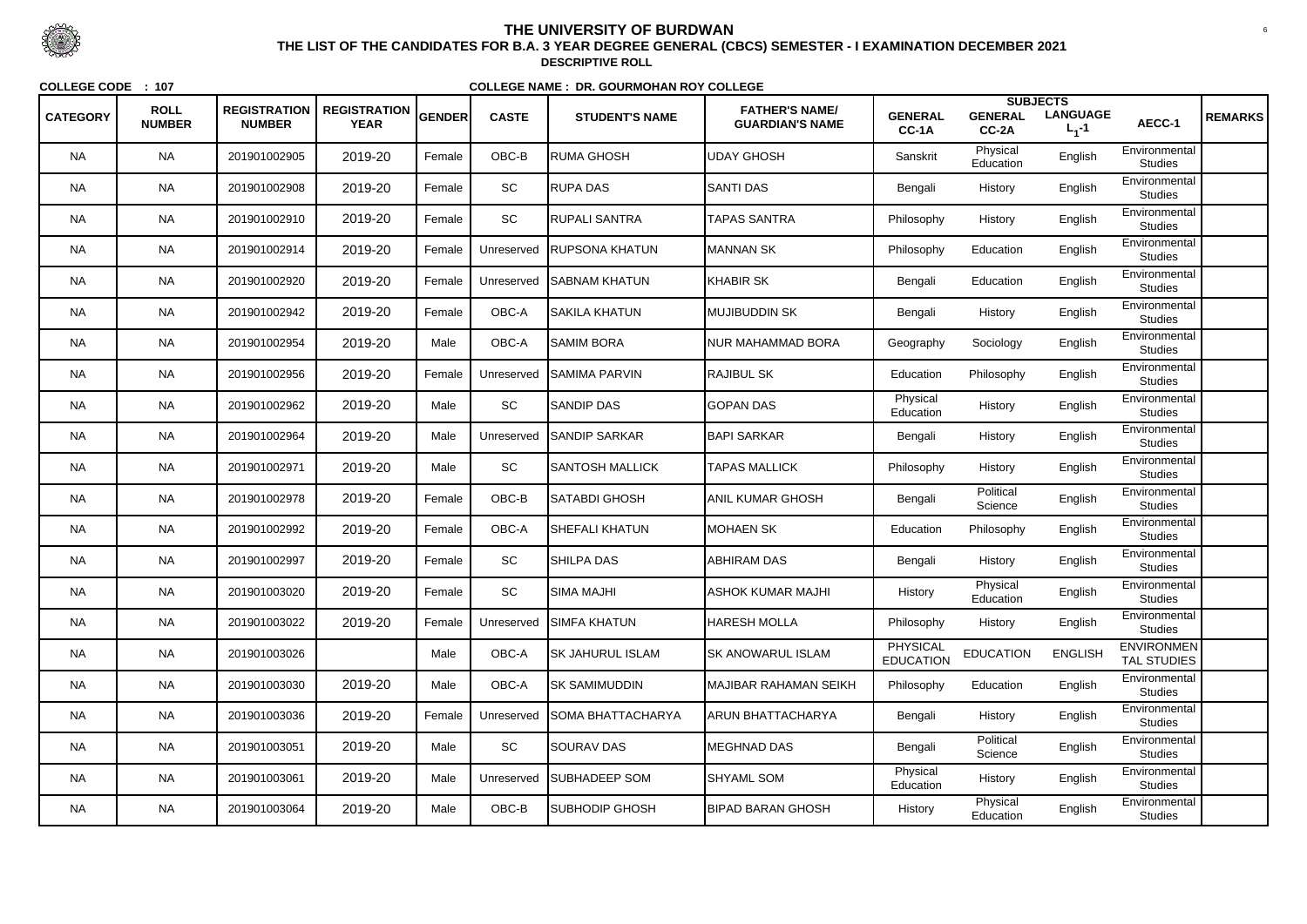|                 |                              |                                      |                                    |               |              |                            |                                                 |                         | <b>SUBJECTS</b>                    |                              |                                         |                |
|-----------------|------------------------------|--------------------------------------|------------------------------------|---------------|--------------|----------------------------|-------------------------------------------------|-------------------------|------------------------------------|------------------------------|-----------------------------------------|----------------|
| <b>CATEGORY</b> | <b>ROLL</b><br><b>NUMBER</b> | <b>REGISTRATION</b><br><b>NUMBER</b> | <b>REGISTRATION</b><br><b>YEAR</b> | <b>GENDER</b> | <b>CASTE</b> | <b>STUDENT'S NAME</b>      | <b>FATHER'S NAME/</b><br><b>GUARDIAN'S NAME</b> | <b>GENERAL</b><br>CC-1A | <b>GENERAL</b><br>CC-2A            | <b>LANGUAGE</b><br>$L_1 - 1$ | AECC-1                                  | <b>REMARKS</b> |
| <b>NA</b>       | <b>NA</b>                    | 201901003071                         | 2019-20                            | Male          | <b>SC</b>    | ISUJAN DAS                 | <b>BABU DAS</b>                                 | Bengali                 | History                            | English                      | Environmental<br><b>Studies</b>         |                |
| <b>NA</b>       | <b>NA</b>                    | 201901003073                         | 2019-20                            | Male          | OBC-B        | SUKHEN MONDAL              | NARAD MONDAL                                    | Bengali                 | Political<br>Science               | English                      | Environmental<br><b>Studies</b>         |                |
| <b>NA</b>       | <b>NA</b>                    | 201901003086                         | 2019-20                            | Female        | Unreserved   | <b>ISUNIYA KHATUN</b>      | <b>ASADUL SK</b>                                | History                 | Philosophy                         | English                      | Environmental<br><b>Studies</b>         |                |
| <b>NA</b>       | <b>NA</b>                    | 201901003095                         | 2019-20                            | Male          | Unreserved   | <b>SUROJ SK</b>            | FOROJ ALI SK                                    | Bengali                 | History                            | English                      | Environmental<br><b>Studies</b>         |                |
| <b>NA</b>       | <b>NA</b>                    | 201901003111                         | 2019-20                            | Female        | OBC-A        | <b>TANUJA KHATUN</b>       | <b>JAKIR HOSEN MONDAL</b>                       | Physical<br>Education   | History                            | English                      | Environmental<br><b>Studies</b>         |                |
| <b>NA</b>       | <b>NA</b>                    | 201901003115                         | 2019-20                            | Female        | Unreserved   | <b>TASLIMA KHATUN</b>      | IMATIAR RAHAMAN MALLICK                         | Bengali                 | Education                          | English                      | Environmental<br><b>Studies</b>         |                |
| <b>NA</b>       | <b>NA</b>                    | 201901003116                         | 2019-20                            | Female        | Unreserved   | TASLIMA KHATUN             | <b>ABDUL RAHIM SK</b>                           | Philosophy              | History                            | English                      | Environmental<br><b>Studies</b>         |                |
| <b>NA</b>       | <b>NA</b>                    | 201901003133                         | 2019-20                            | Female        | OBC-A        | <b>YEASMIN KHATUN</b>      | KUDDUS MOLLICK                                  | Sociology               | History                            | English                      | Environmental<br><b>Studies</b>         |                |
| <b>NA</b>       | <b>NA</b>                    | 201901056905                         | 2019-20                            | Male          | Unreserved   | <b>SOUVIK HAZRA</b>        | SIDDHARTHA SANKAR<br><b>HAZRA</b>               | Philosophy              | Political<br>Science               | English                      | Environmental<br><b>Studies</b>         |                |
| <b>NA</b>       | <b>NA</b>                    | 201901056940                         | 2019-20                            | Female        | Unreserved   | <b>ISARMINA KHATUN</b>     | <b>JAMIR ALI SIKDAR</b>                         | History                 | Philosophy                         | English                      | Environmental<br><b>Studies</b>         |                |
| <b>NA</b>       | <b>NA</b>                    | 201901057044                         | 2019-20                            | Female        | SC           | <b>MOUMITA MALIK</b>       | <b>KARTICK MALIK</b>                            | Sociology               | Education                          | English                      | Environmental<br><b>Studies</b>         |                |
| <b>NA</b>       | <b>NA</b>                    | 201901057057                         | 2019-20                            | Male          | Unreserved   | <b>SOURAV CHATTERJEE</b>   | <b>JAGANNATH CHATERJEE</b>                      | Bengali                 | History                            | English                      | Environmental<br><b>Studies</b>         |                |
| <b>NA</b>       | <b>NA</b>                    | 201901057080                         | 2019-20                            | Male          | Unreserved   | <b>SUJAY KUMAR GHOSH</b>   | <b>I</b> SAMAR GHOSH                            | Bengali                 | History                            | English                      | Environmental<br><b>Studies</b>         |                |
| <b>NA</b>       | <b>NA</b>                    | 202001000569                         |                                    | Male          | SC           | ASHISH DULEY               | GANESH DULEY                                    | PHILOSOPHY              |                                    |                              | <b>ENVIRONMEN</b><br>TAL STUDIES        |                |
| <b>NA</b>       | <b>NA</b>                    | 202001002552                         | 2020-21                            | Male          | Unreserved   | <b>ABU BAKAKR SK</b>       | <b>ABDUL RAFIK SK</b>                           | <b>BENGALI</b>          | <b>HISTORY</b>                     | <b>ENGLISH</b>               | <b>ENVIRONMEN</b><br>TAL STUDIES        |                |
| <b>NA</b>       | <b>NA</b>                    | 202001002557                         | 2020-21                            | Female        | OBC-A        | AJMIRA KHATUN              | SHAKKH FAJRUL HOCK                              | <b>PHILOSOPHY</b>       | <b>SANSKRIT</b>                    | <b>ENGLISH</b>               | <b>ENVIRONMEN</b><br>TAL STUDIES        |                |
| <b>NA</b>       | <b>NA</b>                    | 202001002560                         | 2020-21                            | Female        | Unreserved   | <b>ALIMA KHATUN</b>        | <b>ALIM MALLICK</b>                             | <b>BENGALI</b>          | <b>HISTORY</b>                     | <b>ENGLISH</b>               | <b>ENVIRONMEN</b><br><b>TAL STUDIES</b> |                |
| <b>NA</b>       | <b>NA</b>                    | 202001002570                         | 2020-21                            | Male          | OBC-A        | AMIRUL SK                  | <b>HAFIZUL SEIKH</b>                            | <b>BENGALI</b>          | <b>POLITICAL</b><br><b>SCIENCE</b> | <b>ENGLISH</b>               | <b>ENVIRONMEN</b><br>TAL STUDIES        |                |
| <b>NA</b>       | <b>NA</b>                    | 202001002585                         |                                    | Female        | OBC-B        | ANTARA KHATUN              | MANIRUL MIDDYA                                  | <b>BENGALI</b>          | <b>HISTORY</b>                     | <b>ENGLISH</b>               | <b>ENVIRONMEN</b><br>TAL STUDIES        |                |
| <b>NA</b>       | <b>NA</b>                    | 202001002586                         | 2020-21                            | Male          |              | Unreserved ANUP KUMAR DEY  | <b>SUSHIL DEY</b>                               | <b>BENGALI</b>          | <b>HISTORY</b>                     | <b>ENGLISH</b>               | <b>ENVIRONMEN</b><br><b>TAL STUDIES</b> |                |
| <b>NA</b>       | <b>NA</b>                    | 202001002593                         | 2020-21                            | Female        | <b>ST</b>    | ARCHANA TUDU               | <b>JISHU TUDU</b>                               | <b>BENGALI</b>          | <b>EDUCATION</b>                   | <b>ENGLISH</b>               | <b>ENVIRONMEN</b><br>TAL STUDIES        |                |
| <b>NA</b>       | <b>NA</b>                    | 202001002596                         |                                    | Male          |              | Unreserved   ARIJIT BANDHU | <b>SANJOY BANDHU</b>                            | <b>BENGALI</b>          | <b>HISTORY</b>                     | <b>ENGLISH</b>               | <b>ENVIRONMEN</b><br>TAL STUDIES        |                |



 <sup>7</sup> **THE LIST OF THE CANDIDATES FOR B.A. 3 YEAR DEGREE GENERAL (CBCS) SEMESTER - I EXAMINATION DECEMBER 2021DESCRIPTIVE ROLL**

**COLLEGE CODE : <sup>107</sup>**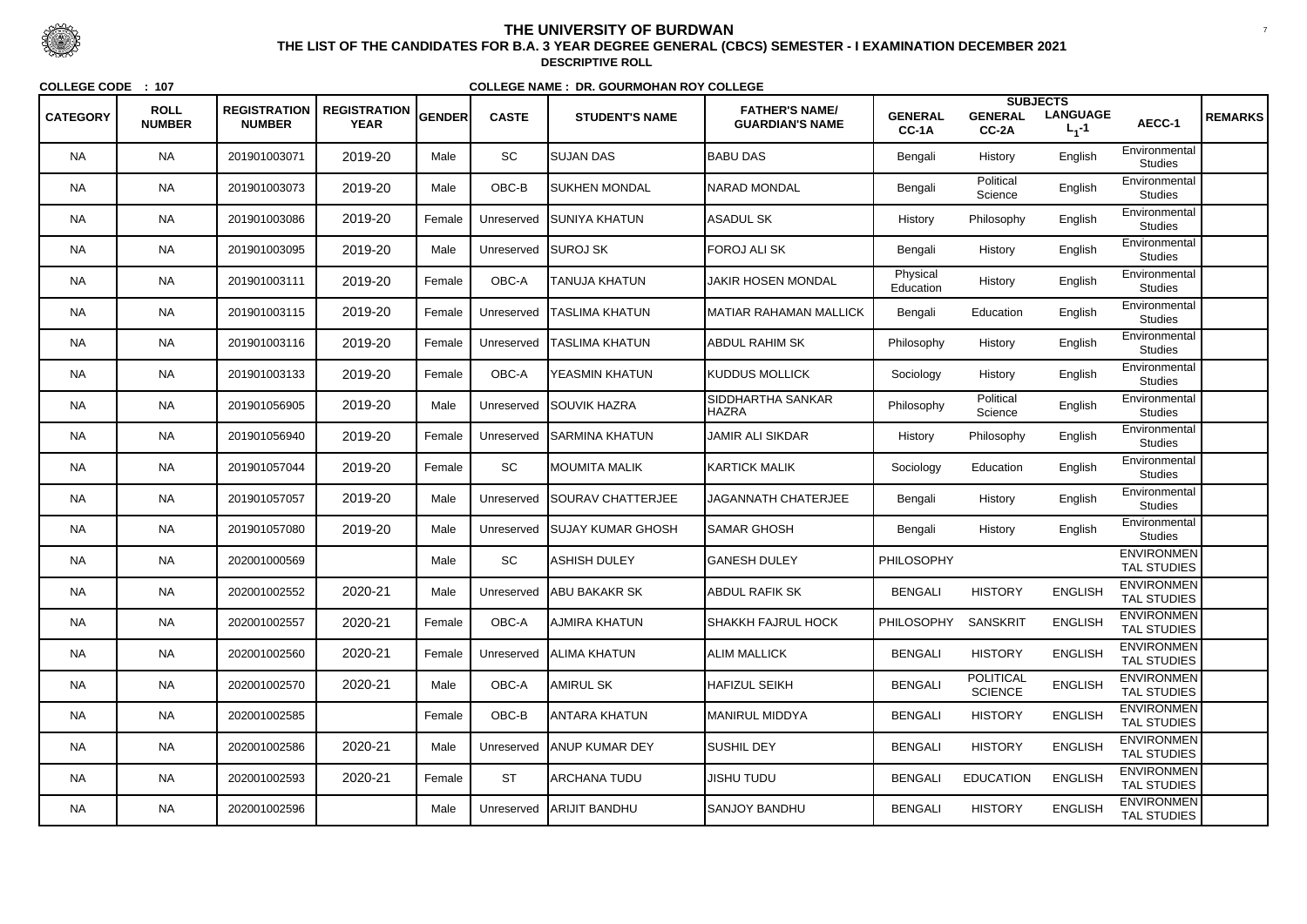|                 |                              |                                      |                                    |        |              |                                         |                                                 |                                     | <b>SUBJECTS</b>                     |                              |                                         |                |
|-----------------|------------------------------|--------------------------------------|------------------------------------|--------|--------------|-----------------------------------------|-------------------------------------------------|-------------------------------------|-------------------------------------|------------------------------|-----------------------------------------|----------------|
| <b>CATEGORY</b> | <b>ROLL</b><br><b>NUMBER</b> | <b>REGISTRATION</b><br><b>NUMBER</b> | <b>REGISTRATION</b><br><b>YEAR</b> | GENDER | <b>CASTE</b> | <b>STUDENT'S NAME</b>                   | <b>FATHER'S NAME/</b><br><b>GUARDIAN'S NAME</b> | <b>GENERAL</b><br>CC-1A             | <b>GENERAL</b><br>$CC-2A$           | <b>LANGUAGE</b><br>$L_1 - 1$ | AECC-1                                  | <b>REMARKS</b> |
| <b>NA</b>       | <b>NA</b>                    | 202001002600                         | 2020-21                            | Male   | SC           | ARJUN HAZRA                             | IKACHI HAZRA                                    | <b>BENGALI</b>                      | <b>ENGLISH</b>                      | <b>ENGLISH</b>               | <b>ENVIRONMEN</b><br><b>TAL STUDIES</b> |                |
| <b>NA</b>       | <b>NA</b>                    | 202001002606                         | 2020-21                            | Male   | Unreserved   | ARPAN GON                               | CHANDRANATH NON                                 | <b>PHYSICAL</b><br><b>EDUCATION</b> | <b>POLITICAL</b><br><b>SCIENCE</b>  | <b>ENGLISH</b>               | <b>ENVIRONMEN</b><br>TAL STUDIES        |                |
| <b>NA</b>       | <b>NA</b>                    | 202001002615                         | 2020-21                            | Male   | <b>SC</b>    | <b>ARUN DAS</b>                         | NABAKUMAR DAS                                   | <b>BENGALI</b>                      | <b>EDUCATION</b>                    | <b>ENGLISH</b>               | <b>ENVIRONMEN</b><br><b>TAL STUDIES</b> |                |
| <b>NA</b>       | <b>NA</b>                    | 202001002616                         | 2020-21                            | Male   | SC           | ARUN DAS                                | NABA KUMAR DAS                                  | <b>BENGALI</b>                      | <b>HISTORY</b>                      | <b>ENGLISH</b>               | <b>ENVIRONMEN</b><br><b>TAL STUDIES</b> |                |
| <b>NA</b>       | <b>NA</b>                    | 202001002617                         | 2020-21                            | Male   | OBC-B        | <b>ARUP PAKRE</b>                       | <b>BIKASH PAKRE</b>                             | PHILOSOPHY                          | <b>HISTORY</b>                      | <b>ENGLISH</b>               | <b>ENVIRONMEN</b><br><b>TAL STUDIES</b> |                |
| <b>NA</b>       | <b>NA</b>                    | 202001002631                         | 2020-21                            | Male   | Unreserved   | <b>AVISHEK DAN</b>                      | <b>ASHOK DAN</b>                                | <b>PHYSICAL</b><br><b>EDUCATION</b> | <b>EDUCATION</b>                    | <b>ENGLISH</b>               | <b>ENVIRONMEN</b><br><b>TAL STUDIES</b> |                |
| NA.             | <b>NA</b>                    | 202001002636                         | 2020-21                            | Female | OBC-A        | AYESA KHATUN                            | IAYES NABI MANDAL                               | <b>BENGALI</b>                      | <b>POLITICAL</b><br><b>SCIENCE</b>  | <b>ENGLISH</b>               | <b>ENVIRONMEN</b><br><b>TAL STUDIES</b> |                |
| <b>NA</b>       | <b>NA</b>                    | 202001002642                         | 2020-21                            | Male   | SC           | <b>BABUL KABEIRAJ</b>                   | DHANU KABIRAJ                                   | <b>BENGALI</b>                      | PHILOSOPHY                          | <b>ENGLISH</b>               | <b>ENVIRONMEN</b><br><b>TAL STUDIES</b> |                |
| <b>NA</b>       | <b>NA</b>                    | 202001002643                         | 2020-21                            | Male   | OBC-B        | <b>BABUSONA GHOSH</b>                   | <b>BHUBAN GHOSH</b>                             | <b>HISTORY</b>                      | PHILOSOPHY                          | <b>ENGLISH</b>               | <b>ENVIRONMEN</b><br><b>TAL STUDIES</b> |                |
| NA.             | <b>NA</b>                    | 202001002650                         | 2020-21                            | Female | Unreserved   | <b>BAISHAKI ROY</b><br><b>CHOWDHURY</b> | TAPAN ROY CHOWDHURY                             | <b>PHILOSOPHY</b>                   | <b>HISTORY</b>                      | <b>ENGLISH</b>               | <b>ENVIRONMEN</b><br><b>TAL STUDIES</b> |                |
| <b>NA</b>       | <b>NA</b>                    | 202001002651                         | 2020-21                            | Male   | Unreserved   | BALARAM ADHIKARI                        | ISANDIP ADHIKARI                                | PHILOSOPHY EDUCATION                |                                     | <b>ENGLISH</b>               | <b>ENVIRONMEN</b><br><b>TAL STUDIES</b> |                |
| <b>NA</b>       | <b>NA</b>                    | 202001002657                         | 2020-21                            | Female | OBC-A        | <b>BEAUTI KHATUN</b>                    | <b>ABDUL SUKUR MONDAL</b>                       | <b>BENGALI</b>                      | <b>PHYSICAL</b><br><b>EDUCATION</b> | <b>ENGLISH</b>               | <b>ENVIRONMEN</b><br><b>TAL STUDIES</b> |                |
| <b>NA</b>       | <b>NA</b>                    | 202001002660                         | 2020-21                            | Female | OBC-A        | <b>BEAUTY KHATUN</b>                    | <b>SAHEB SK</b>                                 | <b>BENGALI</b>                      | <b>HISTORY</b>                      | <b>ENGLISH</b>               | <b>ENVIRONMEN</b><br><b>TAL STUDIES</b> |                |
| NA.             | <b>NA</b>                    | 202001002663                         | 2020-21                            | Male   |              | Unreserved   BHASKAR DAS                | <b>BUDDHADEB DAS</b>                            | <b>BENGALI</b>                      | <b>POLITICAL</b><br><b>SCIENCE</b>  | <b>ENGLISH</b>               | <b>ENVIRONMEN</b><br><b>TAL STUDIES</b> |                |
| <b>NA</b>       | <b>NA</b>                    | 202001002664                         | 2020-21                            | Male   | Unreserved   | <b>BIBHASH GHOSH</b>                    | <b>BIKASH GHOSH</b>                             | <b>PHYSICAL</b><br><b>EDUCATION</b> | <b>EDUCATION</b>                    | <b>ENGLISH</b>               | <b>ENVIRONMEN</b><br><b>TAL STUDIES</b> |                |
| <b>NA</b>       | <b>NA</b>                    | 202001002665                         | 2020-21                            | Male   | SC           | <b>BIDRA HAZRA</b>                      | YOYDEB HAZRA                                    | <b>BENGALI</b>                      | <b>ENGLISH</b>                      | <b>ENGLISH</b>               | <b>ENVIRONMEN</b><br>TAL STUDIES        |                |
| <b>NA</b>       | <b>NA</b>                    | 202001002670                         | 2020-21                            | Female | OBC-A        | <b>BINA KHATUN</b>                      | <b>ASAD SEKH</b>                                | <b>BENGALI</b>                      | <b>POLITICAL</b><br><b>SCIENCE</b>  | <b>ENGLISH</b>               | <b>ENVIRONMEN</b><br><b>TAL STUDIES</b> |                |
| <b>NA</b>       | <b>NA</b>                    | 202001002677                         | 2020-21                            | Female | Unreserved   | <b>BOBY CHOWDHURY</b>                   | <b>JAYANTA CHOWDHURY</b>                        | <b>BENGALI</b>                      | <b>EDUCATION</b>                    | <b>ENGLISH</b>               | <b>ENVIRONMEN</b><br>TAL STUDIES        |                |
| <b>NA</b>       | <b>NA</b>                    | 202001002678                         | 2020-21                            | Male   | OBC-B        | <b>BUDDHADEB GARAI</b>                  | <b>DINABANDHU GARAI</b>                         | <b>HISTORY</b>                      | PHILOSOPHY                          | <b>ENGLISH</b>               | <b>ENVIRONMEN</b><br><b>TAL STUDIES</b> |                |
| <b>NA</b>       | <b>NA</b>                    | 202001002683                         | 2020-21                            | Male   | SC           | CHANDAN DHARA                           | <b>SUBRATA DHARA</b>                            |                                     | PHILOSOPHY EDUCATION                | <b>ENGLISH</b>               | <b>ENVIRONMEN</b><br>TAL STUDIES        |                |
| NA.             | <b>NA</b>                    | 202001002684                         | 2020-21                            | Male   | <b>SC</b>    | CHANDAN KHARAT                          | KAMAL KHARAT                                    | <b>BENGALI</b>                      | <b>HISTORY</b>                      | <b>ENGLISH</b>               | <b>ENVIRONMEN</b><br>TAL STUDIES        |                |
| <b>NA</b>       | <b>NA</b>                    | 202001002692                         |                                    | Female | OBC-A        | DALIYA KHATUN                           | <b>ALAUDDIN SK</b>                              | <b>HISTORY</b>                      | <b>BENGALI</b>                      | <b>ENGLISH</b>               | <b>ENVIRONMEN</b><br>TAL STUDIES        |                |



 <sup>8</sup> **THE LIST OF THE CANDIDATES FOR B.A. 3 YEAR DEGREE GENERAL (CBCS) SEMESTER - I EXAMINATION DECEMBER 2021DESCRIPTIVE ROLL**

**COLLEGE CODE : <sup>107</sup>**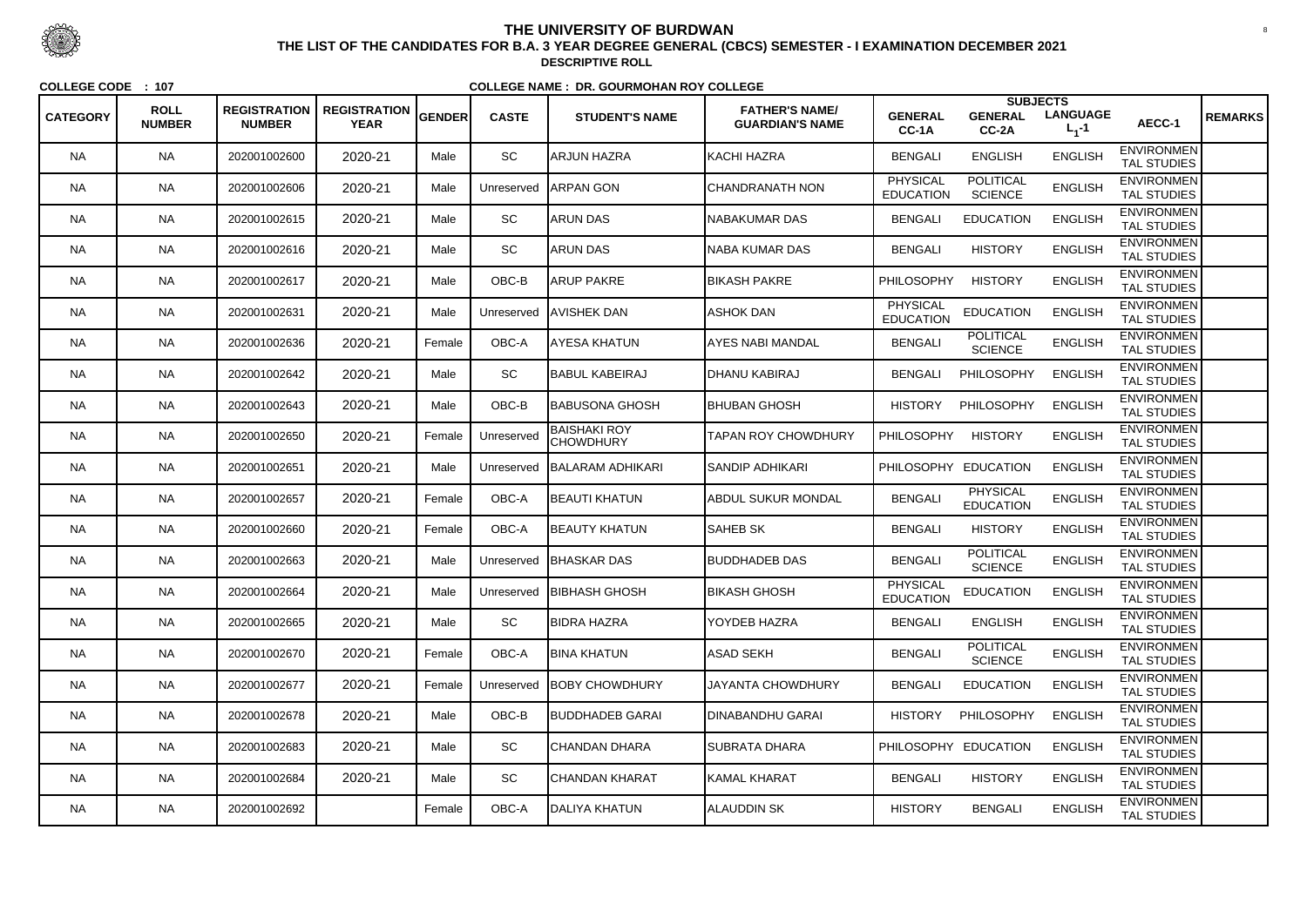|                 |                              |                                      |                                    |               |              |                             |                                                 |                                     | <b>SUBJECTS</b>                    |                              |                                         |                |
|-----------------|------------------------------|--------------------------------------|------------------------------------|---------------|--------------|-----------------------------|-------------------------------------------------|-------------------------------------|------------------------------------|------------------------------|-----------------------------------------|----------------|
| <b>CATEGORY</b> | <b>ROLL</b><br><b>NUMBER</b> | <b>REGISTRATION</b><br><b>NUMBER</b> | <b>REGISTRATION</b><br><b>YEAR</b> | <b>GENDER</b> | <b>CASTE</b> | <b>STUDENT'S NAME</b>       | <b>FATHER'S NAME/</b><br><b>GUARDIAN'S NAME</b> | <b>GENERAL</b><br>CC-1A             | <b>GENERAL</b><br>CC-2A            | <b>LANGUAGE</b><br>$L_1 - 1$ | AECC-1                                  | <b>REMARKS</b> |
| <b>NA</b>       | <b>NA</b>                    | 202001002699                         | 2020-21                            | Male          | Unreserved   | <b>DEBASIS SAHA</b>         | RAKSHAKAR SAHA                                  | <b>SOCIOLOGY</b>                    | <b>HISTORY</b>                     | <b>ENGLISH</b>               | <b>ENVIRONMEN</b><br><b>TAL STUDIES</b> |                |
| <b>NA</b>       | <b>NA</b>                    | 202001002708                         | 2020-21                            | Male          | Unreserved   | <b>DIBENDU GUPTA</b>        | MATHURA MOHAN GUPTA                             | <b>BENGALI</b>                      | <b>POLITICAL</b><br><b>SCIENCE</b> | <b>ENGLISH</b>               | <b>ENVIRONMEN</b><br>TAL STUDIES        |                |
| <b>NA</b>       | <b>NA</b>                    | 202001002715                         | 2020-21                            | Female        | Unreserved   | <b>IDOLON GHOSH</b>         | <b>SISIR GHOSH</b>                              | <b>PHILOSOPHY</b>                   | <b>SANSKRIT</b>                    | <b>ENGLISH</b>               | <b>ENVIRONMEN</b><br><b>TAL STUDIES</b> |                |
| <b>NA</b>       | <b>NA</b>                    | 202001002717                         | 2020-21                            | Female        | Unreserved   | <b>ERA PAUL</b>             | <b>MIHIR PAUL</b>                               | <b>BENGALI</b>                      | <b>SANSKRIT</b>                    | <b>ENGLISH</b>               | <b>ENVIRONMEN</b><br><b>TAL STUDIES</b> |                |
| <b>NA</b>       | <b>NA</b>                    | 202001002730                         | 2020-21                            | Female        | Unreserved   | FERDUSHA KHATUN             | <b>ZAKER HOSSAIN SHIK</b>                       | <b>BENGALI</b>                      | <b>EDUCATION</b>                   | <b>ENGLISH</b>               | <b>ENVIRONMEN</b><br><b>TAL STUDIES</b> |                |
| <b>NA</b>       | <b>NA</b>                    | 202001002741                         | 2020-21                            | Male          | Unreserved   | <b>IGOURAB HAZRA</b>        | <b>TAPAS HAZRA</b>                              | <b>BENGALI</b>                      | <b>HISTORY</b>                     | <b>ENGLISH</b>               | <b>ENVIRONMEN</b><br><b>TAL STUDIES</b> |                |
| <b>NA</b>       | <b>NA</b>                    | 202001002764                         | 2020-21                            | Male          | Unreserved   | IJAHIRUDDIN SARKAR          | <b>SUKUR SARKAR</b>                             | PHILOSOPHY                          | <b>EDUCATION</b>                   | <b>ENGLISH</b>               | <b>ENVIRONMEN</b><br><b>TAL STUDIES</b> |                |
| <b>NA</b>       | <b>NA</b>                    | 202001002766                         | 2020-21                            | Female        | Unreserved   | JANNATUN NESA KHATUN        | <b>IMOFIJUL HAQUE SEKH</b>                      | PHILOSOPHY                          | <b>POLITICAL</b><br><b>SCIENCE</b> | <b>ENGLISH</b>               | <b>ENVIRONMEN</b><br><b>TAL STUDIES</b> |                |
| <b>NA</b>       | <b>NA</b>                    | 202001002770                         | 2020-21                            | Female        | SC           | <b>JAYANTI DAS</b>          | <b>SUBHANKAR DAS</b>                            | <b>HISTORY</b>                      | PHILOSOPHY                         | <b>ENGLISH</b>               | <b>ENVIRONMEN</b><br><b>TAL STUDIES</b> |                |
| <b>NA</b>       | <b>NA</b>                    | 202001002771                         | 2020-21                            | Female        | Unreserved   | <b>JESMIN KHATUN</b>        | <b>FAJLU MALLICK</b>                            | <b>PHILOSOPHY</b>                   | <b>HISTORY</b>                     | <b>ENGLISH</b>               | <b>ENVIRONMEN</b><br><b>TAL STUDIES</b> |                |
| <b>NA</b>       | <b>NA</b>                    | 202001002774                         | 2020-21                            | Female        | OBC-A        | <b>JESMINA KHATUN</b>       | KERAMAT SEIKH                                   | <b>HISTORY</b>                      | PHILOSOPHY                         | <b>ENGLISH</b>               | <b>ENVIRONMEN</b><br><b>TAL STUDIES</b> |                |
| <b>NA</b>       | <b>NA</b>                    | 202001002775                         | 2020-21                            | Female        | SC           | <b>JHARNA MONDAL</b>        | <b>GOUTAM MONDAL</b>                            | <b>BENGALI</b>                      | <b>SANSKRIT</b>                    | <b>ENGLISH</b>               | <b>ENVIRONMEN</b><br><b>TAL STUDIES</b> |                |
| <b>NA</b>       | <b>NA</b>                    | 202001002777                         | 2020-21                            | Female        | OBC-A        | <b>JIBONNESA KHATUN</b>     | <b>HUMAYUN MOLLA</b>                            | <b>BENGALI</b>                      | <b>HISTORY</b>                     | <b>ENGLISH</b>               | <b>ENVIRONMEN</b><br><b>TAL STUDIES</b> |                |
| <b>NA</b>       | <b>NA</b>                    | 202001002789                         | 2020-21                            | Male          | Unreserved   | KALACHAND SHIT              | <b>RANAJIT SHIT</b>                             | <b>BENGALI</b>                      | <b>HISTORY</b>                     | <b>ENGLISH</b>               | <b>ENVIRONMEN</b><br><b>TAL STUDIES</b> |                |
| <b>NA</b>       | <b>NA</b>                    | 202001002794                         | 2020-21                            | Female        | <b>SC</b>    | KANIKA GHORUI               | <b>JARU GHORUI</b>                              | <b>BENGALI</b>                      | PHILOSOPHY                         | <b>ENGLISH</b>               | <b>ENVIRONMEN</b><br><b>TAL STUDIES</b> |                |
| <b>NA</b>       | <b>NA</b>                    | 202001002801                         | 2020-21                            | Male          | Unreserved   | <b>KAZI ABDUR ROUF</b>      | KAZI SAMSUL HAQUE                               |                                     | GEOGRAPHY ECONOMICS                | <b>ENGLISH</b>               | <b>ENVIRONMEN</b><br><b>TAL STUDIES</b> |                |
| <b>NA</b>       | <b>NA</b>                    | 202001002803                         | 2020-21                            | Male          | Unreserved   | KAZI SARIF NAWAZ            | KAZI AZIZ NAWAZ                                 | <b>BENGALI</b>                      | <b>HISTORY</b>                     | <b>ENGLISH</b>               | <b>ENVIRONMEN</b><br>TAL STUDIES        |                |
| <b>NA</b>       | <b>NA</b>                    | 202001002815                         | 2020-21                            | Female        | OBC-A        | KHUKUMONI GHOSH             | <b>BISHNU GHOSH</b>                             | <b>BENGALI</b>                      | <b>HISTORY</b>                     | <b>ENGLISH</b>               | <b>ENVIRONMEN</b><br><b>TAL STUDIES</b> |                |
| <b>NA</b>       | <b>NA</b>                    | 202001002817                         | 2020-21                            | Male          | OBC-A        | <b>I</b> KIFAITULLA MALLICK | <b>ABDUL ALIM MALLICK</b>                       | <b>PHILOSOPHY</b>                   | <b>HISTORY</b>                     | <b>ENGLISH</b>               | <b>ENVIRONMEN</b><br>TAL STUDIES        |                |
| <b>NA</b>       | <b>NA</b>                    | 202001002819                         | 2020-21                            | Male          | SC           | KOUSHIK BARICK              | <b>SAMBHU NATH BARICK</b>                       | <b>HISTORY</b>                      | PHILOSOPHY                         | <b>ENGLISH</b>               | <b>ENVIRONMEN</b><br>TAL STUDIES        |                |
| <b>NA</b>       | <b>NA</b>                    | 202001002823                         | 2020-21                            | Male          | SC           | KRISHNA MALLICK             | <b>HIRU MALLICK</b>                             | <b>PHYSICAL</b><br><b>EDUCATION</b> | <b>HISTORY</b>                     | <b>ENGLISH</b>               | <b>ENVIRONMEN</b><br>TAL STUDIES        |                |
| <b>NA</b>       | <b>NA</b>                    | 202001002825                         | 2020-21                            | Female        | OBC-B        | KUHELI GHOSH                | ASISH GHOSH                                     | <b>BENGALI</b>                      | <b>HISTORY</b>                     | <b>ENGLISH</b>               | <b>ENVIRONMEN</b><br>TAL STUDIES        |                |



 <sup>9</sup> **THE LIST OF THE CANDIDATES FOR B.A. 3 YEAR DEGREE GENERAL (CBCS) SEMESTER - I EXAMINATION DECEMBER 2021DESCRIPTIVE ROLL**

**COLLEGE CODE : <sup>107</sup>**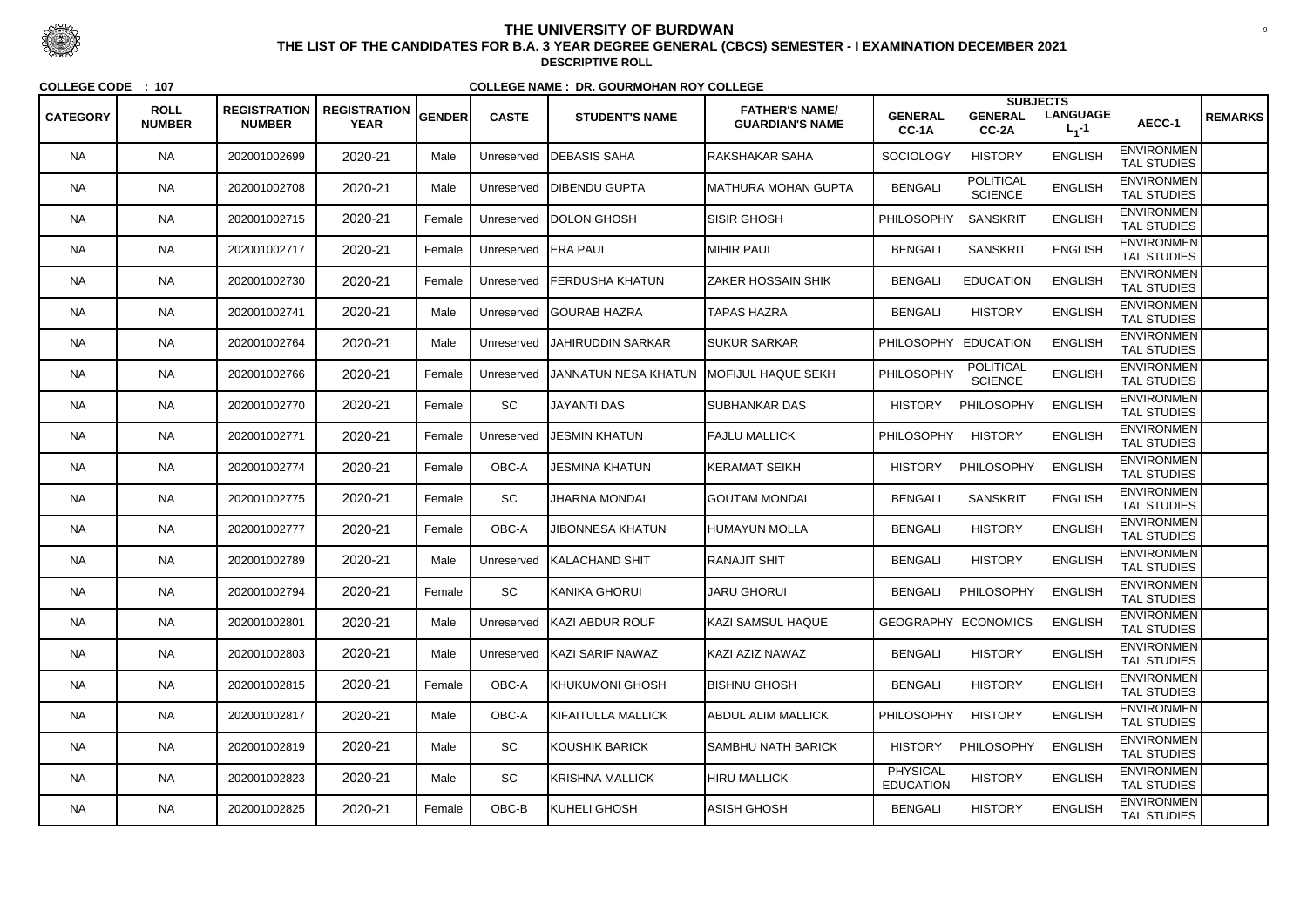|                 |                              |                                      |                                    |        |              |                           |                                                 |                             | <b>SUBJECTS</b>                     |                              |                                         |                |
|-----------------|------------------------------|--------------------------------------|------------------------------------|--------|--------------|---------------------------|-------------------------------------------------|-----------------------------|-------------------------------------|------------------------------|-----------------------------------------|----------------|
| <b>CATEGORY</b> | <b>ROLL</b><br><b>NUMBER</b> | <b>REGISTRATION</b><br><b>NUMBER</b> | <b>REGISTRATION</b><br><b>YEAR</b> | GENDER | <b>CASTE</b> | <b>STUDENT'S NAME</b>     | <b>FATHER'S NAME/</b><br><b>GUARDIAN'S NAME</b> | <b>GENERAL</b><br>CC-1A     | <b>GENERAL</b><br>$CC-2A$           | <b>LANGUAGE</b><br>$L_1 - 1$ | AECC-1                                  | <b>REMARKS</b> |
| <b>NA</b>       | <b>NA</b>                    | 202001002829                         | 2020-21                            | Male   | SC           | KUNTAL MALLICK            | <b>MILAN MALLICK</b>                            | <b>BENGALI</b>              | <b>HISTORY</b>                      | <b>ENGLISH</b>               | <b>ENVIRONMEN</b><br><b>TAL STUDIES</b> |                |
| <b>NA</b>       | <b>NA</b>                    | 202001002832                         | 2020-21                            | Female | Unreserved   | LAKI SAMANTA              | SAROJ SAMANTA                                   | <b>HISTORY</b>              | PHILOSOPHY                          | <b>ENGLISH</b>               | <b>ENVIRONMEN</b><br><b>TAL STUDIES</b> |                |
| <b>NA</b>       | <b>NA</b>                    | 202001002834                         | 2020-21                            | Female | <b>SC</b>    | ∣MADABI SAHA              | KANU SAHA                                       | <b>HISTORY</b>              | <b>BENGALI</b>                      | <b>ENGLISH</b>               | <b>ENVIRONMEN</b><br><b>TAL STUDIES</b> |                |
| <b>NA</b>       | <b>NA</b>                    | 202001002835                         | 2020-21                            | Female | $OBC-B$      | MADHABI SAHA              | RAMKRISHNA SAHA                                 | <b>HISTORY</b>              | PHILOSOPHY                          | <b>ENGLISH</b>               | <b>ENVIRONMEN</b><br><b>TAL STUDIES</b> |                |
| <b>NA</b>       | <b>NA</b>                    | 202001002839                         | 2020-21                            | Female | OBC-A        | MAFIA KHATUN              | <b>ANISUR RAHAMAN SK</b>                        | PHILOSOPHY                  | <b>POLITICAL</b><br><b>SCIENCE</b>  | <b>ENGLISH</b>               | <b>ENVIRONMEN</b><br><b>TAL STUDIES</b> |                |
| <b>NA</b>       | <b>NA</b>                    | 202001002840                         | 2020-21                            | Male   | OBC-A        | MAHABATH ALI MALLICK      | MANSUR ALI MALLICK                              | <b>BENGALI</b>              | <b>POLITICAL</b><br><b>SCIENCE</b>  | <b>ENGLISH</b>               | <b>ENVIRONMEN</b><br><b>TAL STUDIES</b> |                |
| NA.             | <b>NA</b>                    | 202001002844                         | 2020-21                            | Female | Unreserved   | <b>MAHARANI KHATUN</b>    | <b>LASKAR MALLICK</b>                           | PHILOSOPHY                  | <b>POLITICAL</b><br><b>SCIENCE</b>  | <b>ENGLISH</b>               | <b>ENVIRONMEN</b><br><b>TAL STUDIES</b> |                |
| <b>NA</b>       | <b>NA</b>                    | 202001002848                         | 2020-21                            | Female | SC           | ∥MAMATA SAHA              | <b>DIPAK SAHA</b>                               | <b>BENGALI</b>              | <b>HISTORY</b>                      | <b>ENGLISH</b>               | <b>ENVIRONMEN</b><br><b>TAL STUDIES</b> |                |
| <b>NA</b>       | <b>NA</b>                    | 202001002857                         | 2020-21                            | Female |              | Unreserved   MANASI DUTTA | JOYKRISHNA DUTTA                                | <b>HISTORY</b>              | <b>EDUCATION</b>                    | <b>ENGLISH</b>               | <b>ENVIRONMEN</b><br><b>TAL STUDIES</b> |                |
| NA.             | <b>NA</b>                    | 202001002860                         | 2020-21                            | Female | Unreserved   | <b>IMANIJA KHATUN</b>     | SEKH MUNSUR ALI                                 | <b>BENGALI</b>              | <b>POLITICAL</b><br><b>SCIENCE</b>  | <b>ENGLISH</b>               | <b>ENVIRONMEN</b><br><b>TAL STUDIES</b> |                |
| <b>NA</b>       | <b>NA</b>                    | 202001002865                         | 2020-21                            | Female | $OBC-B$      | MANJUSA PAL               | SAMENDRANATH PAL                                | <b>GEOGRAPHY</b>            | <b>PHYSICAL</b><br><b>EDUCATION</b> | <b>ENGLISH</b>               | <b>ENVIRONMEN</b><br><b>TAL STUDIES</b> |                |
| <b>NA</b>       | <b>NA</b>                    | 202001002881                         | 2020-21                            | Female | OBC-A        | MEHERUNNESA KHATUN        | <b>IMD ROJOBALI MALLICK</b>                     | <b>BENGALI</b>              | <b>HISTORY</b>                      | <b>ENGLISH</b>               | <b>ENVIRONMEN</b><br><b>TAL STUDIES</b> |                |
| <b>NA</b>       | <b>NA</b>                    | 202001002886                         | 2020-21                            | Male   | OBC-A        | MIRAJ SK                  | <b>RAHIDUL SK</b>                               | <b>BENGALI</b>              | <b>EDUCATION</b>                    | <b>ENGLISH</b>               | <b>ENVIRONMEN</b><br><b>TAL STUDIES</b> |                |
| NA.             | <b>NA</b>                    | 202001002895                         | 2020-21                            | Female | Unreserved   | <b>IMONALISHA MONDAL</b>  | <b>ANJIT MONDAL</b>                             | <b>BENGALI</b>              | <b>HISTORY</b>                      | <b>ENGLISH</b>               | <b>ENVIRONMEN</b><br><b>TAL STUDIES</b> |                |
| <b>NA</b>       | <b>NA</b>                    | 202001002910                         | 2020-21                            | Female | OBC-A        | MOUSUMI KHATUN            | MAHABUL MONDAL                                  | <b>BENGALI</b>              | <b>HISTORY</b>                      | <b>ENGLISH</b>               | <b>ENVIRONMEN</b><br><b>TAL STUDIES</b> |                |
| <b>NA</b>       | <b>NA</b>                    | 202001002913                         | 2020-21                            | Male   |              | Unreserved MUKTAR SK      | <b>MAFIJUL SK</b>                               | <b>PHILOSOPHY</b>           | <b>HISTORY</b>                      | <b>ENGLISH</b>               | <b>ENVIRONMEN</b><br>TAL STUDIES        |                |
| <b>NA</b>       | <b>NA</b>                    | 202001002918                         | 2020-21                            | Female | Unreserved   | <b>IMUSREKINA KHATUN</b>  | KASEM MONDAL                                    | <b>BENGALI</b>              | <b>POLITICAL</b><br><b>SCIENCE</b>  | <b>ENGLISH</b>               | <b>ENVIRONMEN</b><br><b>TAL STUDIES</b> |                |
| <b>NA</b>       | <b>NA</b>                    | 202001002927                         | 2020-21                            | Female | OBC-A        | NASIBA KHATUN             | <b>KRAMAT ALI MOLLA</b>                         | PHILOSOPHY                  | <b>HISTORY</b>                      | <b>ENGLISH</b>               | <b>ENVIRONMEN</b><br>TAL STUDIES        |                |
| <b>NA</b>       | <b>NA</b>                    | 202001002932                         | 2020-21                            | Male   | OBC-A        | NASIRUDDIN SK             | <b>LATE JAMER SK</b>                            | POLITICAL<br><b>SCIENCE</b> | PHILOSOPHY                          | <b>ENGLISH</b>               | <b>ENVIRONMEN</b><br>TAL STUDIES        |                |
| <b>NA</b>       | <b>NA</b>                    | 202001002943                         | 2020-21                            | Male   | $OBC-B$      | NIRMAL GARAI              | <b>SANJIB GARAI</b>                             | <b>PHILOSOPHY</b>           | <b>SANSKRIT</b>                     | <b>ENGLISH</b>               | <b>ENVIRONMEN</b><br>TAL STUDIES        |                |
| NA.             | <b>NA</b>                    | 202001002952                         | 2020-21                            | Female | OBC-B        | PAMPA GHOSH               | <b>TAMAL GHOSH</b>                              | <b>BENGALI</b>              | <b>HISTORY</b>                      | <b>ENGLISH</b>               | <b>ENVIRONMEN</b><br>TAL STUDIES        |                |
| <b>NA</b>       | <b>NA</b>                    | 202001002958                         | 2020-21                            | Female | SC           | PAPIYA HAZRA              | <b>PRASAD HAZRA</b>                             | <b>HISTORY</b>              | PHILOSOPHY                          | <b>ENGLISH</b>               | <b>ENVIRONMEN</b><br>TAL STUDIES        |                |



 <sup>10</sup> **THE LIST OF THE CANDIDATES FOR B.A. 3 YEAR DEGREE GENERAL (CBCS) SEMESTER - I EXAMINATION DECEMBER 2021DESCRIPTIVE ROLL**

**COLLEGE CODE : <sup>107</sup>**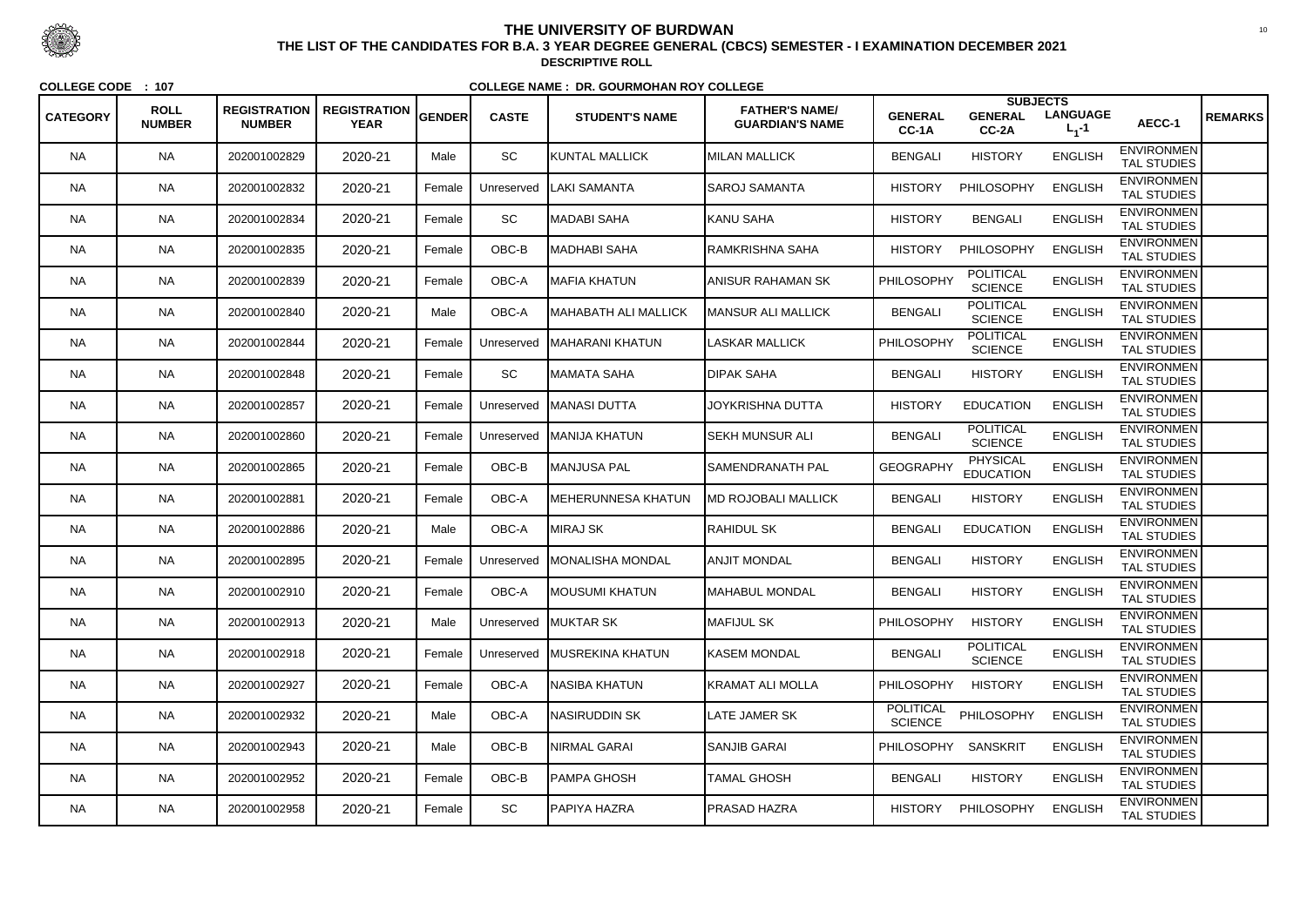| <b>CATEGORY</b> | <b>ROLL</b><br><b>NUMBER</b> | <b>REGISTRATION</b><br><b>NUMBER</b> | <b>REGISTRATION</b><br><b>YEAR</b> | <b>GENDER</b> | <b>CASTE</b> | <b>STUDENT'S NAME</b>                 | <b>FATHER'S NAME/</b><br><b>GUARDIAN'S NAME</b> | <b>GENERAL</b>                     | <b>SUBJECTS</b><br><b>GENERAL</b>   | <b>LANGUAGE</b> | AECC-1                                  | <b>REMARKS</b> |
|-----------------|------------------------------|--------------------------------------|------------------------------------|---------------|--------------|---------------------------------------|-------------------------------------------------|------------------------------------|-------------------------------------|-----------------|-----------------------------------------|----------------|
|                 |                              |                                      |                                    |               |              |                                       |                                                 | CC-1A                              | CC-2A                               | $L_1 - 1$       |                                         |                |
| <b>NA</b>       | <b>NA</b>                    | 202001002961                         | 2020-21                            | Female        | Unreserved   | IPARAMITA DUTTA                       | <b> CHAKRADHARI DUTTA</b>                       | <b>HISTORY</b>                     | PHILOSOPHY                          | <b>ENGLISH</b>  | <b>ENVIRONMEN</b><br><b>TAL STUDIES</b> |                |
| <b>NA</b>       | <b>NA</b>                    | 202001002967                         | 2020-21                            | Female        | SC           | <b>PARUL SARDAR</b>                   | <b>SUDIPSARDAR</b>                              |                                    | PHILOSOPHY EDUCATION                | <b>ENGLISH</b>  | <b>ENVIRONMEN</b><br>TAL STUDIES        |                |
| <b>NA</b>       | <b>NA</b>                    | 202001002969                         | 2020-21                            | Male          | Unreserved   | PATHIK GON                            | <b>SUJIT GON</b>                                | <b>BENGALI</b>                     | <b>EDUCATION</b>                    | <b>ENGLISH</b>  | <b>ENVIRONMEN</b><br><b>TAL STUDIES</b> |                |
| <b>NA</b>       | <b>NA</b>                    | 202001002971                         | 2020-21                            | Female        | OBC-B        | PAYEL GHOSH                           | KASHI NATH GHOSH                                | <b>BENGALI</b>                     | <b>HISTORY</b>                      | <b>ENGLISH</b>  | <b>ENVIRONMEN</b><br><b>TAL STUDIES</b> |                |
| <b>NA</b>       | <b>NA</b>                    | 202001002973                         | 2020-21                            | Female        | OBC-A        | <b>PAYEL GHOSH</b>                    | <b>BIDHAN GHOSH</b>                             | <b>BENGALI</b>                     | <b>EDUCATION</b>                    | <b>ENGLISH</b>  | <b>ENVIRONMEN</b><br><b>TAL STUDIES</b> |                |
| <b>NA</b>       | <b>NA</b>                    | 202001002978                         | 2020-21                            | Female        | SC           | <b>PINKI GHARUI</b>                   | HARADHAN GHARUI                                 | <b>HISTORY</b>                     | PHILOSOPHY                          | <b>ENGLISH</b>  | <b>ENVIRONMEN</b><br><b>TAL STUDIES</b> |                |
| <b>NA</b>       | <b>NA</b>                    | 202001002986                         | 2020-21                            | Female        | OBC-B        | <b>I</b> PIYASI GHOSH                 | <b>IMINTU GHOSH</b>                             | <b>PHILOSOPHY</b>                  | <b>HISTORY</b>                      | <b>ENGLISH</b>  | <b>ENVIRONMEN</b><br><b>TAL STUDIES</b> |                |
| <b>NA</b>       | <b>NA</b>                    | 202001003020                         | 2020-21                            | Female        | Unreserved   | RAFIYA KHATUN                         | ISK SOHARAB RAHMAN                              |                                    | PHILOSOPHY EDUCATION                | <b>ENGLISH</b>  | <b>ENVIRONMEN</b><br><b>TAL STUDIES</b> |                |
| <b>NA</b>       | <b>NA</b>                    | 202001003021                         | 2020-21                            | Female        | OBC-A        | RAHAMTUNNESA MONDAL  AKRAM ALI MONDAL |                                                 | <b>POLITICAL</b><br><b>SCIENCE</b> | PHILOSOPHY                          | <b>ENGLISH</b>  | <b>ENVIRONMEN</b><br><b>TAL STUDIES</b> |                |
| <b>NA</b>       | <b>NA</b>                    | 202001003028                         | 2020-21                            | Male          | OBC-B        | RAJA GHOSH                            | <b>DILIP GHOSH</b>                              | <b>BENGALI</b>                     | <b>POLITICAL</b><br><b>SCIENCE</b>  | <b>ENGLISH</b>  | <b>ENVIRONMEN</b><br><b>TAL STUDIES</b> |                |
| <b>NA</b>       | <b>NA</b>                    | 202001003033                         | 2020-21                            | Male          | SC           | RAJESH DAS                            | KASHINATH DAS                                   | <b>BENGALI</b>                     | <b>PHYSICAL</b><br><b>EDUCATION</b> | <b>ENGLISH</b>  | <b>ENVIRONMEN</b><br><b>TAL STUDIES</b> |                |
| <b>NA</b>       | <b>NA</b>                    | 202001003041                         | 2020-21                            | Male          | OBC-B        | <b>RAJKUMAR GARAI</b>                 | <b>ASHOK GARAI</b>                              | <b>HISTORY</b>                     | <b>BENGALI</b>                      | <b>ENGLISH</b>  | <b>ENVIRONMEN</b><br><b>TAL STUDIES</b> |                |
| <b>NA</b>       | <b>NA</b>                    | 202001003043                         | 2020-21                            | Female        | Unreserved   | <b>RAKHI DEY</b>                      | KHOKAN DEY                                      | <b>PHILOSOPHY</b>                  | <b>SANSKRIT</b>                     | <b>ENGLISH</b>  | <b>ENVIRONMEN</b><br><b>TAL STUDIES</b> |                |
| <b>NA</b>       | <b>NA</b>                    | 202001003053                         | 2020-21                            | Male          | Unreserved   | <b>RANA MUKHERJEE</b>                 | <b>RANJIT MUKHERJEE</b>                         | <b>POLITICAL</b><br><b>SCIENCE</b> | <b>EDUCATION</b>                    | <b>ENGLISH</b>  | <b>ENVIRONMEN</b><br><b>TAL STUDIES</b> |                |
| <b>NA</b>       | <b>NA</b>                    | 202001003064                         | 2020-21                            | Female        | OBC-A        | <b>RESMA KHATUN</b>                   | <b>SAHIDUL ISLAM MONDAL</b>                     | <b>BENGALI</b>                     | <b>HISTORY</b>                      | <b>ENGLISH</b>  | <b>ENVIRONMEN</b><br><b>TAL STUDIES</b> |                |
| <b>NA</b>       | <b>NA</b>                    | 202001003066                         | 2020-21                            | Female        | Unreserved   | <b>RESMA MONDAL</b>                   | <b>MOKBUL MONDAL</b>                            | <b>EDUCATION</b>                   | <b>POLITICAL</b><br><b>SCIENCE</b>  | <b>ENGLISH</b>  | <b>ENVIRONMEN</b><br><b>TAL STUDIES</b> |                |
| <b>NA</b>       | <b>NA</b>                    | 202001003077                         | 2020-21                            | Female        | OBC-A        | RIMPA KHATUN                          | <b>MOFIJUL HAQUE MOLLA</b>                      | <b>BENGALI</b>                     | <b>POLITICAL</b><br><b>SCIENCE</b>  | <b>ENGLISH</b>  | <b>ENVIRONMEN</b><br><b>TAL STUDIES</b> |                |
| <b>NA</b>       | <b>NA</b>                    | 202001003087                         | 2020-21                            | Female        | OBC-B        | RITA GARAI                            | <b>DEBASISH GARAI</b>                           | <b>PHILOSOPHY</b>                  | <b>HISTORY</b>                      | <b>ENGLISH</b>  | <b>ENVIRONMEN</b><br><b>TAL STUDIES</b> |                |
| <b>NA</b>       | <b>NA</b>                    | 202001003094                         | 2020-21                            | Female        | OBC-B        | RIYA GHOSH                            | <b>BAPI GHOSH</b>                               | <b>BENGALI</b>                     | <b>HISTORY</b>                      | <b>ENGLISH</b>  | <b>ENVIRONMEN</b><br>TAL STUDIES        |                |
| <b>NA</b>       | <b>NA</b>                    | 202001003101                         | 2020-21                            | Female        | SC           | RIYA ROY                              | <b>DURYODHAN ROY</b>                            | <b>ENGLISH</b>                     | <b>POLITICAL</b><br><b>SCIENCE</b>  | <b>ENGLISH</b>  | <b>ENVIRONMEN</b><br><b>TAL STUDIES</b> |                |
| <b>NA</b>       | <b>NA</b>                    | 202001003102                         | 2020-21                            | Male          | Unreserved   | ROB SK                                | <b>JALAL SK</b>                                 | <b>BENGALI</b>                     | <b>HISTORY</b>                      | <b>ENGLISH</b>  | <b>ENVIRONMEN</b><br>TAL STUDIES        |                |
| <b>NA</b>       | <b>NA</b>                    | 202001003110                         | 2020-21                            | Female        | OBC-A        | <b>ROSMI KHATUN</b>                   | MAJNU MALLICK                                   | <b>BENGALI</b>                     | <b>HISTORY</b>                      | <b>ENGLISH</b>  | <b>ENVIRONMEN</b><br>TAL STUDIES        |                |



 <sup>11</sup> **THE LIST OF THE CANDIDATES FOR B.A. 3 YEAR DEGREE GENERAL (CBCS) SEMESTER - I EXAMINATION DECEMBER 2021DESCRIPTIVE ROLL**

**COLLEGE CODE : <sup>107</sup>**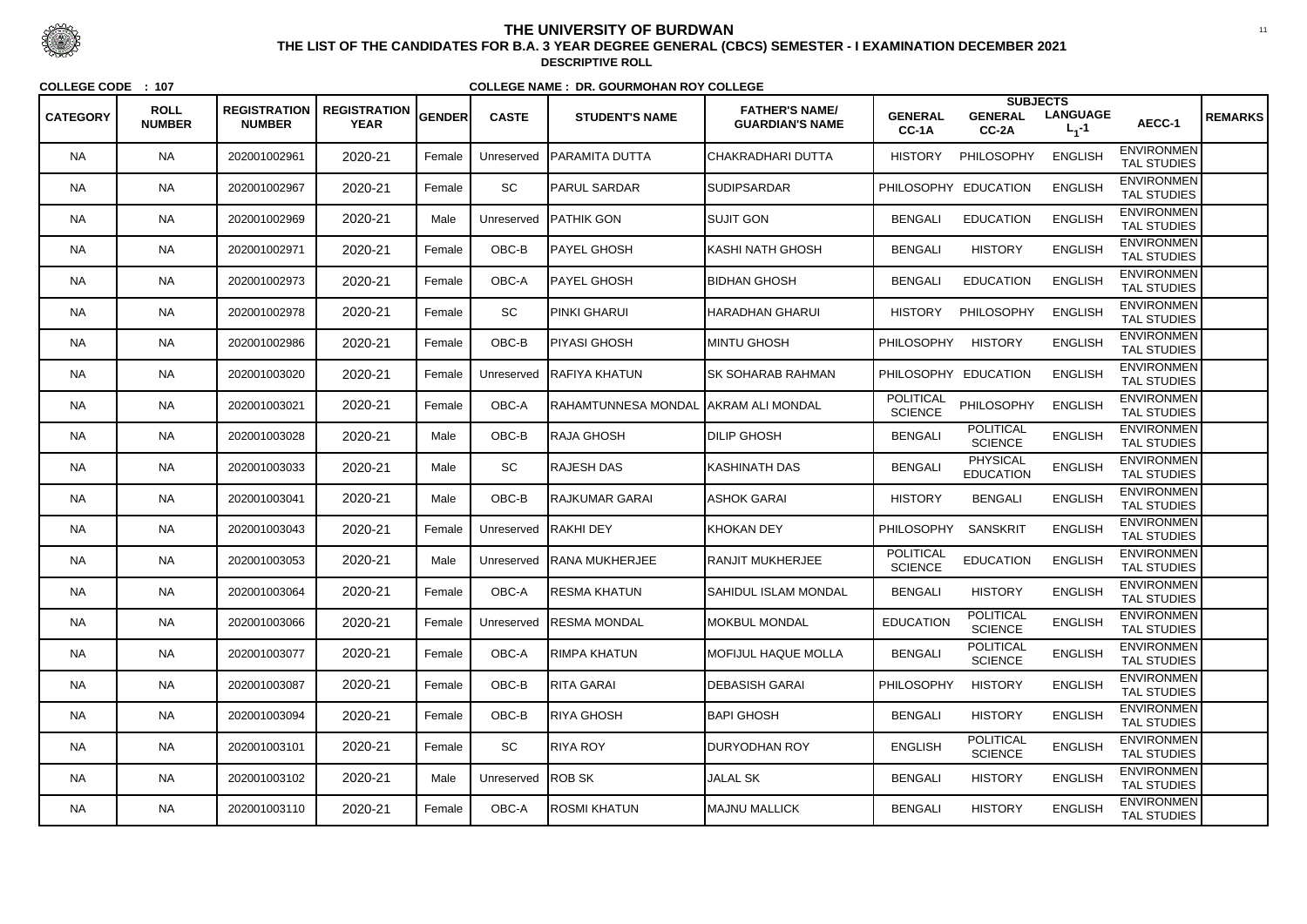|                 |                              |                                      |                                    |               |              |                           |                                                 |                                    | <b>SUBJECTS</b>                     |                              |                                         |                |
|-----------------|------------------------------|--------------------------------------|------------------------------------|---------------|--------------|---------------------------|-------------------------------------------------|------------------------------------|-------------------------------------|------------------------------|-----------------------------------------|----------------|
| <b>CATEGORY</b> | <b>ROLL</b><br><b>NUMBER</b> | <b>REGISTRATION</b><br><b>NUMBER</b> | <b>REGISTRATION</b><br><b>YEAR</b> | <b>GENDER</b> | <b>CASTE</b> | <b>STUDENT'S NAME</b>     | <b>FATHER'S NAME/</b><br><b>GUARDIAN'S NAME</b> | <b>GENERAL</b><br>CC-1A            | <b>GENERAL</b><br>CC-2A             | <b>LANGUAGE</b><br>$L_1 - 1$ | AECC-1                                  | <b>REMARKS</b> |
| <b>NA</b>       | <b>NA</b>                    | 202001003112                         | 2020-21                            | Female        | Unreserved   | <b>IRUBINA KHATUN</b>     | <b>DALIM SEKH</b>                               | <b>BENGALI</b>                     | <b>POLITICAL</b><br><b>SCIENCE</b>  | <b>ENGLISH</b>               | <b>ENVIRONMEN</b><br><b>TAL STUDIES</b> |                |
| <b>NA</b>       | <b>NA</b>                    | 202001003119                         | 2020-21                            | Female        | OBC-A        | RUMA KHATUN               | <b>IMD RAFIK SK</b>                             | PHILOSOPHY                         | <b>SANSKRIT</b>                     | <b>ENGLISH</b>               | <b>ENVIRONMEN</b><br><b>TAL STUDIES</b> |                |
| NA.             | <b>NA</b>                    | 202001003121                         | 2020-21                            | Female        | Unreserved   | <b>RUMKI HATI</b>         | RABINDRANATH HATI                               | <b>BENGALI</b>                     | <b>HISTORY</b>                      | <b>ENGLISH</b>               | <b>ENVIRONMEN</b><br><b>TAL STUDIES</b> |                |
| <b>NA</b>       | <b>NA</b>                    | 202001003124                         | 2020-21                            | Female        | OBC-B        | <b>IRUNA KHATUN</b>       | <b>KACHED GAZI</b>                              | <b>BENGALI</b>                     | <b>PHYSICAL</b><br><b>EDUCATION</b> | <b>ENGLISH</b>               | <b>ENVIRONMEN</b><br><b>TAL STUDIES</b> |                |
| <b>NA</b>       | <b>NA</b>                    | 202001003126                         | 2020-21                            | Female        | Unreserved   | <b>RUNA KHATUN</b>        | MUJIBAR MONDAL                                  | <b>BENGALI</b>                     | <b>POLITICAL</b><br><b>SCIENCE</b>  | <b>ENGLISH</b>               | <b>ENVIRONMEN</b><br><b>TAL STUDIES</b> |                |
| <b>NA</b>       | <b>NA</b>                    | 202001003132                         | 2020-21                            | Female        | OBC-A        | <b>I</b> RUPSA KHATUN     | <b>IRUSTAM MONDAL</b>                           | <b>BENGALI</b>                     | <b>POLITICAL</b><br><b>SCIENCE</b>  | <b>ENGLISH</b>               | <b>ENVIRONMEN</b><br><b>TAL STUDIES</b> |                |
| NA.             | <b>NA</b>                    | 202001003142                         |                                    | Male          | Unreserved   | <b>I</b> SAFICK ALAM BORA | <b>SARIF ALI BORA</b>                           | <b>BENGALI</b>                     | <b>POLITICAL</b><br><b>SCIENCE</b>  | <b>ENGLISH</b>               | <b>ENVIRONMEN</b><br><b>TAL STUDIES</b> |                |
| <b>NA</b>       | <b>NA</b>                    | 202001003149                         | 2020-21                            | Female        | Unreserved   | <b>I</b> SAHARUNA KHATUN  | EBRAHIM MIRDA                                   | <b>HISTORY</b>                     | PHILOSOPHY                          | <b>ENGLISH</b>               | <b>ENVIRONMEN</b><br>TAL STUDIES        |                |
| <b>NA</b>       | <b>NA</b>                    | 202001003153                         | 2020-21                            | Female        | OBC-A        | <b>SAHIDA KHATUN</b>      | <b>IJARUL SK</b>                                | <b>PHILOSOPHY</b>                  | <b>HISTORY</b>                      | <b>ENGLISH</b>               | <b>ENVIRONMEN</b><br><b>TAL STUDIES</b> |                |
| NA.             | <b>NA</b>                    | 202001003154                         | 2020-21                            | Male          | OBC-A        | SAHIDUL ISLAM MALLICK     | <b>ISMAIL MALLICK</b>                           | <b>EDUCATION</b>                   | <b>HISTORY</b>                      | <b>ENGLISH</b>               | <b>ENVIRONMEN</b><br><b>TAL STUDIES</b> |                |
| <b>NA</b>       | <b>NA</b>                    | 202001003161                         | 2020-21                            | Male          | OBC-B        | <b>SAJAL GHOSH</b>        | <b>PRALLADH GHOSH</b>                           | PHILOSOPHY                         | <b>POLITICAL</b><br><b>SCIENCE</b>  | <b>ENGLISH</b>               | <b>ENVIRONMEN</b><br><b>TAL STUDIES</b> |                |
| <b>NA</b>       | <b>NA</b>                    | 202001003173                         | 2020-21                            | Male          | SC           | <b>SAMIR DAS</b>          | <b>KRISHNA DAS</b>                              | <b>BENGALI</b>                     | <b>HISTORY</b>                      | <b>ENGLISH</b>               | <b>ENVIRONMEN</b><br><b>TAL STUDIES</b> |                |
| <b>NA</b>       | <b>NA</b>                    | 202001003175                         | 2020-21                            | Male          | OBC-A        | SAMIUL SK                 | <b>HASIBUL SK</b>                               | <b>BENGALI</b>                     | <b>POLITICAL</b><br><b>SCIENCE</b>  | <b>ENGLISH</b>               | <b>ENVIRONMEN</b><br><b>TAL STUDIES</b> |                |
| NA.             | <b>NA</b>                    | 202001003199                         | 2020-21                            | Female        | Unreserved   | <b>SATHI GHOSHAL</b>      | <b>TAPAN GHOSAL</b>                             | <b>HISTORY</b>                     | <b>SOCIOLOGY</b>                    | <b>ENGLISH</b>               | <b>ENVIRONMEN</b><br><b>TAL STUDIES</b> |                |
| <b>NA</b>       | <b>NA</b>                    | 202001003200                         | 2020-21                            | Female        | <b>SC</b>    | SATHI ROY                 | <b>PIPU ROY</b>                                 | <b>POLITICAL</b><br><b>SCIENCE</b> | <b>SANSKRIT</b>                     | <b>ENGLISH</b>               | <b>ENVIRONMEN</b><br><b>TAL STUDIES</b> |                |
| <b>NA</b>       | <b>NA</b>                    | 202001003202                         | 2020-21                            | Female        | Unreserved   | <b>SELI KHATUN</b>        | <b>JAMAT ALISK</b>                              | <b>PHILOSOPHY</b>                  | <b>HISTORY</b>                      | <b>ENGLISH</b>               | <b>ENVIRONMEN</b><br><b>TAL STUDIES</b> |                |
| NA.             | <b>NA</b>                    | 202001003206                         | 2020-21                            | Female        | Unreserved   | <b>SHALINIMALA KHATUN</b> | <b>SAFATALI SK</b>                              | <b>POLITICAL</b><br><b>SCIENCE</b> | <b>PHYSICAL</b><br><b>EDUCATION</b> | <b>ENGLISH</b>               | <b>ENVIRONMEN</b><br>TAL STUDIES        |                |
| <b>NA</b>       | <b>NA</b>                    | 202001003209                         | 2020-21                            | Female        | $OBC-B$      | SHARBANI MODAK            | <b>DINABANDHU MODAK</b>                         | <b>BENGALI</b>                     | <b>POLITICAL</b><br><b>SCIENCE</b>  | <b>ENGLISH</b>               | <b>ENVIRONMEN</b><br><b>TAL STUDIES</b> |                |
| <b>NA</b>       | <b>NA</b>                    | 202001003211                         | 2020-21                            | Female        | SC           | SHILPA DHARA              | <b>PRADIP DHARA</b>                             | <b>HISTORY</b>                     | <b>EDUCATION</b>                    | <b>ENGLISH</b>               | <b>ENVIRONMEN</b><br><b>TAL STUDIES</b> |                |
| <b>NA</b>       | <b>NA</b>                    | 202001003221                         | 2020-21                            | Male          | <b>ST</b>    | SIDDHESWAR HANSDA         | <b>BIRAJ HANSDA</b>                             | <b>BENGALI</b>                     | <b>HISTORY</b>                      | <b>ENGLISH</b>               | <b>ENVIRONMEN</b><br>TAL STUDIES        |                |
| NA.             | <b>NA</b>                    | 202001003224                         | 2020-21                            | Female        | Unreserved   | <b>SIMA GHOSH</b>         | <b>KUSH GHOSH</b>                               | <b>BENGALI</b>                     | <b>HISTORY</b>                      | <b>ENGLISH</b>               | <b>ENVIRONMEN</b><br>TAL STUDIES        |                |
| NA              | <b>NA</b>                    | 202001003230                         | 2020-21                            | Male          | OBC-A        | SK MIFTAHUL HAQUE         | ABU TYEAB SEKH                                  | <b>POLITICAL</b><br><b>SCIENCE</b> | <b>BENGALI</b>                      | <b>ENGLISH</b>               | <b>ENVIRONMEN</b><br>TAL STUDIES        |                |



 <sup>12</sup> **THE LIST OF THE CANDIDATES FOR B.A. 3 YEAR DEGREE GENERAL (CBCS) SEMESTER - I EXAMINATION DECEMBER 2021DESCRIPTIVE ROLL**

**COLLEGE CODE : <sup>107</sup>**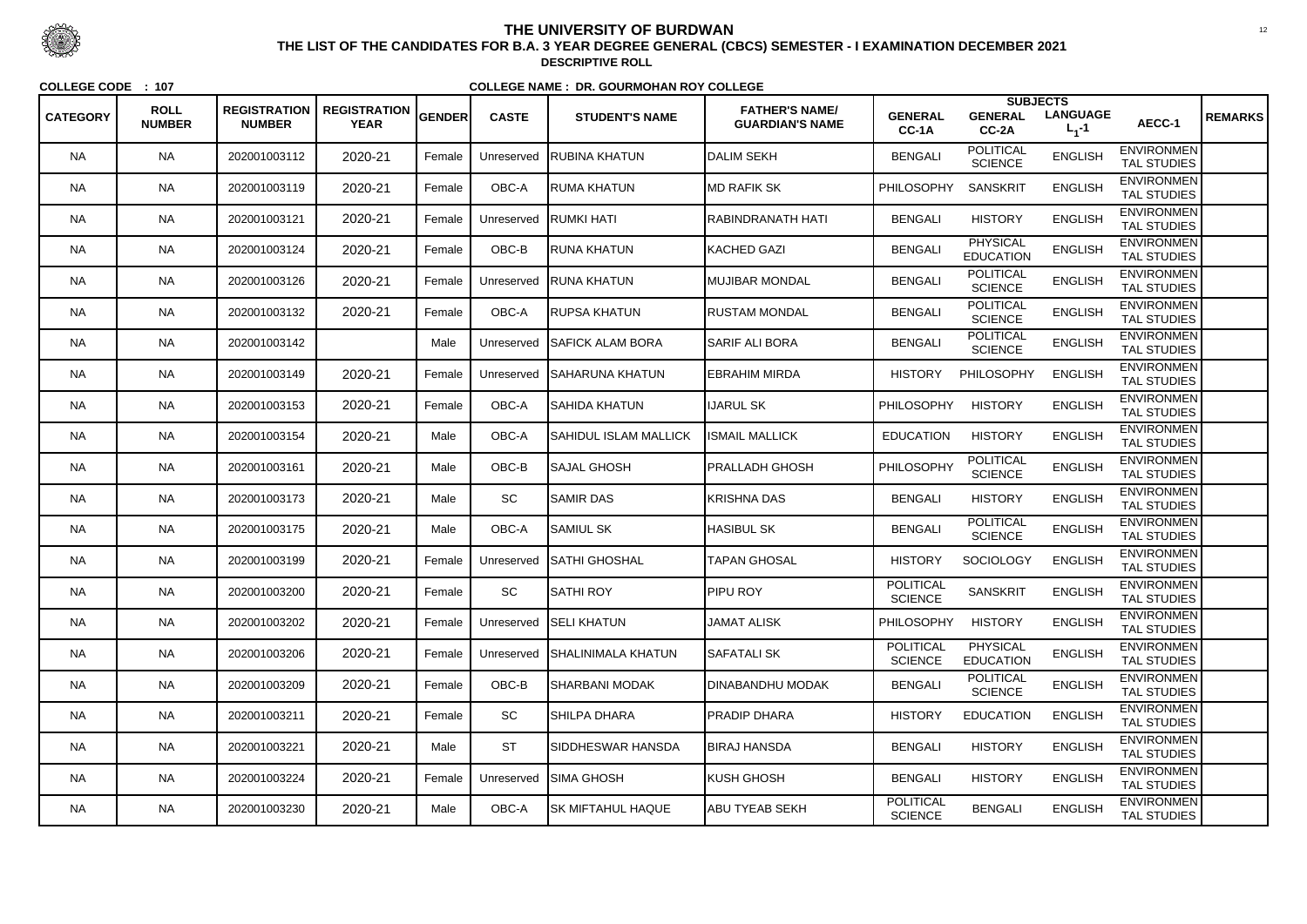|                 |                              |                                      |                                    |        |              |                                   |                                                 |                                     | <b>SUBJECTS</b>                     |                              |                                         |                |
|-----------------|------------------------------|--------------------------------------|------------------------------------|--------|--------------|-----------------------------------|-------------------------------------------------|-------------------------------------|-------------------------------------|------------------------------|-----------------------------------------|----------------|
| <b>CATEGORY</b> | <b>ROLL</b><br><b>NUMBER</b> | <b>REGISTRATION</b><br><b>NUMBER</b> | <b>REGISTRATION</b><br><b>YEAR</b> | GENDER | <b>CASTE</b> | <b>STUDENT'S NAME</b>             | <b>FATHER'S NAME/</b><br><b>GUARDIAN'S NAME</b> | <b>GENERAL</b><br>CC-1A             | <b>GENERAL</b><br>CC-2A             | <b>LANGUAGE</b><br>$L_1 - 1$ | AECC-1                                  | <b>REMARKS</b> |
| <b>NA</b>       | <b>NA</b>                    | 202001003233                         | 2020-21                            | Male   | Unreserved   | <b>SK RAZZAK</b>                  | <b>SK ABDUL AHAD</b>                            | PHILOSOPHY                          | <b>POLITICAL</b><br><b>SCIENCE</b>  | <b>ENGLISH</b>               | <b>ENVIRONMEN</b><br><b>TAL STUDIES</b> |                |
| <b>NA</b>       | <b>NA</b>                    | 202001003252                         | 2020-21                            | Female | Unreserved   | <b>SOUMITA KUNDU</b>              | <b>SUJIT KUNDU</b>                              | <b>BENGALI</b>                      | <b>EDUCATION</b>                    | <b>ENGLISH</b>               | <b>ENVIRONMEN</b><br>TAL STUDIES        |                |
| NA.             | <b>NA</b>                    | 202001003264                         | 2020-21                            | Male   | Unreserved   | <b>SOUVIK DAS</b>                 | <b>SUNIL KUMAR DAS</b>                          | <b>BENGALI</b>                      | <b>PHYSICAL</b><br><b>EDUCATION</b> | <b>ENGLISH</b>               | <b>ENVIRONMEN</b><br><b>TAL STUDIES</b> |                |
| <b>NA</b>       | <b>NA</b>                    | 202001003270                         | 2020-21                            | Male   | Unreserved   | <b>SUBHADEEP</b><br>BHATTACHARJEE | SAHADEV BHATTACHARJEE                           | <b>PHILOSOPHY</b>                   | <b>HISTORY</b>                      | <b>ENGLISH</b>               | <b>ENVIRONMEN</b><br><b>TAL STUDIES</b> |                |
| <b>NA</b>       | <b>NA</b>                    | 202001003279                         | 2020-21                            | Male   | Unreserved   | SUBHRO GHOSH                      | <b>SUJIT GHOSH</b>                              | <b>BENGALI</b>                      | PHILOSOPHY                          | <b>ENGLISH</b>               | <b>ENVIRONMEN</b><br><b>TAL STUDIES</b> |                |
| <b>NA</b>       | <b>NA</b>                    | 202001003304                         | 2020-21                            | Male   | <b>SC</b>    | ISUKANTA DAS                      | <b>COLLEGE DAS</b>                              | <b>BENGALI</b>                      | <b>HISTORY</b>                      | <b>ENGLISH</b>               | <b>ENVIRONMEN</b><br><b>TAL STUDIES</b> |                |
| NA.             | <b>NA</b>                    | 202001003306                         | 2020-21                            | Female | Unreserved   | <b>ISULTANA KHATUN</b>            | <b>RINTU SK</b>                                 | <b>BENGALI</b>                      | <b>HISTORY</b>                      | <b>ENGLISH</b>               | <b>ENVIRONMEN</b><br><b>TAL STUDIES</b> |                |
| <b>NA</b>       | <b>NA</b>                    | 202001003314                         | 2020-21                            | Male   | Unreserved   | ISUMAN MONDAL                     | FAIZUR RAHAMAN MONDAL                           | <b>BENGALI</b>                      | <b>PHYSICAL</b><br><b>EDUCATION</b> | <b>ENGLISH</b>               | <b>ENVIRONMEN</b><br><b>TAL STUDIES</b> |                |
| <b>NA</b>       | <b>NA</b>                    | 202001003316                         | 2020-21                            | Female | Unreserved   | <b>ISUMANA MONDAL</b>             | <b>TAPAS MONDAL</b>                             | <b>BENGALI</b>                      | <b>HISTORY</b>                      | <b>ENGLISH</b>               | <b>ENVIRONMEN</b><br><b>TAL STUDIES</b> |                |
| NA.             | <b>NA</b>                    | 202001003330                         | 2020-21                            | Female | Unreserved   | <b>SUPRIYA PRAMANIK</b>           | <b>JAYBED PRAMANIK</b>                          | <b>BENGALI</b>                      | <b>SANSKRIT</b>                     | <b>ENGLISH</b>               | <b>ENVIRONMEN</b><br>TAL STUDIES        |                |
| <b>NA</b>       | <b>NA</b>                    | 202001003334                         | 2020-21                            | Male   | SC           | <b>SURESH DAS</b>                 | KAMAL DAS                                       | <b>HISTORY</b>                      | <b>PHYSICAL</b><br><b>EDUCATION</b> | <b>ENGLISH</b>               | <b>ENVIRONMEN</b><br><b>TAL STUDIES</b> |                |
| <b>NA</b>       | <b>NA</b>                    | 202001003336                         | 2020-21                            | Female | OBC-A        | SURUJA KHATUN                     | SK GOLAM MORTAZA                                | <b>PHILOSOPHY</b>                   | <b>SANSKRIT</b>                     | <b>ENGLISH</b>               | <b>ENVIRONMEN</b><br><b>TAL STUDIES</b> |                |
| <b>NA</b>       | <b>NA</b>                    | 202001003339                         | 2020-21                            | Female | Unreserved   | <b>ISWAPNA KHATUN</b>             | HAYDAR MOLLA                                    | <b>PHILOSOPHY</b>                   | <b>HISTORY</b>                      | <b>ENGLISH</b>               | <b>ENVIRONMEN</b><br><b>TAL STUDIES</b> |                |
| NA.             | <b>NA</b>                    | 202001003340                         | 2020-21                            | Female | Unreserved   | <b>SWATI ROY</b>                  | TAPAS KUMAR ROY                                 | <b>SANSKRIT</b>                     | <b>BENGALI</b>                      | <b>ENGLISH</b>               | <b>ENVIRONMEN</b><br><b>TAL STUDIES</b> |                |
| <b>NA</b>       | <b>NA</b>                    | 202001003342                         | 2020-21                            | Female |              | Unreserved TAJMIRA KHATUN         | <b>TAJIMUDDIN SEKH</b>                          | <b>BENGALI</b>                      | <b>HISTORY</b>                      | <b>ENGLISH</b>               | <b>ENVIRONMEN</b><br><b>TAL STUDIES</b> |                |
| <b>NA</b>       | <b>NA</b>                    | 202001003344                         | 2020-21                            | Female | Unreserved   | <b>TANIMA MONDAL</b>              | <b>SOMESH MONDAL</b>                            | <b>PHILOSOPHY</b>                   | <b>SANSKRIT</b>                     | <b>ENGLISH</b>               | <b>ENVIRONMEN</b><br><b>TAL STUDIES</b> |                |
| NA.             | <b>NA</b>                    | 202001003350                         | 2020-21                            | Female | OBC-A        | <b>TASLINA KHATUN</b>             | <b>TAJAI SEKH</b>                               | <b>PHILOSOPHY</b>                   | <b>POLITICAL</b><br><b>SCIENCE</b>  | <b>ENGLISH</b>               | <b>ENVIRONMEN</b><br>TAL STUDIES        |                |
| <b>NA</b>       | <b>NA</b>                    | 202001003351                         | 2020-21                            | Female | Unreserved   | <b>THUINA KHATUN</b>              | LATE SOWKOT ALI SK                              | <b>POLITICAL</b><br><b>SCIENCE</b>  | PHILOSOPHY                          | <b>ENGLISH</b>               | <b>ENVIRONMEN</b><br><b>TAL STUDIES</b> |                |
| <b>NA</b>       | <b>NA</b>                    | 202001003354                         | 2020-21                            | Female | OBC-B        | TITHI GHOSH                       | SHISHIR GHOSH                                   | <b>PHYSICAL</b><br><b>EDUCATION</b> | <b>BENGALI</b>                      | <b>ENGLISH</b>               | <b>ENVIRONMEN</b><br>TAL STUDIES        |                |
| <b>NA</b>       | <b>NA</b>                    | 202001003363                         | 2020-21                            | Female | OBC-B        | <b>TUKTUKI GHOSH</b>              | <b>PRHALLAD GHOSH</b>                           | <b>BENGALI</b>                      | <b>EDUCATION</b>                    | <b>ENGLISH</b>               | <b>ENVIRONMEN</b><br>TAL STUDIES        |                |
| NA.             | <b>NA</b>                    | 202001015640                         |                                    | Male   | Unreserved   | <b>ABDUL KAIF</b>                 | <b>ABDUL KAYEM</b>                              | <b>BENGALI</b>                      | <b>HISTORY</b>                      | <b>ENGLISH</b>               | <b>ENVIRONMEN</b><br>TAL STUDIES        |                |
| NA              | <b>NA</b>                    | 202001018489                         |                                    | Male   |              | Unreserved   AMIT MONDAL          | <b>KARTICK MONDAL</b>                           | <b>BENGALI</b>                      | <b>HISTORY</b>                      | <b>ENGLISH</b>               | <b>ENVIRONMEN</b><br>TAL STUDIES        |                |



 <sup>13</sup> **THE LIST OF THE CANDIDATES FOR B.A. 3 YEAR DEGREE GENERAL (CBCS) SEMESTER - I EXAMINATION DECEMBER 2021DESCRIPTIVE ROLL**

**COLLEGE CODE : <sup>107</sup>**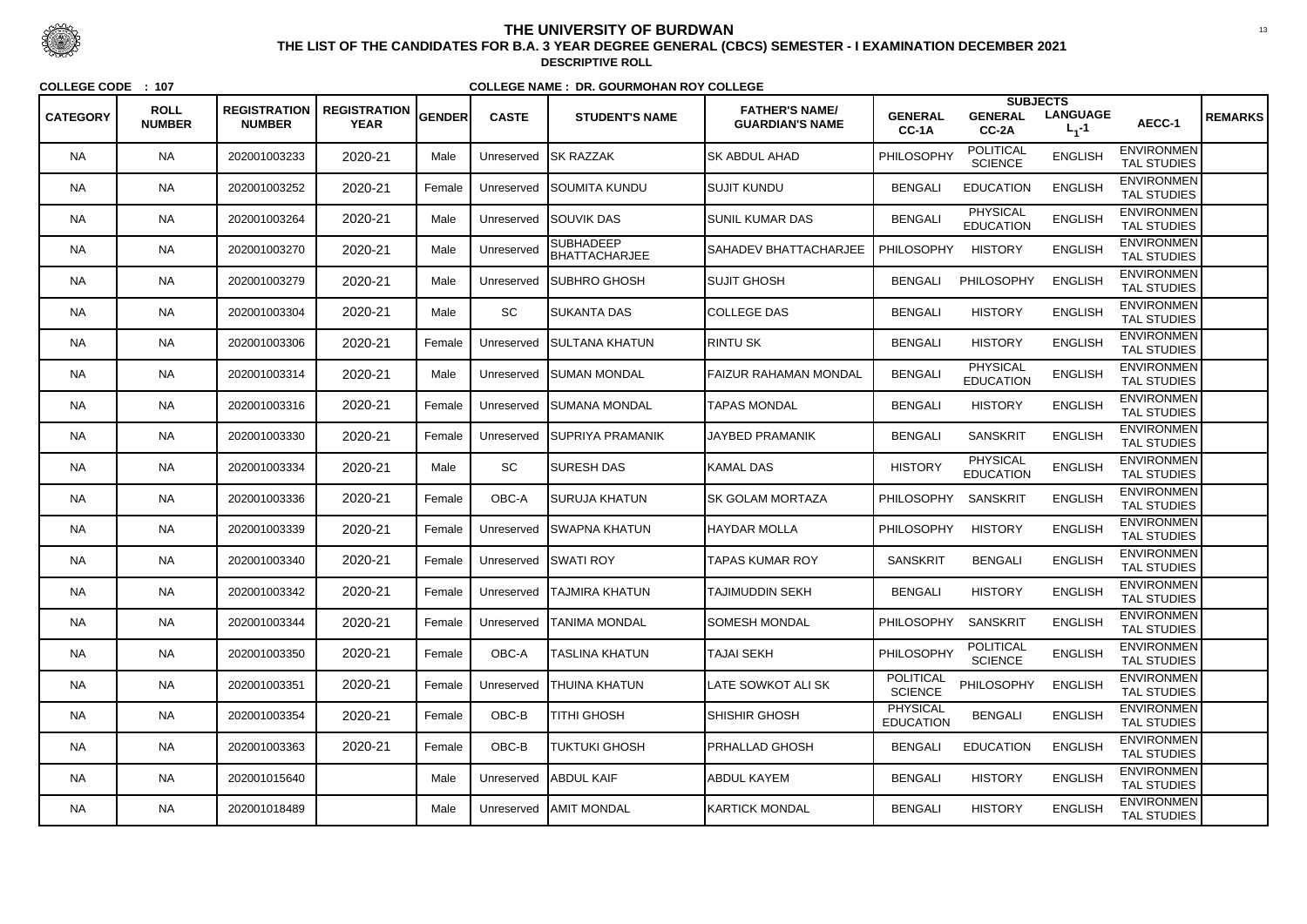|                 | <b>ROLL</b>   | <b>REGISTRATION</b> | <b>REGISTRATION</b> |        |              |                                         | <b>FATHER'S NAME/</b>       |                                     | <b>SUBJECTS</b>                     |                              |                                         |                |
|-----------------|---------------|---------------------|---------------------|--------|--------------|-----------------------------------------|-----------------------------|-------------------------------------|-------------------------------------|------------------------------|-----------------------------------------|----------------|
| <b>CATEGORY</b> | <b>NUMBER</b> | <b>NUMBER</b>       | <b>YEAR</b>         | GENDER | <b>CASTE</b> | <b>STUDENT'S NAME</b>                   | <b>GUARDIAN'S NAME</b>      | <b>GENERAL</b><br>CC-1A             | <b>GENERAL</b><br>CC-2A             | <b>LANGUAGE</b><br>$L_1 - 1$ | AECC-1                                  | <b>REMARKS</b> |
| <b>NA</b>       | <b>NA</b>     | 202101002551        | 2021-22             | Male   | OBC-B        | <b>ABBAS UDDIN SHAH</b>                 | <b>RAFIK AHAMMED SHAH</b>   | PHILOSOPHY                          | <b>HISTORY</b>                      | <b>ENGLISH</b>               | <b>ENVIRONMEN</b><br><b>TAL STUDIES</b> |                |
| <b>NA</b>       | <b>NA</b>     | 202101002552        | 2021-22             | Male   | SC           | <b>ABHIJIT DAS</b>                      | <b>SUBHANKAR DAS</b>        | <b>BENGALI</b>                      | <b>HISTORY</b>                      | <b>ENGLISH</b>               | <b>ENVIRONMEN</b><br><b>TAL STUDIES</b> |                |
| <b>NA</b>       | <b>NA</b>     | 202101002553        | 2021-22             | Male   | OBC-B        | <b>ABHIJIT GHOSH</b>                    | <b>RAJKUMAR GHOSH</b>       | PHILOSOPHY                          | <b>POLITICAL</b><br><b>SCIENCE</b>  | <b>ENGLISH</b>               | <b>ENVIRONMEN</b><br><b>TAL STUDIES</b> |                |
| <b>NA</b>       | <b>NA</b>     | 202101002554        | 2021-22             | Male   | Unreserved   | <b>ABHINANDAN SOM</b>                   | <b>IRATAN SOM</b>           | <b>BENGALI</b>                      | <b>HISTORY</b>                      | <b>ENGLISH</b>               | <b>ENVIRONMEN</b><br><b>TAL STUDIES</b> |                |
| <b>NA</b>       | <b>NA</b>     | 202101002555        | 2021-22             | Male   | OBC-A        | <b>ABU OSMAN GONI</b><br><b>MOLLICK</b> | <b>AJAGUL HAQUE MOLICK</b>  | <b>BENGALI</b>                      | <b>HISTORY</b>                      | <b>ENGLISH</b>               | <b>ENVIRONMEN</b><br><b>TAL STUDIES</b> |                |
| <b>NA</b>       | <b>NA</b>     | 202101002556        | 2021-22             | Female | OBC-B        | <b>ADITI BEJ</b>                        | <b>I</b> SHYAMAL BEJ        | <b>PHILOSOPHY</b>                   | <b>EDUCATION</b>                    | <b>ENGLISH</b>               | <b>ENVIRONMEN</b><br><b>TAL STUDIES</b> |                |
| <b>NA</b>       | <b>NA</b>     | 202101002557        | 2021-22             | Male   | SC           | ADITYA MALIK                            | <b>BABLU MALIK</b>          | <b>BENGALI</b>                      | <b>PHYSICAL</b><br><b>EDUCATION</b> | <b>ENGLISH</b>               | <b>ENVIRONMEN</b><br><b>TAL STUDIES</b> |                |
| <b>NA</b>       | <b>NA</b>     | 202101002558        | 2021-22             | Female | Unreserved   | IAFRUJA KHATUN                          | IMAKIM KHAN                 | PHILOSOPHY                          | <b>HISTORY</b>                      | <b>ENGLISH</b>               | <b>ENVIRONMEN</b><br><b>TAL STUDIES</b> |                |
| <b>NA</b>       | <b>NA</b>     | 202101002559        | 2021-22             | Female | OBC-A        | AFRUJA KHATUN                           | AJIJUL SEKH                 | PHILOSOPHY                          | <b>POLITICAL</b><br><b>SCIENCE</b>  | <b>ENGLISH</b>               | <b>ENVIRONMEN</b><br><b>TAL STUDIES</b> |                |
| <b>NA</b>       | <b>NA</b>     | 202101002560        | 2021-22             | Female | OBC-A        | AIMA KHATUN                             | <b>ASADUL MALLICK</b>       | <b>BENGALI</b>                      | <b>HISTORY</b>                      | <b>ENGLISH</b>               | <b>ENVIRONMEN</b><br>TAL STUDIES        |                |
| <b>NA</b>       | <b>NA</b>     | 202101002561        | 2021-22             | Female | Unreserved   | AJMIRA KHATUN                           | <b>JIARUL KHONDEKAR</b>     | <b>BENGALI</b>                      | <b>HISTORY</b>                      | <b>ENGLISH</b>               | <b>ENVIRONMEN</b><br><b>TAL STUDIES</b> |                |
| <b>NA</b>       | <b>NA</b>     | 202101002562        | 2021-22             | Female | Unreserved   | <b>AJMIRA KHATUN</b>                    | <b>JAMALUDDIN SK</b>        | <b>BENGALI</b>                      | <b>EDUCATION</b>                    | <b>ENGLISH</b>               | <b>ENVIRONMEN</b><br><b>TAL STUDIES</b> |                |
| <b>NA</b>       | <b>NA</b>     | 202101002563        | 2021-22             | Male   |              | Unreserved   AKASH BHATTACHARYYA        | NIKHILENDU<br>BHATTACHARYYA | <b>PHILOSOPHY</b>                   | <b>HISTORY</b>                      | <b>ENGLISH</b>               | <b>ENVIRONMEN</b><br><b>TAL STUDIES</b> |                |
| <b>NA</b>       | <b>NA</b>     | 202101002564        | 2021-22             | Male   | Unreserved   | <b>AKASH DEY</b>                        | <b>ASHIM KUMAR DEY</b>      | <b>BENGALI</b>                      | <b>EDUCATION</b>                    | <b>ENGLISH</b>               | <b>ENVIRONMEN</b><br><b>TAL STUDIES</b> |                |
| <b>NA</b>       | <b>NA</b>     | 202101002565        | 2021-22             | Male   | OBC-B        | AKASH GHOSH                             | UDAY GHOSH                  | <b>BENGALI</b>                      | <b>HISTORY</b>                      | <b>ENGLISH</b>               | <b>ENVIRONMEN</b><br><b>TAL STUDIES</b> |                |
| <b>NA</b>       | <b>NA</b>     | 202101002566        | 2021-22             | Male   | SC           | AKASH MAJHI                             | <b>KARTICK MAJHI</b>        | <b>HISTORY</b>                      | PHILOSOPHY                          | <b>ENGLISH</b>               | <b>ENVIRONMEN</b><br><b>TAL STUDIES</b> |                |
| <b>NA</b>       | <b>NA</b>     | 202101002567        | 2021-22             | Male   | Unreserved   | <b>AKASH PRAMANICK</b>                  | KRISHNENDU PRAMANICK        | <b>PHILOSOPHY</b>                   | <b>HISTORY</b>                      | <b>ENGLISH</b>               | <b>ENVIRONMEN</b><br><b>TAL STUDIES</b> |                |
| <b>NA</b>       | <b>NA</b>     | 202101002568        | 2021-22             | Male   | Unreserved   | <b>AKIJUR RAHAMAN</b>                   | <b>MAFIJUR RAHAMAN</b>      | <b>BENGALI</b>                      | <b>POLITICAL</b><br><b>SCIENCE</b>  | <b>ENGLISH</b>               | <b>ENVIRONMEN</b><br><b>TAL STUDIES</b> |                |
| <b>NA</b>       | <b>NA</b>     | 202101002569        | 2021-22             | Male   | SC           | AKSHAY DAS                              | <b>SANAT DAS</b>            | <b>PHYSICAL</b><br><b>EDUCATION</b> | <b>HISTORY</b>                      | <b>ENGLISH</b>               | <b>ENVIRONMEN</b><br>TAL STUDIES        |                |
| <b>NA</b>       | <b>NA</b>     | 202101002570        | 2021-22             | Female |              | Unreserved   ALANTIKA DAS               | <b>KHOKAN DAS</b>           | PHILOSOPHY                          | <b>HISTORY</b>                      | <b>ENGLISH</b>               | <b>ENVIRONMEN</b><br><b>TAL STUDIES</b> |                |
| <b>NA</b>       | <b>NA</b>     | 202101002571        | 2021-22             | Female |              | Unreserved   ALEYA KAHTUN               | <b>ANOWAR SK</b>            | <b>BENGALI</b>                      | <b>HISTORY</b>                      | <b>ENGLISH</b>               | <b>ENVIRONMEN</b><br>TAL STUDIES        |                |
| <b>NA</b>       | <b>NA</b>     | 202101002572        | 2021-22             | Female | OBC-A        | <b>ALIA KHATUN</b>                      | KUDDUS ALI SK               | <b>BENGALI</b>                      | <b>EDUCATION</b>                    | <b>ENGLISH</b>               | <b>ENVIRONMEN</b><br>TAL STUDIES        |                |



 <sup>14</sup> **THE LIST OF THE CANDIDATES FOR B.A. 3 YEAR DEGREE GENERAL (CBCS) SEMESTER - I EXAMINATION DECEMBER 2021DESCRIPTIVE ROLL**

**COLLEGE CODE : <sup>107</sup>**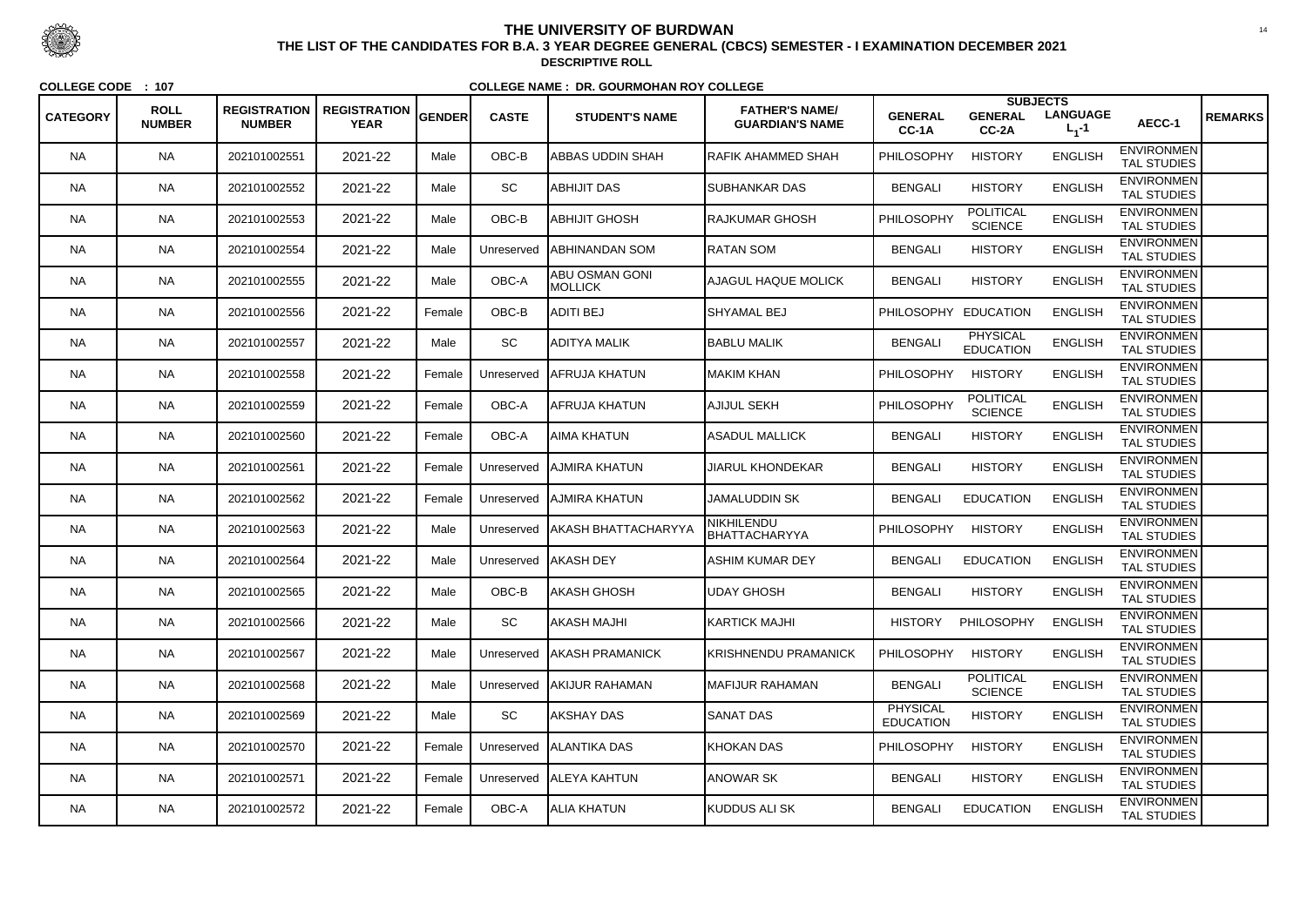|                 | <b>ROLL</b>   | <b>REGISTRATION</b> | <b>REGISTRATION</b> |        |              |                                 | <b>FATHER'S NAME/</b>     |                                     | <b>SUBJECTS</b>                    |                              |                                         |                |
|-----------------|---------------|---------------------|---------------------|--------|--------------|---------------------------------|---------------------------|-------------------------------------|------------------------------------|------------------------------|-----------------------------------------|----------------|
| <b>CATEGORY</b> | <b>NUMBER</b> | <b>NUMBER</b>       | <b>YEAR</b>         | GENDER | <b>CASTE</b> | <b>STUDENT'S NAME</b>           | <b>GUARDIAN'S NAME</b>    | <b>GENERAL</b><br>CC-1A             | <b>GENERAL</b><br>$CC-2A$          | <b>LANGUAGE</b><br>$L_1 - 1$ | AECC-1                                  | <b>REMARKS</b> |
| <b>NA</b>       | <b>NA</b>     | 202101002573        | 2021-22             | Female | Unreserved   | <b>ALICHHA KHATUN</b>           | <b>ALIM MONDAL</b>        | <b>BENGALI</b>                      | <b>EDUCATION</b>                   | <b>ENGLISH</b>               | <b>ENVIRONMEN</b><br><b>TAL STUDIES</b> |                |
| <b>NA</b>       | <b>NA</b>     | 202101002574        | 2021-22             | Female | OBC-A        | ALIMA KHATUN                    | <b>ABDUL ALIM MONDAL</b>  | <b>BENGALI</b>                      | <b>HISTORY</b>                     | <b>ENGLISH</b>               | <b>ENVIRONMEN</b><br><b>TAL STUDIES</b> |                |
| NA.             | <b>NA</b>     | 202101002575        | 2021-22             | Female | OBC-A        | ALIMA KHATUN                    | <b>ABDUL HALIM SK</b>     | <b>BENGALI</b>                      | <b>HISTORY</b>                     | <b>ENGLISH</b>               | <b>ENVIRONMEN</b><br><b>TAL STUDIES</b> |                |
| <b>NA</b>       | <b>NA</b>     | 202101002576        | 2021-22             | Female | OBC-A        | ALMINA KHATUN                   | KHOKABABU SEKH            | <b>BENGALI</b>                      | <b>HISTORY</b>                     | <b>ENGLISH</b>               | <b>ENVIRONMEN</b><br><b>TAL STUDIES</b> |                |
| <b>NA</b>       | <b>NA</b>     | 202101002577        | 2021-22             | Female | Unreserved   | <b>JAMATUNNASA KHATUN</b>       | <b>AMIRUL SK</b>          | PHILOSOPHY                          | <b>POLITICAL</b><br><b>SCIENCE</b> | <b>ENGLISH</b>               | <b>ENVIRONMEN</b><br><b>TAL STUDIES</b> |                |
| <b>NA</b>       | <b>NA</b>     | 202101002578        | 2021-22             | Female | <b>SC</b>    | AMBIKA GHARUI                   | KAMALESH GHARUI           | <b>PHILOSOPHY</b>                   | <b>HISTORY</b>                     | <b>ENGLISH</b>               | <b>ENVIRONMEN</b><br><b>TAL STUDIES</b> |                |
| NA.             | <b>NA</b>     | 202101002579        | 2021-22             | Female | OBC-A        | AMINA KHATUN                    | <b>AJFAR SK</b>           | <b>BENGALI</b>                      | <b>HISTORY</b>                     | <b>ENGLISH</b>               | <b>ENVIRONMEN</b><br><b>TAL STUDIES</b> |                |
| <b>NA</b>       | <b>NA</b>     | 202101002580        | 2021-22             | Female | Unreserved   | <b>JAMINA KHATUN</b>            | HAYAT NABI SK             | <b>BENGALI</b>                      | <b>SANSKRIT</b>                    | <b>ENGLISH</b>               | <b>ENVIRONMEN</b><br><b>TAL STUDIES</b> |                |
| <b>NA</b>       | <b>NA</b>     | 202101002581        | 2021-22             | Female | OBC-A        | AMINA KHATUN                    | <b>HASMAT ALI SK</b>      | <b>BENGALI</b>                      | <b>HISTORY</b>                     | <b>ENGLISH</b>               | <b>ENVIRONMEN</b><br><b>TAL STUDIES</b> |                |
| NA.             | <b>NA</b>     | 202101002582        | 2021-22             | Female | Unreserved   | <b>JAMINA KHATUN</b>            | <b>HASIBUL SK</b>         | <b>BENGALI</b>                      | <b>HISTORY</b>                     | <b>ENGLISH</b>               | <b>ENVIRONMEN</b><br><b>TAL STUDIES</b> |                |
| <b>NA</b>       | <b>NA</b>     | 202101002583        | 2021-22             | Male   | SC           | AMIT DAS                        | <b>ANIL DAS</b>           | PHILOSOPHY EDUCATION                |                                    | <b>ENGLISH</b>               | <b>ENVIRONMEN</b><br><b>TAL STUDIES</b> |                |
| <b>NA</b>       | <b>NA</b>     | 202101002584        | 2021-22             | Male   | Unreserved   | AMIT DAS                        | <b>JITEN DAS</b>          | <b>BENGALI</b>                      | <b>HISTORY</b>                     | <b>ENGLISH</b>               | <b>ENVIRONMEN</b><br><b>TAL STUDIES</b> |                |
| <b>NA</b>       | <b>NA</b>     | 202101002585        | 2021-22             | Male   |              | Unreserved AMIT GHOSH           | <b>BAPI GHOSH</b>         | PHYSICAL<br><b>EDUCATION</b>        | <b>HISTORY</b>                     | <b>ENGLISH</b>               | <b>ENVIRONMEN</b><br><b>TAL STUDIES</b> |                |
| NA.             | <b>NA</b>     | 202101002586        | 2021-22             | Male   |              | Unreserved   AMIT GHOSH         | ASHOKE GHOSH              | <b>PHYSICAL</b><br><b>EDUCATION</b> | <b>EDUCATION</b>                   | <b>ENGLISH</b>               | <b>ENVIRONMEN</b><br><b>TAL STUDIES</b> |                |
| <b>NA</b>       | <b>NA</b>     | 202101002587        | 2021-22             | Male   | <b>SC</b>    | AMIT HAZRA                      | <b>SANTOSH HAZRA</b>      | <b>BENGALI</b>                      | <b>HISTORY</b>                     | <b>ENGLISH</b>               | <b>ENVIRONMEN</b><br><b>TAL STUDIES</b> |                |
| <b>NA</b>       | <b>NA</b>     | 202101002588        | 2021-22             | Male   | OBC-B        | AMLAN PAL                       | <b>GOPAL CHANDRA PAL</b>  | <b>PHYSICAL</b><br><b>EDUCATION</b> | <b>EDUCATION</b>                   | <b>ENGLISH</b>               | <b>ENVIRONMEN</b><br><b>TAL STUDIES</b> |                |
| NA.             | <b>NA</b>     | 202101002589        | 2021-22             | Female | Unreserved   | <b>JANANYA DAWN</b>             | APURBA DAWN               | <b>BENGALI</b>                      | <b>HISTORY</b>                     | <b>ENGLISH</b>               | <b>ENVIRONMEN</b><br><b>TAL STUDIES</b> |                |
| <b>NA</b>       | <b>NA</b>     | 202101002590        | 2021-22             | Female | SC           | ANANYA MAJHI                    | <b>PRASANTA MAJHI</b>     | <b>HISTORY</b>                      | PHILOSOPHY                         | <b>ENGLISH</b>               | <b>ENVIRONMEN</b><br><b>TAL STUDIES</b> |                |
| <b>NA</b>       | <b>NA</b>     | 202101002591        | 2021-22             | Female | OBC-B        | ANANYA ROY                      | <b>GOUTAM ROY</b>         | <b>BENGALI</b>                      | <b>HISTORY</b>                     | <b>ENGLISH</b>               | <b>ENVIRONMEN</b><br>TAL STUDIES        |                |
| <b>NA</b>       | <b>NA</b>     | 202101002592        | 2021-22             | Female | Unreserved   | <b>ANANYYA</b><br>BHATTACHARYYA | <b>ARUN BHATTACHARYYA</b> |                                     | PHILOSOPHY EDUCATION               | <b>ENGLISH</b>               | <b>ENVIRONMEN</b><br><b>TAL STUDIES</b> |                |
| NA.             | <b>NA</b>     | 202101002593        | 2021-22             | Female | Unreserved   | <b>JANARKALI KHATUN</b>         | <b>HASEM MALLICK</b>      | <b>PHILOSOPHY</b>                   | <b>HISTORY</b>                     | <b>ENGLISH</b>               | <b>ENVIRONMEN</b><br>TAL STUDIES        |                |
| <b>NA</b>       | <b>NA</b>     | 202101002594        | 2021-22             | Female |              | Unreserved   ANARKOLI KHATUN    | <b>HAZRAT SK</b>          | <b>BENGALI</b>                      | <b>HISTORY</b>                     | <b>ENGLISH</b>               | <b>ENVIRONMEN</b><br>TAL STUDIES        |                |



 <sup>15</sup> **THE LIST OF THE CANDIDATES FOR B.A. 3 YEAR DEGREE GENERAL (CBCS) SEMESTER - I EXAMINATION DECEMBER 2021DESCRIPTIVE ROLL**

**COLLEGE CODE : <sup>107</sup>**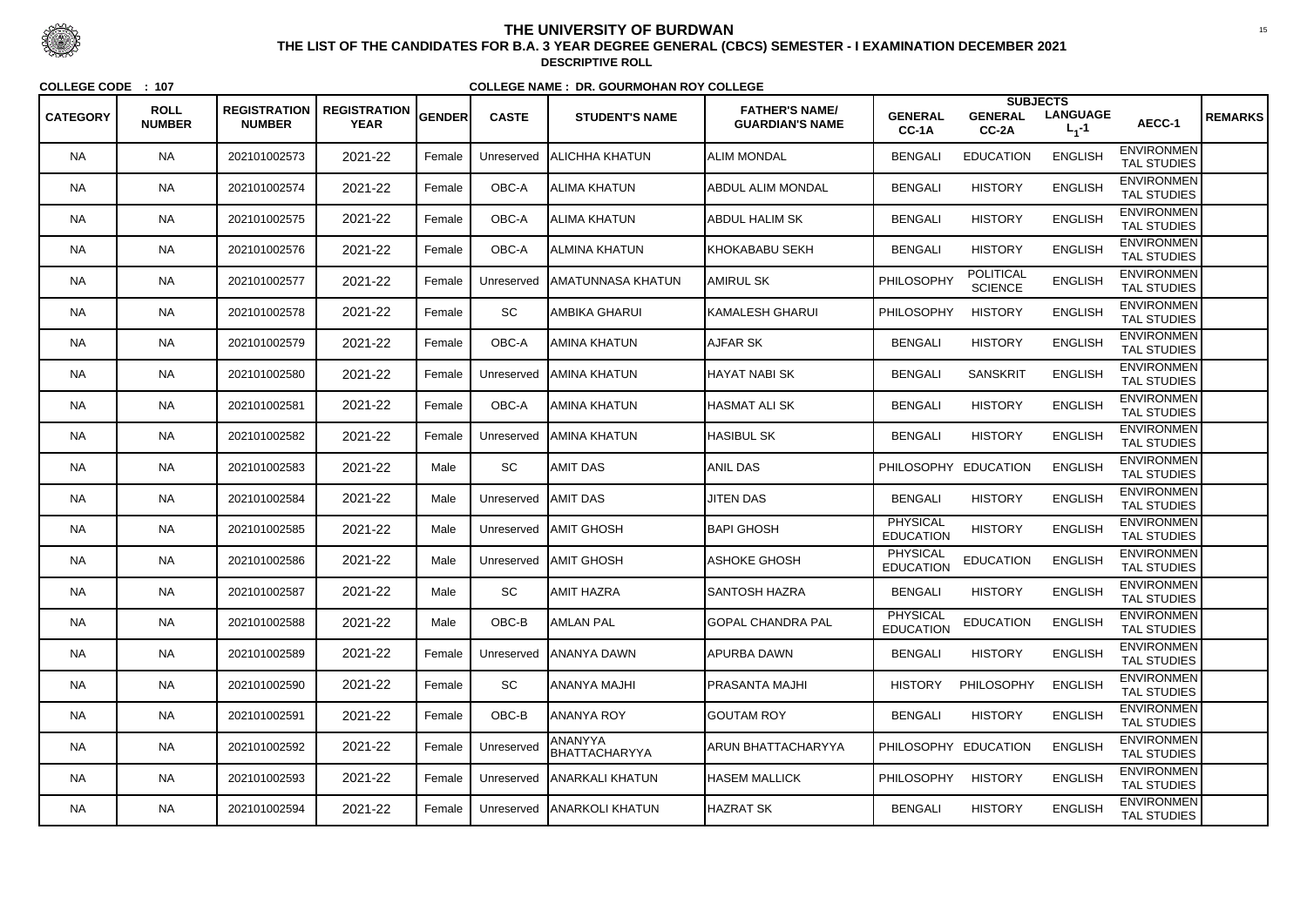|                 |                              |                                      |                                    |               |              |                          |                                                 |                                     | <b>SUBJECTS</b>                     |                              |                                         |                |
|-----------------|------------------------------|--------------------------------------|------------------------------------|---------------|--------------|--------------------------|-------------------------------------------------|-------------------------------------|-------------------------------------|------------------------------|-----------------------------------------|----------------|
| <b>CATEGORY</b> | <b>ROLL</b><br><b>NUMBER</b> | <b>REGISTRATION</b><br><b>NUMBER</b> | <b>REGISTRATION</b><br><b>YEAR</b> | <b>GENDER</b> | <b>CASTE</b> | <b>STUDENT'S NAME</b>    | <b>FATHER'S NAME/</b><br><b>GUARDIAN'S NAME</b> | <b>GENERAL</b><br>CC-1A             | <b>GENERAL</b><br>CC-2A             | <b>LANGUAGE</b><br>$L_1 - 1$ | AECC-1                                  | <b>REMARKS</b> |
| <b>NA</b>       | <b>NA</b>                    | 202101002595                         | 2021-22                            | Female        | SC           | ANGUR MAJHI              | SUBRATA MAJHI                                   | <b>PHYSICAL</b><br><b>EDUCATION</b> | <b>HISTORY</b>                      | <b>ENGLISH</b>               | <b>ENVIRONMEN</b><br><b>TAL STUDIES</b> |                |
| <b>NA</b>       | <b>NA</b>                    | 202101002596                         | 2021-22                            | Female        | Unreserved   | <b>JANHARA KHATUN</b>    | SAMSUL ALAM MONDAL                              | <b>BENGALI</b>                      | <b>HISTORY</b>                      | <b>ENGLISH</b>               | <b>ENVIRONMEN</b><br><b>TAL STUDIES</b> |                |
| NA.             | <b>NA</b>                    | 202101002597                         | 2021-22                            | Female        | OBC-A        | ANICHA KHATUN            | <b>ISMAIL SK</b>                                | <b>HISTORY</b>                      | PHILOSOPHY                          | <b>ENGLISH</b>               | <b>ENVIRONMEN</b><br><b>TAL STUDIES</b> |                |
| <b>NA</b>       | <b>NA</b>                    | 202101002598                         | 2021-22                            | Male          | Unreserved   | <b>JANIMESH BUG</b>      | <b>SADHAN BUG</b>                               | <b>BENGALI</b>                      | <b>HISTORY</b>                      | <b>ENGLISH</b>               | <b>ENVIRONMEN</b><br><b>TAL STUDIES</b> |                |
| <b>NA</b>       | <b>NA</b>                    | 202101002599                         | 2021-22                            | Male          | Unreserved   | <b>JANIMESH MONDAL</b>   | ANJIT MONDAL                                    | <b>BENGALI</b>                      | <b>HISTORY</b>                      | <b>ENGLISH</b>               | <b>ENVIRONMEN</b><br><b>TAL STUDIES</b> |                |
| <b>NA</b>       | <b>NA</b>                    | 202101002600                         | 2021-22                            | Male          | Unreserved   | <b>JANIRBAN GHOSHAL</b>  | <b>IDHRUBA GHOSHAL</b>                          | <b>BENGALI</b>                      | <b>HISTORY</b>                      | <b>ENGLISH</b>               | <b>ENVIRONMEN</b><br><b>TAL STUDIES</b> |                |
| NA.             | <b>NA</b>                    | 202101002601                         | 2021-22                            | Male          | Unreserved   | <b>JANISH DAS</b>        | PURNA CHANDRA DAS                               | <b>HISTORY</b>                      | PHILOSOPHY                          | <b>ENGLISH</b>               | <b>ENVIRONMEN</b><br><b>TAL STUDIES</b> |                |
| <b>NA</b>       | <b>NA</b>                    | 202101002602                         | 2021-22                            | Male          | Unreserved   | <b>JANISH MONDAL</b>     | LAKSHMI NARAYAN MONDAL                          | <b>BENGALI</b>                      | <b>SANSKRIT</b>                     | <b>ENGLISH</b>               | <b>ENVIRONMEN</b><br><b>TAL STUDIES</b> |                |
| <b>NA</b>       | <b>NA</b>                    | 202101002603                         | 2021-22                            | Female        | SC           | ANITA BOSE               | <b>BIPADTARAN BOSE</b>                          | <b>PHYSICAL</b><br><b>EDUCATION</b> | <b>HISTORY</b>                      | <b>ENGLISH</b>               | <b>ENVIRONMEN</b><br><b>TAL STUDIES</b> |                |
| NA.             | <b>NA</b>                    | 202101002604                         | 2021-22                            | Female        | <b>ST</b>    | ANJALI SOREN             | <b>BUDHAN SOREN</b>                             | <b>BENGALI</b>                      | <b>HISTORY</b>                      | <b>ENGLISH</b>               | <b>ENVIRONMEN</b><br>TAL STUDIES        |                |
| <b>NA</b>       | <b>NA</b>                    | 202101002605                         | 2021-22                            | Male          |              | Unreserved ANJAN PAL     | <b>JOYCHAND PAL</b>                             | <b>BENGALI</b>                      | <b>HISTORY</b>                      | <b>ENGLISH</b>               | <b>ENVIRONMEN</b><br><b>TAL STUDIES</b> |                |
| <b>NA</b>       | <b>NA</b>                    | 202101002606                         | 2021-22                            | Male          |              | Unreserved ANKAN PAL     | KRISHNA PRASAD PAL                              | <b>HISTORY</b>                      | <b>PHYSICAL</b><br><b>EDUCATION</b> | <b>ENGLISH</b>               | <b>ENVIRONMEN</b><br><b>TAL STUDIES</b> |                |
| <b>NA</b>       | <b>NA</b>                    | 202101002607                         | 2021-22                            | Female        | Unreserved   | <b>JANKITA GON</b>       | NILRATAN GON                                    | <b>BENGALI</b>                      | <b>EDUCATION</b>                    | <b>ENGLISH</b>               | <b>ENVIRONMEN</b><br><b>TAL STUDIES</b> |                |
| <b>NA</b>       | <b>NA</b>                    | 202101002608                         | 2021-22                            | Female        | Unreserved   | <b>JANKITA HAZRA</b>     | <b>BHOLANATH HAZRA</b>                          | <b>BENGALI</b>                      | <b>HISTORY</b>                      | <b>ENGLISH</b>               | <b>ENVIRONMEN</b><br>TAL STUDIES        |                |
| <b>NA</b>       | <b>NA</b>                    | 202101002609                         | 2021-22                            | Female        | Unreserved   | <b>ANNESHA GHOSH</b>     | <b>SAMAR GHOSH</b>                              | <b>BENGALI</b>                      | <b>SANSKRIT</b>                     | <b>ENGLISH</b>               | <b>ENVIRONMEN</b><br><b>TAL STUDIES</b> |                |
| <b>NA</b>       | <b>NA</b>                    | 202101002610                         | 2021-22                            | Female        | SC           | ANTRA DALUI              | KASHINATH DALUI                                 | <b>BENGALI</b>                      | <b>HISTORY</b>                      | <b>ENGLISH</b>               | <b>ENVIRONMEN</b><br><b>TAL STUDIES</b> |                |
| NA.             | <b>NA</b>                    | 202101002611                         | 2021-22                            | Male          | Unreserved   | <b>ANUBHAB MUKHERJEE</b> | <b>SHYAMAL MUKHERJEE</b>                        | <b>BENGALI</b>                      | <b>HISTORY</b>                      | <b>ENGLISH</b>               | <b>ENVIRONMEN</b><br>TAL STUDIES        |                |
| <b>NA</b>       | <b>NA</b>                    | 202101002612                         | 2021-22                            | Female        | OBC-B        | ANWESHA GHOSH            | <b>ALOKE KUMAR GHOSH</b>                        | <b>BENGALI</b>                      | <b>POLITICAL</b><br><b>SCIENCE</b>  | <b>ENGLISH</b>               | <b>ENVIRONMEN</b><br><b>TAL STUDIES</b> |                |
| <b>NA</b>       | <b>NA</b>                    | 202101002613                         | 2021-22                            | Female        | Unreserved   | <b>JANWESHA KAR</b>      | <b>AKHIL KAR</b>                                | <b>BENGALI</b>                      | <b>HISTORY</b>                      | <b>ENGLISH</b>               | <b>ENVIRONMEN</b><br>TAL STUDIES        |                |
| <b>NA</b>       | <b>NA</b>                    | 202101002614                         | 2021-22                            | Female        | SC           | APARNA BAG               | <b>DUKHIRAM BAG</b>                             | <b>BENGALI</b>                      | <b>HISTORY</b>                      | <b>ENGLISH</b>               | <b>ENVIRONMEN</b><br><b>TAL STUDIES</b> |                |
| <b>NA</b>       | <b>NA</b>                    | 202101002615                         | 2021-22                            | Male          |              | Unreserved   APU GHOSH   | <b>PARESH GHOSH</b>                             | <b>BENGALI</b>                      | <b>SANSKRIT</b>                     | <b>ENGLISH</b>               | <b>ENVIRONMEN</b><br>TAL STUDIES        |                |
| <b>NA</b>       | <b>NA</b>                    | 202101002616                         | 2021-22                            | Male          | OBC-B        | ARANYA GHOSH             | <b>SUJAN GHOSH</b>                              | <b>PHILOSOPHY</b>                   | <b>HISTORY</b>                      | <b>ENGLISH</b>               | <b>ENVIRONMEN</b><br>TAL STUDIES        |                |



 <sup>16</sup> **THE LIST OF THE CANDIDATES FOR B.A. 3 YEAR DEGREE GENERAL (CBCS) SEMESTER - I EXAMINATION DECEMBER 2021DESCRIPTIVE ROLL**

**COLLEGE CODE : <sup>107</sup>**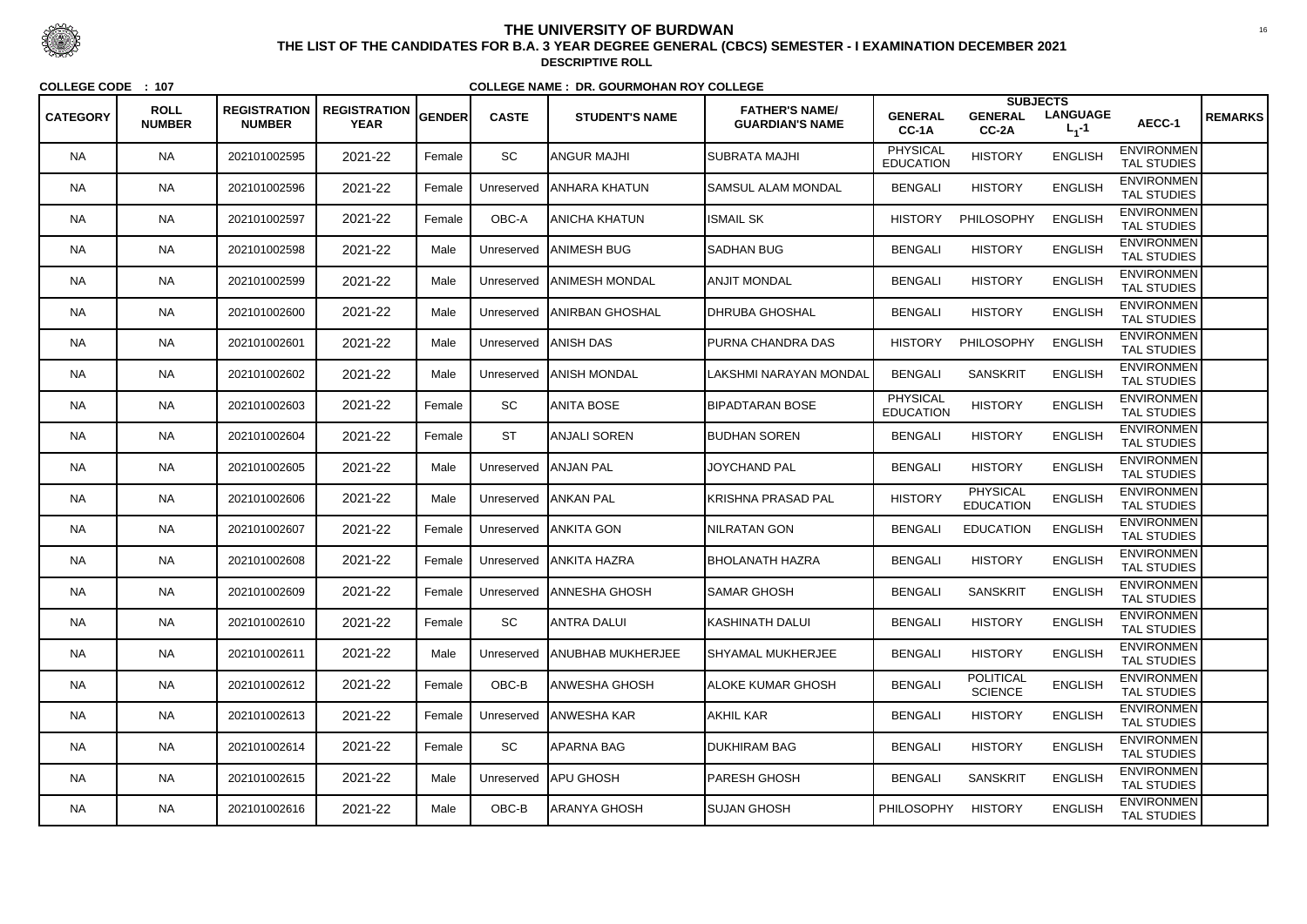|                 | <b>ROLL</b>   | <b>REGISTRATION</b> | <b>REGISTRATION</b> |        |              |                           | <b>FATHER'S NAME/</b>      |                                     | <b>SUBJECTS</b>                     |                              |                                         |                |
|-----------------|---------------|---------------------|---------------------|--------|--------------|---------------------------|----------------------------|-------------------------------------|-------------------------------------|------------------------------|-----------------------------------------|----------------|
| <b>CATEGORY</b> | <b>NUMBER</b> | <b>NUMBER</b>       | <b>YEAR</b>         | GENDER | <b>CASTE</b> | <b>STUDENT'S NAME</b>     | <b>GUARDIAN'S NAME</b>     | <b>GENERAL</b><br>CC-1A             | <b>GENERAL</b><br>CC-2A             | <b>LANGUAGE</b><br>$L_1 - 1$ | AECC-1                                  | <b>REMARKS</b> |
| <b>NA</b>       | <b>NA</b>     | 202101002617        | 2021-22             | Male   | OBC-B        | ARANYA GHOSH              | <b>NIRMAL GHOSH</b>        | <b>SANSKRIT</b>                     | <b>BENGALI</b>                      | <b>ENGLISH</b>               | <b>ENVIRONMEN</b><br><b>TAL STUDIES</b> |                |
| <b>NA</b>       | <b>NA</b>     | 202101002618        | 2021-22             | Female | Unreserved   | <b>JARANYA KARMAKAR</b>   | NITAI KARMAKAR             | <b>SOCIOLOGY</b>                    | <b>HISTORY</b>                      | <b>ENGLISH</b>               | <b>ENVIRONMEN</b><br>TAL STUDIES        |                |
| NA.             | <b>NA</b>     | 202101002619        | 2021-22             | Male   | OBC-B        | ARDHENDU GHOSH            | KIRITI MOHAN GHOSH         | <b>PHILOSOPHY</b>                   | <b>SANSKRIT</b>                     | <b>ENGLISH</b>               | <b>ENVIRONMEN</b><br><b>TAL STUDIES</b> |                |
| <b>NA</b>       | <b>NA</b>     | 202101002620        | 2021-22             | Male   | OBC-A        | ARGHYO GHOSH              | UJJWAL GHOSH               | <b>BENGALI</b>                      | <b>HISTORY</b>                      | <b>ENGLISH</b>               | <b>ENVIRONMEN</b><br><b>TAL STUDIES</b> |                |
| <b>NA</b>       | <b>NA</b>     | 202101002621        | 2021-22             | Male   | OBC-A        | <b>ARIFUL SEIKH</b>       | KAMAL SEIKH                | <b>BENGALI</b>                      | <b>POLITICAL</b><br><b>SCIENCE</b>  | <b>ENGLISH</b>               | <b>ENVIRONMEN</b><br><b>TAL STUDIES</b> |                |
| <b>NA</b>       | <b>NA</b>     | 202101002622        | 2021-22             | Male   | Unreserved   | <b>JARINDAM DHAR</b>      | <b>BABURAM DHAR</b>        | <b>BENGALI</b>                      | <b>HISTORY</b>                      | <b>ENGLISH</b>               | <b>ENVIRONMEN</b><br><b>TAL STUDIES</b> |                |
| NA.             | <b>NA</b>     | 202101002623        | 2021-22             | Female | Unreserved   | <b>ARJINA SK</b>          | HAJRAT SK                  | <b>SOCIOLOGY</b>                    | <b>POLITICAL</b><br><b>SCIENCE</b>  | <b>ENGLISH</b>               | <b>ENVIRONMEN</b><br><b>TAL STUDIES</b> |                |
| <b>NA</b>       | <b>NA</b>     | 202101002624        | 2021-22             | Male   | Unreserved   | <b>ARNAB MAJHI</b>        | <b>HRIDAY MAJHI</b>        | PHILOSOPHY                          | <b>HISTORY</b>                      | <b>ENGLISH</b>               | <b>ENVIRONMEN</b><br><b>TAL STUDIES</b> |                |
| <b>NA</b>       | <b>NA</b>     | 202101002625        | 2021-22             | Male   | Unreserved   | <b>ARNAB SAMANTA</b>      | <b>IMRITYUNJOY SAMANTA</b> | PHILOSOPHY                          | <b>POLITICAL</b><br><b>SCIENCE</b>  | <b>ENGLISH</b>               | <b>ENVIRONMEN</b><br><b>TAL STUDIES</b> |                |
| NA.             | <b>NA</b>     | 202101002626        | 2021-22             | Male   | Unreserved   | AROJ SK                   | <b>RABIUL SEIKH</b>        | <b>EDUCATION</b>                    | <b>BENGALI</b>                      | <b>ENGLISH</b>               | <b>ENVIRONMEN</b><br>TAL STUDIES        |                |
| <b>NA</b>       | <b>NA</b>     | 202101002627        | 2021-22             | Male   | Unreserved   | ARPAN DAS                 | <b>UDAY DAS</b>            | <b>SOCIOLOGY</b>                    | <b>EDUCATION</b>                    | <b>ENGLISH</b>               | <b>ENVIRONMEN</b><br><b>TAL STUDIES</b> |                |
| <b>NA</b>       | <b>NA</b>     | 202101002628        | 2021-22             | Male   | Unreserved   | <b>ARPAN GHOSH</b>        | <b>SUSANTA GHOSH</b>       | <b>PHYSICAL</b><br><b>EDUCATION</b> | <b>SANSKRIT</b>                     | <b>ENGLISH</b>               | <b>ENVIRONMEN</b><br><b>TAL STUDIES</b> |                |
| <b>NA</b>       | <b>NA</b>     | 202101002629        | 2021-22             | Female | Unreserved   | <b>ARPITA CHAKRABORTY</b> | CHANDAN CHAKRABORTY        | <b>PHYSICAL</b><br><b>EDUCATION</b> | <b>HISTORY</b>                      | <b>ENGLISH</b>               | <b>ENVIRONMEN</b><br><b>TAL STUDIES</b> |                |
| NA.             | <b>NA</b>     | 202101002630        | 2021-22             | Female | Unreserved   | <b>JARPITA CHATTERJEE</b> | <b>ARUP CHATTERJEE</b>     | <b>BENGALI</b>                      | <b>HISTORY</b>                      | <b>ENGLISH</b>               | <b>ENVIRONMEN</b><br><b>TAL STUDIES</b> |                |
| <b>NA</b>       | <b>NA</b>     | 202101002631        | 2021-22             | Female | <b>SC</b>    | ARPITA DHARA              | <b>HAJU DHARA</b>          | <b>PHYSICAL</b><br><b>EDUCATION</b> | <b>HISTORY</b>                      | <b>ENGLISH</b>               | <b>ENVIRONMEN</b><br><b>TAL STUDIES</b> |                |
| <b>NA</b>       | <b>NA</b>     | 202101002632        | 2021-22             | Female | OBC-B        | ARPITA GHOSH              | <b>SHYAMAL GHOSH</b>       | <b>BENGALI</b>                      | <b>HISTORY</b>                      | <b>ENGLISH</b>               | <b>ENVIRONMEN</b><br><b>TAL STUDIES</b> |                |
| NA.             | <b>NA</b>     | 202101002633        | 2021-22             | Female | OBC-B        | ARPITA GHOSH              | <b>I</b> SANTOSH GHOSH     | <b>PHILOSOPHY</b>                   | <b>HISTORY</b>                      | <b>ENGLISH</b>               | <b>ENVIRONMEN</b><br><b>TAL STUDIES</b> |                |
| <b>NA</b>       | <b>NA</b>     | 202101002634        | 2021-22             | Female | SC           | ARPITA MAJHI              | ANANDA MAJHI               | <b>BENGALI</b>                      | <b>HISTORY</b>                      | <b>ENGLISH</b>               | <b>ENVIRONMEN</b><br><b>TAL STUDIES</b> |                |
| <b>NA</b>       | <b>NA</b>     | 202101002635        | 2021-22             | Female | Unreserved   | <b>ARPITA MONDAL</b>      | TARAK NATH MONDAL          | <b>BENGALI</b>                      | <b>EDUCATION</b>                    | <b>ENGLISH</b>               | <b>ENVIRONMEN</b><br>TAL STUDIES        |                |
| <b>NA</b>       | <b>NA</b>     | 202101002636        | 2021-22             | Female | SC           | ARPITA MONDAL             | <b>GOUTAM MONDAL</b>       | <b>HISTORY</b>                      | <b>PHYSICAL</b><br><b>EDUCATION</b> | <b>ENGLISH</b>               | <b>ENVIRONMEN</b><br><b>TAL STUDIES</b> |                |
| NA.             | <b>NA</b>     | 202101002637        | 2021-22             | Female | OBC-B        | ARPITA PAL                | <b>PRABHAT PAL</b>         | <b>BENGALI</b>                      | <b>HISTORY</b>                      | <b>ENGLISH</b>               | <b>ENVIRONMEN</b><br>TAL STUDIES        |                |
| <b>NA</b>       | <b>NA</b>     | 202101002638        | 2021-22             | Female |              | Unreserved ARPITA PAL     | <b>SHYAMAL PAL</b>         | <b>BENGALI</b>                      | <b>HISTORY</b>                      | <b>ENGLISH</b>               | <b>ENVIRONMEN</b><br>TAL STUDIES        |                |



 <sup>17</sup> **THE LIST OF THE CANDIDATES FOR B.A. 3 YEAR DEGREE GENERAL (CBCS) SEMESTER - I EXAMINATION DECEMBER 2021DESCRIPTIVE ROLL**

**COLLEGE CODE : <sup>107</sup>**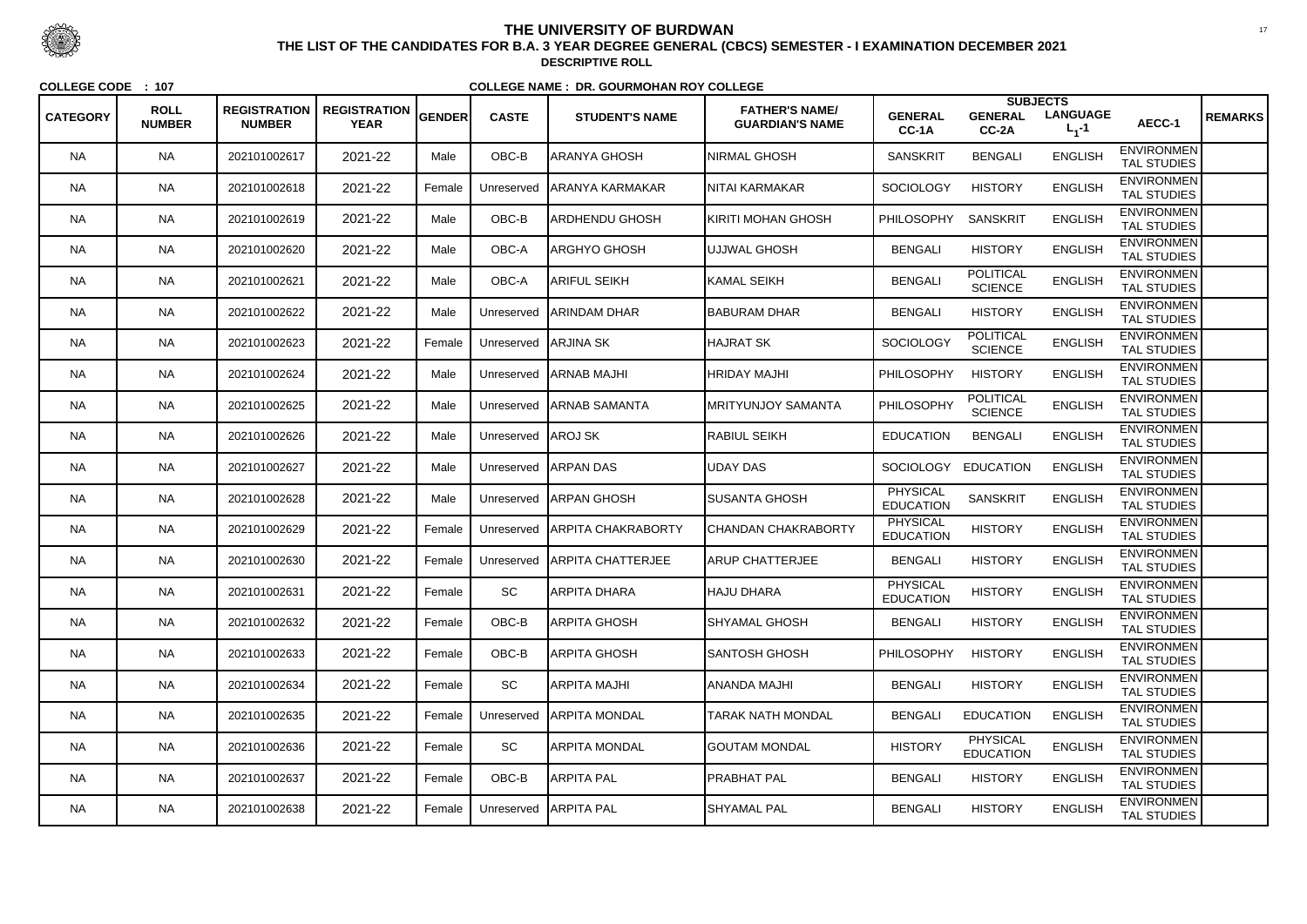|                 |                              |                                      |                                    |               |              |                            |                                                 |                                    | <b>SUBJECTS</b>                     |                              |                                         |                |
|-----------------|------------------------------|--------------------------------------|------------------------------------|---------------|--------------|----------------------------|-------------------------------------------------|------------------------------------|-------------------------------------|------------------------------|-----------------------------------------|----------------|
| <b>CATEGORY</b> | <b>ROLL</b><br><b>NUMBER</b> | <b>REGISTRATION</b><br><b>NUMBER</b> | <b>REGISTRATION</b><br><b>YEAR</b> | <b>GENDER</b> | <b>CASTE</b> | <b>STUDENT'S NAME</b>      | <b>FATHER'S NAME/</b><br><b>GUARDIAN'S NAME</b> | <b>GENERAL</b><br>CC-1A            | <b>GENERAL</b><br>$CC-2A$           | <b>LANGUAGE</b><br>$L_1 - 1$ | AECC-1                                  | <b>REMARKS</b> |
| <b>NA</b>       | <b>NA</b>                    | 202101002639                         | 2021-22                            | Female        | Unreserved   | IARPITA PRAMANIK           | <b>PRADIP PRAMANIK</b>                          | PHILOSOPHY                         | <b>HISTORY</b>                      | <b>ENGLISH</b>               | <b>ENVIRONMEN</b><br><b>TAL STUDIES</b> |                |
| <b>NA</b>       | <b>NA</b>                    | 202101002640                         | 2021-22                            | Female        | SC           | ARPITA SANTRA              | <b>BABU SANTRA</b>                              | PHILOSOPHY                         | <b>HISTORY</b>                      | <b>ENGLISH</b>               | <b>ENVIRONMEN</b><br><b>TAL STUDIES</b> |                |
| NA.             | <b>NA</b>                    | 202101002641                         | 2021-22                            | Female        | <b>SC</b>    | ARPITA SHIL                | <b>DUKARI SHIL</b>                              | <b>BENGALI</b>                     | <b>HISTORY</b>                      | <b>ENGLISH</b>               | <b>ENVIRONMEN</b><br><b>TAL STUDIES</b> |                |
| <b>NA</b>       | <b>NA</b>                    | 202101002642                         | 2021-22                            | Male          | Unreserved   | <b>ARSAD SK</b>            | <b>SHARFUL HAQUE SK</b>                         | <b>BENGALI</b>                     | <b>POLITICAL</b><br><b>SCIENCE</b>  | <b>ENGLISH</b>               | <b>ENVIRONMEN</b><br><b>TAL STUDIES</b> |                |
| <b>NA</b>       | <b>NA</b>                    | 202101002643                         | 2021-22                            | Male          | SC           | <b>ARUP DHARA</b>          | UTTAM DHARA                                     | <b>BENGALI</b>                     | <b>POLITICAL</b><br><b>SCIENCE</b>  | <b>ENGLISH</b>               | <b>ENVIRONMEN</b><br><b>TAL STUDIES</b> |                |
| <b>NA</b>       | <b>NA</b>                    | 202101002644                         | 2021-22                            | Male          | Unreserved   | <b>IASADUL MONDAL</b>      | <b>BAIJUL MONDAL</b>                            | <b>BENGALI</b>                     | <b>EDUCATION</b>                    | <b>ENGLISH</b>               | <b>ENVIRONMEN</b><br><b>TAL STUDIES</b> |                |
| NA.             | <b>NA</b>                    | 202101002645                         | 2021-22                            | Female        | Unreserved   | ∣ASHA BEGAM                | <b>JAMAL SEIKH</b>                              | <b>BENGALI</b>                     | <b>HISTORY</b>                      | <b>ENGLISH</b>               | <b>ENVIRONMEN</b><br><b>TAL STUDIES</b> |                |
| <b>NA</b>       | <b>NA</b>                    | 202101002646                         | 2021-22                            | Female        | SC           | ASHA DAS                   | <b>SUNIL DAS</b>                                | <b>BENGALI</b>                     | <b>POLITICAL</b><br><b>SCIENCE</b>  | <b>ENGLISH</b>               | <b>ENVIRONMEN</b><br><b>TAL STUDIES</b> |                |
| <b>NA</b>       | <b>NA</b>                    | 202101002647                         | 2021-22                            | Female        | OBC-A        | <b>ASHA KHATUN</b>         | <b>JAYNAL SEKH</b>                              | <b>BENGALI</b>                     | <b>EDUCATION</b>                    | <b>ENGLISH</b>               | <b>ENVIRONMEN</b><br><b>TAL STUDIES</b> |                |
| NA.             | <b>NA</b>                    | 202101002648                         | 2021-22                            | Male          | OBC-A        | ASHIB MOLLA                | <b>ABDUL ALIM MOLLA</b>                         | <b>POLITICAL</b><br><b>SCIENCE</b> | <b>PHILOSOPHY</b>                   | <b>ENGLISH</b>               | <b>ENVIRONMEN</b><br>TAL STUDIES        |                |
| <b>NA</b>       | <b>NA</b>                    | 202101002649                         | 2021-22                            | Female        | SC           | IASHIMA MALLICK            | <b>BABLU MALLICK</b>                            | <b>HISTORY</b>                     | <b>BENGALI</b>                      | <b>ENGLISH</b>               | <b>ENVIRONMEN</b><br><b>TAL STUDIES</b> |                |
| <b>NA</b>       | <b>NA</b>                    | 202101002650                         | 2021-22                            | Male          | Unreserved   | <b>ASHIT BHATTACHARJEE</b> | <b>HAREKRISHNA</b><br><b>BHATTACHARJEE</b>      | <b>BENGALI</b>                     | <b>POLITICAL</b><br><b>SCIENCE</b>  | <b>ENGLISH</b>               | <b>ENVIRONMEN</b><br><b>TAL STUDIES</b> |                |
| <b>NA</b>       | <b>NA</b>                    | 202101002651                         | 2021-22                            | Female        | <b>ST</b>    | ASIMA SINGH                | <b>SONA SINGH</b>                               | <b>BENGALI</b>                     | <b>HISTORY</b>                      | <b>ENGLISH</b>               | <b>ENVIRONMEN</b><br><b>TAL STUDIES</b> |                |
| NA.             | <b>NA</b>                    | 202101002652                         | 2021-22                            | Male          | OBC-B        | ASIT KARMAKAR              | <b>BROJODULAL KARMAKAR</b>                      | <b>GEOGRAPHY</b>                   | <b>PHYSICAL</b><br><b>EDUCATION</b> | <b>ENGLISH</b>               | <b>ENVIRONMEN</b><br><b>TAL STUDIES</b> |                |
| <b>NA</b>       | <b>NA</b>                    | 202101002653                         | 2021-22                            | Female        |              | Unreserved ASMA KHATUN     | <b>EKRAMUL HAK ANSARI</b>                       | <b>PHILOSOPHY</b>                  | <b>HISTORY</b>                      | <b>ENGLISH</b>               | <b>ENVIRONMEN</b><br><b>TAL STUDIES</b> |                |
| <b>NA</b>       | <b>NA</b>                    | 202101002654                         | 2021-22                            | Female        | OBC-A        | ASMAATIYA MONDAL           | <b>JOBBAR ALI MONDAL</b>                        | <b>BENGALI</b>                     | <b>HISTORY</b>                      | <b>ENGLISH</b>               | <b>ENVIRONMEN</b><br>TAL STUDIES        |                |
| NA.             | <b>NA</b>                    | 202101002655                         | 2021-22                            | Female        | Unreserved   | <b>ASMANTARA KHATUN</b>    | <b>AHAMMOD MOLLA</b>                            | <b>HISTORY</b>                     | <b>SOCIOLOGY</b>                    | <b>ENGLISH</b>               | <b>ENVIRONMEN</b><br><b>TAL STUDIES</b> |                |
| <b>NA</b>       | <b>NA</b>                    | 202101002656                         | 2021-22                            | Female        | Unreserved   | <b>ASMANTARA KHATUN</b>    | <b>MOHASIN MONDAL</b>                           | <b>HISTORY</b>                     | SOCIOLOGY                           | <b>ENGLISH</b>               | <b>ENVIRONMEN</b><br><b>TAL STUDIES</b> |                |
| <b>NA</b>       | <b>NA</b>                    | 202101002657                         | 2021-22                            | Female        | OBC-A        | ASMATARA MALLICK           | <b>FARAJ ALI MALLICK</b>                        | PHILOSOPHY                         | <b>POLITICAL</b><br><b>SCIENCE</b>  | <b>ENGLISH</b>               | <b>ENVIRONMEN</b><br>TAL STUDIES        |                |
| <b>NA</b>       | <b>NA</b>                    | 202101002658                         | 2021-22                            | Female        | OBC-A        | ASMINA KHATUN              | MOSTAKIN SEKH                                   | <b>BENGALI</b>                     | <b>HISTORY</b>                      | <b>ENGLISH</b>               | <b>ENVIRONMEN</b><br>TAL STUDIES        |                |
| NA.             | <b>NA</b>                    | 202101002659                         | 2021-22                            | Female        | Unreserved   | <b>JASMINA KHATUN</b>      | <b>ISRAFUL SK</b>                               | PHILOSOPHY EDUCATION               |                                     | <b>ENGLISH</b>               | <b>ENVIRONMEN</b><br>TAL STUDIES        |                |
| NA              | <b>NA</b>                    | 202101002660                         | 2021-22                            | Female        | OBC-A        | ASMIRA KHATUN              | <b>JIKRIA BORA</b>                              | <b>BENGALI</b>                     | <b>SANSKRIT</b>                     | <b>ENGLISH</b>               | <b>ENVIRONMEN</b><br>TAL STUDIES        |                |



 <sup>18</sup> **THE LIST OF THE CANDIDATES FOR B.A. 3 YEAR DEGREE GENERAL (CBCS) SEMESTER - I EXAMINATION DECEMBER 2021DESCRIPTIVE ROLL**

**COLLEGE CODE : <sup>107</sup>**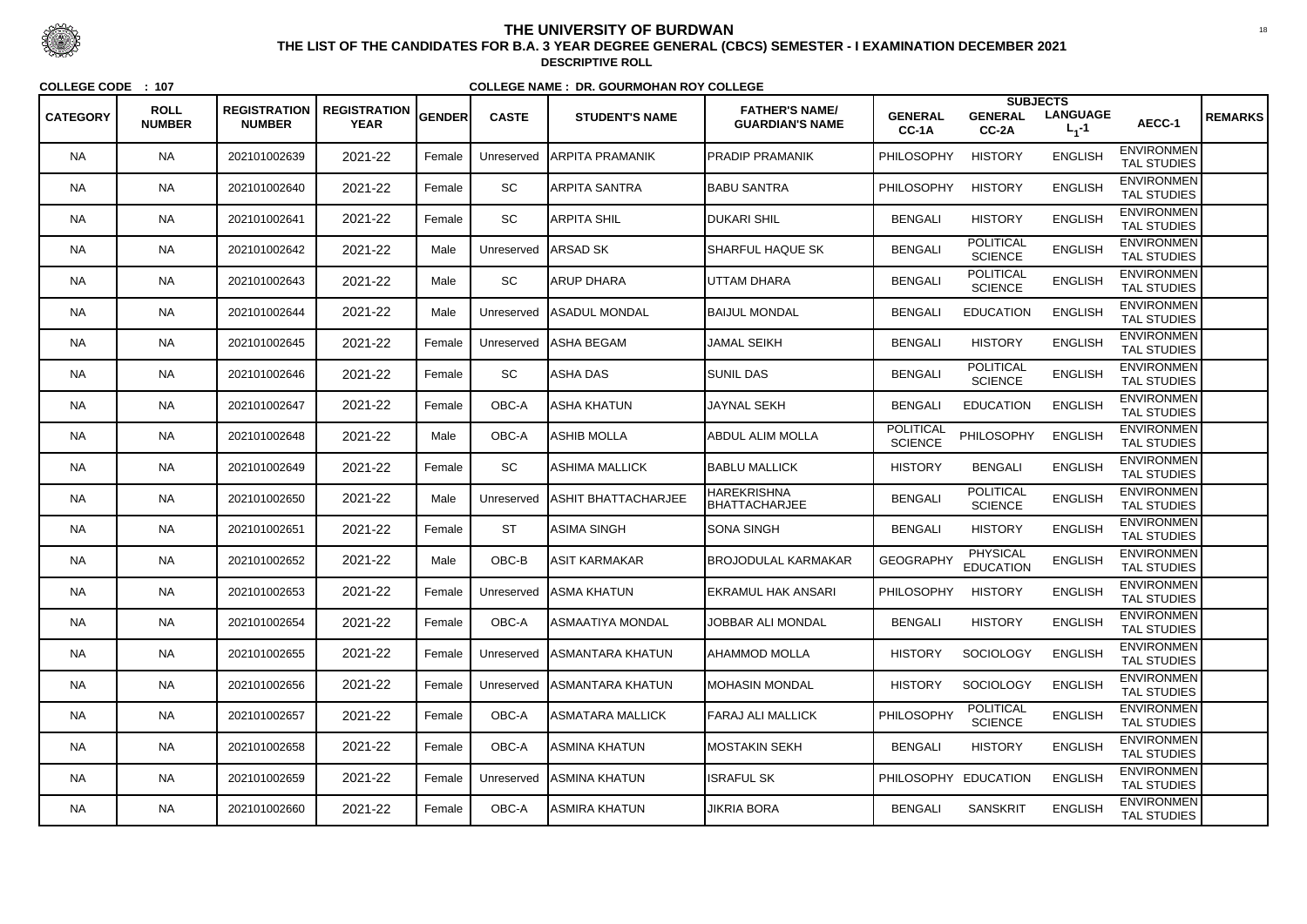| <b>CATEGORY</b> | <b>ROLL</b>   | <b>REGISTRATION</b> | <b>REGISTRATION</b> | <b>GENDER</b> | <b>CASTE</b>        | <b>STUDENT'S NAME</b>      | <b>FATHER'S NAME/</b>       | <b>GENERAL</b>                      | <b>SUBJECTS</b><br><b>GENERAL</b>  | <b>LANGUAGE</b> | AECC-1                                  | <b>REMARKS</b> |
|-----------------|---------------|---------------------|---------------------|---------------|---------------------|----------------------------|-----------------------------|-------------------------------------|------------------------------------|-----------------|-----------------------------------------|----------------|
|                 | <b>NUMBER</b> | <b>NUMBER</b>       | <b>YEAR</b>         |               |                     |                            | <b>GUARDIAN'S NAME</b>      | CC-1A                               | CC-2A                              | $L_1 - 1$       |                                         |                |
| <b>NA</b>       | <b>NA</b>     | 202101002661        | 2021-22             | Female        | Unreserved          | ASPIYA KHATUN              | <b>ASHADUL MONDAL</b>       | <b>BENGALI</b>                      | <b>HISTORY</b>                     | <b>ENGLISH</b>  | <b>ENVIRONMEN</b><br><b>TAL STUDIES</b> |                |
| <b>NA</b>       | <b>NA</b>     | 202101002662        | 2021-22             | Female        | OBC-A               | ASRAFUN KHATUN             | <b>SK MIJUBAR RAHAMAN</b>   | <b>POLITICAL</b><br><b>SCIENCE</b>  | PHILOSOPHY                         | <b>ENGLISH</b>  | <b>ENVIRONMEN</b><br><b>TAL STUDIES</b> |                |
| NA.             | <b>NA</b>     | 202101002663        | 2021-22             | Male          | OBC-A               | IATAULLA MALLICK           | <b>SAMSER ALI MALLICK</b>   | <b>BENGALI</b>                      | <b>HISTORY</b>                     | <b>ENGLISH</b>  | <b>ENVIRONMEN</b><br><b>TAL STUDIES</b> |                |
| <b>NA</b>       | <b>NA</b>     | 202101002664        | 2021-22             | Male          | Unreserved          | <b>ATISH ROY</b>           | IAMAR KUMAR ROY             | <b>PHYSICAL</b><br><b>EDUCATION</b> | <b>SANSKRIT</b>                    | <b>ENGLISH</b>  | <b>ENVIRONMEN</b><br><b>TAL STUDIES</b> |                |
| <b>NA</b>       | <b>NA</b>     | 202101002665        | 2021-22             | Male          |                     | Unreserved   AVIJIT HAZRA  | GANESH HAZRA                | PHILOSOPHY                          | <b>HISTORY</b>                     | <b>ENGLISH</b>  | <b>ENVIRONMEN</b><br><b>TAL STUDIES</b> |                |
| <b>NA</b>       | <b>NA</b>     | 202101002666        | 2021-22             | Male          | Unreserved AVIK ROY |                            | KALYAN ROY                  | <b>PHILOSOPHY</b>                   | <b>HISTORY</b>                     | <b>ENGLISH</b>  | <b>ENVIRONMEN</b><br><b>TAL STUDIES</b> |                |
| NA.             | <b>NA</b>     | 202101002667        | 2021-22             | Male          | OBC-B               | AYAN GHOSH                 | KESHTO GHOSH                | <b>PHYSICAL</b><br><b>EDUCATION</b> | <b>POLITICAL</b><br><b>SCIENCE</b> | <b>ENGLISH</b>  | <b>ENVIRONMEN</b><br><b>TAL STUDIES</b> |                |
| <b>NA</b>       | <b>NA</b>     | 202101002668        | 2021-22             | Male          | OBC-B               | AYANDEEP GHOSH             | BEDANTA GHOSH               | <b>BENGALI</b>                      | <b>HISTORY</b>                     | <b>ENGLISH</b>  | <b>ENVIRONMEN</b><br><b>TAL STUDIES</b> |                |
| <b>NA</b>       | <b>NA</b>     | 202101002669        | 2021-22             | Male          | Unreserved          | <b>AYESA KHATUN</b>        | <b>HASAN ANSARI</b>         | <b>BENGALI</b>                      | <b>HISTORY</b>                     | <b>ENGLISH</b>  | <b>ENVIRONMEN</b><br><b>TAL STUDIES</b> |                |
| NA.             | <b>NA</b>     | 202101002670        | 2021-22             | Female        | Unreserved          | <b>JAYESHA KHATUN</b>      | <b>MOFIJUL SK</b>           | <b>HISTORY</b>                      | PHILOSOPHY                         | <b>ENGLISH</b>  | <b>ENVIRONMEN</b><br><b>TAL STUDIES</b> |                |
| <b>NA</b>       | <b>NA</b>     | 202101002671        | 2021-22             | Female        | OBC-A               | <b>AYESHA KHATUN</b>       | <b>SK ISMILE</b>            | <b>PHILOSOPHY</b>                   | <b>HISTORY</b>                     | <b>ENGLISH</b>  | <b>ENVIRONMEN</b><br><b>TAL STUDIES</b> |                |
| <b>NA</b>       | <b>NA</b>     | 202101002672        | 2021-22             | Female        | OBC-A               | AYESHA KHATUN              | <b>HABIBULLA MALLICK</b>    | <b>PHYSICAL</b><br><b>EDUCATION</b> | <b>EDUCATION</b>                   | <b>ENGLISH</b>  | <b>ENVIRONMEN</b><br><b>TAL STUDIES</b> |                |
| <b>NA</b>       | <b>NA</b>     | 202101002673        | 2021-22             | Female        | OBC-A               | AYESHA KHATUN              | <b>SK JAKIR</b>             | <b>BENGALI</b>                      | <b>HISTORY</b>                     | <b>ENGLISH</b>  | <b>ENVIRONMEN</b><br><b>TAL STUDIES</b> |                |
| NA.             | <b>NA</b>     | 202101002674        | 2021-22             | Female        | OBC-A               | AYESHA KHATUN              | KAMARUJ JAMAN MALLICK       | POLITICAL<br><b>SCIENCE</b>         | PHILOSOPHY                         | <b>ENGLISH</b>  | <b>ENVIRONMEN</b><br><b>TAL STUDIES</b> |                |
| <b>NA</b>       | <b>NA</b>     | 202101002675        | 2021-22             | Female        |                     | Unreserved AYESHA KHATUN   | <b>SAFIK SK</b>             | <b>HISTORY</b>                      | PHILOSOPHY                         | <b>ENGLISH</b>  | <b>ENVIRONMEN</b><br><b>TAL STUDIES</b> |                |
| <b>NA</b>       | <b>NA</b>     | 202101002676        | 2021-22             | Female        |                     | Unreserved   AYESHA KHATUN | KUTUBUDDIN SK               |                                     | EDUCATION PHILOSOPHY               | <b>ENGLISH</b>  | <b>ENVIRONMEN</b><br><b>TAL STUDIES</b> |                |
| NA.             | <b>NA</b>     | 202101002677        | 2021-22             | Female        | OBC-A               | <b>AYESHA MONDAL</b>       | ASBAHAR ALI MONDAL          | <b>BENGALI</b>                      | <b>HISTORY</b>                     | <b>ENGLISH</b>  | <b>ENVIRONMEN</b><br>TAL STUDIES        |                |
| <b>NA</b>       | <b>NA</b>     | 202101002678        | 2021-22             | Female        | OBC-A               | AYESHA SIDDIKA             | HASIB UDDIN MONDAL          |                                     | PHILOSOPHY EDUCATION               | <b>ENGLISH</b>  | <b>ENVIRONMEN</b><br><b>TAL STUDIES</b> |                |
| <b>NA</b>       | <b>NA</b>     | 202101002679        | 2021-22             | Male          | OBC-A               | AZIZ HOSSAIN MONDAL        | <b>NAJIR HOSSAIN MONDAL</b> | <b>BENGALI</b>                      | <b>HISTORY</b>                     | <b>ENGLISH</b>  | <b>ENVIRONMEN</b><br>TAL STUDIES        |                |
| <b>NA</b>       | <b>NA</b>     | 202101002680        | 2021-22             | Male          | $OBC-B$             | <b>BABUSONA GHOSH</b>      | UJJWAL GHOSH                | <b>BENGALI</b>                      | <b>HISTORY</b>                     | <b>ENGLISH</b>  | <b>ENVIRONMEN</b><br>TAL STUDIES        |                |
| NA.             | <b>NA</b>     | 202101002681        | 2021-22             | Male          | SC                  | BABUSONA SANTRA            | <b>SANAT SANTRA</b>         | <b>BENGALI</b>                      | <b>HISTORY</b>                     | <b>ENGLISH</b>  | <b>ENVIRONMEN</b><br>TAL STUDIES        |                |
| NA              | <b>NA</b>     | 202101002682        | 2021-22             | Male          | Unreserved          | BADSHA MONDAL              | <b>TALEB MONDAL</b>         | <b>BENGALI</b>                      | <b>HISTORY</b>                     | <b>ENGLISH</b>  | <b>ENVIRONMEN</b><br>TAL STUDIES        |                |



 <sup>19</sup> **THE LIST OF THE CANDIDATES FOR B.A. 3 YEAR DEGREE GENERAL (CBCS) SEMESTER - I EXAMINATION DECEMBER 2021DESCRIPTIVE ROLL**

**COLLEGE CODE : <sup>107</sup>**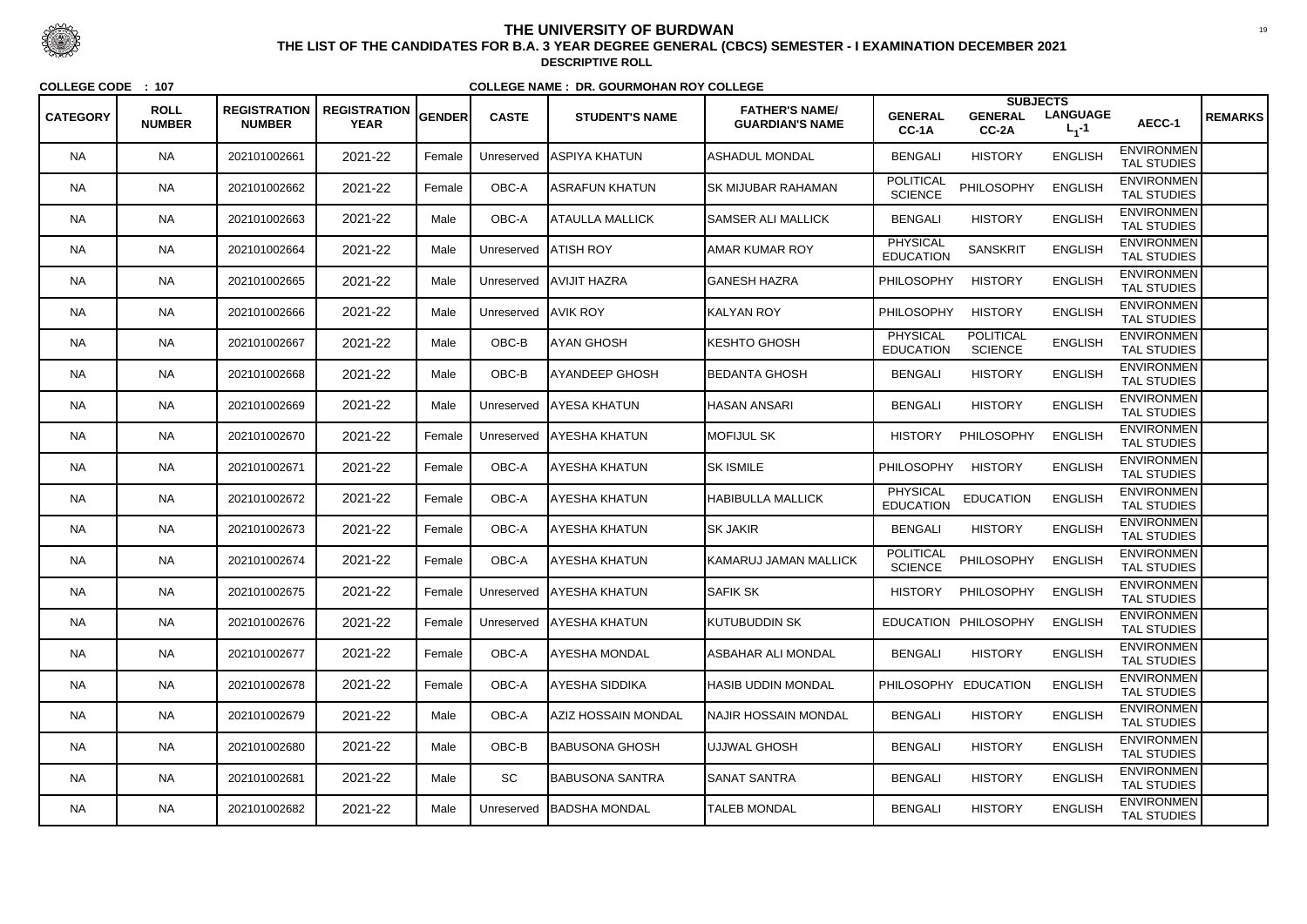|                 | <b>ROLL</b>   | <b>REGISTRATION</b> | <b>REGISTRATION</b> |               |              |                                          | <b>FATHER'S NAME/</b>      |                              | <b>SUBJECTS</b>                     |                              |                                         |                |
|-----------------|---------------|---------------------|---------------------|---------------|--------------|------------------------------------------|----------------------------|------------------------------|-------------------------------------|------------------------------|-----------------------------------------|----------------|
| <b>CATEGORY</b> | <b>NUMBER</b> | <b>NUMBER</b>       | <b>YEAR</b>         | <b>GENDER</b> | <b>CASTE</b> | <b>STUDENT'S NAME</b>                    | <b>GUARDIAN'S NAME</b>     | <b>GENERAL</b><br>CC-1A      | <b>GENERAL</b><br>CC-2A             | <b>LANGUAGE</b><br>$L_1 - 1$ | AECC-1                                  | <b>REMARKS</b> |
| <b>NA</b>       | <b>NA</b>     | 202101002683        | 2021-22             | Female        | <b>ST</b>    | <b>BAHAFUL MURMU</b>                     | <b>ISUNDAR MURMU</b>       | <b>HISTORY</b>               | PHILOSOPHY                          | <b>ENGLISH</b>               | <b>ENVIRONMEN</b><br><b>TAL STUDIES</b> |                |
| <b>NA</b>       | <b>NA</b>     | 202101002684        | 2021-22             | Male          | Unreserved   | BAHAR ALI MONDAL                         | <b>HASMAT ALI MONDAL</b>   | <b>BENGALI</b>               | <b>HISTORY</b>                      | <b>ENGLISH</b>               | <b>ENVIRONMEN</b><br>TAL STUDIES        |                |
| <b>NA</b>       | <b>NA</b>     | 202101002685        | 2021-22             | Male          | OBC-A        | BAHARUDDIN MALLICK                       | <b>MOJAMMEL MALLICK</b>    | <b>PHILOSOPHY</b>            | <b>EDUCATION</b>                    | <b>ENGLISH</b>               | <b>ENVIRONMEN</b><br><b>TAL STUDIES</b> |                |
| <b>NA</b>       | <b>NA</b>     | 202101002686        | 2021-22             | Female        | Unreserved   | BAISAKHI GORAI                           | <b>BAPI GORAI</b>          | <b>BENGALI</b>               | <b>HISTORY</b>                      | <b>ENGLISH</b>               | <b>ENVIRONMEN</b><br><b>TAL STUDIES</b> |                |
| <b>NA</b>       | <b>NA</b>     | 202101002687        | 2021-22             | Female        | SC           | BAISAKHI HAZRA                           | <b>SAMIR HAZRA</b>         | <b>BENGALI</b>               | <b>EDUCATION</b>                    | <b>ENGLISH</b>               | <b>ENVIRONMEN</b><br><b>TAL STUDIES</b> |                |
| <b>NA</b>       | <b>NA</b>     | 202101002688        | 2021-22             | Female        | Unreserved   | <b>I</b> BARSHA GHARUI                   | <b>IBAPAN GHURAI</b>       | <b>PHILOSOPHY</b>            | <b>HISTORY</b>                      | <b>ENGLISH</b>               | <b>ENVIRONMEN</b><br><b>TAL STUDIES</b> |                |
| NA              | <b>NA</b>     | 202101002689        | 2021-22             | Female        | SC           | BARSHA KABIRAJ                           | <b>GOPAL KABIRAJ</b>       | <b>PHILOSOPHY</b>            | <b>SANSKRIT</b>                     | <b>ENGLISH</b>               | <b>ENVIRONMEN</b><br><b>TAL STUDIES</b> |                |
| <b>NA</b>       | <b>NA</b>     | 202101002690        | 2021-22             | Male          | SC           | <b>BARUN PANDIT</b>                      | UTTAM PANDIT               | <b>BENGALI</b>               | <b>HISTORY</b>                      | <b>ENGLISH</b>               | <b>ENVIRONMEN</b><br><b>TAL STUDIES</b> |                |
| <b>NA</b>       | <b>NA</b>     | 202101002691        | 2021-22             | Female        | Unreserved   | BAYSHAKHI HAZRA                          | <b>JUJJAL HAZRA</b>        | <b>PHILOSOPHY</b>            | <b>HISTORY</b>                      | <b>ENGLISH</b>               | <b>ENVIRONMEN</b><br><b>TAL STUDIES</b> |                |
| NA.             | <b>NA</b>     | 202101002692        | 2021-22             | Female        | OBC-B        | <b>BEAUTY GHOSH</b>                      | <b>SUSHIL GHOSH</b>        | <b>BENGALI</b>               | <b>HISTORY</b>                      | <b>ENGLISH</b>               | <b>ENVIRONMEN</b><br><b>TAL STUDIES</b> |                |
| <b>NA</b>       | <b>NA</b>     | 202101002693        | 2021-22             | Female        | Unreserved   | <b>BEAUTY KHATUN</b>                     | <b>JANAB FATIK MALLICK</b> | <b>BENGALI</b>               | <b>SANSKRIT</b>                     | <b>ENGLISH</b>               | <b>ENVIRONMEN</b><br><b>TAL STUDIES</b> |                |
| <b>NA</b>       | <b>NA</b>     | 202101002694        | 2021-22             | Female        | Unreserved   | BHABANI BHATTACHARYA  ASHIS BHATTACHARYA |                            | PHILOSOPHY                   | <b>HISTORY</b>                      | <b>ENGLISH</b>               | <b>ENVIRONMEN</b><br><b>TAL STUDIES</b> |                |
| <b>NA</b>       | <b>NA</b>     | 202101002695        | 2021-22             | Male          | Unreserved   | <b>BHAIRAB DHARA</b>                     | LALU DHARA                 | <b>BENGALI</b>               | <b>HISTORY</b>                      | <b>ENGLISH</b>               | <b>ENVIRONMEN</b><br><b>TAL STUDIES</b> |                |
| <b>NA</b>       | <b>NA</b>     | 202101002696        | 2021-22             | Male          | OBC-B        | BHASKAR GHOSH                            | HABUL GHOSH                | <b>BENGALI</b>               | <b>HISTORY</b>                      | <b>ENGLISH</b>               | <b>ENVIRONMEN</b><br><b>TAL STUDIES</b> |                |
| <b>NA</b>       | <b>NA</b>     | 202101002697        | 2021-22             | Male          | <b>SC</b>    | <b>BHOLANATH MAJHI</b>                   | <b>HRIDAY MAJHI</b>        | <b>BENGALI</b>               | <b>HISTORY</b>                      | <b>ENGLISH</b>               | <b>ENVIRONMEN</b><br><b>TAL STUDIES</b> |                |
| <b>NA</b>       | <b>NA</b>     | 202101002698        | 2021-22             | Male          | SC           | <b>BIDYUT HAZRA</b>                      | <b>SAMIR HAZRA</b>         | <b>GEOGRAPHY</b>             | <b>PHYSICAL</b><br><b>EDUCATION</b> | <b>ENGLISH</b>               | <b>ENVIRONMEN</b><br><b>TAL STUDIES</b> |                |
| <b>NA</b>       | <b>NA</b>     | 202101002699        | 2021-22             | Male          | OBC-B        | <b>BIJOY GHOSH</b>                       | <b>KUBIR GHOSH</b>         | <b>BENGALI</b>               | <b>HISTORY</b>                      | <b>ENGLISH</b>               | <b>ENVIRONMEN</b><br><b>TAL STUDIES</b> |                |
| <b>NA</b>       | <b>NA</b>     | 202101002700        | 2021-22             | Male          | Unreserved   | <b>BIJOY SANTRA</b>                      | <b>BIFAL SANTRA</b>        | PHYSICAL<br><b>EDUCATION</b> | <b>EDUCATION</b>                    | <b>ENGLISH</b>               | <b>ENVIRONMEN</b><br><b>TAL STUDIES</b> |                |
| <b>NA</b>       | <b>NA</b>     | 202101002701        | 2021-22             | Male          | SC           | <b>BIKRAM BAG</b>                        | <b>HARI SADHAN BAG</b>     | <b>BENGALI</b>               | <b>HISTORY</b>                      | <b>ENGLISH</b>               | <b>ENVIRONMEN</b><br>TAL STUDIES        |                |
| <b>NA</b>       | <b>NA</b>     | 202101002702        | 2021-22             | Male          | OBC-B        | <b>BIKRAM GHOSH</b>                      | <b>TAPAN GHOSH</b>         | <b>BENGALI</b>               | <b>HISTORY</b>                      | <b>ENGLISH</b>               | <b>ENVIRONMEN</b><br><b>TAL STUDIES</b> |                |
| <b>NA</b>       | <b>NA</b>     | 202101002703        | 2021-22             | Male          | OBC-B        | <b>BIKRAM GHOSH</b>                      | <b>RAJU GHOSH</b>          | <b>BENGALI</b>               | <b>HISTORY</b>                      | <b>ENGLISH</b>               | <b>ENVIRONMEN</b><br>TAL STUDIES        |                |
| NA              | <b>NA</b>     | 202101002704        | 2021-22             | Female        | OBC-A        | <b>BILKIS KHATUN</b>                     | HANNAN SEIKH               | <b>BENGALI</b>               | <b>HISTORY</b>                      | <b>ENGLISH</b>               | <b>ENVIRONMEN</b><br>TAL STUDIES        |                |



 <sup>20</sup> **THE LIST OF THE CANDIDATES FOR B.A. 3 YEAR DEGREE GENERAL (CBCS) SEMESTER - I EXAMINATION DECEMBER 2021DESCRIPTIVE ROLL**

**COLLEGE CODE : <sup>107</sup>**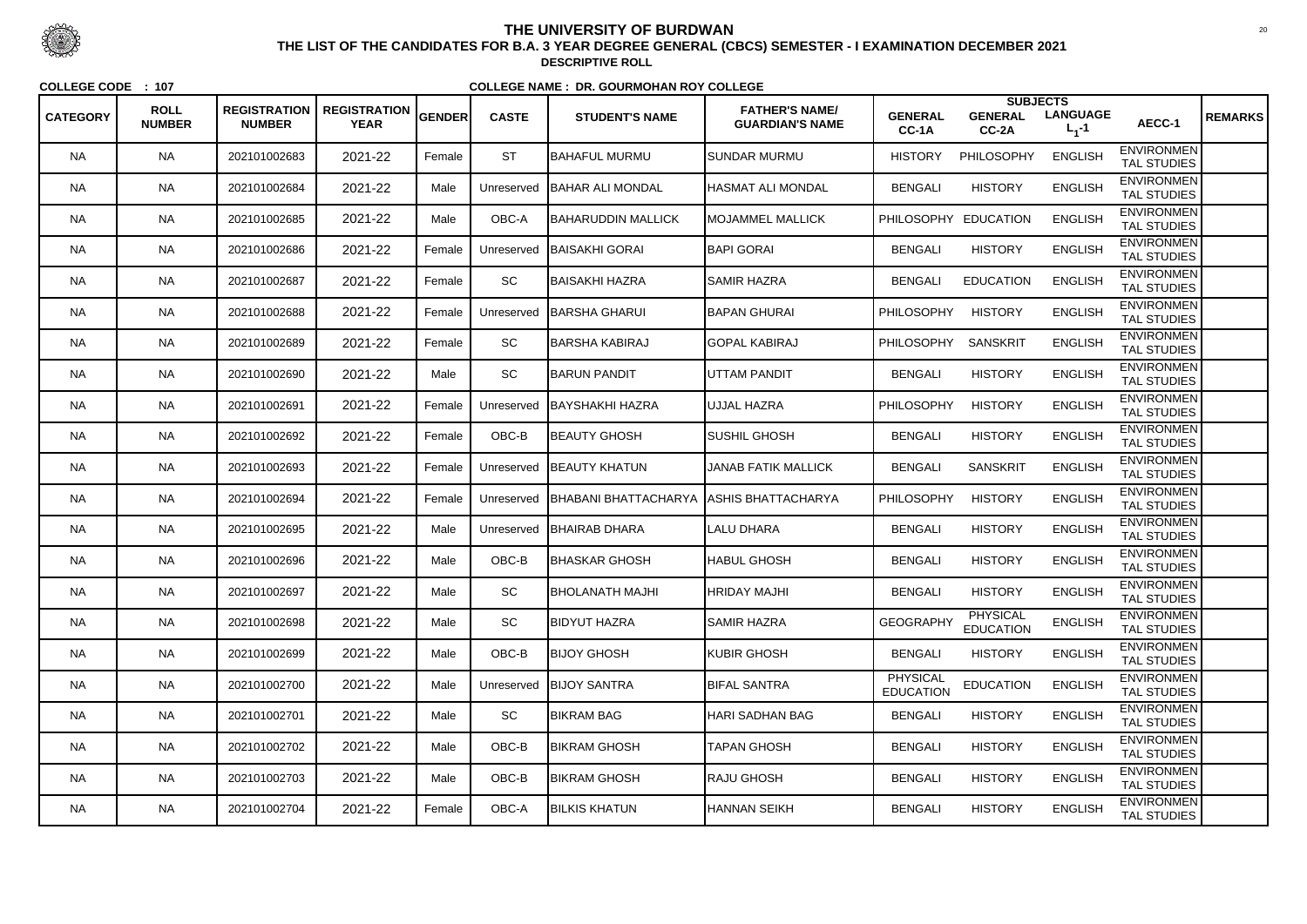| <b>CATEGORY</b> | <b>ROLL</b><br><b>NUMBER</b> | <b>REGISTRATION</b><br><b>NUMBER</b> | <b>REGISTRATION</b><br><b>YEAR</b> | GENDER | <b>CASTE</b> | <b>STUDENT'S NAME</b>                   | <b>FATHER'S NAME/</b><br><b>GUARDIAN'S NAME</b> | <b>GENERAL</b><br>CC-1A             | <b>SUBJECTS</b><br><b>GENERAL</b><br>CC-2A | <b>LANGUAGE</b><br>$L_1 - 1$ | AECC-1                                  | <b>REMARKS</b> |
|-----------------|------------------------------|--------------------------------------|------------------------------------|--------|--------------|-----------------------------------------|-------------------------------------------------|-------------------------------------|--------------------------------------------|------------------------------|-----------------------------------------|----------------|
| <b>NA</b>       | <b>NA</b>                    | 202101002705                         | 2021-22                            | Female | Unreserved   | <b>BILKIS RABEYA KHATUN</b>             | <b>LATE FOROJ ALI MONDAL</b>                    | <b>BENGALI</b>                      | <b>HISTORY</b>                             | <b>ENGLISH</b>               | <b>ENVIRONMEN</b><br><b>TAL STUDIES</b> |                |
| <b>NA</b>       | <b>NA</b>                    | 202101002706                         | 2021-22                            | Male   | SC           | <b>BIRU DAS</b>                         | <b>BIJOY DAS</b>                                | <b>HISTORY</b>                      | <b>BENGALI</b>                             | <b>ENGLISH</b>               | <b>ENVIRONMEN</b><br><b>TAL STUDIES</b> |                |
| NA.             | <b>NA</b>                    | 202101002707                         | 2021-22                            | Female | Unreserved   | <b>BISHA KONER</b>                      | <b>BISWJIT KONER</b>                            | PHILOSOPHY EDUCATION                |                                            | <b>ENGLISH</b>               | <b>ENVIRONMEN</b><br><b>TAL STUDIES</b> |                |
| <b>NA</b>       | <b>NA</b>                    | 202101002708                         | 2021-22                            | Male   | SC           | <b>IBISWAJIT KAIBARTYA</b>              | RANAJIT KAIBARTYA                               | <b>PHILOSOPHY</b>                   | <b>HISTORY</b>                             | <b>ENGLISH</b>               | <b>ENVIRONMEN</b><br><b>TAL STUDIES</b> |                |
| <b>NA</b>       | <b>NA</b>                    | 202101002709                         | 2021-22                            | Male   | SC           | <b>BISWAJIT ROY</b>                     | <b>NAYAN ROY</b>                                | <b>BENGALI</b>                      | <b>HISTORY</b>                             | <b>ENGLISH</b>               | <b>ENVIRONMEN</b><br><b>TAL STUDIES</b> |                |
| <b>NA</b>       | <b>NA</b>                    | 202101002710                         | 2021-22                            | Male   | <b>SC</b>    | BISWANATH BAG                           | <b>ANATH BAG</b>                                | <b>BENGALI</b>                      | <b>HISTORY</b>                             | <b>ENGLISH</b>               | <b>ENVIRONMEN</b><br><b>TAL STUDIES</b> |                |
| NA.             | <b>NA</b>                    | 202101002711                         | 2021-22                            | Male   | SC           | <b>BISWARUP DAS</b>                     | <b>BIREN DAS</b>                                | <b>BENGALI</b>                      | <b>HISTORY</b>                             | <b>ENGLISH</b>               | <b>ENVIRONMEN</b><br><b>TAL STUDIES</b> |                |
| <b>NA</b>       | <b>NA</b>                    | 202101002712                         | 2021-22                            | Male   | Unreserved   | <b>BITAN HATI</b>                       | <b>LATE KALYAN HATI</b>                         | <b>BENGALI</b>                      | <b>HISTORY</b>                             | <b>ENGLISH</b>               | <b>ENVIRONMEN</b><br>TAL STUDIES        |                |
| <b>NA</b>       | <b>NA</b>                    | 202101002713                         | 2021-22                            | Male   | SC           | <b>BITTU RAJAK</b>                      | RAMKRISHNA RAJAK                                | <b>PHYSICAL</b><br><b>EDUCATION</b> | <b>HISTORY</b>                             | <b>ENGLISH</b>               | <b>ENVIRONMEN</b><br><b>TAL STUDIES</b> |                |
| NA.             | <b>NA</b>                    | 202101002714                         | 2021-22                            | Female | Unreserved   | <b>BRISHTI CHATTERJEE</b>               | <b>LATE SAMIR CHATTERJEE</b>                    | <b>BENGALI</b>                      | <b>EDUCATION</b>                           | <b>ENGLISH</b>               | <b>ENVIRONMEN</b><br><b>TAL STUDIES</b> |                |
| <b>NA</b>       | <b>NA</b>                    | 202101002715                         | 2021-22                            | Female | OBC-B        | BRISTI GHOSH                            | <b>MANU GHOSH</b>                               | <b>BENGALI</b>                      | <b>HISTORY</b>                             | <b>ENGLISH</b>               | <b>ENVIRONMEN</b><br><b>TAL STUDIES</b> |                |
| <b>NA</b>       | <b>NA</b>                    | 202101002716                         | 2021-22                            | Female | Unreserved   | <b>BRISTI PATRA</b>                     | <b>PRADIP PATRA</b>                             | <b>BENGALI</b>                      | <b>HISTORY</b>                             | <b>ENGLISH</b>               | <b>ENVIRONMEN</b><br><b>TAL STUDIES</b> |                |
| <b>NA</b>       | <b>NA</b>                    | 202101002717                         | 2021-22                            | Male   | Unreserved   | BUDDHADEB CHATTERJEE SITARAM CHATTERJEE |                                                 | <b>EDUCATION</b>                    | <b>PHYSICAL</b><br><b>EDUCATION</b>        | <b>ENGLISH</b>               | <b>ENVIRONMEN</b><br><b>TAL STUDIES</b> |                |
| NA.             | <b>NA</b>                    | 202101002718                         | 2021-22                            | Female | OBC-A        | <b>BULTI KHATUN</b>                     | KALO SK                                         | PHILOSOPHY                          | <b>HISTORY</b>                             | <b>ENGLISH</b>               | <b>ENVIRONMEN</b><br><b>TAL STUDIES</b> |                |
| <b>NA</b>       | <b>NA</b>                    | 202101002719                         | 2021-22                            | Female | OBC-A        | CHAINA KHATUN                           | <b>AMARUL MOLLICK</b>                           | PHILOSOPHY                          | <b>POLITICAL</b><br><b>SCIENCE</b>         | <b>ENGLISH</b>               | <b>ENVIRONMEN</b><br><b>TAL STUDIES</b> |                |
| <b>NA</b>       | <b>NA</b>                    | 202101002720                         | 2021-22                            | Female | OBC-B        | <b>CHAITALI BEJ</b>                     | <b>PRABIR BEJ</b>                               | PHILOSOPHY EDUCATION                |                                            | <b>ENGLISH</b>               | <b>ENVIRONMEN</b><br><b>TAL STUDIES</b> |                |
| NA.             | <b>NA</b>                    | 202101002721                         | 2021-22                            | Male   | <b>SC</b>    | CHAITANYADEB MALIK                      | <b>TIRTHANATH MALIK</b>                         | <b>PHILOSOPHY</b>                   | <b>HISTORY</b>                             | <b>ENGLISH</b>               | <b>ENVIRONMEN</b><br><b>TAL STUDIES</b> |                |
| <b>NA</b>       | <b>NA</b>                    | 202101002722                         | 2021-22                            | Male   | Unreserved   | <b>CHAND GHOSH</b>                      | TAMAL GHOSH                                     | <b>PHILOSOPHY</b>                   | <b>HISTORY</b>                             | <b>ENGLISH</b>               | <b>ENVIRONMEN</b><br><b>TAL STUDIES</b> |                |
| <b>NA</b>       | <b>NA</b>                    | 202101002723                         | 2021-22                            | Male   | Unreserved   | <b>CHANDAN DAS</b>                      | <b>LATE UTPAL DAS</b>                           | <b>BENGALI</b>                      | <b>HISTORY</b>                             | <b>ENGLISH</b>               | <b>ENVIRONMEN</b><br>TAL STUDIES        |                |
| <b>NA</b>       | <b>NA</b>                    | 202101002724                         | 2021-22                            | Female | OBC-B        | CHANDANA GHOSH                          | <b>PATHIK GHOSH</b>                             | <b>POLITICAL</b><br><b>SCIENCE</b>  | PHILOSOPHY                                 | <b>ENGLISH</b>               | <b>ENVIRONMEN</b><br><b>TAL STUDIES</b> |                |
| NA.             | <b>NA</b>                    | 202101002725                         | 2021-22                            | Female | Unreserved   | <b>CHANDRIMA GHOSH</b>                  | <b>NARAYAN CHANDRA GHOSH</b>                    | PHILOSOPHY EDUCATION                |                                            | <b>ENGLISH</b>               | <b>ENVIRONMEN</b><br>TAL STUDIES        |                |
| <b>NA</b>       | <b>NA</b>                    | 202101002726                         | 2021-22                            | Male   | OBC-B        | CHIRAN GHOSH                            | <b>BIMAL GHOSH</b>                              | <b>BENGALI</b>                      | <b>PHILOSOPHY</b>                          | <b>ENGLISH</b>               | <b>ENVIRONMEN</b><br>TAL STUDIES        |                |



 <sup>21</sup> **THE LIST OF THE CANDIDATES FOR B.A. 3 YEAR DEGREE GENERAL (CBCS) SEMESTER - I EXAMINATION DECEMBER 2021DESCRIPTIVE ROLL**

**COLLEGE CODE : <sup>107</sup>**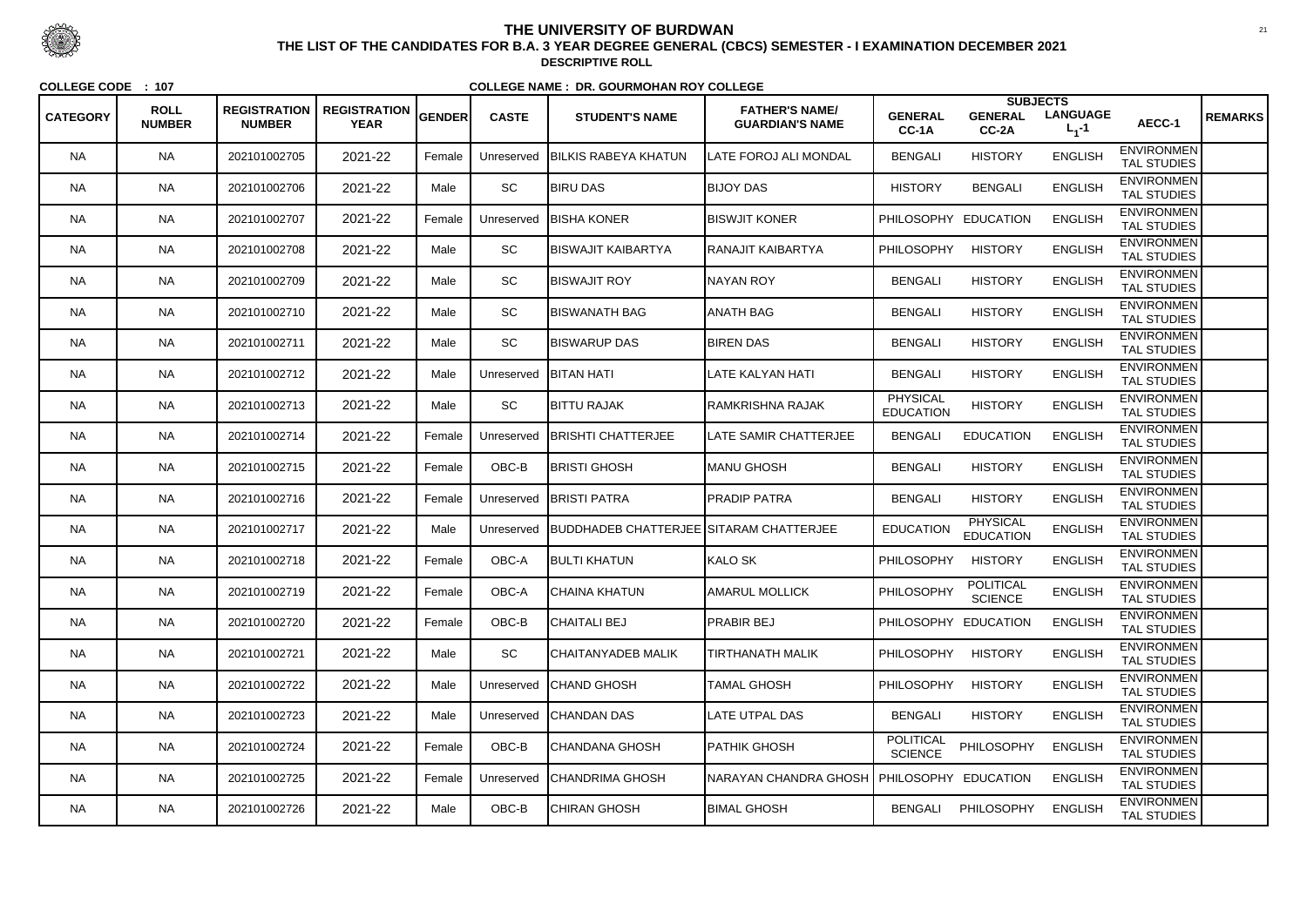| <b>CATEGORY</b> | <b>ROLL</b><br><b>NUMBER</b> | <b>REGISTRATION</b><br><b>NUMBER</b> | $R$ REGISTRATION $ _{\sf GENDER} $<br><b>YEAR</b> |        | <b>CASTE</b> | <b>STUDENT'S NAME</b>                   | <b>FATHER'S NAME/</b><br><b>GUARDIAN'S NAME</b> | <b>GENERAL</b><br>CC-1A             | <b>SUBJECTS</b><br><b>GENERAL</b><br>$CC-2A$ | <b>LANGUAGE</b><br>$L_1 - 1$ | AECC-1                                  | <b>REMARKS</b> |
|-----------------|------------------------------|--------------------------------------|---------------------------------------------------|--------|--------------|-----------------------------------------|-------------------------------------------------|-------------------------------------|----------------------------------------------|------------------------------|-----------------------------------------|----------------|
| <b>NA</b>       | <b>NA</b>                    | 202101002727                         | 2021-22                                           | Male   | Unreserved   | <b>CHOWDHURY MD</b><br><b>SAMSUDDIN</b> | <b>CHOWDHURY AMINUR</b><br><b>RAHAMAN</b>       | <b>BENGALI</b>                      | <b>HISTORY</b>                               | <b>ENGLISH</b>               | <b>ENVIRONMEN</b><br><b>TAL STUDIES</b> |                |
| <b>NA</b>       | <b>NA</b>                    | 202101002728                         | 2021-22                                           | Female | OBC-B        | <b>CHUMKI GHOSH</b>                     | <b>MAHADEB GHOSH</b>                            | <b>BENGALI</b>                      | <b>HISTORY</b>                               | <b>ENGLISH</b>               | <b>ENVIRONMEN</b><br>TAL STUDIES        |                |
| <b>NA</b>       | <b>NA</b>                    | 202101002729                         | 2021-22                                           | Male   | OBC-B        | <b>CHURAMONI GHOSH</b>                  | <b>AJAY GHOSH</b>                               | <b>HISTORY</b>                      | <b>PHYSICAL</b><br><b>EDUCATION</b>          | <b>ENGLISH</b>               | <b>ENVIRONMEN</b><br><b>TAL STUDIES</b> |                |
| <b>NA</b>       | <b>NA</b>                    | 202101002730                         | 2021-22                                           | Male   | Unreserved   | <b>IDEBABRATA SAMANTA</b>               | <b>SAMIR SAMANTA</b>                            | <b>BENGALI</b>                      | <b>HISTORY</b>                               | <b>ENGLISH</b>               | <b>ENVIRONMEN</b><br><b>TAL STUDIES</b> |                |
| <b>NA</b>       | <b>NA</b>                    | 202101002731                         | 2021-22                                           | Male   |              | Unreserved   DEBANJAN ROY               | <b>MOHESWAR ROY</b>                             | <b>BENGALI</b>                      | <b>EDUCATION</b>                             | <b>ENGLISH</b>               | <b>ENVIRONMEN</b><br><b>TAL STUDIES</b> |                |
| <b>NA</b>       | <b>NA</b>                    | 202101002732                         | 2021-22                                           | Male   | <b>SC</b>    | <b>IDEBASIS MAJHI</b>                   | <b>MANIK MAJHI</b>                              | <b>BENGALI</b>                      | <b>EDUCATION</b>                             | <b>ENGLISH</b>               | <b>ENVIRONMEN</b><br><b>TAL STUDIES</b> |                |
| NA.             | <b>NA</b>                    | 202101002733                         | 2021-22                                           | Male   | SC           | <b>IDEBASISH DAS</b>                    | <b>PIRU DAS</b>                                 | <b>HISTORY</b>                      | <b>PHYSICAL</b><br><b>EDUCATION</b>          | <b>ENGLISH</b>               | <b>ENVIRONMEN</b><br><b>TAL STUDIES</b> |                |
| <b>NA</b>       | <b>NA</b>                    | 202101002734                         | 2021-22                                           | Male   | SC           | <b>DEBASISH DAS</b>                     | <b>UTTAM DAS</b>                                | <b>PHYSICAL</b><br><b>EDUCATION</b> | <b>EDUCATION</b>                             | <b>ENGLISH</b>               | <b>ENVIRONMEN</b><br><b>TAL STUDIES</b> |                |
| <b>NA</b>       | <b>NA</b>                    | 202101002735                         | 2021-22                                           | Male   | OBC-B        | <b>IDEBASISH GHOSH</b>                  | <b>SANTU GHOSH</b>                              | <b>BENGALI</b>                      | <b>HISTORY</b>                               | <b>ENGLISH</b>               | <b>ENVIRONMEN</b><br><b>TAL STUDIES</b> |                |
| NA.             | <b>NA</b>                    | 202101002736                         | 2021-22                                           | Male   | Unreserved   | <b>IDEBASISH SARKAR</b>                 | <b>SARUP SARKAR</b>                             | <b>BENGALI</b>                      | <b>EDUCATION</b>                             | <b>ENGLISH</b>               | <b>ENVIRONMEN</b><br>TAL STUDIES        |                |
| <b>NA</b>       | <b>NA</b>                    | 202101002737                         | 2021-22                                           | Female | OBC-B        | <b>DEBIKA GHOSH</b>                     | <b>SUBIR GHOSH</b>                              | <b>BENGALI</b>                      | <b>HISTORY</b>                               | <b>ENGLISH</b>               | <b>ENVIRONMEN</b><br><b>TAL STUDIES</b> |                |
| <b>NA</b>       | <b>NA</b>                    | 202101002738                         | 2021-22                                           | Female | OBC-B        | <b>DEBJANI PAL</b>                      | <b>SISIR PAL</b>                                | <b>BENGALI</b>                      | <b>HISTORY</b>                               | <b>ENGLISH</b>               | <b>ENVIRONMEN</b><br><b>TAL STUDIES</b> |                |
| <b>NA</b>       | <b>NA</b>                    | 202101002739                         | 2021-22                                           | Male   |              | Unreserved   DEBJIT ROY                 | <b>INDRAJIT ROY</b>                             | PHILOSOPHY                          | <b>EDUCATION</b>                             | <b>ENGLISH</b>               | <b>ENVIRONMEN</b><br><b>TAL STUDIES</b> |                |
| NA.             | <b>NA</b>                    | 202101002740                         | 2021-22                                           | Male   |              | Unreserved   DEBOJYOTI MONDAL           | ANUPAM MONDAL                                   | <b>BENGALI</b>                      | <b>POLITICAL</b><br><b>SCIENCE</b>           | <b>ENGLISH</b>               | <b>ENVIRONMEN</b><br><b>TAL STUDIES</b> |                |
| <b>NA</b>       | <b>NA</b>                    | 202101002741                         | 2021-22                                           | Male   |              | Unreserved   DEEPANJAN CHANDRA          | <b>UJJAL CHANDRA</b>                            | PHILOSOPHY EDUCATION                |                                              | <b>ENGLISH</b>               | <b>ENVIRONMEN</b><br><b>TAL STUDIES</b> |                |
| <b>NA</b>       | <b>NA</b>                    | 202101002742                         | 2021-22                                           | Female |              | Unreserved   DEEPSA JASH                | <b>PRADIP JASH</b>                              | <b>BENGALI</b>                      | <b>HISTORY</b>                               | <b>ENGLISH</b>               | <b>ENVIRONMEN</b><br>TAL STUDIES        |                |
| <b>NA</b>       | <b>NA</b>                    | 202101002743                         | 2021-22                                           | Male   |              | Unreserved   DELWAR SK                  | <b>INDADULLA SK</b>                             | <b>BENGALI</b>                      | <b>HISTORY</b>                               | <b>ENGLISH</b>               | <b>ENVIRONMEN</b><br><b>TAL STUDIES</b> |                |
| <b>NA</b>       | <b>NA</b>                    | 202101002744                         | 2021-22                                           | Male   |              | Unreserved   DIBYENDU GHOSH             | SANJOY GHOSH                                    | <b>BENGALI</b>                      | <b>POLITICAL</b><br><b>SCIENCE</b>           | <b>ENGLISH</b>               | <b>ENVIRONMEN</b><br><b>TAL STUDIES</b> |                |
| <b>NA</b>       | <b>NA</b>                    | 202101002745                         | 2021-22                                           | Male   |              | Unreserved DIKSHIT BISWAS               | <b>SUKHENDU BISWAS</b>                          | <b>BENGALI</b>                      | <b>POLITICAL</b><br><b>SCIENCE</b>           | <b>ENGLISH</b>               | <b>ENVIRONMEN</b><br>TAL STUDIES        |                |
| <b>NA</b>       | <b>NA</b>                    | 202101002746                         | 2021-22                                           | Female |              | Unreserved   DIPA CHAKRABORTY           | <b>DEBASISH CHAKRABORTY</b>                     | <b>BENGALI</b>                      | <b>EDUCATION</b>                             | <b>ENGLISH</b>               | <b>ENVIRONMEN</b><br><b>TAL STUDIES</b> |                |
| <b>NA</b>       | <b>NA</b>                    | 202101002747                         | 2021-22                                           | Female |              | Unreserved   DIPA SANTRA                | <b>MADHUSUDAN SANTRA</b>                        | <b>BENGALI</b>                      | <b>SANSKRIT</b>                              | <b>ENGLISH</b>               | <b>ENVIRONMEN</b><br>TAL STUDIES        |                |
| NA              | <b>NA</b>                    | 202101002748                         | 2021-22                                           | Female | SC           | <b>DIPARANI MONDAL</b>                  | <b>SUBIR MONDAL</b>                             | <b>BENGALI</b>                      | <b>SANSKRIT</b>                              | <b>ENGLISH</b>               | <b>ENVIRONMEN</b><br>TAL STUDIES        |                |



 <sup>22</sup> **THE LIST OF THE CANDIDATES FOR B.A. 3 YEAR DEGREE GENERAL (CBCS) SEMESTER - I EXAMINATION DECEMBER 2021DESCRIPTIVE ROLL**

**COLLEGE CODE : <sup>107</sup>**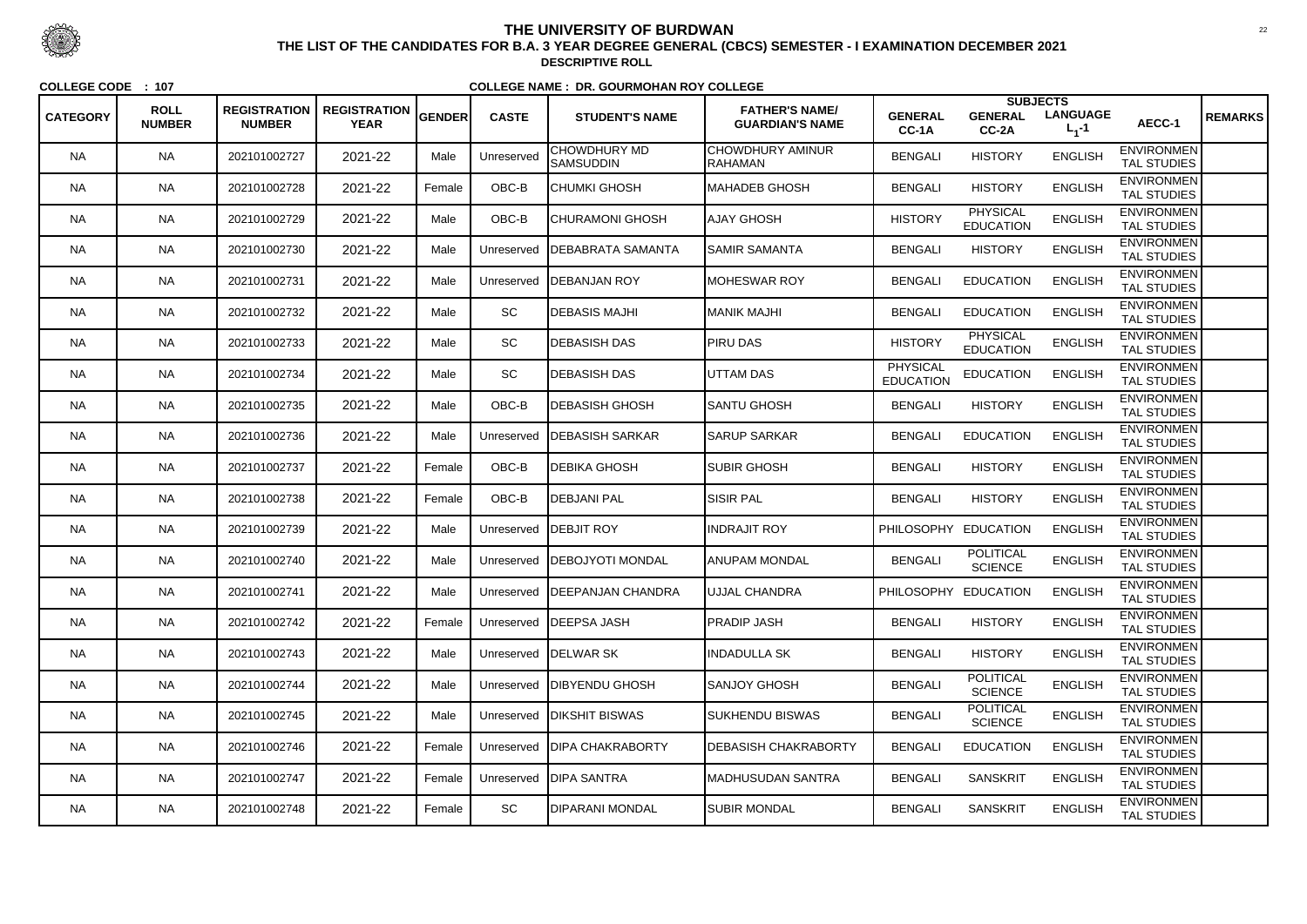| <b>CATEGORY</b> | <b>ROLL</b><br><b>NUMBER</b> | <b>REGISTRATION</b><br><b>NUMBER</b> | <b>REGISTRATION</b><br><b>YEAR</b> | GENDER | <b>CASTE</b> | <b>STUDENT'S NAME</b>    | <b>FATHER'S NAME/</b><br><b>GUARDIAN'S NAME</b> | <b>GENERAL</b><br>CC-1A             | <b>SUBJECTS</b><br><b>GENERAL</b><br>CC-2A | <b>LANGUAGE</b><br>$L_1 - 1$ | AECC-1                                  | <b>REMARKS</b> |
|-----------------|------------------------------|--------------------------------------|------------------------------------|--------|--------------|--------------------------|-------------------------------------------------|-------------------------------------|--------------------------------------------|------------------------------|-----------------------------------------|----------------|
| <b>NA</b>       | <b>NA</b>                    | 202101002749                         | 2021-22                            | Male   | Unreserved   | <b>DIPENDU GON</b>       | <b>I</b> SAMAR GON                              | <b>BENGALI</b>                      | <b>HISTORY</b>                             | <b>ENGLISH</b>               | <b>ENVIRONMEN</b><br><b>TAL STUDIES</b> |                |
| <b>NA</b>       | <b>NA</b>                    | 202101002750                         | 2021-22                            | Female | <b>ST</b>    | IDIPIKA MANDI            | <b>BISWAJIT MANDI</b>                           | <b>BENGALI</b>                      | <b>HISTORY</b>                             | <b>ENGLISH</b>               | <b>ENVIRONMEN</b><br><b>TAL STUDIES</b> |                |
| NA.             | <b>NA</b>                    | 202101002751                         | 2021-22                            | Male   | <b>SC</b>    | <b>DIPU DAS</b>          | <b>BABU DAS</b>                                 | <b>PHYSICAL</b><br><b>EDUCATION</b> | <b>EDUCATION</b>                           | <b>ENGLISH</b>               | <b>ENVIRONMEN</b><br><b>TAL STUDIES</b> |                |
| <b>NA</b>       | <b>NA</b>                    | 202101002752                         | 2021-22                            | Female | Unreserved   | <b>IDISHA DAN</b>        | <b>CHANDAN DAN</b>                              | <b>POLITICAL</b><br><b>SCIENCE</b>  | <b>PHYSICAL</b><br><b>EDUCATION</b>        | <b>ENGLISH</b>               | <b>ENVIRONMEN</b><br><b>TAL STUDIES</b> |                |
| <b>NA</b>       | <b>NA</b>                    | 202101002753                         | 2021-22                            | Female | Unreserved   | <b>DISHA PAL</b>         | <b>ARDHENDU PAL</b>                             | <b>BENGALI</b>                      | <b>SANSKRIT</b>                            | <b>ENGLISH</b>               | <b>ENVIRONMEN</b><br><b>TAL STUDIES</b> |                |
| <b>NA</b>       | <b>NA</b>                    | 202101002754                         | 2021-22                            | Female | <b>SC</b>    | DOYEL BUG                | <b>SUFAL BUG</b>                                | <b>BENGALI</b>                      | <b>HISTORY</b>                             | <b>ENGLISH</b>               | <b>ENVIRONMEN</b><br><b>TAL STUDIES</b> |                |
| NA.             | <b>NA</b>                    | 202101002755                         | 2021-22                            | Female | Unreserved   | <b>IDRIPTA KONER</b>     | <b>LATE BISWAJIT KONER</b>                      | <b>BENGALI</b>                      | <b>EDUCATION</b>                           | <b>ENGLISH</b>               | <b>ENVIRONMEN</b><br><b>TAL STUDIES</b> |                |
| <b>NA</b>       | <b>NA</b>                    | 202101002756                         | 2021-22                            | Female | OBC-B        | DRISTHI CHANDRA          | KRISHNA PROSAD CHANDRA PHILOSOPHY               |                                     | <b>HISTORY</b>                             | <b>ENGLISH</b>               | <b>ENVIRONMEN</b><br><b>TAL STUDIES</b> |                |
| <b>NA</b>       | <b>NA</b>                    | 202101002757                         | 2021-22                            | Female | Unreserved   | <b>DWIPASA MAJHI</b>     | <b>PRASAD MAJHI</b>                             | <b>BENGALI</b>                      | <b>HISTORY</b>                             | <b>ENGLISH</b>               | <b>ENVIRONMEN</b><br><b>TAL STUDIES</b> |                |
| NA.             | <b>NA</b>                    | 202101002758                         | 2021-22                            | Male   | OBC-A        | <b>EKRAMUL HAQUE SK</b>  | AMIYAL HAQUE SK                                 | <b>PHYSICAL</b><br><b>EDUCATION</b> | <b>POLITICAL</b><br><b>SCIENCE</b>         | <b>ENGLISH</b>               | <b>ENVIRONMEN</b><br><b>TAL STUDIES</b> |                |
| <b>NA</b>       | <b>NA</b>                    | 202101002759                         | 2021-22                            | Female | SC           | <b>FALGUNI DAS</b>       | <b>LALTU DAS</b>                                | <b>HISTORY</b>                      | PHILOSOPHY                                 | <b>ENGLISH</b>               | <b>ENVIRONMEN</b><br><b>TAL STUDIES</b> |                |
| <b>NA</b>       | <b>NA</b>                    | 202101002760                         | 2021-22                            | Female | OBC-A        | FARHA KHATUN             | <b>ABUL KALAM MOLLA</b>                         | <b>BENGALI</b>                      | <b>HISTORY</b>                             | <b>ENGLISH</b>               | <b>ENVIRONMEN</b><br><b>TAL STUDIES</b> |                |
| <b>NA</b>       | <b>NA</b>                    | 202101002761                         | 2021-22                            | Female | Unreserved   | <b>IFARHANA KHATUN</b>   | <b>SK BADRULHUDA</b>                            | <b>BENGALI</b>                      | <b>POLITICAL</b><br><b>SCIENCE</b>         | <b>ENGLISH</b>               | <b>ENVIRONMEN</b><br><b>TAL STUDIES</b> |                |
| <b>NA</b>       | <b>NA</b>                    | 202101002762                         | 2021-22                            | Female | OBC-A        | FARHANA KHATUN           | <b>MATI MONDAL</b>                              | <b>PHILOSOPHY</b>                   | <b>HISTORY</b>                             | <b>ENGLISH</b>               | <b>ENVIRONMEN</b><br>TAL STUDIES        |                |
| <b>NA</b>       | <b>NA</b>                    | 202101002763                         | 2021-22                            | Female | OBC-B        | FARHANA KHATUN           | <b>ABDUL KADER KHAN</b>                         | <b>HISTORY</b>                      | PHILOSOPHY                                 | <b>ENGLISH</b>               | <b>ENVIRONMEN</b><br><b>TAL STUDIES</b> |                |
| <b>NA</b>       | <b>NA</b>                    | 202101002764                         | 2021-22                            | Female | Unreserved   | <b>FARSINA CHOUDHURY</b> | CHOUDHURY NURUL ANSAR   PHILOSOPHY              |                                     | <b>HISTORY</b>                             | <b>ENGLISH</b>               | <b>ENVIRONMEN</b><br><b>TAL STUDIES</b> |                |
| NA.             | <b>NA</b>                    | 202101002765                         | 2021-22                            | Male   | OBC-A        | FARUK SK                 | <b>ISMAIL SK</b>                                | <b>BENGALI</b>                      | <b>HISTORY</b>                             | <b>ENGLISH</b>               | <b>ENVIRONMEN</b><br>TAL STUDIES        |                |
| <b>NA</b>       | <b>NA</b>                    | 202101002766                         | 2021-22                            | Female | OBC-A        | FATEMA KHATUN            | <b>JAMAL SK</b>                                 | <b>BENGALI</b>                      | <b>HISTORY</b>                             | <b>ENGLISH</b>               | <b>ENVIRONMEN</b><br>TAL STUDIES        |                |
| <b>NA</b>       | <b>NA</b>                    | 202101002767                         | 2021-22                            | Female | OBC-A        | FATEMA KHATUN            | <b>GOLAM DASTOGIR SK</b>                        | <b>PHILOSOPHY</b>                   | <b>HISTORY</b>                             | <b>ENGLISH</b>               | <b>ENVIRONMEN</b><br>TAL STUDIES        |                |
| <b>NA</b>       | <b>NA</b>                    | 202101002768                         | 2021-22                            | Female | Unreserved   | <b>FATEMA KHATUN</b>     | <b>ILIAS SK</b>                                 | <b>BENGALI</b>                      | <b>HISTORY</b>                             | <b>ENGLISH</b>               | <b>ENVIRONMEN</b><br>TAL STUDIES        |                |
| <b>NA</b>       | <b>NA</b>                    | 202101002769                         | 2021-22                            | Female | Unreserved   | <b>FATEMA SULTANA</b>    | <b>SK ANARUL</b>                                | <b>POLITICAL</b><br><b>SCIENCE</b>  | PHILOSOPHY                                 | <b>ENGLISH</b>               | <b>ENVIRONMEN</b><br>TAL STUDIES        |                |
| <b>NA</b>       | <b>NA</b>                    | 202101002770                         | 2021-22                            | Female | OBC-A        | <b>FERDOUSI KHATUN</b>   | <b>JAIRUL SEIKH</b>                             | <b>BENGALI</b>                      | <b>HISTORY</b>                             | <b>ENGLISH</b>               | <b>ENVIRONMEN</b><br>TAL STUDIES        |                |



 <sup>23</sup> **THE LIST OF THE CANDIDATES FOR B.A. 3 YEAR DEGREE GENERAL (CBCS) SEMESTER - I EXAMINATION DECEMBER 2021DESCRIPTIVE ROLL**

**COLLEGE CODE : <sup>107</sup>**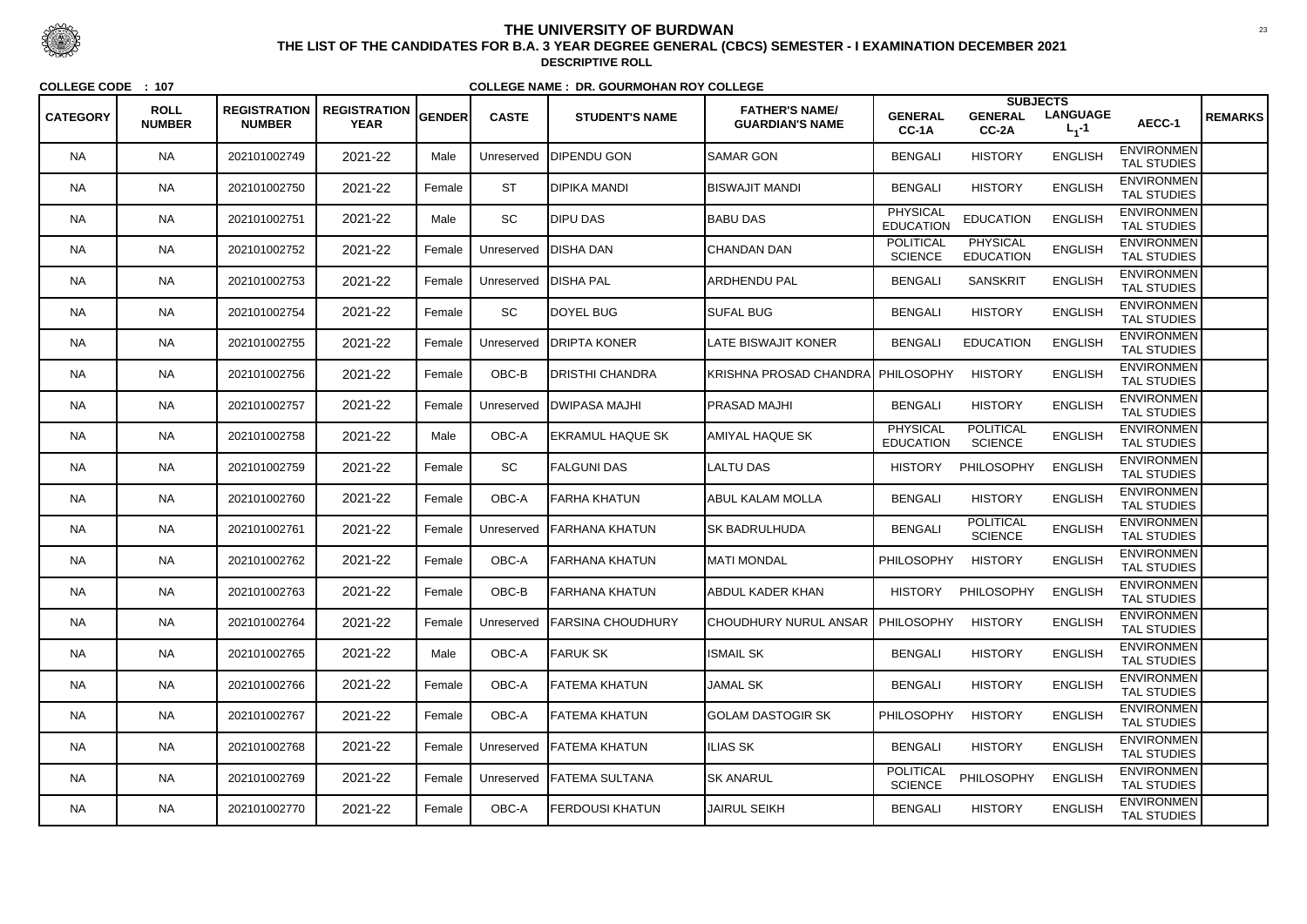|                 | <b>ROLL</b>   | <b>REGISTRATION</b> | <b>REGISTRATION</b> |               |              |                         | <b>FATHER'S NAME/</b>   |                         | <b>SUBJECTS</b>                    |                              |                                         |                |
|-----------------|---------------|---------------------|---------------------|---------------|--------------|-------------------------|-------------------------|-------------------------|------------------------------------|------------------------------|-----------------------------------------|----------------|
| <b>CATEGORY</b> | <b>NUMBER</b> | <b>NUMBER</b>       | <b>YEAR</b>         | <b>GENDER</b> | <b>CASTE</b> | <b>STUDENT'S NAME</b>   | <b>GUARDIAN'S NAME</b>  | <b>GENERAL</b><br>CC-1A | <b>GENERAL</b><br>CC-2A            | <b>LANGUAGE</b><br>$L_1 - 1$ | AECC-1                                  | <b>REMARKS</b> |
| <b>NA</b>       | <b>NA</b>     | 202101002771        | 2021-22             | Female        | Unreserved   | <b>FERDOUSI KHATUN</b>  | <b>AFSAR MALLICK</b>    | PHILOSOPHY              | <b>HISTORY</b>                     | <b>ENGLISH</b>               | <b>ENVIRONMEN</b><br><b>TAL STUDIES</b> |                |
| <b>NA</b>       | <b>NA</b>     | 202101002772        | 2021-22             | Female        | OBC-A        | <b>FERDOUSI KHATUN</b>  | <b>SK ABDUL RASID</b>   | <b>BENGALI</b>          | <b>HISTORY</b>                     | <b>ENGLISH</b>               | <b>ENVIRONMEN</b><br><b>TAL STUDIES</b> |                |
| <b>NA</b>       | <b>NA</b>     | 202101002773        | 2021-22             | Male          | Unreserved   | <b>FIROJ AHAMMED SK</b> | ABDUR REJA SK           | PHILOSOPHY              | <b>POLITICAL</b><br><b>SCIENCE</b> | <b>ENGLISH</b>               | <b>ENVIRONMEN</b><br><b>TAL STUDIES</b> |                |
| <b>NA</b>       | <b>NA</b>     | 202101002774        | 2021-22             | Female        | Unreserved   | <b>FULKALI KHATUN</b>   | <b>JAMARUL SEKH</b>     | <b>BENGALI</b>          | <b>HISTORY</b>                     | <b>ENGLISH</b>               | <b>ENVIRONMEN</b><br><b>TAL STUDIES</b> |                |
| <b>NA</b>       | <b>NA</b>     | 202101002775        | 2021-22             | Female        | OBC-A        | <b>FULSURA KHATUN</b>   | <b>HAFIJUL SEKH</b>     | <b>BENGALI</b>          | <b>HISTORY</b>                     | <b>ENGLISH</b>               | <b>ENVIRONMEN</b><br><b>TAL STUDIES</b> |                |
| <b>NA</b>       | <b>NA</b>     | 202101002776        | 2021-22             | Female        | OBC-A        | İGOLAPI KHATUN          | <b>IMIRKASHIM SEIKH</b> | <b>HISTORY</b>          | PHILOSOPHY                         | <b>ENGLISH</b>               | <b>ENVIRONMEN</b><br><b>TAL STUDIES</b> |                |
| <b>NA</b>       | <b>NA</b>     | 202101002777        | 2021-22             | Male          | SC           | <b>I</b> GOPINATH DAS   | <b>IPRASHANTA DAS</b>   | <b>BENGALI</b>          | <b>EDUCATION</b>                   | <b>ENGLISH</b>               | <b>ENVIRONMEN</b><br><b>TAL STUDIES</b> |                |
| <b>NA</b>       | <b>NA</b>     | 202101002778        | 2021-22             | Male          | Unreserved   | GORA ADHIKARI           | ARUN ADHIKARI           | <b>HISTORY</b>          | PHILOSOPHY                         | <b>ENGLISH</b>               | <b>ENVIRONMEN</b><br><b>TAL STUDIES</b> |                |
| <b>NA</b>       | <b>NA</b>     | 202101002779        | 2021-22             | Male          | OBC-B        | <b>GORACHAND PAL</b>    | <b>MOLOY PAL</b>        | <b>BENGALI</b>          | <b>HISTORY</b>                     | <b>ENGLISH</b>               | <b>ENVIRONMEN</b><br><b>TAL STUDIES</b> |                |
| NA.             | <b>NA</b>     | 202101002780        | 2021-22             | Male          | SC           | <b>GOUR DAS</b>         | <b>BIDHAN DAS</b>       | <b>BENGALI</b>          | <b>HISTORY</b>                     | <b>ENGLISH</b>               | <b>ENVIRONMEN</b><br><b>TAL STUDIES</b> |                |
| <b>NA</b>       | <b>NA</b>     | 202101002781        | 2021-22             | Male          | SC           | <b>GOUR DAS</b>         | <b>SANTOSH DAS</b>      | <b>HISTORY</b>          | PHILOSOPHY                         | <b>ENGLISH</b>               | <b>ENVIRONMEN</b><br><b>TAL STUDIES</b> |                |
| <b>NA</b>       | <b>NA</b>     | 202101002782        | 2021-22             | Male          | Unreserved   | <b>GULJAR SK</b>        | NURMAHAMMAD SK          | <b>BENGALI</b>          | <b>HISTORY</b>                     | <b>ENGLISH</b>               | <b>ENVIRONMEN</b><br><b>TAL STUDIES</b> |                |
| <b>NA</b>       | <b>NA</b>     | 202101002783        | 2021-22             | Male          | OBC-A        | <b>HABIB BORA</b>       | <b>RAFIK BORA</b>       | <b>BENGALI</b>          | <b>HISTORY</b>                     | <b>ENGLISH</b>               | <b>ENVIRONMEN</b><br><b>TAL STUDIES</b> |                |
| <b>NA</b>       | <b>NA</b>     | 202101002784        | 2021-22             | Female        | Unreserved   | <b>HABIBA KHATUN</b>    | <b>INSAN ALI SK</b>     | <b>BENGALI</b>          | <b>HISTORY</b>                     | <b>ENGLISH</b>               | <b>ENVIRONMEN</b><br><b>TAL STUDIES</b> |                |
| <b>NA</b>       | <b>NA</b>     | 202101002785        | 2021-22             | Male          | Unreserved   | <b>HABIBULLAH MOLLA</b> | <b>ABU BAKKAR MOLLA</b> | <b>BENGALI</b>          | <b>HISTORY</b>                     | <b>ENGLISH</b>               | <b>ENVIRONMEN</b><br><b>TAL STUDIES</b> |                |
| <b>NA</b>       | <b>NA</b>     | 202101002786        | 2021-22             | Female        | Unreserved   | <b>HAFIJA KHATUN</b>    | <b>JAHANGIR SK</b>      | <b>PHILOSOPHY</b>       | <b>POLITICAL</b><br><b>SCIENCE</b> | <b>ENGLISH</b>               | <b>ENVIRONMEN</b><br><b>TAL STUDIES</b> |                |
| <b>NA</b>       | <b>NA</b>     | 202101002787        | 2021-22             | Female        | Unreserved   | <b>HALIMA KHATUN</b>    | <b>HASIBUL SK</b>       | <b>BENGALI</b>          | <b>HISTORY</b>                     | <b>ENGLISH</b>               | <b>ENVIRONMEN</b><br><b>TAL STUDIES</b> |                |
| <b>NA</b>       | <b>NA</b>     | 202101002788        | 2021-22             | Female        | Unreserved   | ∣HAMIDA SK              | <b>HARAF ALI SK</b>     | <b>HISTORY</b>          | PHILOSOPHY                         | <b>ENGLISH</b>               | <b>ENVIRONMEN</b><br><b>TAL STUDIES</b> |                |
| <b>NA</b>       | <b>NA</b>     | 202101002789        | 2021-22             | Male          | Unreserved   | <b>HAPIJUL SK</b>       | <b>RAFIKUL ISLAM SK</b> | <b>BENGALI</b>          | <b>EDUCATION</b>                   | <b>ENGLISH</b>               | <b>ENVIRONMEN</b><br>TAL STUDIES        |                |
| <b>NA</b>       | <b>NA</b>     | 202101002790        | 2021-22             | Female        | Unreserved   | HASIBA KHATUN           | <b>HASIBUL MALLICK</b>  | <b>HISTORY</b>          | PHILOSOPHY                         | <b>ENGLISH</b>               | <b>ENVIRONMEN</b><br><b>TAL STUDIES</b> |                |
| <b>NA</b>       | <b>NA</b>     | 202101002791        | 2021-22             | Female        | Unreserved   | <b>HASIBA KHATUN</b>    | <b>JAKIR SEIKH</b>      | <b>BENGALI</b>          | <b>HISTORY</b>                     | <b>ENGLISH</b>               | <b>ENVIRONMEN</b><br>TAL STUDIES        |                |
| <b>NA</b>       | <b>NA</b>     | 202101002792        | 2021-22             | Male          | Unreserved   | <b>HASIBUL SK</b>       | <b>ASFAR ALI SK</b>     | <b>BENGALI</b>          | <b>HISTORY</b>                     | <b>ENGLISH</b>               | <b>ENVIRONMEN</b><br>TAL STUDIES        |                |



 <sup>24</sup> **THE LIST OF THE CANDIDATES FOR B.A. 3 YEAR DEGREE GENERAL (CBCS) SEMESTER - I EXAMINATION DECEMBER 2021DESCRIPTIVE ROLL**

**COLLEGE CODE : <sup>107</sup>**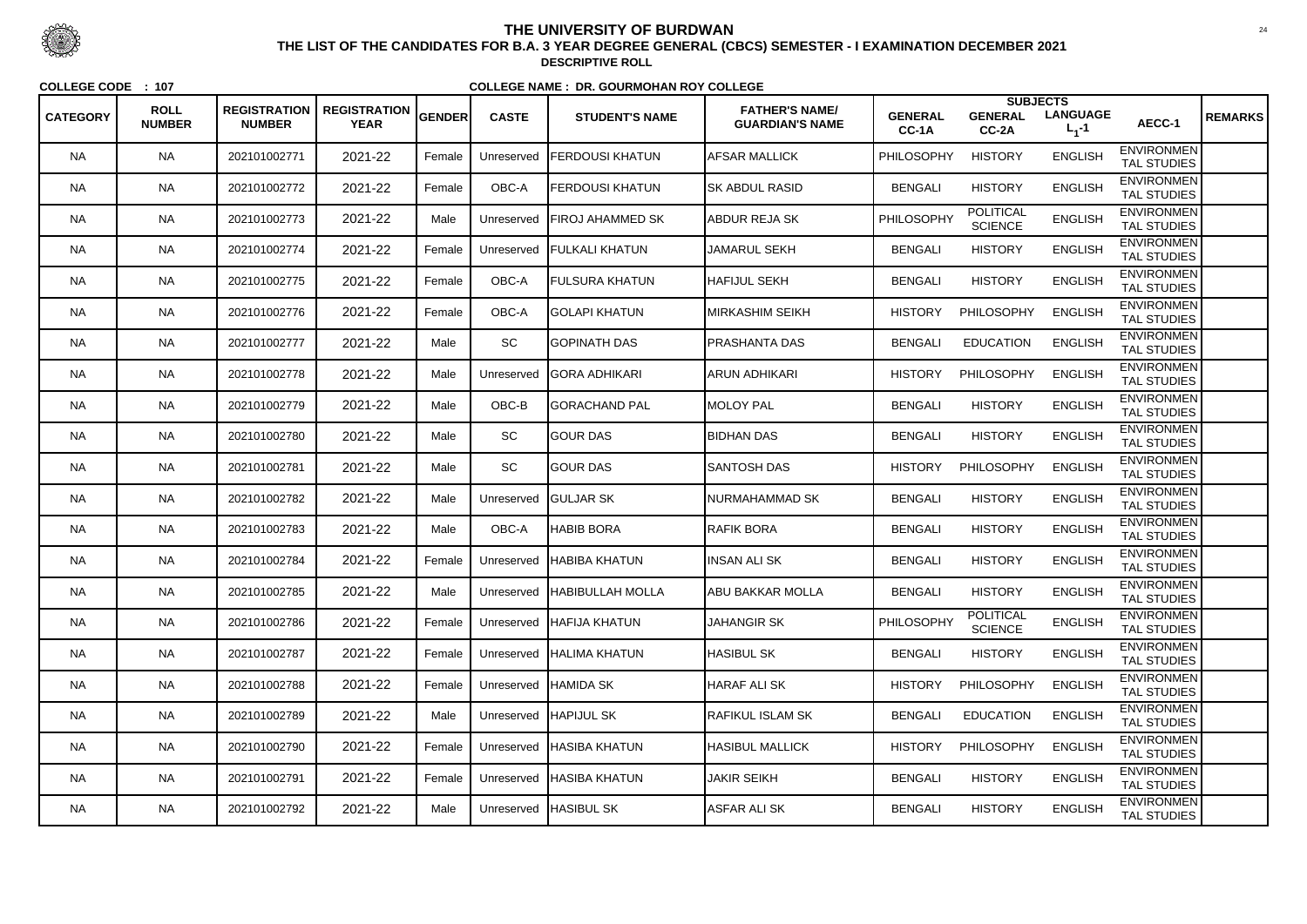|                 |                              |                                      |                                    |        |              |                           |                                                 |                         | <b>SUBJECTS</b>                     |                              |                                         |                |
|-----------------|------------------------------|--------------------------------------|------------------------------------|--------|--------------|---------------------------|-------------------------------------------------|-------------------------|-------------------------------------|------------------------------|-----------------------------------------|----------------|
| <b>CATEGORY</b> | <b>ROLL</b><br><b>NUMBER</b> | <b>REGISTRATION</b><br><b>NUMBER</b> | <b>REGISTRATION</b><br><b>YEAR</b> | GENDER | <b>CASTE</b> | <b>STUDENT'S NAME</b>     | <b>FATHER'S NAME/</b><br><b>GUARDIAN'S NAME</b> | <b>GENERAL</b><br>CC-1A | <b>GENERAL</b><br>CC-2A             | <b>LANGUAGE</b><br>$L_1 - 1$ | AECC-1                                  | <b>REMARKS</b> |
| <b>NA</b>       | <b>NA</b>                    | 202101002793                         | 2021-22                            | Female | Unreserved   | <b>HASINA KHATUN</b>      | <b>SENTU SK</b>                                 | PHILOSOPHY              | <b>HISTORY</b>                      | <b>ENGLISH</b>               | <b>ENVIRONMEN</b><br><b>TAL STUDIES</b> |                |
| <b>NA</b>       | <b>NA</b>                    | 202101002794                         | 2021-22                            | Female | OBC-A        | HASINA SK                 | <b>HARAF ALI SK</b>                             | <b>SOCIOLOGY</b>        | <b>POLITICAL</b><br><b>SCIENCE</b>  | <b>ENGLISH</b>               | <b>ENVIRONMEN</b><br><b>TAL STUDIES</b> |                |
| NA.             | <b>NA</b>                    | 202101002795                         | 2021-22                            | Female | OBC-A        | HASNIHAR KHATUN           | NURUL HASAN SK                                  | <b>BENGALI</b>          | <b>HISTORY</b>                      | <b>ENGLISH</b>               | <b>ENVIRONMEN</b><br><b>TAL STUDIES</b> |                |
| <b>NA</b>       | <b>NA</b>                    | 202101002796                         | 2021-22                            | Male   | OBC-B        | <b>HEMANTA GHOSH</b>      | HARADHAN GHOSH                                  | <b>BENGALI</b>          | <b>HISTORY</b>                      | <b>ENGLISH</b>               | <b>ENVIRONMEN</b><br><b>TAL STUDIES</b> |                |
| <b>NA</b>       | <b>NA</b>                    | 202101002797                         | 2021-22                            | Male   | Unreserved   | HONEST DAS                | <b>BIREN DAS</b>                                | <b>HISTORY</b>          | <b>BENGALI</b>                      | <b>ENGLISH</b>               | <b>ENVIRONMEN</b><br><b>TAL STUDIES</b> |                |
| <b>NA</b>       | <b>NA</b>                    | 202101002798                         | 2021-22                            | Male   | Unreserved   | <b>IBRAHIM MONDAL</b>     | <b>IDRISH MONDAL</b>                            | <b>BENGALI</b>          | <b>HISTORY</b>                      | <b>ENGLISH</b>               | <b>ENVIRONMEN</b><br><b>TAL STUDIES</b> |                |
| NA.             | <b>NA</b>                    | 202101002799                         | 2021-22                            | Male   | OBC-A        | <b>IJAJ AHAMED SK</b>     | <b>EAJARUL SEIKH</b>                            | <b>HISTORY</b>          | PHILOSOPHY                          | <b>ENGLISH</b>               | <b>ENVIRONMEN</b><br><b>TAL STUDIES</b> |                |
| <b>NA</b>       | <b>NA</b>                    | 202101002800                         | 2021-22                            | Male   | Unreserved   | <b>IKTAR SK</b>           | <b>SEIKH ABBAS</b>                              | <b>BENGALI</b>          | <b>HISTORY</b>                      | <b>ENGLISH</b>               | <b>ENVIRONMEN</b><br><b>TAL STUDIES</b> |                |
| <b>NA</b>       | <b>NA</b>                    | 202101002801                         | 2021-22                            | Female | Unreserved   | <b>INDIRA GOSWAMI</b>     | MANTU GOSWAMI                                   | <b>PHILOSOPHY</b>       | <b>HISTORY</b>                      | <b>ENGLISH</b>               | <b>ENVIRONMEN</b><br><b>TAL STUDIES</b> |                |
| NA.             | <b>NA</b>                    | 202101002802                         | 2021-22                            | Female | SC           | <b>INDIRA HALDER</b>      | <b>LATE SUSHIL HALDER</b>                       | <b>BENGALI</b>          | <b>EDUCATION</b>                    | <b>ENGLISH</b>               | <b>ENVIRONMEN</b><br><b>TAL STUDIES</b> |                |
| <b>NA</b>       | <b>NA</b>                    | 202101002803                         | 2021-22                            | Male   | Unreserved   | IINDRAJIT GHOSH           | BIPADTARAN GHOSH                                | <b>BENGALI</b>          | <b>HISTORY</b>                      | <b>ENGLISH</b>               | <b>ENVIRONMEN</b><br><b>TAL STUDIES</b> |                |
| <b>NA</b>       | <b>NA</b>                    | 202101002804                         | 2021-22                            | Male   | Unreserved   | <b>INDRAJIT GHOSH</b>     | <b>HARIHAR GHOSH</b>                            | <b>BENGALI</b>          | <b>EDUCATION</b>                    | <b>ENGLISH</b>               | <b>ENVIRONMEN</b><br><b>TAL STUDIES</b> |                |
| <b>NA</b>       | <b>NA</b>                    | 202101002805                         | 2021-22                            | Male   | SC           | <b>INDRAJIT MONDAL</b>    | <b>TUTUL MONDAL</b>                             | <b>BENGALI</b>          | <b>EDUCATION</b>                    | <b>ENGLISH</b>               | <b>ENVIRONMEN</b><br><b>TAL STUDIES</b> |                |
| <b>NA</b>       | <b>NA</b>                    | 202101002806                         | 2021-22                            | Female | SC           | <b>INDRANI MAJHI</b>      | <b>UDAY MAJHI</b>                               | <b>BENGALI</b>          | <b>HISTORY</b>                      | <b>ENGLISH</b>               | <b>ENVIRONMEN</b><br>TAL STUDIES        |                |
| <b>NA</b>       | <b>NA</b>                    | 202101002807                         | 2021-22                            | Female |              | Unreserved IPSITA GHOSH   | UTTAM GHOSH                                     | <b>BENGALI</b>          | <b>HISTORY</b>                      | <b>ENGLISH</b>               | <b>ENVIRONMEN</b><br><b>TAL STUDIES</b> |                |
| <b>NA</b>       | <b>NA</b>                    | 202101002808                         | 2021-22                            | Female |              | Unreserved ISHIKA CHANDRA | PARTHA SARATHI CHANDRA   PHILOSOPHY             |                         | <b>SANSKRIT</b>                     | <b>ENGLISH</b>               | <b>ENVIRONMEN</b><br><b>TAL STUDIES</b> |                |
| NA.             | <b>NA</b>                    | 202101002809                         | 2021-22                            | Female | OBC-A        | IISMATARA KHATUN          | <b>ILIAS ALI MONDAL</b>                         | <b>BENGALI</b>          | <b>HISTORY</b>                      | <b>ENGLISH</b>               | <b>ENVIRONMEN</b><br><b>TAL STUDIES</b> |                |
| <b>NA</b>       | <b>NA</b>                    | 202101002810                         | 2021-22                            | Female | Unreserved   | <b>ISMATARA KHATUN</b>    | <b>IJABUL MONDAL</b>                            | <b>BENGALI</b>          | <b>HISTORY</b>                      | <b>ENGLISH</b>               | <b>ENVIRONMEN</b><br>TAL STUDIES        |                |
| <b>NA</b>       | <b>NA</b>                    | 202101002811                         | 2021-22                            | Female | Unreserved   | <b>JABA KHATUN</b>        | <b>INSUF LAYEK</b>                              | <b>BENGALI</b>          | <b>HISTORY</b>                      | <b>ENGLISH</b>               | <b>ENVIRONMEN</b><br>TAL STUDIES        |                |
| <b>NA</b>       | <b>NA</b>                    | 202101002812                         | 2021-22                            | Male   | SC           | <b>JAGANNATH DAS</b>      | MANTU DAS                                       | <b>HISTORY</b>          | <b>PHYSICAL</b><br><b>EDUCATION</b> | <b>ENGLISH</b>               | <b>ENVIRONMEN</b><br><b>TAL STUDIES</b> |                |
| <b>NA</b>       | <b>NA</b>                    | 202101002813                         | 2021-22                            | Female | OBC-A        | <b>JAHANARA KHATUN</b>    | MATIYAR RAHAMAN SEIKH                           | PHILOSOPHY EDUCATION    |                                     | <b>ENGLISH</b>               | <b>ENVIRONMEN</b><br>TAL STUDIES        |                |
| <b>NA</b>       | <b>NA</b>                    | 202101002814                         | 2021-22                            | Male   | OBC-A        | <b>JAHANGIR SK</b>        | KAMARUL SEIKH                                   | <b>HISTORY</b>          | PHILOSOPHY                          | <b>ENGLISH</b>               | <b>ENVIRONMEN</b><br>TAL STUDIES        |                |



 <sup>25</sup> **THE LIST OF THE CANDIDATES FOR B.A. 3 YEAR DEGREE GENERAL (CBCS) SEMESTER - I EXAMINATION DECEMBER 2021DESCRIPTIVE ROLL**

**COLLEGE CODE : <sup>107</sup>**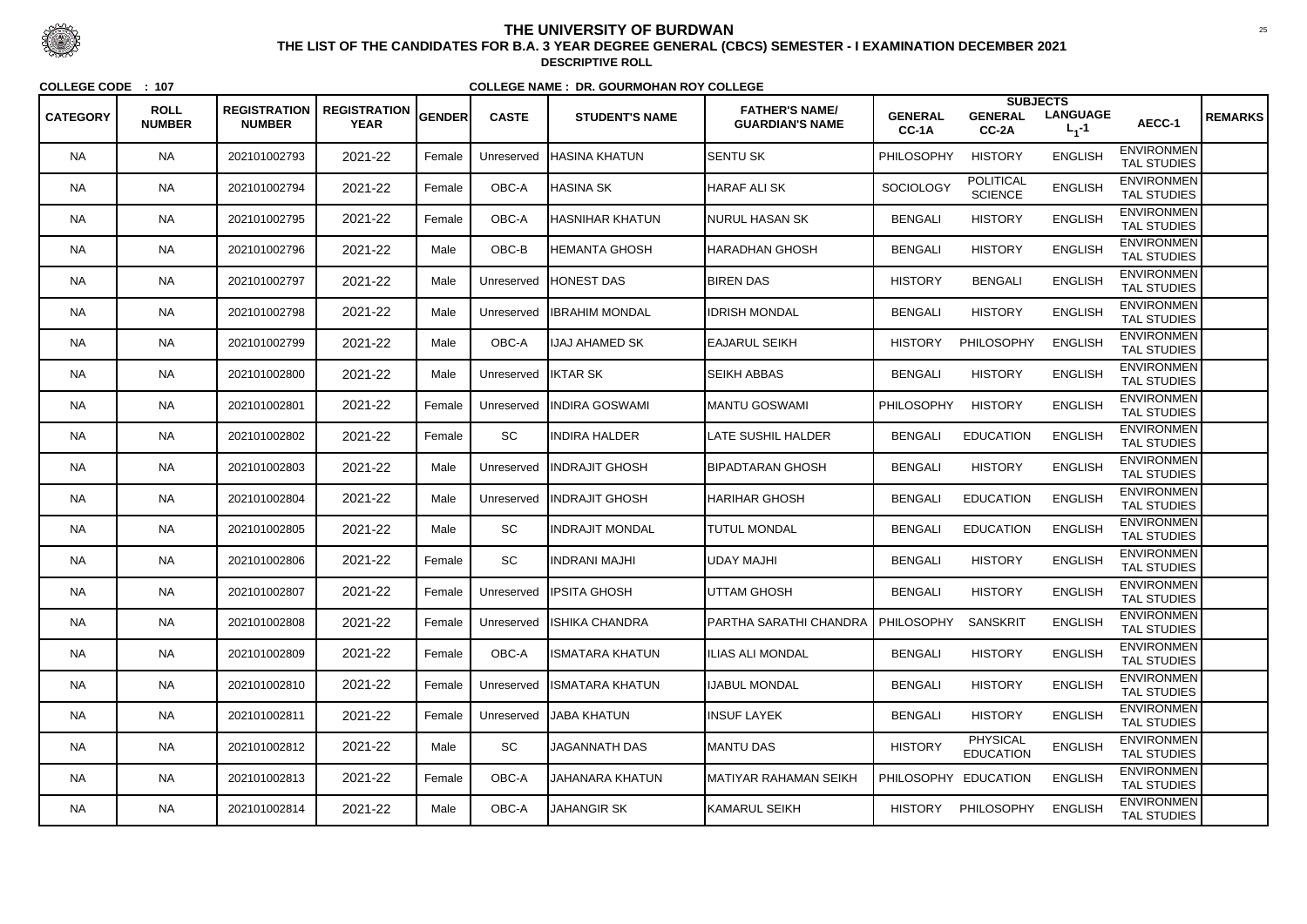|                 |                              |                                      |                                                   |        |              |                            |                                                 |                                     | <b>SUBJECTS</b>                    |                              |                                         |                |
|-----------------|------------------------------|--------------------------------------|---------------------------------------------------|--------|--------------|----------------------------|-------------------------------------------------|-------------------------------------|------------------------------------|------------------------------|-----------------------------------------|----------------|
| <b>CATEGORY</b> | <b>ROLL</b><br><b>NUMBER</b> | <b>REGISTRATION</b><br><b>NUMBER</b> | $R$ REGISTRATION $ _{\sf GENDER} $<br><b>YEAR</b> |        | <b>CASTE</b> | <b>STUDENT'S NAME</b>      | <b>FATHER'S NAME/</b><br><b>GUARDIAN'S NAME</b> | <b>GENERAL</b><br>CC-1A             | <b>GENERAL</b><br>$CC-2A$          | <b>LANGUAGE</b><br>$L_1 - 1$ | AECC-1                                  | <b>REMARKS</b> |
| <b>NA</b>       | <b>NA</b>                    | 202101002815                         | 2021-22                                           | Female | OBC-A        | <b>JAHER BANU KHATUN</b>   | <b>JAHERUL MONDAL</b>                           | <b>PHILOSOPHY</b>                   | <b>EDUCATION</b>                   | <b>ENGLISH</b>               | <b>ENVIRONMEN</b><br><b>TAL STUDIES</b> |                |
| <b>NA</b>       | <b>NA</b>                    | 202101002816                         | 2021-22                                           | Male   | OBC-A        | JAHID HOSSAIN KARIKAR      | NUR HOSSAIN KARIKAR                             | <b>EDUCATION</b>                    | <b>POLITICAL</b><br><b>SCIENCE</b> | <b>ENGLISH</b>               | <b>ENVIRONMEN</b><br><b>TAL STUDIES</b> |                |
| <b>NA</b>       | <b>NA</b>                    | 202101002817                         | 2021-22                                           | Female | OBC-A        | <b>JAHIMA KHATUN</b>       | <b>JAHANGIR SEIKH</b>                           | <b>HISTORY</b>                      | PHILOSOPHY                         | <b>ENGLISH</b>               | <b>ENVIRONMEN</b><br><b>TAL STUDIES</b> |                |
| <b>NA</b>       | <b>NA</b>                    | 202101002818                         | 2021-22                                           | Female | OBC-A        | <b>JAINAB MALLICK</b>      | <b>HEKMATULLAH MALLICK</b>                      | <b>BENGALI</b>                      | <b>HISTORY</b>                     | <b>ENGLISH</b>               | <b>ENVIRONMEN</b><br><b>TAL STUDIES</b> |                |
| <b>NA</b>       | <b>NA</b>                    | 202101002819                         | 2021-22                                           | Male   | Unreserved   | JAIRUL SK                  | <b>HAPIJUL SK</b>                               | <b>BENGALI</b>                      | <b>HISTORY</b>                     | <b>ENGLISH</b>               | <b>ENVIRONMEN</b><br><b>TAL STUDIES</b> |                |
| <b>NA</b>       | <b>NA</b>                    | 202101002820                         | 2021-22                                           | Female | Unreserved   | <b>JAMILA KHATUN</b>       | <b>MINTU SK</b>                                 | <b>BENGALI</b>                      | <b>HISTORY</b>                     | <b>ENGLISH</b>               | <b>ENVIRONMEN</b><br><b>TAL STUDIES</b> |                |
| NA.             | <b>NA</b>                    | 202101002821                         | 2021-22                                           | Female | Unreserved   | <b>JANNATUNNESA KHATUN</b> | <b>SK ABDUL ALIM</b>                            | PHILOSOPHY                          | <b>HISTORY</b>                     | <b>ENGLISH</b>               | <b>ENVIRONMEN</b><br><b>TAL STUDIES</b> |                |
| <b>NA</b>       | <b>NA</b>                    | 202101002822                         | 2021-22                                           | Female | OBC-A        | <b>JARINA KHATUN</b>       | <b>NASER ALI MONDAL</b>                         | <b>POLITICAL</b><br><b>SCIENCE</b>  | PHILOSOPHY                         | <b>ENGLISH</b>               | <b>ENVIRONMEN</b><br><b>TAL STUDIES</b> |                |
| <b>NA</b>       | <b>NA</b>                    | 202101002823                         | 2021-22                                           | Male   | Unreserved   | <b>JASIM UDDIN MOLLA</b>   | <b>HANIF MOLLA</b>                              | <b>BENGALI</b>                      | <b>EDUCATION</b>                   | <b>ENGLISH</b>               | <b>ENVIRONMEN</b><br><b>TAL STUDIES</b> |                |
| NA.             | <b>NA</b>                    | 202101002824                         | 2021-22                                           | Male   | OBC-A        | <b>JASIMUDDIN SK</b>       | <b>JAHANGIR SK</b>                              | <b>PHYSICAL</b><br><b>EDUCATION</b> | <b>HISTORY</b>                     | <b>ENGLISH</b>               | <b>ENVIRONMEN</b><br><b>TAL STUDIES</b> |                |
| <b>NA</b>       | <b>NA</b>                    | 202101002825                         | 2021-22                                           | Female | Unreserved   | JASMIN KHATUN              | <b>SK OSMAN ALI</b>                             | <b>HISTORY</b>                      | PHILOSOPHY                         | <b>ENGLISH</b>               | <b>ENVIRONMEN</b><br><b>TAL STUDIES</b> |                |
| <b>NA</b>       | <b>NA</b>                    | 202101002826                         | 2021-22                                           | Male   | SC           | <b>JAYANTA DAS</b>         | <b>JAGANNATH DAS</b>                            | <b>HISTORY</b>                      | PHYSICAL<br><b>EDUCATION</b>       | <b>ENGLISH</b>               | <b>ENVIRONMEN</b><br><b>TAL STUDIES</b> |                |
| <b>NA</b>       | <b>NA</b>                    | 202101002827                         | 2021-22                                           | Male   | Unreserved   | JAYANTA GHATAK             | ASHIS GHATAK                                    | <b>BENGALI</b>                      | <b>HISTORY</b>                     | <b>ENGLISH</b>               | <b>ENVIRONMEN</b><br><b>TAL STUDIES</b> |                |
| NA.             | <b>NA</b>                    | 202101002828                         | 2021-22                                           | Female | Unreserved   | <b>JESMIN KHATUN</b>       | <b>HASMAT SEIKH</b>                             | <b>BENGALI</b>                      | <b>HISTORY</b>                     | <b>ENGLISH</b>               | <b>ENVIRONMEN</b><br><b>TAL STUDIES</b> |                |
| <b>NA</b>       | <b>NA</b>                    | 202101002829                         | 2021-22                                           | Female | Unreserved   | <b>JESMIN KHATUN</b>       | <b>JAMIR SK</b>                                 | <b>BENGALI</b>                      | <b>HISTORY</b>                     | <b>ENGLISH</b>               | <b>ENVIRONMEN</b><br><b>TAL STUDIES</b> |                |
| <b>NA</b>       | <b>NA</b>                    | 202101002830                         | 2021-22                                           | Female | Unreserved   | <b>JESMIN KHATUN</b>       | <b>NURJAMAL SK</b>                              | <b>PHILOSOPHY</b>                   | <b>HISTORY</b>                     | <b>ENGLISH</b>               | <b>ENVIRONMEN</b><br>TAL STUDIES        |                |
| <b>NA</b>       | <b>NA</b>                    | 202101002831                         | 2021-22                                           | Female | Unreserved   | <b>JESMIN KHATUN</b>       | MAHABUL SK                                      | <b>PHILOSOPHY</b>                   | <b>HISTORY</b>                     | <b>ENGLISH</b>               | <b>ENVIRONMEN</b><br><b>TAL STUDIES</b> |                |
| <b>NA</b>       | <b>NA</b>                    | 202101002832                         | 2021-22                                           | Female | OBC-A        | <b>JESMIN KHATUN</b>       | <b>JIKRIA SK</b>                                |                                     | PHILOSOPHY EDUCATION               | <b>ENGLISH</b>               | <b>ENVIRONMEN</b><br><b>TAL STUDIES</b> |                |
| <b>NA</b>       | <b>NA</b>                    | 202101002833                         | 2021-22                                           | Female | OBC-A        | <b>JESMIN KHATUN</b>       | <b>IBRAHIM SK</b>                               | <b>PHILOSOPHY</b>                   | <b>HISTORY</b>                     | <b>ENGLISH</b>               | <b>ENVIRONMEN</b><br>TAL STUDIES        |                |
| <b>NA</b>       | <b>NA</b>                    | 202101002834                         | 2021-22                                           | Female | Unreserved   | <b>JESMIN SULTANA</b>      | <b>MONOWAR ALI SA</b>                           | <b>PHILOSOPHY</b>                   | <b>HISTORY</b>                     | <b>ENGLISH</b>               | <b>ENVIRONMEN</b><br><b>TAL STUDIES</b> |                |
| <b>NA</b>       | <b>NA</b>                    | 202101002835                         | 2021-22                                           | Female | OBC-A        | <b>JESMIN SULTANA</b>      | JAHANGIR ALI MALLICK                            | <b>BENGALI</b>                      | <b>HISTORY</b>                     | <b>ENGLISH</b>               | <b>ENVIRONMEN</b><br>TAL STUDIES        |                |
| <b>NA</b>       | <b>NA</b>                    | 202101002836                         | 2021-22                                           | Male   | Unreserved   | JESMINA KHATUN             | <b>JOYNAL MALLICK</b>                           | <b>BENGALI</b>                      | <b>HISTORY</b>                     | <b>ENGLISH</b>               | <b>ENVIRONMEN</b><br>TAL STUDIES        |                |



 <sup>26</sup> **THE LIST OF THE CANDIDATES FOR B.A. 3 YEAR DEGREE GENERAL (CBCS) SEMESTER - I EXAMINATION DECEMBER 2021DESCRIPTIVE ROLL**

**COLLEGE CODE : <sup>107</sup>**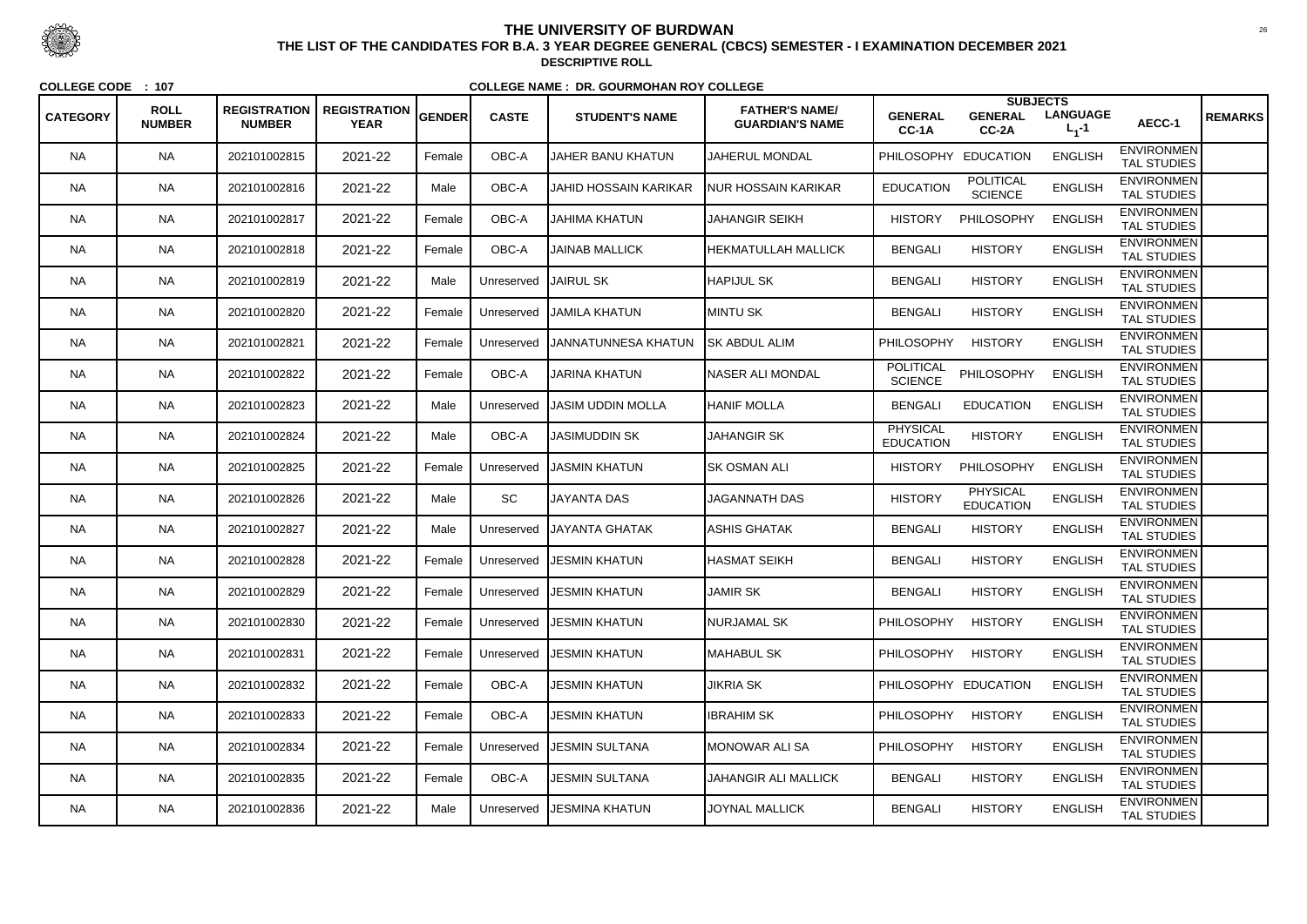|                 |                              |                                      |                                    |        |              |                        |                                                 |                                     | <b>SUBJECTS</b>                    |                              |                                         |                |
|-----------------|------------------------------|--------------------------------------|------------------------------------|--------|--------------|------------------------|-------------------------------------------------|-------------------------------------|------------------------------------|------------------------------|-----------------------------------------|----------------|
| <b>CATEGORY</b> | <b>ROLL</b><br><b>NUMBER</b> | <b>REGISTRATION</b><br><b>NUMBER</b> | <b>REGISTRATION</b><br><b>YEAR</b> | GENDER | <b>CASTE</b> | <b>STUDENT'S NAME</b>  | <b>FATHER'S NAME/</b><br><b>GUARDIAN'S NAME</b> | <b>GENERAL</b><br>CC-1A             | <b>GENERAL</b><br>CC-2A            | <b>LANGUAGE</b><br>$L_1 - 1$ | AECC-1                                  | <b>REMARKS</b> |
| <b>NA</b>       | <b>NA</b>                    | 202101002837                         | 2021-22                            | Female | OBC-A        | <b>JHARNA KHATUN</b>   | <b>JAMAL SEKH</b>                               | <b>PHYSICAL</b><br><b>EDUCATION</b> | <b>HISTORY</b>                     | <b>ENGLISH</b>               | <b>ENVIRONMEN</b><br><b>TAL STUDIES</b> |                |
| <b>NA</b>       | <b>NA</b>                    | 202101002838                         | 2021-22                            | Female | SC           | <b>JHUMKI DAS</b>      | <b>PARAN DAS</b>                                | <b>PHYSICAL</b><br><b>EDUCATION</b> | <b>HISTORY</b>                     | <b>ENGLISH</b>               | <b>ENVIRONMEN</b><br><b>TAL STUDIES</b> |                |
| NA.             | <b>NA</b>                    | 202101002839                         | 2021-22                            | Female | Unreserved   | IJHUMPA KHATUN         | <b>SADEK MALLIK</b>                             | <b>BENGALI</b>                      | <b>HISTORY</b>                     | <b>ENGLISH</b>               | <b>ENVIRONMEN</b><br><b>TAL STUDIES</b> |                |
| <b>NA</b>       | <b>NA</b>                    | 202101002840                         | 2021-22                            | Male   | SC           | <b>JITEN DAS</b>       | <b>JAGAI DAS</b>                                | <b>BENGALI</b>                      | <b>HISTORY</b>                     | <b>ENGLISH</b>               | <b>ENVIRONMEN</b><br><b>TAL STUDIES</b> |                |
| <b>NA</b>       | <b>NA</b>                    | 202101002841                         | 2021-22                            | Female | OBC-A        | <b>JONAKI MALLICK</b>  | LATE AMER ALI MALLICK                           |                                     | EDUCATION PHILOSOPHY               | <b>ENGLISH</b>               | <b>ENVIRONMEN</b><br><b>TAL STUDIES</b> |                |
| NA.             | <b>NA</b>                    | 202101002842                         | 2021-22                            | Male   | OBC-B        | <b>JOY GHOSH</b>       | KUBIR GHOSH                                     | <b>BENGALI</b>                      | <b>HISTORY</b>                     | <b>ENGLISH</b>               | <b>ENVIRONMEN</b><br><b>TAL STUDIES</b> |                |
| NA.             | <b>NA</b>                    | 202101002843                         | 2021-22                            | Male   | Unreserved   | <b>JUEL KHAN</b>       | EKRAMUL KHAN                                    | <b>BENGALI</b>                      | <b>HISTORY</b>                     | <b>ENGLISH</b>               | <b>ENVIRONMEN</b><br><b>TAL STUDIES</b> |                |
| <b>NA</b>       | <b>NA</b>                    | 202101002844                         | 2021-22                            | Female | Unreserved   | <b>JUI MONDAL</b>      | <b>SUJIT MONDAL</b>                             | PHILOSOPHY EDUCATION                |                                    | <b>ENGLISH</b>               | <b>ENVIRONMEN</b><br><b>TAL STUDIES</b> |                |
| <b>NA</b>       | <b>NA</b>                    | 202101002845                         | 2021-22                            | Female | OBC-A        | <b>JULEKHA KHATUN</b>  | <b>SIRAJ SK</b>                                 | <b>BENGALI</b>                      | <b>HISTORY</b>                     | <b>ENGLISH</b>               | <b>ENVIRONMEN</b><br><b>TAL STUDIES</b> |                |
| NA.             | <b>NA</b>                    | 202101002846                         | 2021-22                            | Female | OBC-A        | JULEKHA KHATUN         | <b>BILLAL SEIKH</b>                             | <b>BENGALI</b>                      | <b>HISTORY</b>                     | <b>ENGLISH</b>               | <b>ENVIRONMEN</b><br><b>TAL STUDIES</b> |                |
| <b>NA</b>       | <b>NA</b>                    | 202101002847                         | 2021-22                            | Female | OBC-A        | <b>JULY KHATUN</b>     | <b>IDRISH SK</b>                                | <b>BENGALI</b>                      | <b>EDUCATION</b>                   | <b>ENGLISH</b>               | <b>ENVIRONMEN</b><br><b>TAL STUDIES</b> |                |
| <b>NA</b>       | <b>NA</b>                    | 202101002848                         | 2021-22                            | Female | OBC-A        | IJYOTSHNA KHATUN       | <b>JIYANIBI SEIKH</b>                           | <b>PHYSICAL</b><br><b>EDUCATION</b> | <b>HISTORY</b>                     | <b>ENGLISH</b>               | <b>ENVIRONMEN</b><br><b>TAL STUDIES</b> |                |
| <b>NA</b>       | <b>NA</b>                    | 202101002849                         | 2021-22                            | Female | Unreserved   | <b>IJYOTSNA KHATUN</b> | IMEHER MALLIK                                   | <b>BENGALI</b>                      | <b>HISTORY</b>                     | <b>ENGLISH</b>               | <b>ENVIRONMEN</b><br><b>TAL STUDIES</b> |                |
| <b>NA</b>       | <b>NA</b>                    | 202101002850                         | 2021-22                            | Female | OBC-A        | <b>JYOTSNA KHATUN</b>  | KHORSED KARIKAR                                 | <b>PHILOSOPHY</b>                   | <b>HISTORY</b>                     | <b>ENGLISH</b>               | <b>ENVIRONMEN</b><br><b>TAL STUDIES</b> |                |
| <b>NA</b>       | <b>NA</b>                    | 202101002851                         | 2021-22                            | Female | <b>SC</b>    | <b>JYOTSONA DAS</b>    | <b>SUFAL DAS</b>                                | PHILOSOPHY                          | <b>POLITICAL</b><br><b>SCIENCE</b> | <b>ENGLISH</b>               | <b>ENVIRONMEN</b><br><b>TAL STUDIES</b> |                |
| <b>NA</b>       | <b>NA</b>                    | 202101002852                         | 2021-22                            | Female | Unreserved   | KADAR BANU KHATUN      | <b>SUKUR SK</b>                                 | <b>HISTORY</b>                      | PHILOSOPHY                         | <b>ENGLISH</b>               | <b>ENVIRONMEN</b><br><b>TAL STUDIES</b> |                |
| NA.             | <b>NA</b>                    | 202101002853                         | 2021-22                            | Female | SC           | KAKALI DAS             | TAPAN KUMAR DAS                                 | <b>PHYSICAL</b><br><b>EDUCATION</b> | <b>POLITICAL</b><br><b>SCIENCE</b> | <b>ENGLISH</b>               | <b>ENVIRONMEN</b><br><b>TAL STUDIES</b> |                |
| <b>NA</b>       | <b>NA</b>                    | 202101002854                         | 2021-22                            | Male   | <b>SC</b>    | KALICHARAN MALLICK     | <b>BIPATTARAN MALLICK</b>                       | <b>BENGALI</b>                      | <b>HISTORY</b>                     | <b>ENGLISH</b>               | <b>ENVIRONMEN</b><br>TAL STUDIES        |                |
| <b>NA</b>       | <b>NA</b>                    | 202101002855                         | 2021-22                            | Male   | OBC-A        | KALIMUDDIN SEIKH       | <b>HABIBULLA SEIKH</b>                          | <b>BENGALI</b>                      | <b>HISTORY</b>                     | <b>ENGLISH</b>               | <b>ENVIRONMEN</b><br>TAL STUDIES        |                |
| <b>NA</b>       | <b>NA</b>                    | 202101002856                         | 2021-22                            | Male   |              | Unreserved KALYAN DEY  | HARADHAN DEY                                    | <b>PHILOSOPHY</b>                   | <b>HISTORY</b>                     | <b>ENGLISH</b>               | <b>ENVIRONMEN</b><br><b>TAL STUDIES</b> |                |
| <b>NA</b>       | <b>NA</b>                    | 202101002857                         | 2021-22                            | Male   | SC           | KALYAN KAIBARTYA       | BANSHADHAR KAIBARTYA                            | PHILOSOPHY EDUCATION                |                                    | <b>ENGLISH</b>               | <b>ENVIRONMEN</b><br>TAL STUDIES        |                |
| <b>NA</b>       | <b>NA</b>                    | 202101002858                         | 2021-22                            | Female | OBC-A        | KAMRUNNAHAR MONDAL     | KAMRUL JAMAL MONDAL                             | <b>PHILOSOPHY</b>                   | <b>HISTORY</b>                     | <b>ENGLISH</b>               | <b>ENVIRONMEN</b><br>TAL STUDIES        |                |



 <sup>27</sup> **THE LIST OF THE CANDIDATES FOR B.A. 3 YEAR DEGREE GENERAL (CBCS) SEMESTER - I EXAMINATION DECEMBER 2021DESCRIPTIVE ROLL**

**COLLEGE CODE : <sup>107</sup>**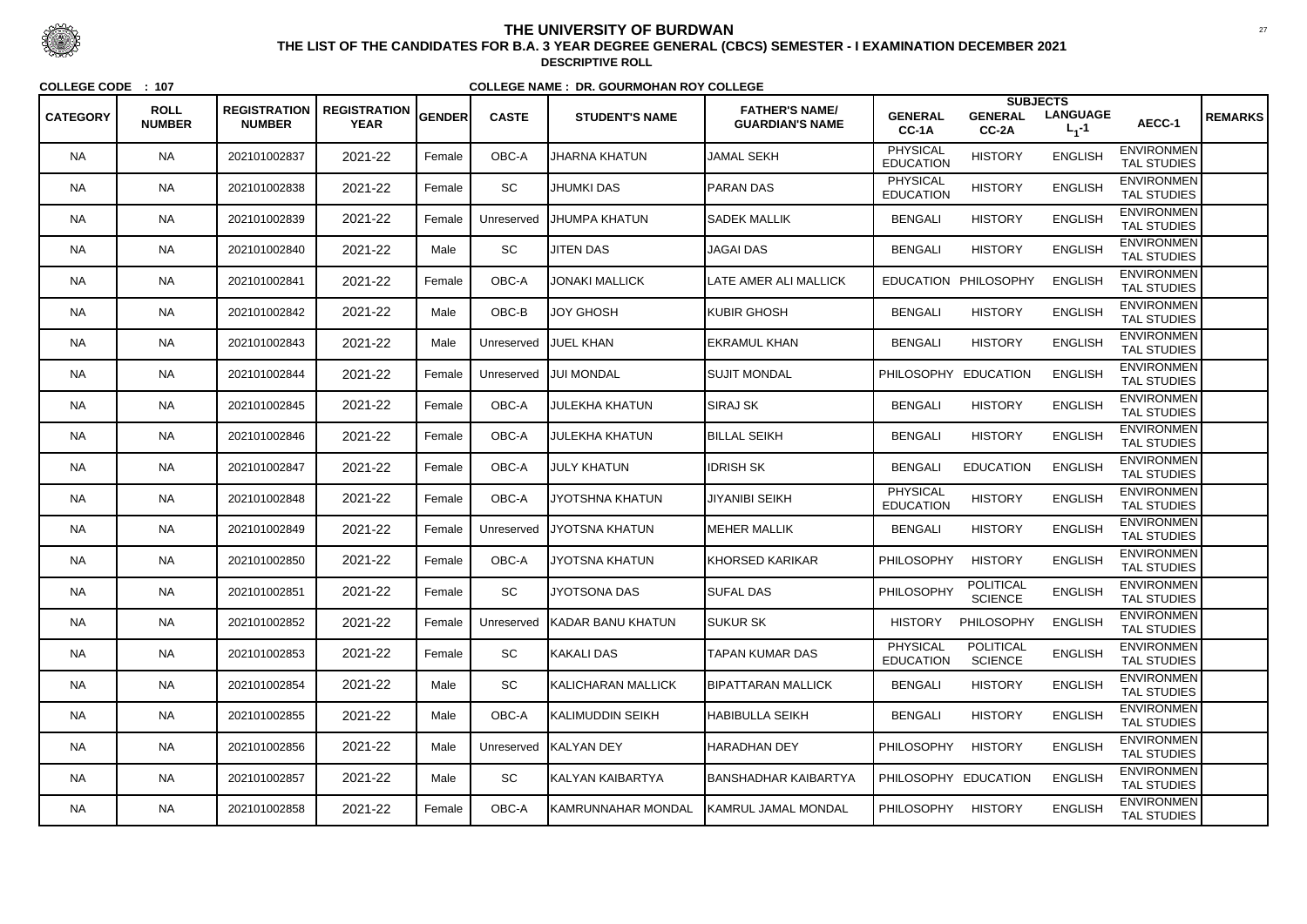|                 |                              |                                      |                                    |               |              |                            |                                                 |                                     | <b>SUBJECTS</b>         |                              |                                         |                |
|-----------------|------------------------------|--------------------------------------|------------------------------------|---------------|--------------|----------------------------|-------------------------------------------------|-------------------------------------|-------------------------|------------------------------|-----------------------------------------|----------------|
| <b>CATEGORY</b> | <b>ROLL</b><br><b>NUMBER</b> | <b>REGISTRATION</b><br><b>NUMBER</b> | <b>REGISTRATION</b><br><b>YEAR</b> | <b>GENDER</b> | <b>CASTE</b> | <b>STUDENT'S NAME</b>      | <b>FATHER'S NAME/</b><br><b>GUARDIAN'S NAME</b> | <b>GENERAL</b><br>CC-1A             | <b>GENERAL</b><br>CC-2A | <b>LANGUAGE</b><br>$L_1 - 1$ | AECC-1                                  | <b>REMARKS</b> |
| <b>NA</b>       | <b>NA</b>                    | 202101002859                         | 2021-22                            | Male          | <b>SC</b>    | KANCHAN DAS                | <b>SWAPAN DAS</b>                               | <b>BENGALI</b>                      | <b>HISTORY</b>          | <b>ENGLISH</b>               | <b>ENVIRONMEN</b><br><b>TAL STUDIES</b> |                |
| <b>NA</b>       | <b>NA</b>                    | 202101002860                         | 2021-22                            | Female        | SC           | KARABI BAG                 | <b>NIRMAL BAG</b>                               | <b>BENGALI</b>                      | <b>HISTORY</b>          | <b>ENGLISH</b>               | <b>ENVIRONMEN</b><br><b>TAL STUDIES</b> |                |
| NA.             | <b>NA</b>                    | 202101002861                         | 2021-22                            | Female        | Unreserved   | ∥KARISHMA MOLLA            | JASIMUDDIN MOLLA                                | PHILOSOPHY                          | <b>HISTORY</b>          | <b>ENGLISH</b>               | <b>ENVIRONMEN</b><br><b>TAL STUDIES</b> |                |
| <b>NA</b>       | <b>NA</b>                    | 202101002862                         | 2021-22                            | Male          | SC           | <b>IKARTICK DHARA</b>      | LATE NITYANANDA DHARA                           | <b>PHYSICAL</b><br><b>EDUCATION</b> | <b>EDUCATION</b>        | <b>ENGLISH</b>               | <b>ENVIRONMEN</b><br><b>TAL STUDIES</b> |                |
| <b>NA</b>       | <b>NA</b>                    | 202101002863                         | 2021-22                            | Male          | OBC-B        | KARTICK GHOSH              | <b>PURAN GHOSH</b>                              | <b>PHYSICAL</b><br><b>EDUCATION</b> | <b>HISTORY</b>          | <b>ENGLISH</b>               | <b>ENVIRONMEN</b><br><b>TAL STUDIES</b> |                |
| <b>NA</b>       | <b>NA</b>                    | 202101002864                         | 2021-22                            | Male          | Unreserved   | <b>KARTICK KUMAR GARAI</b> | MADHUSUDAN GARAI                                | <b>BENGALI</b>                      | <b>EDUCATION</b>        | <b>ENGLISH</b>               | <b>ENVIRONMEN</b><br><b>TAL STUDIES</b> |                |
| NA.             | <b>NA</b>                    | 202101002865                         | 2021-22                            | Male          | Unreserved   | <b>IKARTICK SANTRA</b>     | IBISWANATH SANTRA                               | <b>PHILOSOPHY</b>                   | <b>HISTORY</b>          | <b>ENGLISH</b>               | <b>ENVIRONMEN</b><br><b>TAL STUDIES</b> |                |
| <b>NA</b>       | <b>NA</b>                    | 202101002866                         | 2021-22                            | Female        | Unreserved   | <b>KASHMIRA KHATUN</b>     | KASEM SK                                        | <b>BENGALI</b>                      | <b>HISTORY</b>          | <b>ENGLISH</b>               | <b>ENVIRONMEN</b><br><b>TAL STUDIES</b> |                |
| <b>NA</b>       | <b>NA</b>                    | 202101002867                         | 2021-22                            | Female        | OBC-A        | KASHMIRA KHATUN            | MUKTAR ALI MONDAL                               | <b>POLITICAL</b><br><b>SCIENCE</b>  | PHILOSOPHY              | <b>ENGLISH</b>               | <b>ENVIRONMEN</b><br><b>TAL STUDIES</b> |                |
| NA.             | <b>NA</b>                    | 202101002868                         | 2021-22                            | Female        | OBC-A        | KASMIRA KHATUN             | ABUL KASEM SEKH                                 | <b>PHILOSOPHY</b>                   | <b>HISTORY</b>          | <b>ENGLISH</b>               | <b>ENVIRONMEN</b><br><b>TAL STUDIES</b> |                |
| <b>NA</b>       | <b>NA</b>                    | 202101002869                         | 2021-22                            | Male          | OBC-B        | KAUSHIK GHOSH              | KRISHNA GHOSH                                   | <b>PHILOSOPHY</b>                   | <b>HISTORY</b>          | <b>ENGLISH</b>               | <b>ENVIRONMEN</b><br><b>TAL STUDIES</b> |                |
| <b>NA</b>       | <b>NA</b>                    | 202101002870                         | 2021-22                            | Female        | OBC-B        | <b>IKEYA GHOSH</b>         | <b>MILAN GHOSH</b>                              | <b>BENGALI</b>                      | <b>HISTORY</b>          | <b>ENGLISH</b>               | <b>ENVIRONMEN</b><br><b>TAL STUDIES</b> |                |
| <b>NA</b>       | <b>NA</b>                    | 202101002871                         | 2021-22                            | Female        | SC           | KEYA MAJHI                 | ARABINDA MAJHI                                  | <b>BENGALI</b>                      | <b>HISTORY</b>          | <b>ENGLISH</b>               | <b>ENVIRONMEN</b><br><b>TAL STUDIES</b> |                |
| <b>NA</b>       | <b>NA</b>                    | 202101002872                         | 2021-22                            | Female        | Unreserved   | <b>IKEYA SAMANTA</b>       | SANJOY SAMANTA                                  | PHILOSOPHY                          | <b>HISTORY</b>          | <b>ENGLISH</b>               | <b>ENVIRONMEN</b><br>TAL STUDIES        |                |
| <b>NA</b>       | <b>NA</b>                    | 202101002873                         | 2021-22                            | Female        | Unreserved   | <b>KHAIRUNNESA KHATUN</b>  | AMRUL SK                                        | <b>HISTORY</b>                      | PHILOSOPHY              | <b>ENGLISH</b>               | <b>ENVIRONMEN</b><br><b>TAL STUDIES</b> |                |
| <b>NA</b>       | <b>NA</b>                    | 202101002874                         | 2021-22                            | Female        | OBC-A        | KHAIRUNNESHA KHATUN        | <b>ISAHAR ALI SEKH</b>                          | <b>BENGALI</b>                      | <b>HISTORY</b>          | <b>ENGLISH</b>               | <b>ENVIRONMEN</b><br><b>TAL STUDIES</b> |                |
| NA.             | <b>NA</b>                    | 202101002875                         | 2021-22                            | Female        | Unreserved   | <b>KHALEDA KHATUN</b>      | <b>ABUTALEB SK</b>                              | <b>BENGALI</b>                      | <b>HISTORY</b>          | <b>ENGLISH</b>               | <b>ENVIRONMEN</b><br><b>TAL STUDIES</b> |                |
| <b>NA</b>       | <b>NA</b>                    | 202101002876                         | 2021-22                            | Male          | OBC-A        | KHONDEKAR ABDUR<br> RAHIM  | <b>TIYARUL KHONDEKAR</b>                        | <b>BENGALI</b>                      | <b>HISTORY</b>          | <b>ENGLISH</b>               | <b>ENVIRONMEN</b><br>TAL STUDIES        |                |
| <b>NA</b>       | <b>NA</b>                    | 202101002877                         | 2021-22                            | Female        | Unreserved   | <b>KHUKUMONI KHATUN</b>    | MOTIYAR RAHAMAN                                 | <b>PHILOSOPHY</b>                   | <b>HISTORY</b>          | <b>ENGLISH</b>               | <b>ENVIRONMEN</b><br>TAL STUDIES        |                |
| <b>NA</b>       | <b>NA</b>                    | 202101002878                         | 2021-22                            | Male          | OBC-B        | KINGSHUK GHOSH             | KIRITI GHOSH                                    | <b>PHYSICAL</b><br><b>EDUCATION</b> | <b>HISTORY</b>          | <b>ENGLISH</b>               | <b>ENVIRONMEN</b><br><b>TAL STUDIES</b> |                |
| <b>NA</b>       | <b>NA</b>                    | 202101002879                         | 2021-22                            | Male          | SC           | KISORE KUMAR BUG           | TARUN KUMAR BUG                                 | <b>BENGALI</b>                      | <b>HISTORY</b>          | <b>ENGLISH</b>               | <b>ENVIRONMEN</b><br>TAL STUDIES        |                |
| <b>NA</b>       | <b>NA</b>                    | 202101002880                         | 2021-22                            | Male          | Unreserved   | KOMAL MAJHI                | <b>HRIDAY MAJHI</b>                             | <b>HISTORY</b>                      | PHILOSOPHY              | <b>ENGLISH</b>               | <b>ENVIRONMEN</b><br>TAL STUDIES        |                |



 <sup>28</sup> **THE LIST OF THE CANDIDATES FOR B.A. 3 YEAR DEGREE GENERAL (CBCS) SEMESTER - I EXAMINATION DECEMBER 2021DESCRIPTIVE ROLL**

**COLLEGE CODE : <sup>107</sup>**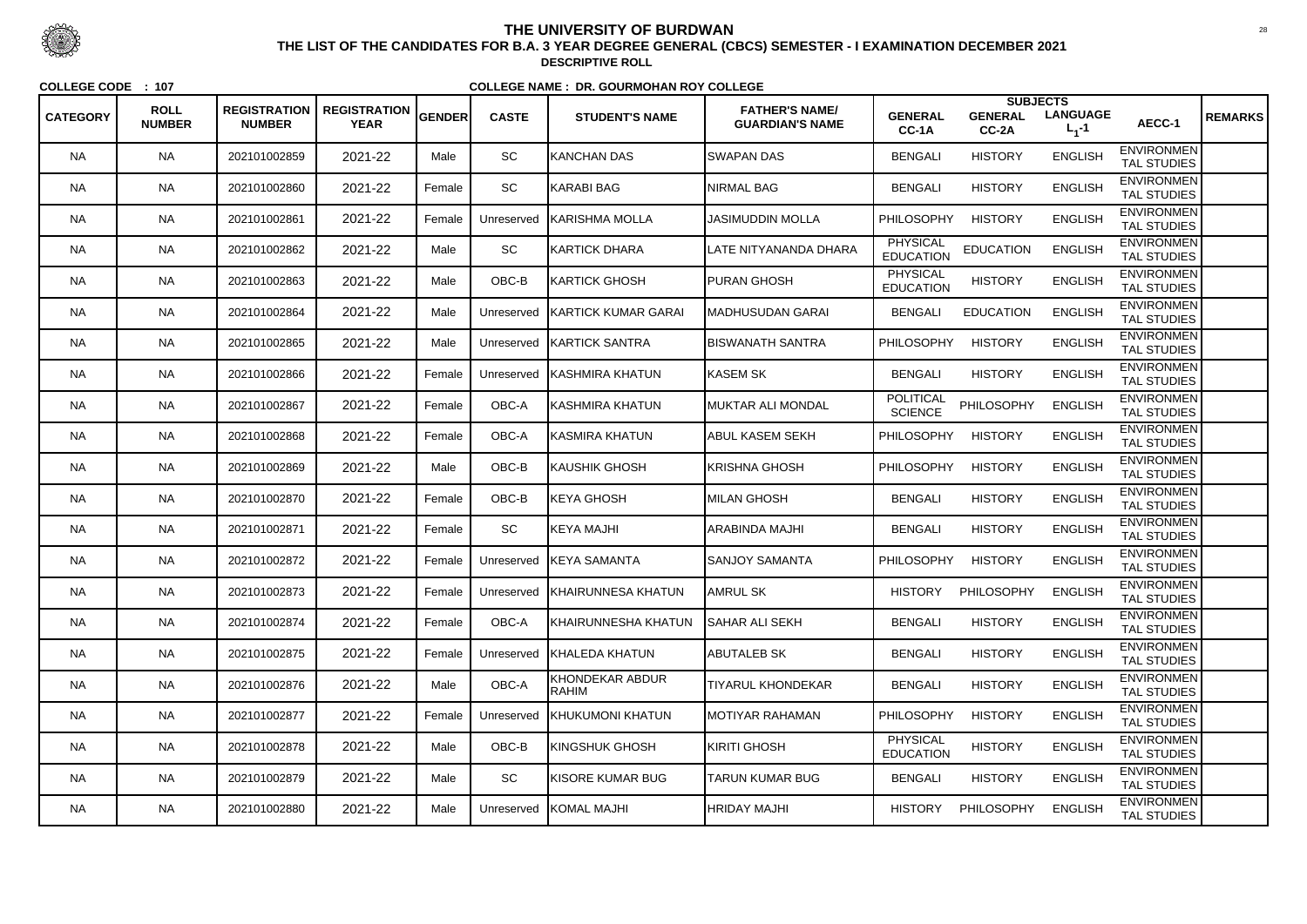| <b>CATEGORY</b> | <b>ROLL</b><br><b>NUMBER</b> | <b>REGISTRATION</b><br><b>NUMBER</b> | <b>REGISTRATION</b><br><b>YEAR</b> | <b>GENDER</b> | <b>CASTE</b> | <b>STUDENT'S NAME</b>      | <b>FATHER'S NAME/</b><br><b>GUARDIAN'S NAME</b> | <b>GENERAL</b><br>CC-1A             | <b>GENERAL</b><br>CC-2A            | <b>SUBJECTS</b><br><b>LANGUAGE</b><br>$L_1 - 1$ | AECC-1                                  | <b>REMARKS</b> |
|-----------------|------------------------------|--------------------------------------|------------------------------------|---------------|--------------|----------------------------|-------------------------------------------------|-------------------------------------|------------------------------------|-------------------------------------------------|-----------------------------------------|----------------|
| <b>NA</b>       | <b>NA</b>                    | 202101002881                         | 2021-22                            | Male          | OBC-B        | KOUSHIK GARAI              | SUBRATA GARAI                                   | <b>BENGALI</b>                      | <b>POLITICAL</b><br><b>SCIENCE</b> | <b>ENGLISH</b>                                  | <b>ENVIRONMEN</b><br><b>TAL STUDIES</b> |                |
| <b>NA</b>       | <b>NA</b>                    | 202101002882                         | 2021-22                            | Male          | Unreserved   | <b>KOUSIK SHARMA</b>       | <b>PRABIR SHARMA</b>                            | <b>BENGALI</b>                      | <b>HISTORY</b>                     | <b>ENGLISH</b>                                  | <b>ENVIRONMEN</b><br><b>TAL STUDIES</b> |                |
| NA.             | <b>NA</b>                    | 202101002883                         | 2021-22                            | Male          | Unreserved   | <b>IKOWSTUV DUTTA</b>      | TAPAS KUMAR DUTTA                               | <b>BENGALI</b>                      | <b>SANSKRIT</b>                    | <b>ENGLISH</b>                                  | <b>ENVIRONMEN</b><br><b>TAL STUDIES</b> |                |
| <b>NA</b>       | <b>NA</b>                    | 202101002884                         | 2021-22                            | Female        | Unreserved   | <b>IKOYEL GUPTA</b>        | <b>IDEBASISH GUPTA</b>                          | PHILOSOPHY EDUCATION                |                                    | <b>ENGLISH</b>                                  | <b>ENVIRONMEN</b><br><b>TAL STUDIES</b> |                |
| <b>NA</b>       | <b>NA</b>                    | 202101002885                         | 2021-22                            | Male          | Unreserved   | <b>KRISHNA KARMAKAR</b>    | <b>BISWANATH KARMAKAR</b>                       | <b>BENGALI</b>                      | <b>POLITICAL</b><br><b>SCIENCE</b> | <b>ENGLISH</b>                                  | <b>ENVIRONMEN</b><br><b>TAL STUDIES</b> |                |
| NA.             | <b>NA</b>                    | 202101002886                         | 2021-22                            | Female        | Unreserved   | <b>KUHELI GHOSH</b>        | HRIDAY GHOSH                                    | <b>PHILOSOPHY</b>                   | <b>HISTORY</b>                     | <b>ENGLISH</b>                                  | <b>ENVIRONMEN</b><br><b>TAL STUDIES</b> |                |
| NA.             | <b>NA</b>                    | 202101002887                         | 2021-22                            | Female        | Unreserved   | <b>IKULSOMA KHATUN</b>     | <b>I</b> SALAUDDIN SK                           | <b>BENGALI</b>                      | <b>HISTORY</b>                     | <b>ENGLISH</b>                                  | <b>ENVIRONMEN</b><br><b>TAL STUDIES</b> |                |
| <b>NA</b>       | <b>NA</b>                    | 202101002888                         | 2021-22                            | Female        | OBC-A        | KULSUMA KHATUN             | NAJIM UDDIN SEKH                                | <b>BENGALI</b>                      | <b>HISTORY</b>                     | <b>ENGLISH</b>                                  | <b>ENVIRONMEN</b><br><b>TAL STUDIES</b> |                |
| <b>NA</b>       | <b>NA</b>                    | 202101002889                         | 2021-22                            | Female        | Unreserved   | <b>KULSUMA KHATUN</b>      | <b>ABDUS SAMAD SK</b>                           | <b>HISTORY</b>                      | PHILOSOPHY                         | <b>ENGLISH</b>                                  | <b>ENVIRONMEN</b><br><b>TAL STUDIES</b> |                |
| NA.             | <b>NA</b>                    | 202101002890                         | 2021-22                            | Female        | Unreserved   | <b>KULSUMA KHATUN</b>      | AJGAR ALI SK                                    | <b>BENGALI</b>                      | <b>HISTORY</b>                     | <b>ENGLISH</b>                                  | <b>ENVIRONMEN</b><br><b>TAL STUDIES</b> |                |
| <b>NA</b>       | <b>NA</b>                    | 202101002891                         | 2021-22                            | Female        | Unreserved   | <b>KULSUMA MONDAL</b>      | KUDRAT MONDAL                                   | PHILOSOPHY                          | <b>POLITICAL</b><br><b>SCIENCE</b> | <b>ENGLISH</b>                                  | <b>ENVIRONMEN</b><br><b>TAL STUDIES</b> |                |
| <b>NA</b>       | <b>NA</b>                    | 202101002892                         | 2021-22                            | Female        | Unreserved   | <b>KUMKUM MALLICK</b>      | <b>SAMSUL MALLICK</b>                           | <b>HISTORY</b>                      | <b>SOCIOLOGY</b>                   | <b>ENGLISH</b>                                  | <b>ENVIRONMEN</b><br><b>TAL STUDIES</b> |                |
| <b>NA</b>       | <b>NA</b>                    | 202101002893                         | 2021-22                            | Female        | SC           | KUMKUM SANTRA              | <b>IBIMAN SANTRA</b>                            | <b>BENGALI</b>                      | <b>POLITICAL</b><br><b>SCIENCE</b> | <b>ENGLISH</b>                                  | <b>ENVIRONMEN</b><br><b>TAL STUDIES</b> |                |
| <b>NA</b>       | <b>NA</b>                    | 202101002894                         | 2021-22                            | Female        | SC           | KUSUM HAZRA                | NILKANTHA HAZRA                                 | <b>PHYSICAL</b><br><b>EDUCATION</b> | <b>HISTORY</b>                     | <b>ENGLISH</b>                                  | <b>ENVIRONMEN</b><br>TAL STUDIES        |                |
| <b>NA</b>       | <b>NA</b>                    | 202101002895                         | 2021-22                            | Female        | Unreserved   | <b>KUSUM KHATUN</b>        | <b>BABUL SK</b>                                 | <b>PHYSICAL</b><br><b>EDUCATION</b> | <b>HISTORY</b>                     | <b>ENGLISH</b>                                  | <b>ENVIRONMEN</b><br><b>TAL STUDIES</b> |                |
| <b>NA</b>       | <b>NA</b>                    | 202101002896                         | 2021-22                            | Male          | OBC-A        | IKUTUB UDDIN MONDAL        | <b>ASFAR MONDAL</b>                             | <b>BENGALI</b>                      | <b>HISTORY</b>                     | <b>ENGLISH</b>                                  | <b>ENVIRONMEN</b><br><b>TAL STUDIES</b> |                |
| NA.             | <b>NA</b>                    | 202101002897                         | 2021-22                            | Male          | Unreserved   | <b>KUTUBUDDIN SK</b>       | <b>JAHANGIR SK</b>                              | <b>BENGALI</b>                      | <b>HISTORY</b>                     | <b>ENGLISH</b>                                  | <b>ENVIRONMEN</b><br><b>TAL STUDIES</b> |                |
| <b>NA</b>       | <b>NA</b>                    | 202101002898                         | 2021-22                            | Female        | OBC-A        | <b>LAJINA KHATUN</b>       | RAHATUL MONDAL                                  | <b>BENGALI</b>                      | <b>HISTORY</b>                     | <b>ENGLISH</b>                                  | <b>ENVIRONMEN</b><br><b>TAL STUDIES</b> |                |
| <b>NA</b>       | <b>NA</b>                    | 202101002899                         | 2021-22                            | Female        | Unreserved   | LAJINA KHATUN              | <b>HASMAT SEKH</b>                              | PHILOSOPHY                          | <b>POLITICAL</b><br><b>SCIENCE</b> | <b>ENGLISH</b>                                  | <b>ENVIRONMEN</b><br>TAL STUDIES        |                |
| <b>NA</b>       | <b>NA</b>                    | 202101002900                         | 2021-22                            | Female        |              | Unreserved   LATIFA KHATUN | <b>KABIR MONDAL</b>                             | <b>BENGALI</b>                      | <b>POLITICAL</b><br><b>SCIENCE</b> | <b>ENGLISH</b>                                  | <b>ENVIRONMEN</b><br><b>TAL STUDIES</b> |                |
| <b>NA</b>       | <b>NA</b>                    | 202101002901                         | 2021-22                            | Female        | OBC-A        | <b>LATIFA KHATUN</b>       | <b>LUTFAR RAHAMAN SK</b>                        | <b>BENGALI</b>                      | <b>HISTORY</b>                     | <b>ENGLISH</b>                                  | <b>ENVIRONMEN</b><br>TAL STUDIES        |                |
| <b>NA</b>       | <b>NA</b>                    | 202101002902                         | 2021-22                            | Female        | Unreserved   | LILIFA KHATUN              | <b>RAFIK SEIKH</b>                              | <b>PHILOSOPHY</b>                   | <b>HISTORY</b>                     | <b>ENGLISH</b>                                  | <b>ENVIRONMEN</b><br>TAL STUDIES        |                |



 <sup>29</sup> **THE LIST OF THE CANDIDATES FOR B.A. 3 YEAR DEGREE GENERAL (CBCS) SEMESTER - I EXAMINATION DECEMBER 2021DESCRIPTIVE ROLL**

**COLLEGE CODE : <sup>107</sup>**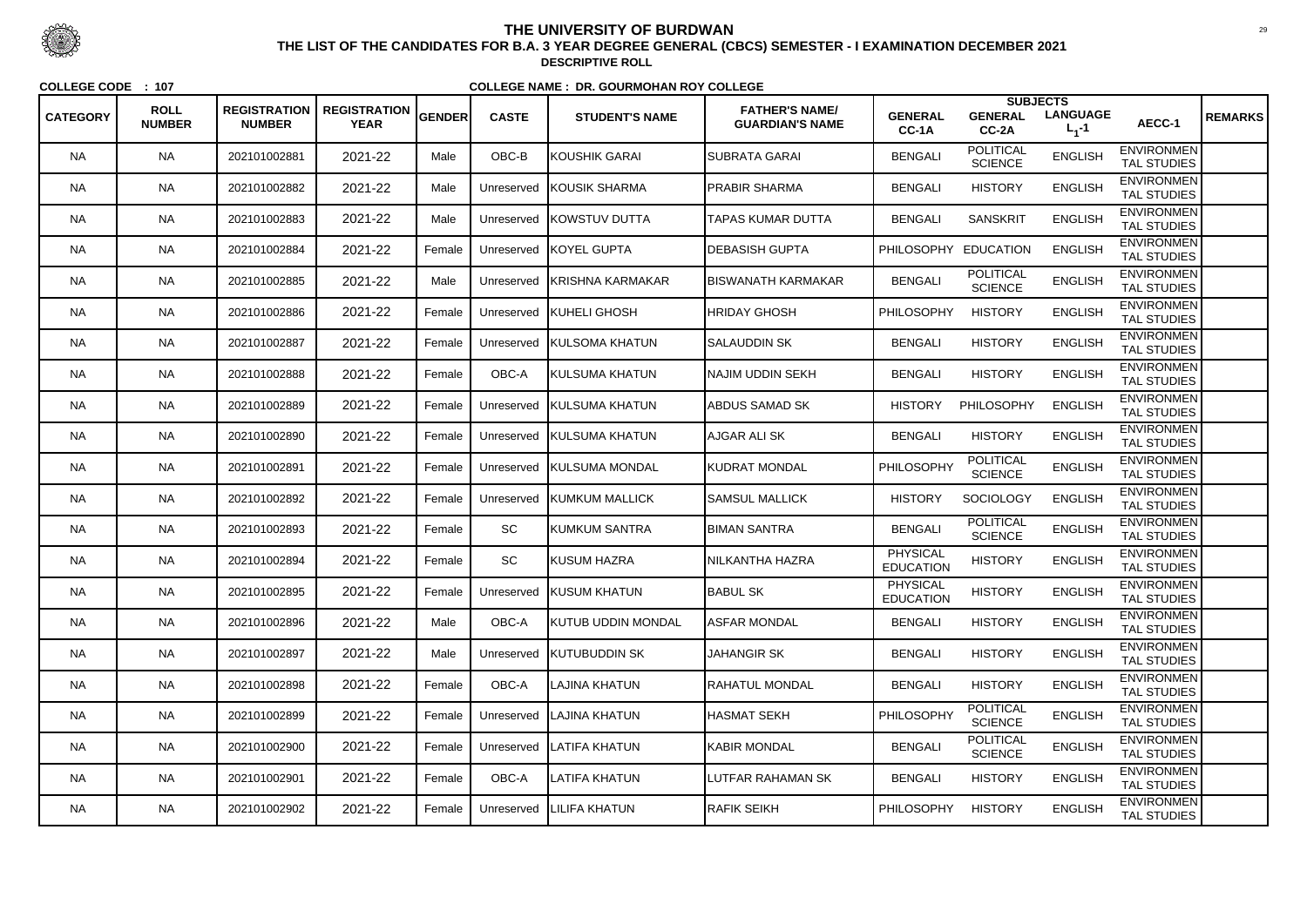|                 |                              |                                      |                                    |        |              |                                         |                                                 |                                     |                                    | <b>SUBJECTS</b>              |                                         |                |
|-----------------|------------------------------|--------------------------------------|------------------------------------|--------|--------------|-----------------------------------------|-------------------------------------------------|-------------------------------------|------------------------------------|------------------------------|-----------------------------------------|----------------|
| <b>CATEGORY</b> | <b>ROLL</b><br><b>NUMBER</b> | <b>REGISTRATION</b><br><b>NUMBER</b> | <b>REGISTRATION</b><br><b>YEAR</b> | GENDER | <b>CASTE</b> | <b>STUDENT'S NAME</b>                   | <b>FATHER'S NAME/</b><br><b>GUARDIAN'S NAME</b> | <b>GENERAL</b><br>CC-1A             | <b>GENERAL</b><br>CC-2A            | <b>LANGUAGE</b><br>$L_1 - 1$ | AECC-1                                  | <b>REMARKS</b> |
| <b>NA</b>       | <b>NA</b>                    | 202101002903                         | 2021-22                            | Female | OBC-A        | LIMA KHATUN                             | IMOTIAR SK                                      | <b>BENGALI</b>                      | <b>HISTORY</b>                     | <b>ENGLISH</b>               | <b>ENVIRONMEN</b><br><b>TAL STUDIES</b> |                |
| <b>NA</b>       | <b>NA</b>                    | 202101002904                         | 2021-22                            | Female | SC           | LIPIKA DHARA                            | HARADHAN DHARA                                  | <b>BENGALI</b>                      | <b>HISTORY</b>                     | <b>ENGLISH</b>               | <b>ENVIRONMEN</b><br><b>TAL STUDIES</b> |                |
| NA.             | <b>NA</b>                    | 202101002905                         | 2021-22                            | Female | Unreserved   | <b>LIPIKA PAL</b>                       | <b>TARAK PAL</b>                                | <b>PHILOSOPHY</b>                   | <b>HISTORY</b>                     | <b>ENGLISH</b>               | <b>ENVIRONMEN</b><br><b>TAL STUDIES</b> |                |
| <b>NA</b>       | <b>NA</b>                    | 202101002906                         | 2021-22                            | Female | Unreserved   | <b>LOTIFA KHATUN</b>                    | <b>LALU SK</b>                                  | PHILOSOPHY                          | <b>POLITICAL</b><br><b>SCIENCE</b> | <b>ENGLISH</b>               | <b>ENVIRONMEN</b><br><b>TAL STUDIES</b> |                |
| <b>NA</b>       | <b>NA</b>                    | 202101002907                         | 2021-22                            | Female | OBC-A        | <b>LOVELY KHATUN</b>                    | <b>MOHIBUL SK</b>                               | <b>BENGALI</b>                      | <b>HISTORY</b>                     | <b>ENGLISH</b>               | <b>ENVIRONMEN</b><br><b>TAL STUDIES</b> |                |
| NA.             | <b>NA</b>                    | 202101002908                         | 2021-22                            | Female | OBC-A        | <b>LUSI KHATUN</b>                      | MORSED SEKH                                     | <b>PHILOSOPHY</b>                   | <b>HISTORY</b>                     | <b>ENGLISH</b>               | <b>ENVIRONMEN</b><br><b>TAL STUDIES</b> |                |
| NA.             | <b>NA</b>                    | 202101002909                         | 2021-22                            | Female | Unreserved   | <b>LUTFANNESSA KHATUN</b>               | LUTFAR RAHAMAN MONDAL                           | <b>POLITICAL</b><br><b>SCIENCE</b>  | PHILOSOPHY                         | <b>ENGLISH</b>               | <b>ENVIRONMEN</b><br><b>TAL STUDIES</b> |                |
| <b>NA</b>       | <b>NA</b>                    | 202101002910                         | 2021-22                            | Female | <b>SC</b>    | <b>I</b> MADHABI DAS                    | <b>BAPI DAS</b>                                 | <b>BENGALI</b>                      | <b>HISTORY</b>                     | <b>ENGLISH</b>               | <b>ENVIRONMEN</b><br><b>TAL STUDIES</b> |                |
| <b>NA</b>       | <b>NA</b>                    | 202101002911                         | 2021-22                            | Female | SC           | MADHUMITA DAS                           | <b>SUNIL DAS</b>                                | <b>BENGALI</b>                      | <b>HISTORY</b>                     | <b>ENGLISH</b>               | <b>ENVIRONMEN</b><br><b>TAL STUDIES</b> |                |
| NA.             | <b>NA</b>                    | 202101002912                         | 2021-22                            | Female | Unreserved   | <b>IMAFRODA KHATUN</b>                  | <b>MALIK KAFUR SK</b>                           | PHILOSOPHY                          | <b>HISTORY</b>                     | <b>ENGLISH</b>               | <b>ENVIRONMEN</b><br><b>TAL STUDIES</b> |                |
| <b>NA</b>       | <b>NA</b>                    | 202101002913                         | 2021-22                            | Male   | SC           | MAHADEB DAS                             | <b>SUCHAND DAS</b>                              | <b>PHYSICAL</b><br><b>EDUCATION</b> | <b>HISTORY</b>                     | <b>ENGLISH</b>               | <b>ENVIRONMEN</b><br><b>TAL STUDIES</b> |                |
| <b>NA</b>       | <b>NA</b>                    | 202101002914                         | 2021-22                            | Male   | Unreserved   | <b>IMAHIUDDIN SEKH</b>                  | <b>SEKH ABU TAHER</b>                           | <b>BENGALI</b>                      | <b>HISTORY</b>                     | <b>ENGLISH</b>               | <b>ENVIRONMEN</b><br><b>TAL STUDIES</b> |                |
| <b>NA</b>       | <b>NA</b>                    | 202101002915                         | 2021-22                            | Female | Unreserved   | <b>IMAIMUNA KHATUN</b>                  | <b>GOFFAR SK</b>                                | <b>BENGALI</b>                      | <b>HISTORY</b>                     | <b>ENGLISH</b>               | <b>ENVIRONMEN</b><br><b>TAL STUDIES</b> |                |
| <b>NA</b>       | <b>NA</b>                    | 202101002916                         | 2021-22                            | Female | Unreserved   | <b>MAJEDA KHATUN</b>                    | <b>MUJIBAR HAQUE SK</b>                         | <b>BENGALI</b>                      | <b>HISTORY</b>                     | <b>ENGLISH</b>               | <b>ENVIRONMEN</b><br>TAL STUDIES        |                |
| <b>NA</b>       | <b>NA</b>                    | 202101002917                         | 2021-22                            | Female | OBC-A        | MALLICK HASIBA KHATUN HASIBUL MALLICK   |                                                 | <b>PHYSICAL</b><br><b>EDUCATION</b> | <b>HISTORY</b>                     | <b>ENGLISH</b>               | <b>ENVIRONMEN</b><br><b>TAL STUDIES</b> |                |
| <b>NA</b>       | <b>NA</b>                    | 202101002918                         | 2021-22                            | Female |              | Unreserved MALLIKA KHATUN               | <b>SATTAR MOLLICK</b>                           | <b>BENGALI</b>                      | <b>HISTORY</b>                     | <b>ENGLISH</b>               | <b>ENVIRONMEN</b><br><b>TAL STUDIES</b> |                |
| NA.             | <b>NA</b>                    | 202101002919                         | 2021-22                            | Female | Unreserved   | MALOBIKA CHAKRABORTY PINAKI CHAKRABORTY |                                                 | PHILOSOPHY                          | <b>POLITICAL</b><br><b>SCIENCE</b> | <b>ENGLISH</b>               | <b>ENVIRONMEN</b><br><b>TAL STUDIES</b> |                |
| <b>NA</b>       | <b>NA</b>                    | 202101002920                         | 2021-22                            | Female | OBC-B        | MAMONI GHOSH                            | <b>GOUR GHOSH</b>                               | <b>BENGALI</b>                      | <b>HISTORY</b>                     | <b>ENGLISH</b>               | <b>ENVIRONMEN</b><br><b>TAL STUDIES</b> |                |
| <b>NA</b>       | <b>NA</b>                    | 202101002921                         | 2021-22                            | Female | Unreserved   | <b>MAMONI KHATUN</b>                    | <b>IDRIS SEKH</b>                               | <b>BENGALI</b>                      | <b>HISTORY</b>                     | <b>ENGLISH</b>               | <b>ENVIRONMEN</b><br>TAL STUDIES        |                |
| <b>NA</b>       | <b>NA</b>                    | 202101002922                         | 2021-22                            | Female | OBC-A        | MAMONI KHATUN                           | KASEM SK                                        | <b>BENGALI</b>                      | <b>HISTORY</b>                     | <b>ENGLISH</b>               | <b>ENVIRONMEN</b><br><b>TAL STUDIES</b> |                |
| <b>NA</b>       | <b>NA</b>                    | 202101002923                         | 2021-22                            | Female | OBC-B        | IMAMPI GHOSH                            | AMAL GHOSH                                      | <b>PHILOSOPHY</b>                   | <b>HISTORY</b>                     | <b>ENGLISH</b>               | <b>ENVIRONMEN</b><br>TAL STUDIES        |                |
| <b>NA</b>       | <b>NA</b>                    | 202101002924                         | 2021-22                            | Female | Unreserved   | MAMPI HAZRA                             | <b>TAPAS HAZRA</b>                              | <b>PHYSICAL</b><br><b>EDUCATION</b> | <b>HISTORY</b>                     | <b>ENGLISH</b>               | <b>ENVIRONMEN</b><br>TAL STUDIES        |                |



 <sup>30</sup> **THE LIST OF THE CANDIDATES FOR B.A. 3 YEAR DEGREE GENERAL (CBCS) SEMESTER - I EXAMINATION DECEMBER 2021DESCRIPTIVE ROLL**

**COLLEGE CODE : <sup>107</sup>**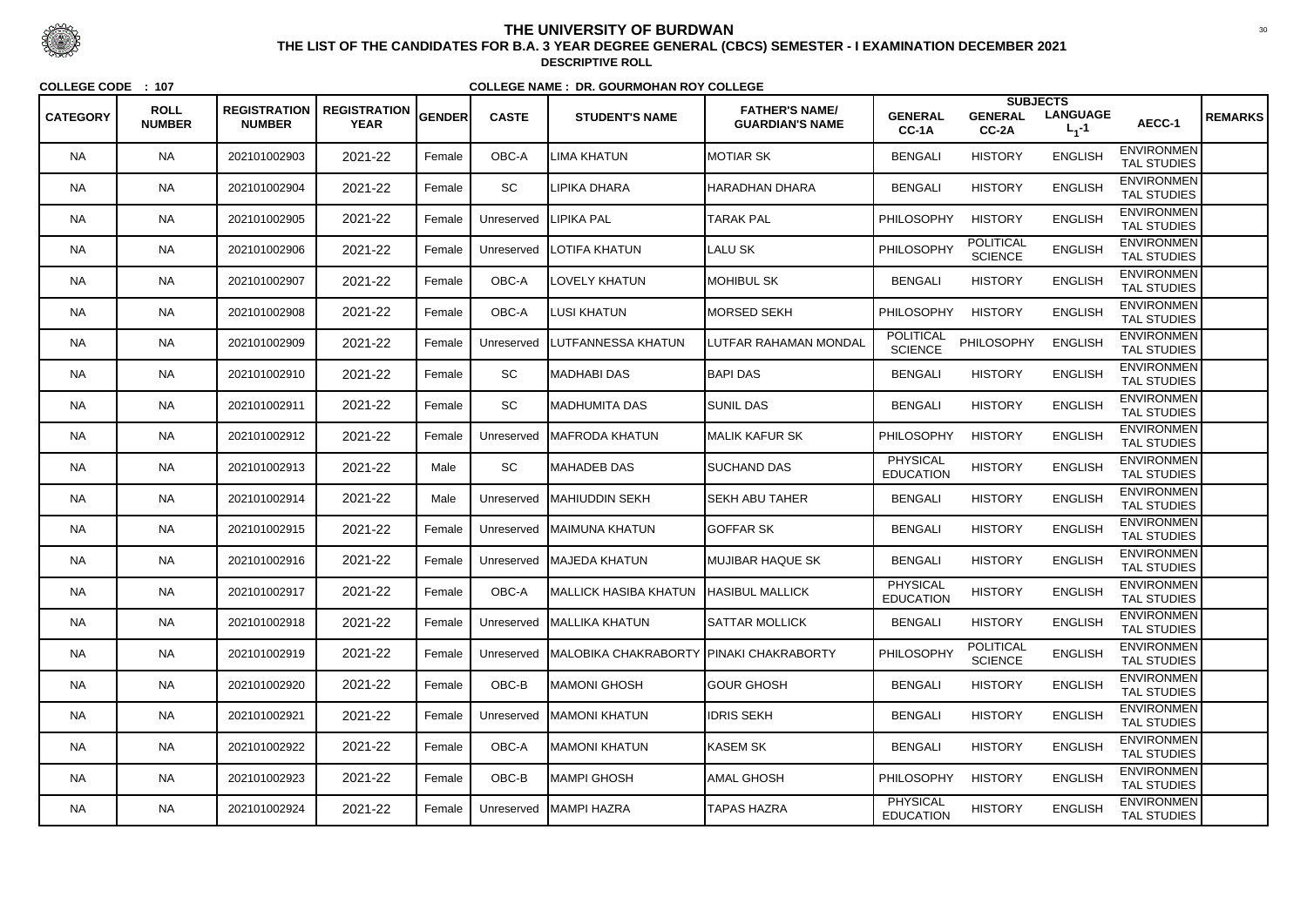|                 |                              |                                      |                                    |               |              |                                         |                                                 |                                     |                                     | <b>SUBJECTS</b>              |                                         |                |
|-----------------|------------------------------|--------------------------------------|------------------------------------|---------------|--------------|-----------------------------------------|-------------------------------------------------|-------------------------------------|-------------------------------------|------------------------------|-----------------------------------------|----------------|
| <b>CATEGORY</b> | <b>ROLL</b><br><b>NUMBER</b> | <b>REGISTRATION</b><br><b>NUMBER</b> | <b>REGISTRATION</b><br><b>YEAR</b> | <b>GENDER</b> | <b>CASTE</b> | <b>STUDENT'S NAME</b>                   | <b>FATHER'S NAME/</b><br><b>GUARDIAN'S NAME</b> | <b>GENERAL</b><br>CC-1A             | <b>GENERAL</b><br>CC-2A             | <b>LANGUAGE</b><br>$L_1 - 1$ | AECC-1                                  | <b>REMARKS</b> |
| <b>NA</b>       | <b>NA</b>                    | 202101002925                         | 2021-22                            | Female        | <b>SC</b>    | MAMPI HAZRA                             | AMAL HAZRA                                      | <b>PHILOSOPHY</b>                   | <b>EDUCATION</b>                    | <b>ENGLISH</b>               | <b>ENVIRONMEN</b><br><b>TAL STUDIES</b> |                |
| <b>NA</b>       | <b>NA</b>                    | 202101002926                         | 2021-22                            | Male          | SC           | MANAB KUMAR DAS                         | <b>GOPAL CHANDA DAS</b>                         | <b>HISTORY</b>                      | <b>PHYSICAL</b><br><b>EDUCATION</b> | <b>ENGLISH</b>               | <b>ENVIRONMEN</b><br><b>TAL STUDIES</b> |                |
| NA.             | <b>NA</b>                    | 202101002927                         | 2021-22                            | Male          | SC           | MANABENDRA DAS                          | MATHURA DAS                                     | <b>BENGALI</b>                      | <b>HISTORY</b>                      | <b>ENGLISH</b>               | <b>ENVIRONMEN</b><br><b>TAL STUDIES</b> |                |
| <b>NA</b>       | <b>NA</b>                    | 202101002928                         | 2021-22                            | Female        | Unreserved   | <b>IMANASI PAL</b>                      | <b>HIRAN PAL</b>                                | <b>BENGALI</b>                      | <b>HISTORY</b>                      | <b>ENGLISH</b>               | <b>ENVIRONMEN</b><br><b>TAL STUDIES</b> |                |
| <b>NA</b>       | <b>NA</b>                    | 202101002929                         | 2021-22                            | Female        | Unreserved   | <b>IMANDIRA GHOSH</b>                   | <b>BANSHI BADAN GHOSH</b>                       | <b>BENGALI</b>                      | <b>HISTORY</b>                      | <b>ENGLISH</b>               | <b>ENVIRONMEN</b><br><b>TAL STUDIES</b> |                |
| <b>NA</b>       | <b>NA</b>                    | 202101002930                         | 2021-22                            | Female        | SC           | MANDIRA HAZRA                           | <b>DEBABRATA HAZRA</b>                          | <b>PHILOSOPHY</b>                   | <b>HISTORY</b>                      | <b>ENGLISH</b>               | <b>ENVIRONMEN</b><br><b>TAL STUDIES</b> |                |
| NA.             | <b>NA</b>                    | 202101002931                         | 2021-22                            | Female        | OBC-A        | MANDIRA RUDRA                           | ASIM RURDA                                      | <b>BENGALI</b>                      | <b>HISTORY</b>                      | <b>ENGLISH</b>               | <b>ENVIRONMEN</b><br><b>TAL STUDIES</b> |                |
| <b>NA</b>       | <b>NA</b>                    | 202101002932                         | 2021-22                            | Female        | Unreserved   | <b>IMANGALA DAS</b>                     | <b>MAHADEV DAS</b>                              | <b>BENGALI</b>                      | <b>EDUCATION</b>                    | <b>ENGLISH</b>               | <b>ENVIRONMEN</b><br><b>TAL STUDIES</b> |                |
| <b>NA</b>       | <b>NA</b>                    | 202101002933                         | 2021-22                            | Female        | Unreserved   | <b>IMANIRA KHATUN</b>                   | <b>MANIRUL SK</b>                               | <b>BENGALI</b>                      | <b>HISTORY</b>                      | <b>ENGLISH</b>               | <b>ENVIRONMEN</b><br><b>TAL STUDIES</b> |                |
| NA.             | <b>NA</b>                    | 202101002934                         | 2021-22                            | Female        | Unreserved   | <b>MANISHA ADHIKARY</b>                 | <b>MOHAN LAL ADHIKARY</b>                       | <b>BENGALI</b>                      | <b>SANSKRIT</b>                     | <b>ENGLISH</b>               | <b>ENVIRONMEN</b><br>TAL STUDIES        |                |
| <b>NA</b>       | <b>NA</b>                    | 202101002935                         | 2021-22                            | Female        | <b>SC</b>    | MANJU MONDAL                            | <b>UTPAL MONDAL</b>                             | PHILOSOPHY EDUCATION                |                                     | <b>ENGLISH</b>               | <b>ENVIRONMEN</b><br><b>TAL STUDIES</b> |                |
| <b>NA</b>       | <b>NA</b>                    | 202101002936                         | 2021-22                            | Female        | Unreserved   | <b>MANOBI MONDAL</b>                    | <b>BIKASH MONDAL</b>                            | <b>BENGALI</b>                      | <b>HISTORY</b>                      | <b>ENGLISH</b>               | <b>ENVIRONMEN</b><br><b>TAL STUDIES</b> |                |
| <b>NA</b>       | <b>NA</b>                    | 202101002937                         | 2021-22                            | Female        | SC           | MANOBIKA MOL                            | JOYDEB MOL                                      | <b>BENGALI</b>                      | <b>SANSKRIT</b>                     | <b>ENGLISH</b>               | <b>ENVIRONMEN</b><br><b>TAL STUDIES</b> |                |
| <b>NA</b>       | <b>NA</b>                    | 202101002938                         | 2021-22                            | Female        | Unreserved   | <b>IMANOSI GHOSH</b>                    | <b>AMAR GHOSH</b>                               | <b>PHILOSOPHY</b>                   | <b>HISTORY</b>                      | <b>ENGLISH</b>               | <b>ENVIRONMEN</b><br><b>TAL STUDIES</b> |                |
| <b>NA</b>       | <b>NA</b>                    | 202101002939                         | 2021-22                            | Male          | OBC-A        | MANOYAR ALI MONDAL                      | <b>PIYAR ALI MONDAL</b>                         | <b>BENGALI</b>                      | <b>HISTORY</b>                      | <b>ENGLISH</b>               | <b>ENVIRONMEN</b><br><b>TAL STUDIES</b> |                |
| <b>NA</b>       | <b>NA</b>                    | 202101002940                         | 2021-22                            | Female        | Unreserved   | <b>MARIYOM KHATUN</b>                   | <b>JAKIR MONDAL</b>                             | <b>BENGALI</b>                      | <b>HISTORY</b>                      | <b>ENGLISH</b>               | <b>ENVIRONMEN</b><br><b>TAL STUDIES</b> |                |
| NA.             | <b>NA</b>                    | 202101002941                         | 2021-22                            | Female        | Unreserved   | MARJINA KHATUN                          | <b>SAHED ALI MONDAL</b>                         | <b>BENGALI</b>                      | <b>HISTORY</b>                      | <b>ENGLISH</b>               | <b>ENVIRONMEN</b><br><b>TAL STUDIES</b> |                |
| <b>NA</b>       | <b>NA</b>                    | 202101002942                         | 2021-22                            | Female        | Unreserved   | <b>MASJIDA KHATUN</b>                   | <b>SK MAKBUL</b>                                | PHILOSOPHY EDUCATION                |                                     | <b>ENGLISH</b>               | <b>ENVIRONMEN</b><br>TAL STUDIES        |                |
| <b>NA</b>       | <b>NA</b>                    | 202101002943                         | 2021-22                            | Female        | OBC-A        | MASUDA KHATUN                           | <b>MOLLA MD MOTIN</b>                           | PHILOSOPHY EDUCATION                |                                     | <b>ENGLISH</b>               | <b>ENVIRONMEN</b><br>TAL STUDIES        |                |
| <b>NA</b>       | <b>NA</b>                    | 202101002944                         | 2021-22                            | Female        | Unreserved   | <b>MASUMA FERDOUSI</b><br><b>KHATUN</b> | KHURRAM ALI SK                                  | <b>PHILOSOPHY</b>                   | <b>HISTORY</b>                      | <b>ENGLISH</b>               | <b>ENVIRONMEN</b><br><b>TAL STUDIES</b> |                |
| <b>NA</b>       | <b>NA</b>                    | 202101002945                         | 2021-22                            | Female        | OBC-B        | MASUMA KHATUN                           | SHAH MD KHAIRUL BASAR                           | <b>PHILOSOPHY</b>                   | <b>HISTORY</b>                      | <b>ENGLISH</b>               | <b>ENVIRONMEN</b><br>TAL STUDIES        |                |
| <b>NA</b>       | <b>NA</b>                    | 202101002946                         | 2021-22                            | Male          | Unreserved   | <b>MATUL CHANDRA HAZRA</b>              | MONAJ KUMAR HAZRA                               | <b>PHYSICAL</b><br><b>EDUCATION</b> | <b>HISTORY</b>                      | <b>ENGLISH</b>               | <b>ENVIRONMEN</b><br>TAL STUDIES        |                |



 <sup>31</sup> **THE LIST OF THE CANDIDATES FOR B.A. 3 YEAR DEGREE GENERAL (CBCS) SEMESTER - I EXAMINATION DECEMBER 2021DESCRIPTIVE ROLL**

**COLLEGE CODE : <sup>107</sup>**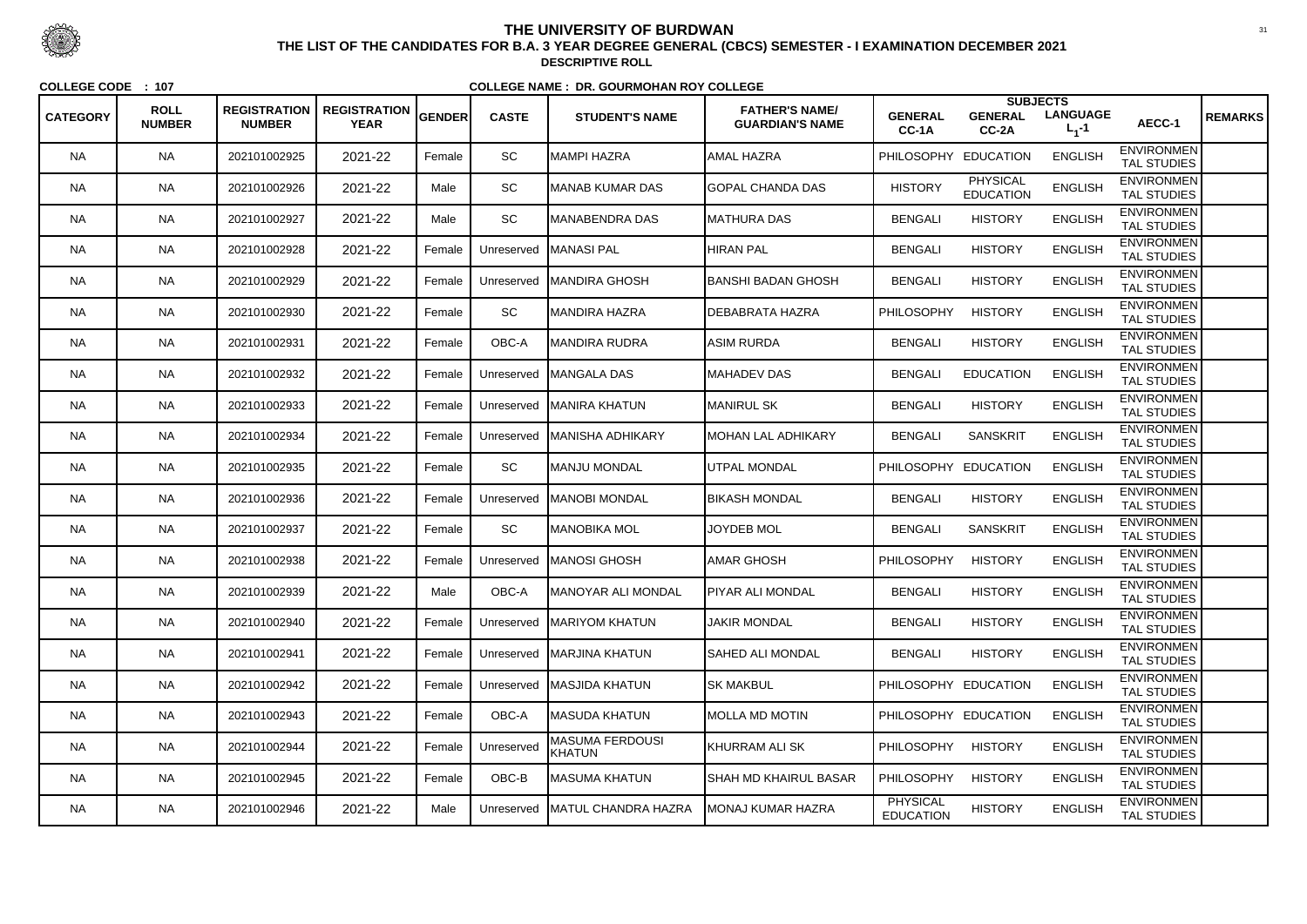|                 | <b>ROLL</b>   | <b>REGISTRATION</b> | <b>REGISTRATION</b> |        |              |                                         | <b>FATHER'S NAME/</b>                      |                         | <b>SUBJECTS</b>                    | <b>LANGUAGE</b> |                                         |                |
|-----------------|---------------|---------------------|---------------------|--------|--------------|-----------------------------------------|--------------------------------------------|-------------------------|------------------------------------|-----------------|-----------------------------------------|----------------|
| <b>CATEGORY</b> | <b>NUMBER</b> | <b>NUMBER</b>       | <b>YEAR</b>         | GENDER | <b>CASTE</b> | <b>STUDENT'S NAME</b>                   | <b>GUARDIAN'S NAME</b>                     | <b>GENERAL</b><br>CC-1A | <b>GENERAL</b><br>CC-2A            | $L_1 - 1$       | AECC-1                                  | <b>REMARKS</b> |
| <b>NA</b>       | <b>NA</b>     | 202101002947        | 2021-22             | Female | OBC-A        | ∣MAYA SK                                | <b>JAKIR HOSSAIN SK</b>                    | <b>BENGALI</b>          | <b>POLITICAL</b><br><b>SCIENCE</b> | <b>ENGLISH</b>  | <b>ENVIRONMEN</b><br><b>TAL STUDIES</b> |                |
| <b>NA</b>       | <b>NA</b>     | 202101002948        | 2021-22             | Female | OBC-A        | MAYNA KHATUN                            | <b>AKIBUL SK</b>                           | <b>HISTORY</b>          | PHILOSOPHY                         | <b>ENGLISH</b>  | <b>ENVIRONMEN</b><br><b>TAL STUDIES</b> |                |
| NA.             | <b>NA</b>     | 202101002949        | 2021-22             | Male   | OBC-A        | IMD ALI MONDAL                          | <b>MORTAJA MONDAL</b>                      | <b>BENGALI</b>          | <b>HISTORY</b>                     | <b>ENGLISH</b>  | <b>ENVIRONMEN</b><br><b>TAL STUDIES</b> |                |
| <b>NA</b>       | <b>NA</b>     | 202101002950        | 2021-22             | Male   | OBC-A        | IMD DISHAN KHAN                         | <b>JAHANGIR KHAN</b>                       | <b>BENGALI</b>          | <b>HISTORY</b>                     | <b>ENGLISH</b>  | <b>ENVIRONMEN</b><br><b>TAL STUDIES</b> |                |
| <b>NA</b>       | <b>NA</b>     | 202101002951        | 2021-22             | Male   | OBC-A        | <b>MD GOLAM MOSTAFA SK</b>              | <b>ANARUL HQ SK</b>                        | <b>ECONOMICS</b>        | <b>POLITICAL</b><br><b>SCIENCE</b> | <b>ENGLISH</b>  | <b>ENVIRONMEN</b><br><b>TAL STUDIES</b> |                |
| <b>NA</b>       | <b>NA</b>     | 202101002952        | 2021-22             | Male   | Unreserved   | <b>IMD MASUD SK</b>                     | <b>JAFAR ALI SK</b>                        | <b>BENGALI</b>          | <b>SANSKRIT</b>                    | <b>ENGLISH</b>  | <b>ENVIRONMEN</b><br><b>TAL STUDIES</b> |                |
| NA.             | <b>NA</b>     | 202101002953        | 2021-22             | Male   | OBC-A        | <b>MD MIM MONDAL</b>                    | <b>ABUL HOSSAIN MONDAL</b>                 | <b>BENGALI</b>          | <b>HISTORY</b>                     | <b>ENGLISH</b>  | <b>ENVIRONMEN</b><br><b>TAL STUDIES</b> |                |
| <b>NA</b>       | <b>NA</b>     | 202101002954        | 2021-22             | Male   | OBC-A        | IMD MOBAROK HOSSAIN                     | IMD MOFASSAR HOSSAIN                       | <b>BENGALI</b>          | <b>HISTORY</b>                     | <b>ENGLISH</b>  | <b>ENVIRONMEN</b><br><b>TAL STUDIES</b> |                |
| <b>NA</b>       | <b>NA</b>     | 202101002955        | 2021-22             | Male   | Unreserved   | <b>MD YOUNUS RASUL</b><br><b>MONDAL</b> | <b>MD HAFIZUR RAHAMAN</b><br><b>MONDAL</b> | PHILOSOPHY              | <b>POLITICAL</b><br><b>SCIENCE</b> | <b>ENGLISH</b>  | <b>ENVIRONMEN</b><br><b>TAL STUDIES</b> |                |
| NA.             | <b>NA</b>     | 202101002956        | 2021-22             | Female | Unreserved   | MEHERUNNESA KHATUN                      | KADER GONI SK                              | <b>PHILOSOPHY</b>       | <b>HISTORY</b>                     | <b>ENGLISH</b>  | <b>ENVIRONMEN</b><br><b>TAL STUDIES</b> |                |
| <b>NA</b>       | <b>NA</b>     | 202101002957        | 2021-22             | Female | Unreserved   | MEHERUNNESA KHATUN                      | <b>RAMJAN SEIKH</b>                        | <b>BENGALI</b>          | <b>HISTORY</b>                     | <b>ENGLISH</b>  | <b>ENVIRONMEN</b><br><b>TAL STUDIES</b> |                |
| <b>NA</b>       | <b>NA</b>     | 202101002958        | 2021-22             | Female | Unreserved   | MEHERUNNESSA KHATUN  ABDUL BARIK SEIKH  |                                            | <b>PHILOSOPHY</b>       | <b>EDUCATION</b>                   | <b>ENGLISH</b>  | <b>ENVIRONMEN</b><br><b>TAL STUDIES</b> |                |
| <b>NA</b>       | <b>NA</b>     | 202101002959        | 2021-22             | Female | Unreserved   | <b>MEHERUNNISA KHATUN</b>               | <b>LATE KUDDUS SEIKH</b>                   | <b>BENGALI</b>          | <b>HISTORY</b>                     | <b>ENGLISH</b>  | <b>ENVIRONMEN</b><br><b>TAL STUDIES</b> |                |
| NA.             | <b>NA</b>     | 202101002960        | 2021-22             | Female | OBC-B        | <b>MIMMA KHATUN</b>                     | İKAMALUDDIN SAHANA                         | <b>BENGALI</b>          | <b>HISTORY</b>                     | <b>ENGLISH</b>  | <b>ENVIRONMEN</b><br><b>TAL STUDIES</b> |                |
| <b>NA</b>       | <b>NA</b>     | 202101002961        | 2021-22             | Female |              | Unreserved   MINA GHOSH                 | KASHINATH GHOSH                            | <b>PHILOSOPHY</b>       | <b>HISTORY</b>                     | <b>ENGLISH</b>  | <b>ENVIRONMEN</b><br><b>TAL STUDIES</b> |                |
| <b>NA</b>       | <b>NA</b>     | 202101002962        | 2021-22             | Female | OBC-A        | MINA KHATUN                             | <b>MONIRUL HAQUE MALLICK</b>               | <b>BENGALI</b>          | <b>GEOGRAPHY</b>                   | <b>ENGLISH</b>  | <b>ENVIRONMEN</b><br><b>TAL STUDIES</b> |                |
| NA.             | <b>NA</b>     | 202101002963        | 2021-22             | Male   | OBC-A        | MINHAJUDDIN MONDAL                      | <b>IMD HAIDAR MONDAL</b>                   | <b>BENGALI</b>          | <b>POLITICAL</b><br><b>SCIENCE</b> | <b>ENGLISH</b>  | <b>ENVIRONMEN</b><br>TAL STUDIES        |                |
| <b>NA</b>       | <b>NA</b>     | 202101002964        | 2021-22             | Female | Unreserved   | <b>MINU KHATUN</b>                      | <b>MANSUR SK</b>                           | <b>BENGALI</b>          | <b>HISTORY</b>                     | <b>ENGLISH</b>  | <b>ENVIRONMEN</b><br><b>TAL STUDIES</b> |                |
| <b>NA</b>       | <b>NA</b>     | 202101002965        | 2021-22             | Female | Unreserved   | <b>MIRA KHATUN</b>                      | <b>NABINUR ALAM SK</b>                     | <b>BENGALI</b>          | <b>HISTORY</b>                     | <b>ENGLISH</b>  | <b>ENVIRONMEN</b><br>TAL STUDIES        |                |
| <b>NA</b>       | <b>NA</b>     | 202101002966        | 2021-22             | Male   | OBC-A        | MIRAJ SHAIKH                            | <b>JAMAL SHAIKH</b>                        | <b>BENGALI</b>          | <b>EDUCATION</b>                   | <b>ENGLISH</b>  | <b>ENVIRONMEN</b><br>TAL STUDIES        |                |
| NA.             | <b>NA</b>     | 202101002967        | 2021-22             | Male   | OBC-B        | <b>MIRTUNJOY GHOSH</b>                  | <b>BABU GHOSH</b>                          | <b>BENGALI</b>          | <b>POLITICAL</b><br><b>SCIENCE</b> | <b>ENGLISH</b>  | <b>ENVIRONMEN</b><br>TAL STUDIES        |                |
| NA              | <b>NA</b>     | 202101002968        | 2021-22             | Female | SC           | MITA DAS                                | <b>HARADHAN DAS</b>                        | <b>PHILOSOPHY</b>       | <b>HISTORY</b>                     | <b>ENGLISH</b>  | <b>ENVIRONMEN</b><br>TAL STUDIES        |                |



 <sup>32</sup> **THE LIST OF THE CANDIDATES FOR B.A. 3 YEAR DEGREE GENERAL (CBCS) SEMESTER - I EXAMINATION DECEMBER 2021DESCRIPTIVE ROLL**

**COLLEGE CODE : <sup>107</sup>**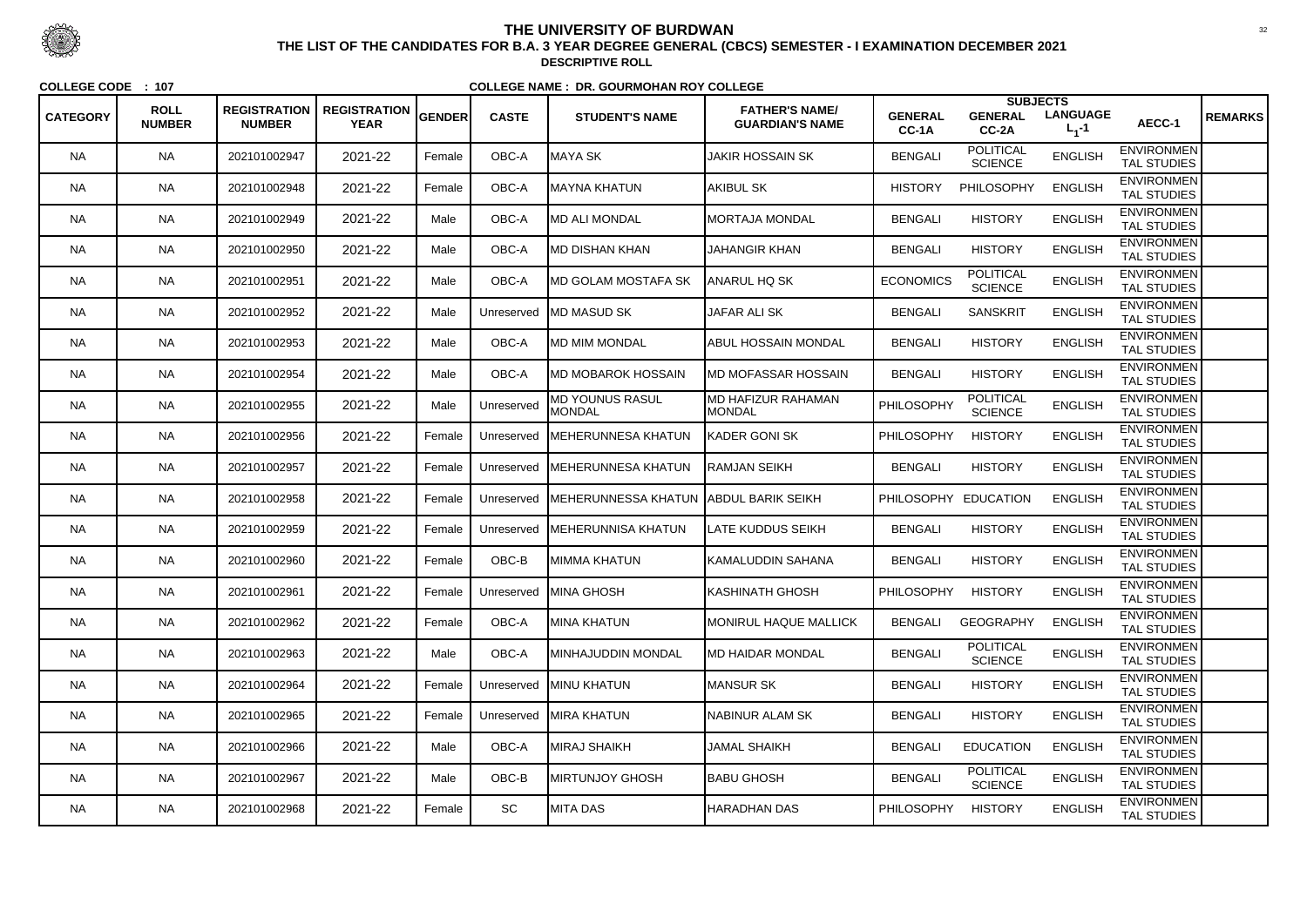|                 | <b>ROLL</b>   | <b>REGISTRATION</b> | <b>REGISTRATION</b> |        |              |                                           | <b>FATHER'S NAME/</b>    |                                    | <b>SUBJECTS</b>                    |                              |                                         |                |
|-----------------|---------------|---------------------|---------------------|--------|--------------|-------------------------------------------|--------------------------|------------------------------------|------------------------------------|------------------------------|-----------------------------------------|----------------|
| <b>CATEGORY</b> | <b>NUMBER</b> | <b>NUMBER</b>       | <b>YEAR</b>         | GENDER | <b>CASTE</b> | <b>STUDENT'S NAME</b>                     | <b>GUARDIAN'S NAME</b>   | <b>GENERAL</b><br>CC-1A            | <b>GENERAL</b><br>CC-2A            | <b>LANGUAGE</b><br>$L_1 - 1$ | AECC-1                                  | <b>REMARKS</b> |
| <b>NA</b>       | <b>NA</b>     | 202101002969        | 2021-22             | Female | Unreserved   | <b>IMITHU SK</b>                          | <b>JAMAL SK</b>          | <b>BENGALI</b>                     | <b>HISTORY</b>                     | <b>ENGLISH</b>               | <b>ENVIRONMEN</b><br><b>TAL STUDIES</b> |                |
| <b>NA</b>       | <b>NA</b>     | 202101002970        | 2021-22             | Female | Unreserved   | <b>IMOBINA KHATUN</b>                     | <b>MANIRUL SK</b>        | <b>BENGALI</b>                     | <b>HISTORY</b>                     | <b>ENGLISH</b>               | <b>ENVIRONMEN</b><br><b>TAL STUDIES</b> |                |
| NA.             | <b>NA</b>     | 202101002971        | 2021-22             | Male   | Unreserved   | <b>IMODASIR SEIKH</b>                     | ATAUR SEIKH              | <b>BENGALI</b>                     | <b>HISTORY</b>                     | <b>ENGLISH</b>               | <b>ENVIRONMEN</b><br><b>TAL STUDIES</b> |                |
| <b>NA</b>       | <b>NA</b>     | 202101002972        | 2021-22             | Male   | OBC-A        | <b>MOFIJUL MOLLICK</b>                    | <b>HAFIJUL MOLLICK</b>   | <b>BENGALI</b>                     | <b>HISTORY</b>                     | <b>ENGLISH</b>               | <b>ENVIRONMEN</b><br><b>TAL STUDIES</b> |                |
| <b>NA</b>       | <b>NA</b>     | 202101002973        | 2021-22             | Male   | OBC-A        | <b>MOHAMMAD HABIBULLA</b><br><b>SEIKH</b> | ABDUL KHALEK SEIKH       | <b>BENGALI</b>                     | <b>HISTORY</b>                     | <b>ENGLISH</b>               | <b>ENVIRONMEN</b><br><b>TAL STUDIES</b> |                |
| <b>NA</b>       | <b>NA</b>     | 202101002974        | 2021-22             | Female | Unreserved   | <b>IMOHIMA KHATUN</b>                     | <b>ISK RAHAMAT</b>       | <b>BENGALI</b>                     | <b>HISTORY</b>                     | <b>ENGLISH</b>               | <b>ENVIRONMEN</b><br><b>TAL STUDIES</b> |                |
| NA.             | <b>NA</b>     | 202101002975        | 2021-22             | Male   | Unreserved   | <b>MOINUDDIN MALLIK</b>                   | ABU BAKKAR MALLIK        | <b>BENGALI</b>                     | <b>HISTORY</b>                     | <b>ENGLISH</b>               | <b>ENVIRONMEN</b><br><b>TAL STUDIES</b> |                |
| <b>NA</b>       | <b>NA</b>     | 202101002976        | 2021-22             | Female | Unreserved   | <b>MOMINA KHATUN</b>                      | <b>OSMAN KHAN</b>        | <b>BENGALI</b>                     | <b>HISTORY</b>                     | <b>ENGLISH</b>               | <b>ENVIRONMEN</b><br>TAL STUDIES        |                |
| <b>NA</b>       | <b>NA</b>     | 202101002977        | 2021-22             | Female | Unreserved   | <b>IMOMINA KHATUN</b>                     | <b>BAIJUL KHAN</b>       | <b>HISTORY</b>                     | <b>BENGALI</b>                     | <b>ENGLISH</b>               | <b>ENVIRONMEN</b><br><b>TAL STUDIES</b> |                |
| NA.             | <b>NA</b>     | 202101002978        | 2021-22             | Female | Unreserved   | <b>IMOMINA KHATUN</b>                     | <b>MAFIJUL SK</b>        | <b>BENGALI</b>                     | <b>HISTORY</b>                     | <b>ENGLISH</b>               | <b>ENVIRONMEN</b><br><b>TAL STUDIES</b> |                |
| <b>NA</b>       | <b>NA</b>     | 202101002979        | 2021-22             | Female | OBC-A        | MOMINA KHATUN                             | <b>MOMIN MONDAL</b>      | <b>POLITICAL</b><br><b>SCIENCE</b> | PHILOSOPHY                         | <b>ENGLISH</b>               | <b>ENVIRONMEN</b><br><b>TAL STUDIES</b> |                |
| <b>NA</b>       | <b>NA</b>     | 202101002980        | 2021-22             | Female | Unreserved   | <b>IMOMTAJ KHATUN</b>                     | <b>MAJED ALI SEIKH</b>   |                                    | PHILOSOPHY EDUCATION               | <b>ENGLISH</b>               | <b>ENVIRONMEN</b><br><b>TAL STUDIES</b> |                |
| <b>NA</b>       | <b>NA</b>     | 202101002981        | 2021-22             | Female | SC           | MONDIRA DAS                               | <b>KANCHAN DAS</b>       | <b>BENGALI</b>                     | <b>HISTORY</b>                     | <b>ENGLISH</b>               | <b>ENVIRONMEN</b><br><b>TAL STUDIES</b> |                |
| NA.             | <b>NA</b>     | 202101002982        | 2021-22             | Male   | SC           | MONGAL MAJHI                              | <b>NIRANJAN MAJHI</b>    | <b>PHILOSOPHY</b>                  | <b>HISTORY</b>                     | <b>ENGLISH</b>               | <b>ENVIRONMEN</b><br><b>TAL STUDIES</b> |                |
| <b>NA</b>       | <b>NA</b>     | 202101002983        | 2021-22             | Female |              | Unreserved   MONIJA KHATUN                | MOJAMMEL MONDAL          | <b>BENGALI</b>                     | <b>HISTORY</b>                     | <b>ENGLISH</b>               | <b>ENVIRONMEN</b><br><b>TAL STUDIES</b> |                |
| <b>NA</b>       | <b>NA</b>     | 202101002984        | 2021-22             | Female |              | Unreserved   MONIKA KHATUN                | <b>MONIRUL SEKH</b>      | <b>BENGALI</b>                     | <b>HISTORY</b>                     | <b>ENGLISH</b>               | <b>ENVIRONMEN</b><br><b>TAL STUDIES</b> |                |
| NA.             | <b>NA</b>     | 202101002985        | 2021-22             | Female | SC           | MONISHA SAHA                              | ADITYA KUMAR SAHA        |                                    | PHILOSOPHY EDUCATION               | <b>ENGLISH</b>               | <b>ENVIRONMEN</b><br><b>TAL STUDIES</b> |                |
| <b>NA</b>       | <b>NA</b>     | 202101002986        | 2021-22             | Female | Unreserved   | <b>MONJURA KHATUN</b>                     | <b>GIYASUDDIN MALLIK</b> | <b>BENGALI</b>                     | <b>POLITICAL</b><br><b>SCIENCE</b> | <b>ENGLISH</b>               | <b>ENVIRONMEN</b><br><b>TAL STUDIES</b> |                |
| <b>NA</b>       | <b>NA</b>     | 202101002987        | 2021-22             | Female | Unreserved   | <b>IMONOWARA KHATUN</b>                   | <b>ANOWAR ALI SK</b>     | <b>BENGALI</b>                     | <b>HISTORY</b>                     | <b>ENGLISH</b>               | <b>ENVIRONMEN</b><br>TAL STUDIES        |                |
| <b>NA</b>       | <b>NA</b>     | 202101002988        | 2021-22             | Female |              | Unreserved MORIYAM KHATUN                 | <b>BAHARUL MIYA</b>      | POLITICAL<br><b>SCIENCE</b>        | PHILOSOPHY                         | <b>ENGLISH</b>               | <b>ENVIRONMEN</b><br>TAL STUDIES        |                |
| NA.             | <b>NA</b>     | 202101002989        | 2021-22             | Female | Unreserved   | <b>IMORJINA KHATUN</b>                    | KAZI BAGBUL ISLAM        | <b>POLITICAL</b><br><b>SCIENCE</b> | <b>SOCIOLOGY</b>                   | <b>ENGLISH</b>               | <b>ENVIRONMEN</b><br>TAL STUDIES        |                |
| NA              | <b>NA</b>     | 202101002990        | 2021-22             | Female | Unreserved   | <b>MORJINA KHATUN</b>                     | MORTEJ ALI SK            | <b>BENGALI</b>                     | <b>HISTORY</b>                     | <b>ENGLISH</b>               | <b>ENVIRONMEN</b><br>TAL STUDIES        |                |



 <sup>33</sup> **THE LIST OF THE CANDIDATES FOR B.A. 3 YEAR DEGREE GENERAL (CBCS) SEMESTER - I EXAMINATION DECEMBER 2021DESCRIPTIVE ROLL**

**COLLEGE CODE : <sup>107</sup>**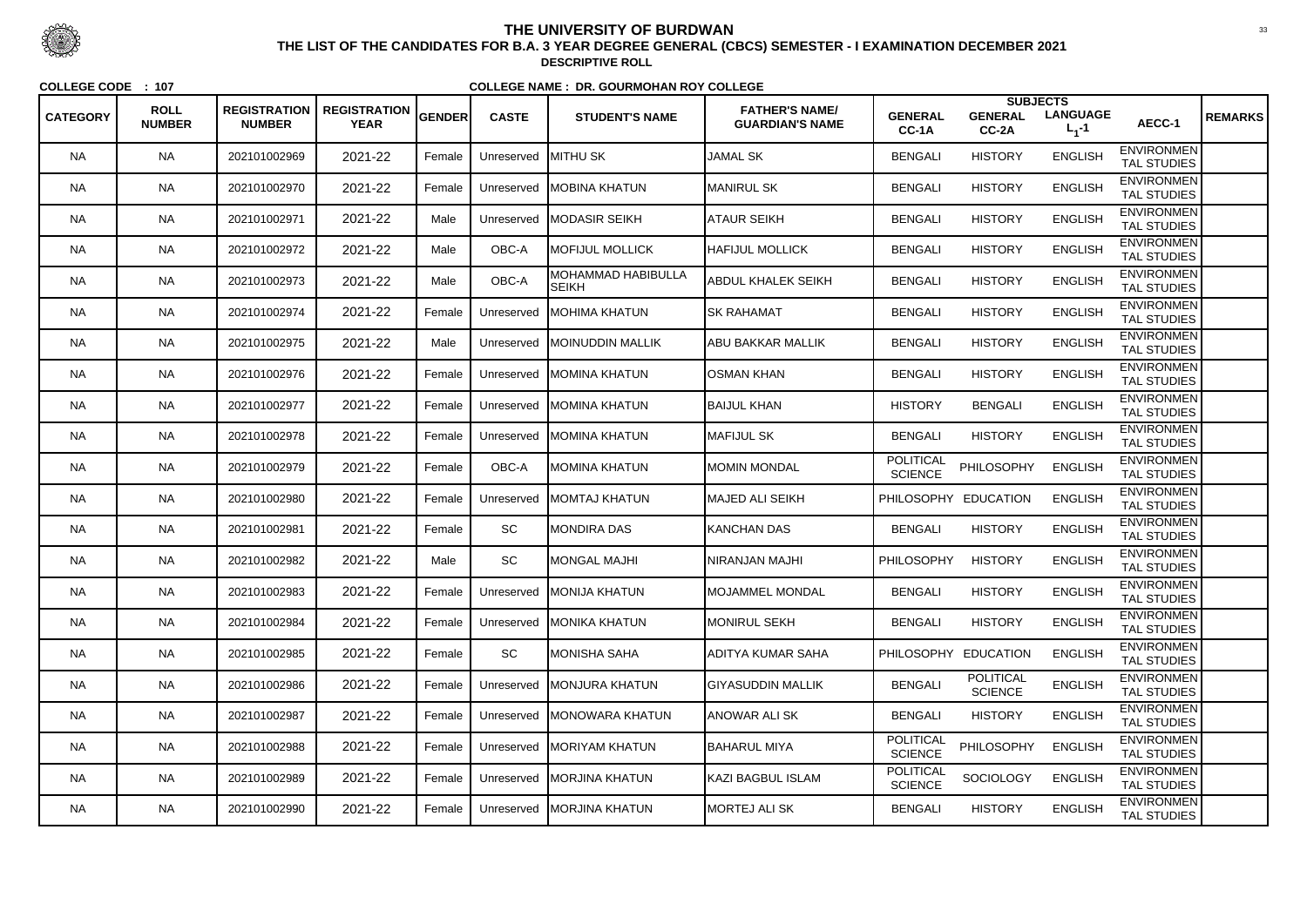|                 |                              |                                      |                                    |               |              |                                  |                                                 |                                    | <b>SUBJECTS</b>                    |                              |                                         |                |
|-----------------|------------------------------|--------------------------------------|------------------------------------|---------------|--------------|----------------------------------|-------------------------------------------------|------------------------------------|------------------------------------|------------------------------|-----------------------------------------|----------------|
| <b>CATEGORY</b> | <b>ROLL</b><br><b>NUMBER</b> | <b>REGISTRATION</b><br><b>NUMBER</b> | <b>REGISTRATION</b><br><b>YEAR</b> | <b>GENDER</b> | <b>CASTE</b> | <b>STUDENT'S NAME</b>            | <b>FATHER'S NAME/</b><br><b>GUARDIAN'S NAME</b> | <b>GENERAL</b><br>CC-1A            | <b>GENERAL</b><br>CC-2A            | <b>LANGUAGE</b><br>$L_1 - 1$ | AECC-1                                  | <b>REMARKS</b> |
| <b>NA</b>       | <b>NA</b>                    | 202101002991                         | 2021-22                            | Male          | Unreserved   | <b>MOSAHEB MONDAL</b>            | <b>YUSUF MONDAL</b>                             | <b>BENGALI</b>                     | <b>HISTORY</b>                     | <b>ENGLISH</b>               | <b>ENVIRONMEN</b><br><b>TAL STUDIES</b> |                |
| <b>NA</b>       | <b>NA</b>                    | 202101002992                         | 2021-22                            | Male          | OBC-A        | IMOSARAF MONDAL                  | <b>RAFIJUL MONDAL</b>                           | <b>BENGALI</b>                     | <b>HISTORY</b>                     | <b>ENGLISH</b>               | <b>ENVIRONMEN</b><br>TAL STUDIES        |                |
| <b>NA</b>       | <b>NA</b>                    | 202101002993                         | 2021-22                            | Male          | OBC-A        | MOSARAF SK                       | MAHIBUL SK                                      | <b>POLITICAL</b><br><b>SCIENCE</b> | PHILOSOPHY                         | <b>ENGLISH</b>               | <b>ENVIRONMEN</b><br><b>TAL STUDIES</b> |                |
| <b>NA</b>       | <b>NA</b>                    | 202101002994                         | 2021-22                            | Male          | Unreserved   | <b>MOSAROF SEKH</b>              | <b>ASROF SEKH</b>                               | <b>BENGALI</b>                     | <b>HISTORY</b>                     | <b>ENGLISH</b>               | <b>ENVIRONMEN</b><br><b>TAL STUDIES</b> |                |
| <b>NA</b>       | <b>NA</b>                    | 202101002995                         | 2021-22                            | Female        | OBC-A        | <b>IMOSRIKINA KHATUN</b>         | <b>BABU MALLICK</b>                             | <b>HISTORY</b>                     | PHILOSOPHY                         | <b>ENGLISH</b>               | <b>ENVIRONMEN</b><br><b>TAL STUDIES</b> |                |
| <b>NA</b>       | <b>NA</b>                    | 202101002996                         | 2021-22                            | Female        | OBC-A        | <b>MOSSAMMAT SALMA</b><br>KHATUN | <b>NURUL ISLAM MALLICK</b>                      | <b>BENGALI</b>                     | <b>HISTORY</b>                     | <b>ENGLISH</b>               | <b>ENVIRONMEN</b><br><b>TAL STUDIES</b> |                |
| <b>NA</b>       | <b>NA</b>                    | 202101002997                         | 2021-22                            | Female        | OBC-A        | <b>IMOSTAKIMA SEKH</b>           | <b>JINNAL SEKH</b>                              | <b>SOCIOLOGY</b>                   | <b>POLITICAL</b><br><b>SCIENCE</b> | <b>ENGLISH</b>               | <b>ENVIRONMEN</b><br><b>TAL STUDIES</b> |                |
| <b>NA</b>       | <b>NA</b>                    | 202101002998                         | 2021-22                            | Female        | Unreserved   | <b>IMOULI GHOSH</b>              | <b>SWAPAN KUMAR GHOSH</b>                       |                                    | PHILOSOPHY GEOGRAPHY               | <b>ENGLISH</b>               | <b>ENVIRONMEN</b><br><b>TAL STUDIES</b> |                |
| <b>NA</b>       | <b>NA</b>                    | 202101002999                         | 2021-22                            | Female        | OBC-B        | <b>IMOUMITA KARMOKAR</b>         | DAYAMAY KARMOKAR                                | <b>PHILOSOPHY</b>                  | <b>SANSKRIT</b>                    | <b>ENGLISH</b>               | <b>ENVIRONMEN</b><br><b>TAL STUDIES</b> |                |
| <b>NA</b>       | <b>NA</b>                    | 202101003000                         | 2021-22                            | Female        | Unreserved   | <b>IMOUMITA NANDI</b>            | KRISHNA CHANDRA NANDI                           | <b>BENGALI</b>                     | <b>POLITICAL</b><br><b>SCIENCE</b> | <b>ENGLISH</b>               | <b>ENVIRONMEN</b><br><b>TAL STUDIES</b> |                |
| <b>NA</b>       | <b>NA</b>                    | 202101003001                         | 2021-22                            | Female        | Unreserved   | <b>IMOUSINA KHATUN</b>           | MALEK KHAN                                      | <b>BENGALI</b>                     | <b>HISTORY</b>                     | <b>ENGLISH</b>               | <b>ENVIRONMEN</b><br><b>TAL STUDIES</b> |                |
| <b>NA</b>       | <b>NA</b>                    | 202101003002                         | 2021-22                            | Female        | Unreserved   | <b>MOUSUMI CHOWDHURY</b>         | <b>MOTIAR RAHAMAN</b><br><b>CHOWDHURY</b>       | <b>BENGALI</b>                     | <b>EDUCATION</b>                   | <b>ENGLISH</b>               | <b>ENVIRONMEN</b><br><b>TAL STUDIES</b> |                |
| <b>NA</b>       | <b>NA</b>                    | 202101003003                         | 2021-22                            | Female        | Unreserved   | <b>IMOUSUMI KHATUN</b>           | <b>MOJARUL SEKH</b>                             | <b>BENGALI</b>                     | <b>HISTORY</b>                     | <b>ENGLISH</b>               | <b>ENVIRONMEN</b><br><b>TAL STUDIES</b> |                |
| <b>NA</b>       | <b>NA</b>                    | 202101003004                         | 2021-22                            | Female        | OBC-A        | IMOUSUMI KHATUN                  | <b>KITABUL SK</b>                               | <b>BENGALI</b>                     | <b>POLITICAL</b><br><b>SCIENCE</b> | <b>ENGLISH</b>               | <b>ENVIRONMEN</b><br><b>TAL STUDIES</b> |                |
| <b>NA</b>       | <b>NA</b>                    | 202101003005                         | 2021-22                            | Female        |              | Unreserved   MOUSUMI KHATUN      | <b>SARAFAT MONDAL</b>                           | <b>BENGALI</b>                     | <b>HISTORY</b>                     | <b>ENGLISH</b>               | <b>ENVIRONMEN</b><br><b>TAL STUDIES</b> |                |
| <b>NA</b>       | <b>NA</b>                    | 202101003006                         | 2021-22                            | Female        |              | Unreserved   MOUSUMI KHATUN      | <b>MAKBUL MALLICK</b>                           | <b>BENGALI</b>                     | <b>EDUCATION</b>                   | <b>ENGLISH</b>               | <b>ENVIRONMEN</b><br><b>TAL STUDIES</b> |                |
| <b>NA</b>       | <b>NA</b>                    | 202101003007                         | 2021-22                            | Female        | Unreserved   | <b>IMOUSUMI KHATUN</b>           | <b>HASIBUL MONDAL</b>                           | <b>BENGALI</b>                     | <b>HISTORY</b>                     | <b>ENGLISH</b>               | <b>ENVIRONMEN</b><br><b>TAL STUDIES</b> |                |
| <b>NA</b>       | <b>NA</b>                    | 202101003008                         | 2021-22                            | Female        | Unreserved   | <b>MOUSUMI KHATUN</b>            | <b>NAJRUL SK</b>                                | <b>BENGALI</b>                     | <b>HISTORY</b>                     | <b>ENGLISH</b>               | <b>ENVIRONMEN</b><br><b>TAL STUDIES</b> |                |
| <b>NA</b>       | <b>NA</b>                    | 202101003009                         | 2021-22                            | Female        | OBC-B        | MOUSUMI MODAK                    | <b>SISIR KUMAR MODAK</b>                        | <b>BENGALI</b>                     | <b>HISTORY</b>                     | <b>ENGLISH</b>               | <b>ENVIRONMEN</b><br>TAL STUDIES        |                |
| <b>NA</b>       | <b>NA</b>                    | 202101003010                         | 2021-22                            | Male          | SC           | <b>IMRINMOY MALICK</b>           | MAYNA MALICK                                    | <b>HISTORY</b>                     | PHILOSOPHY                         | <b>ENGLISH</b>               | <b>ENVIRONMEN</b><br><b>TAL STUDIES</b> |                |
| <b>NA</b>       | <b>NA</b>                    | 202101003011                         | 2021-22                            | Male          | OBC-A        | MUKTARUL MONDAL                  | <b>FAJAR ALI MONDAL</b>                         | <b>BENGALI</b>                     | <b>HISTORY</b>                     | <b>ENGLISH</b>               | <b>ENVIRONMEN</b><br>TAL STUDIES        |                |
| <b>NA</b>       | <b>NA</b>                    | 202101003012                         | 2021-22                            | Female        | Unreserved   | MUNMUN CHAKRABORTY               | <b>RAMA PRASAD</b><br><b>CHAKRABORTY</b>        | <b>BENGALI</b>                     | <b>POLITICAL</b><br><b>SCIENCE</b> | <b>ENGLISH</b>               | <b>ENVIRONMEN</b><br>TAL STUDIES        |                |



 <sup>34</sup> **THE LIST OF THE CANDIDATES FOR B.A. 3 YEAR DEGREE GENERAL (CBCS) SEMESTER - I EXAMINATION DECEMBER 2021DESCRIPTIVE ROLL**

**COLLEGE CODE : <sup>107</sup>**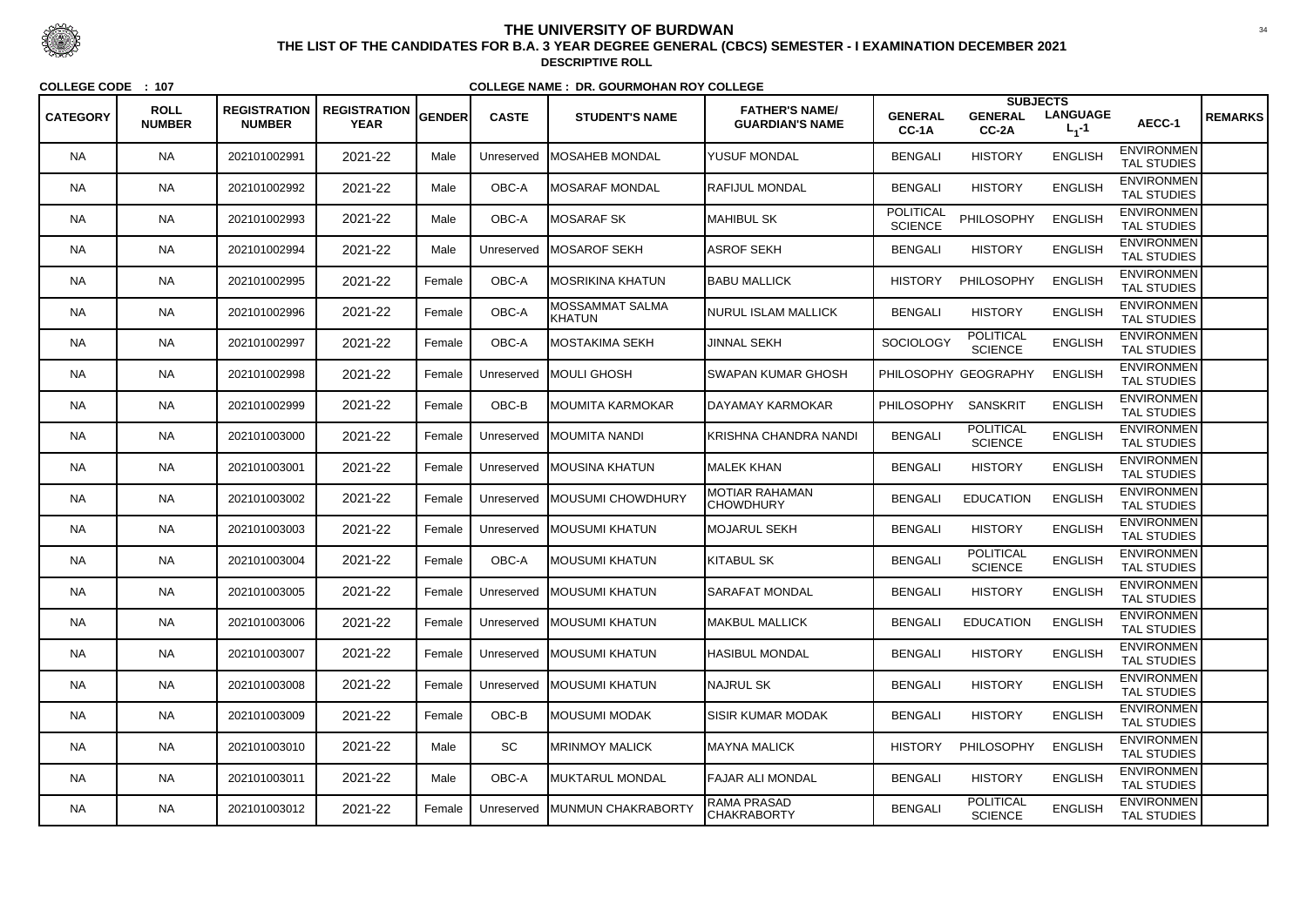| <b>CATEGORY</b> | <b>ROLL</b>   | <b>REGISTRATION</b> | <b>REGISTRATION</b> | <b>GENDER</b> | <b>CASTE</b> | <b>STUDENT'S NAME</b>          | <b>FATHER'S NAME/</b>               | <b>GENERAL</b>                      | <b>SUBJECTS</b><br><b>GENERAL</b>  | <b>LANGUAGE</b> |                                         | <b>REMARKS</b> |
|-----------------|---------------|---------------------|---------------------|---------------|--------------|--------------------------------|-------------------------------------|-------------------------------------|------------------------------------|-----------------|-----------------------------------------|----------------|
|                 | <b>NUMBER</b> | <b>NUMBER</b>       | <b>YEAR</b>         |               |              |                                | <b>GUARDIAN'S NAME</b>              | CC-1A                               | CC-2A                              | $L_1 - 1$       | AECC-1                                  |                |
| <b>NA</b>       | <b>NA</b>     | 202101003013        | 2021-22             | Female        | Unreserved   | <b>IMUNMUN NAYEK</b>           | <b>KAPIL NAYEK</b>                  | <b>BENGALI</b>                      | <b>HISTORY</b>                     | <b>ENGLISH</b>  | <b>ENVIRONMEN</b><br><b>TAL STUDIES</b> |                |
| <b>NA</b>       | <b>NA</b>     | 202101003014        | 2021-22             | Male          | Unreserved   | MUNSI MAHAMMED<br><b>MASUD</b> | MUNSI MAHAMMED NABI                 | <b>BENGALI</b>                      | <b>POLITICAL</b><br><b>SCIENCE</b> | <b>ENGLISH</b>  | <b>ENVIRONMEN</b><br><b>TAL STUDIES</b> |                |
| NA.             | <b>NA</b>     | 202101003015        | 2021-22             | Female        | OBC-A        | <b>IMURSINA KHATUN</b>         | IMAHASIN MONDAL                     |                                     | EDUCATION PHILOSOPHY               | <b>ENGLISH</b>  | <b>ENVIRONMEN</b><br><b>TAL STUDIES</b> |                |
| <b>NA</b>       | <b>NA</b>     | 202101003016        | 2021-22             | Male          | Unreserved   | <b>MUSA SEKH</b>               | MAHIBUL SEKH                        | <b>BENGALI</b>                      | <b>HISTORY</b>                     | <b>ENGLISH</b>  | <b>ENVIRONMEN</b><br><b>TAL STUDIES</b> |                |
| <b>NA</b>       | <b>NA</b>     | 202101003017        | 2021-22             | Male          |              | Unreserved MUSTAKIN SK         | <b>ABDUL RASID SEIKH</b>            | <b>BENGALI</b>                      | <b>HISTORY</b>                     | <b>ENGLISH</b>  | <b>ENVIRONMEN</b><br><b>TAL STUDIES</b> |                |
| <b>NA</b>       | <b>NA</b>     | 202101003018        | 2021-22             | Female        | Unreserved   | <b>NABIJA KHATUN</b>           | <b>HAIDER ALI SK</b>                | <b>PHILOSOPHY</b>                   | <b>HISTORY</b>                     | <b>ENGLISH</b>  | <b>ENVIRONMEN</b><br><b>TAL STUDIES</b> |                |
| NA.             | <b>NA</b>     | 202101003019        | 2021-22             | Female        | Unreserved   | <b>INAHARIN NESA</b>           | HARUN AL RASID SEKH                 | <b>BENGALI</b>                      | <b>HISTORY</b>                     | <b>ENGLISH</b>  | <b>ENVIRONMEN</b><br><b>TAL STUDIES</b> |                |
| <b>NA</b>       | <b>NA</b>     | 202101003020        | 2021-22             | Male          | OBC-A        | NAIF SK                        | SK MONIRUZ ZAMAL                    | <b>POLITICAL</b><br><b>SCIENCE</b>  | <b>BENGALI</b>                     | <b>ENGLISH</b>  | <b>ENVIRONMEN</b><br>TAL STUDIES        |                |
| <b>NA</b>       | <b>NA</b>     | 202101003021        | 2021-22             | Female        | OBC-A        | <b>NAJIFA KHATUN</b>           | <b>HAFIJUL SK</b>                   | <b>HISTORY</b>                      | PHILOSOPHY                         | <b>ENGLISH</b>  | <b>ENVIRONMEN</b><br><b>TAL STUDIES</b> |                |
| NA.             | <b>NA</b>     | 202101003022        | 2021-22             | Female        | Unreserved   | <b>NAJMA KHATUN</b>            | <b>SAFIKUL SK</b>                   | <b>BENGALI</b>                      | <b>HISTORY</b>                     | <b>ENGLISH</b>  | <b>ENVIRONMEN</b><br><b>TAL STUDIES</b> |                |
| <b>NA</b>       | <b>NA</b>     | 202101003023        | 2021-22             | Female        | Unreserved   | <b>INAJMA KHATUN</b>           | KHALIL SHEIK                        | PHILOSOPHY                          | <b>HISTORY</b>                     | <b>ENGLISH</b>  | <b>ENVIRONMEN</b><br><b>TAL STUDIES</b> |                |
| <b>NA</b>       | <b>NA</b>     | 202101003024        | 2021-22             | Female        | OBC-A        | NAJMA KHATUN                   | <b>MONSUR ALI SK</b>                | <b>BENGALI</b>                      | <b>HISTORY</b>                     | <b>ENGLISH</b>  | <b>ENVIRONMEN</b><br><b>TAL STUDIES</b> |                |
| <b>NA</b>       | <b>NA</b>     | 202101003025        | 2021-22             | Female        | OBC-A        | NAJMA KHATUN                   | <b>HAMID BISWAS</b>                 | <b>BENGALI</b>                      | <b>HISTORY</b>                     | <b>ENGLISH</b>  | <b>ENVIRONMEN</b><br><b>TAL STUDIES</b> |                |
| NA.             | <b>NA</b>     | 202101003026        | 2021-22             | Female        | OBC-A        | NAJMA MALLICK                  | LATE GOLAM KIBRIA<br><b>MALLICK</b> | <b>PHYSICAL</b><br><b>EDUCATION</b> | <b>HISTORY</b>                     | <b>ENGLISH</b>  | <b>ENVIRONMEN</b><br><b>TAL STUDIES</b> |                |
| <b>NA</b>       | <b>NA</b>     | 202101003027        | 2021-22             | Female        | OBC-A        | NAJMUNNESA KHATUN              | <b>SK KHALILUR RAHAMAN</b>          | <b>BENGALI</b>                      | <b>HISTORY</b>                     | <b>ENGLISH</b>  | <b>ENVIRONMEN</b><br><b>TAL STUDIES</b> |                |
| <b>NA</b>       | <b>NA</b>     | 202101003028        | 2021-22             | Female        | OBC-A        | NAJRIN MONDAL                  | <b>PARVEJ HOSSAIN MONDAL</b>        | <b>BENGALI</b>                      | <b>POLITICAL</b><br><b>SCIENCE</b> | <b>ENGLISH</b>  | <b>ENVIRONMEN</b><br><b>TAL STUDIES</b> |                |
| NA.             | <b>NA</b>     | 202101003029        | 2021-22             | Female        | OBC-B        | INAJRIN YASMIN KHATUN          | <b>I</b> GIYASUDDIN KHAN            | <b>BENGALI</b>                      | <b>POLITICAL</b><br><b>SCIENCE</b> | <b>ENGLISH</b>  | <b>ENVIRONMEN</b><br>TAL STUDIES        |                |
| <b>NA</b>       | <b>NA</b>     | 202101003030        | 2021-22             | Female        | Unreserved   | <b>NARGIS KHATUN</b>           | <b>EUSUF MUNSI</b>                  | <b>BENGALI</b>                      | <b>POLITICAL</b><br><b>SCIENCE</b> | <b>ENGLISH</b>  | <b>ENVIRONMEN</b><br>TAL STUDIES        |                |
| <b>NA</b>       | <b>NA</b>     | 202101003031        | 2021-22             | Female        | OBC-A        | <b>NARGIS MONDAL</b>           | <b>HAIDAR ALI MONDAL</b>            | <b>BENGALI</b>                      | <b>HISTORY</b>                     | <b>ENGLISH</b>  | <b>ENVIRONMEN</b><br>TAL STUDIES        |                |
| <b>NA</b>       | <b>NA</b>     | 202101003032        | 2021-22             | Female        | Unreserved   | <b>NARGIS PARVIN</b>           | <b>SAHABUDDIN SEKH</b>              | <b>BENGALI</b>                      | <b>HISTORY</b>                     | <b>ENGLISH</b>  | <b>ENVIRONMEN</b><br>TAL STUDIES        |                |
| NA.             | <b>NA</b>     | 202101003033        | 2021-22             | Female        | Unreserved   | <b>NASIMA KHATUN</b>           | <b>JAHANGIR SK</b>                  | <b>BENGALI</b>                      | <b>HISTORY</b>                     | <b>ENGLISH</b>  | <b>ENVIRONMEN</b><br>TAL STUDIES        |                |
| NA              | <b>NA</b>     | 202101003034        | 2021-22             | Female        | OBC-A        | NASIMA KHATUN                  | <b>AKBAR MALLICK</b>                | <b>PHYSICAL</b><br><b>EDUCATION</b> | <b>HISTORY</b>                     | <b>ENGLISH</b>  | <b>ENVIRONMEN</b><br>TAL STUDIES        |                |



 <sup>35</sup> **THE LIST OF THE CANDIDATES FOR B.A. 3 YEAR DEGREE GENERAL (CBCS) SEMESTER - I EXAMINATION DECEMBER 2021DESCRIPTIVE ROLL**

**COLLEGE CODE : <sup>107</sup>**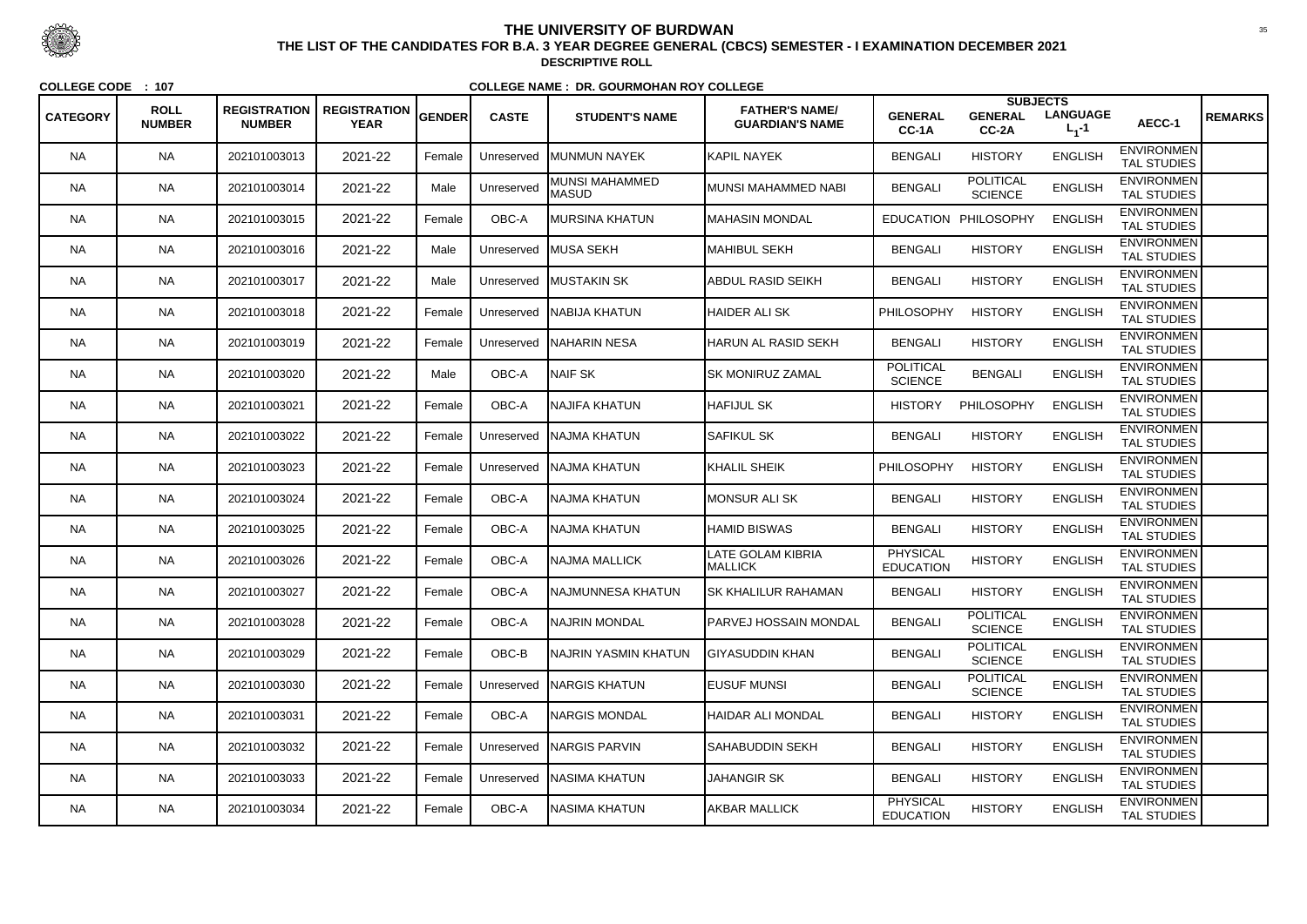|                 |                              |                                      |                                    |               |              |                            |                                                 |                                    | <b>SUBJECTS</b>                    |                              |                                         |                |
|-----------------|------------------------------|--------------------------------------|------------------------------------|---------------|--------------|----------------------------|-------------------------------------------------|------------------------------------|------------------------------------|------------------------------|-----------------------------------------|----------------|
| <b>CATEGORY</b> | <b>ROLL</b><br><b>NUMBER</b> | <b>REGISTRATION</b><br><b>NUMBER</b> | <b>REGISTRATION</b><br><b>YEAR</b> | <b>GENDER</b> | <b>CASTE</b> | <b>STUDENT'S NAME</b>      | <b>FATHER'S NAME/</b><br><b>GUARDIAN'S NAME</b> | <b>GENERAL</b><br>CC-1A            | <b>GENERAL</b><br>$CC-2A$          | <b>LANGUAGE</b><br>$L_1 - 1$ | AECC-1                                  | <b>REMARKS</b> |
| <b>NA</b>       | <b>NA</b>                    | 202101003035                         | 2021-22                            | Female        | OBC-A        | INASIMA KHATUN             | <b>SENTU SEKH</b>                               | <b>BENGALI</b>                     | <b>POLITICAL</b><br><b>SCIENCE</b> | <b>ENGLISH</b>               | <b>ENVIRONMEN</b><br><b>TAL STUDIES</b> |                |
| <b>NA</b>       | <b>NA</b>                    | 202101003036                         | 2021-22                            | Female        | Unreserved   | <b>NASIMA KHATUN</b>       | <b>SARIFUDDIN SK</b>                            | <b>BENGALI</b>                     | <b>HISTORY</b>                     | <b>ENGLISH</b>               | <b>ENVIRONMEN</b><br><b>TAL STUDIES</b> |                |
| <b>NA</b>       | <b>NA</b>                    | 202101003037                         | 2021-22                            | Female        | Unreserved   | <b>NASIMA KHATUN</b>       | <b>SELIM MONDAL</b>                             | <b>BENGALI</b>                     | <b>HISTORY</b>                     | <b>ENGLISH</b>               | <b>ENVIRONMEN</b><br>TAL STUDIES        |                |
| NA              | <b>NA</b>                    | 202101003038                         | 2021-22                            | Female        | Unreserved   | <b>NASIMA KHATUN</b>       | <b>KAMRUL SK</b>                                | <b>BENGALI</b>                     | <b>HISTORY</b>                     | <b>ENGLISH</b>               | <b>ENVIRONMEN</b><br><b>TAL STUDIES</b> |                |
| <b>NA</b>       | <b>NA</b>                    | 202101003039                         | 2021-22                            | Female        | Unreserved   | <b>NASIMA KHATUN</b>       | MAHAMMAD SEIKH                                  | <b>PHILOSOPHY</b>                  | <b>HISTORY</b>                     | <b>ENGLISH</b>               | <b>ENVIRONMEN</b><br><b>TAL STUDIES</b> |                |
| NA              | <b>NA</b>                    | 202101003040                         | 2021-22                            | Female        | OBC-A        | INASIMA KHATUN             | <b>HANIF MOLLA</b>                              | <b>HISTORY</b>                     | <b>SOCIOLOGY</b>                   | <b>ENGLISH</b>               | <b>ENVIRONMEN</b><br><b>TAL STUDIES</b> |                |
| <b>NA</b>       | <b>NA</b>                    | 202101003041                         | 2021-22                            | Female        | OBC-A        | <b>NASIMA KHATUN</b>       | <b>JAMIR ALI SEKH</b>                           | <b>BENGALI</b>                     | <b>HISTORY</b>                     | <b>ENGLISH</b>               | <b>ENVIRONMEN</b><br><b>TAL STUDIES</b> |                |
| <b>NA</b>       | <b>NA</b>                    | 202101003042                         | 2021-22                            | Female        | Unreserved   | <b>NASIMA KHATUN</b>       | ISK HASMAT ALI                                  | <b>POLITICAL</b><br><b>SCIENCE</b> | PHILOSOPHY                         | <b>ENGLISH</b>               | <b>ENVIRONMEN</b><br><b>TAL STUDIES</b> |                |
| <b>NA</b>       | <b>NA</b>                    | 202101003043                         | 2021-22                            | Female        | OBC-A        | NASIMUNNESA KHATUN         | <b>NAZRUL HAQUE MONDAL</b>                      | <b>HISTORY</b>                     | PHILOSOPHY                         | <b>ENGLISH</b>               | <b>ENVIRONMEN</b><br><b>TAL STUDIES</b> |                |
| NA              | <b>NA</b>                    | 202101003044                         | 2021-22                            | Male          | OBC-A        | NASIR MAMUD AK             | <b>ISK MD GIYAS UDDIN</b>                       | <b>BENGALI</b>                     | <b>EDUCATION</b>                   | <b>ENGLISH</b>               | <b>ENVIRONMEN</b><br><b>TAL STUDIES</b> |                |
| NA              | <b>NA</b>                    | 202101003045                         | 2021-22                            | Female        | Unreserved   | <b>NASIRA KHATUN</b>       | ALAM SK                                         | <b>BENGALI</b>                     | <b>HISTORY</b>                     | <b>ENGLISH</b>               | <b>ENVIRONMEN</b><br><b>TAL STUDIES</b> |                |
| <b>NA</b>       | <b>NA</b>                    | 202101003046                         | 2021-22                            | Female        | Unreserved   | <b>NASRIN BANU</b>         | <b>AMARULLA MONDAL</b>                          | <b>PHILOSOPHY</b>                  | <b>HISTORY</b>                     | <b>ENGLISH</b>               | <b>ENVIRONMEN</b><br><b>TAL STUDIES</b> |                |
| NA              | <b>NA</b>                    | 202101003047                         | 2021-22                            | Female        | OBC-A        | INASRIN KHATUN             | <b>NAJIBUL MALLICK</b>                          | <b>BENGALI</b>                     | <b>HISTORY</b>                     | <b>ENGLISH</b>               | <b>ENVIRONMEN</b><br><b>TAL STUDIES</b> |                |
| <b>NA</b>       | <b>NA</b>                    | 202101003048                         | 2021-22                            | Female        | Unreserved   | <b>NASRIN KHATUN</b>       | KHALIL MOLLA                                    | <b>BENGALI</b>                     | <b>EDUCATION</b>                   | <b>ENGLISH</b>               | <b>ENVIRONMEN</b><br><b>TAL STUDIES</b> |                |
| <b>NA</b>       | <b>NA</b>                    | 202101003049                         | 2021-22                            | Female        |              | Unreserved   NASRIN KHATUN | <b>SALAMAT KARIKAR</b>                          | <b>BENGALI</b>                     | <b>POLITICAL</b><br><b>SCIENCE</b> | <b>ENGLISH</b>               | <b>ENVIRONMEN</b><br><b>TAL STUDIES</b> |                |
| <b>NA</b>       | <b>NA</b>                    | 202101003050                         | 2021-22                            | Male          | OBC-A        | NAYAN SEIKH                | <b>NURJEL SEIKH</b>                             | <b>PHILOSOPHY</b>                  | <b>HISTORY</b>                     | <b>ENGLISH</b>               | <b>ENVIRONMEN</b><br><b>TAL STUDIES</b> |                |
| <b>NA</b>       | <b>NA</b>                    | 202101003051                         | 2021-22                            | Female        | Unreserved   | NAZMA SULTANA              | <b>SK NAZRUL ALAM</b>                           |                                    | PHILOSOPHY EDUCATION               | <b>ENGLISH</b>               | <b>ENVIRONMEN</b><br>TAL STUDIES        |                |
| <b>NA</b>       | <b>NA</b>                    | 202101003052                         | 2021-22                            | Female        | Unreserved   | NAZMA SULTANA              | LIAKAT MONDAL                                   | <b>BENGALI</b>                     | <b>HISTORY</b>                     | <b>ENGLISH</b>               | <b>ENVIRONMEN</b><br>TAL STUDIES        |                |
| <b>NA</b>       | <b>NA</b>                    | 202101003053                         | 2021-22                            | Female        | OBC-B        | NESHA DEY                  | <b>GANESH DEY</b>                               |                                    | PHILOSOPHY GEOGRAPHY               | <b>ENGLISH</b>               | <b>ENVIRONMEN</b><br>TAL STUDIES        |                |
| <b>NA</b>       | <b>NA</b>                    | 202101003054                         | 2021-22                            | Male          | OBC-B        | <b>NETAI GHOSH</b>         | <b>TAPAS GHOSH</b>                              | PHYSICAL<br><b>EDUCATION</b>       | <b>HISTORY</b>                     | <b>ENGLISH</b>               | <b>ENVIRONMEN</b><br>TAL STUDIES        |                |
| <b>NA</b>       | <b>NA</b>                    | 202101003055                         | 2021-22                            | Male          | Unreserved   | <b>NIBARAN MALICK</b>      | JAYANTA KUMAR MALICK                            | <b>BENGALI</b>                     | <b>HISTORY</b>                     | <b>ENGLISH</b>               | <b>ENVIRONMEN</b><br>TAL STUDIES        |                |
| <b>NA</b>       | <b>NA</b>                    | 202101003056                         | 2021-22                            | Female        | OBC-A        | <b>NICE SULTANA</b>        | <b>ANOWAR ALI MONDAL</b>                        | <b>BENGALI</b>                     | <b>HISTORY</b>                     | <b>ENGLISH</b>               | <b>ENVIRONMEN</b><br>TAL STUDIES        |                |



 <sup>36</sup> **THE LIST OF THE CANDIDATES FOR B.A. 3 YEAR DEGREE GENERAL (CBCS) SEMESTER - I EXAMINATION DECEMBER 2021DESCRIPTIVE ROLL**

**COLLEGE CODE : <sup>107</sup>**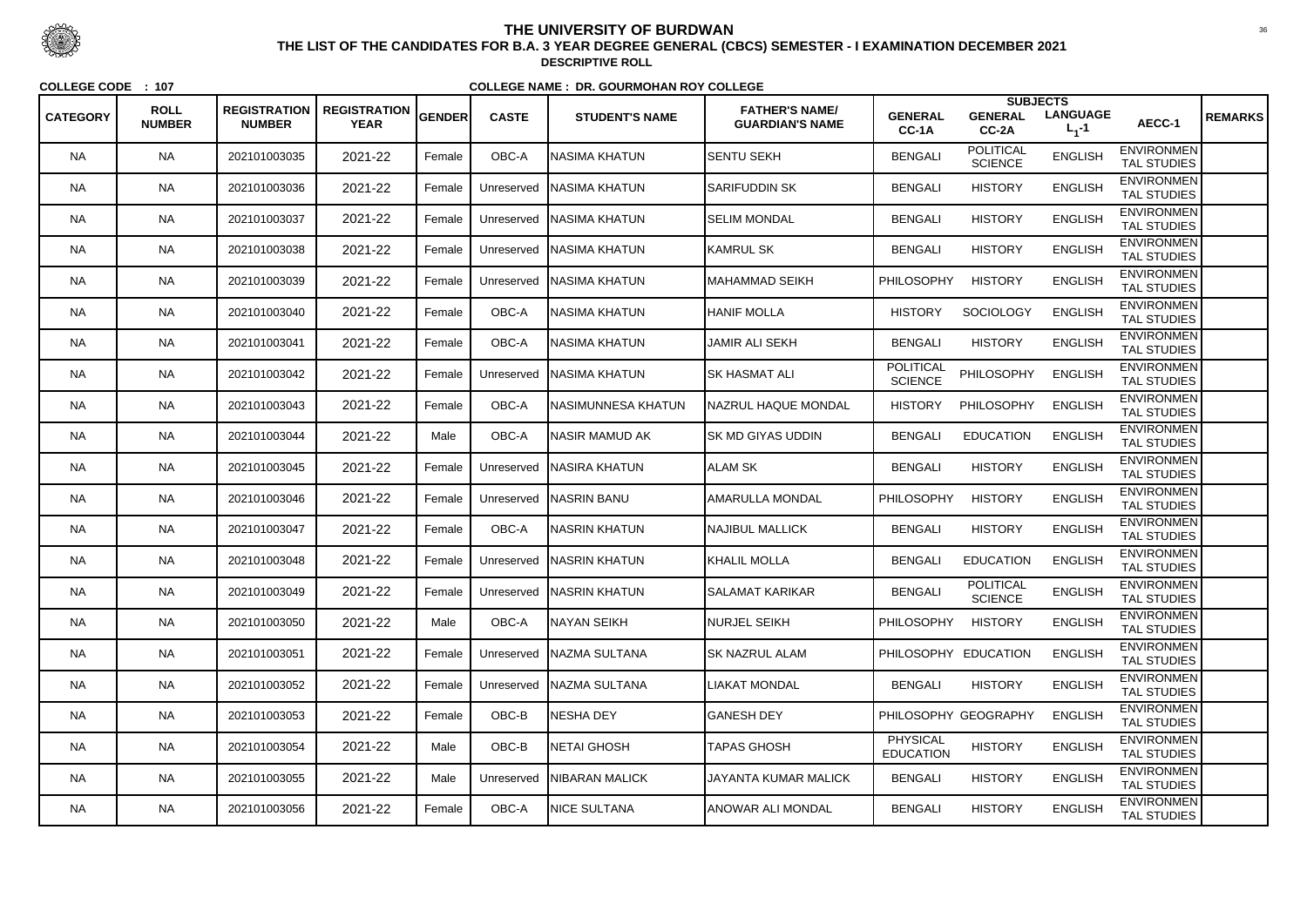|                 | <b>ROLL</b>   | <b>REGISTRATION</b> | <b>REGISTRATION</b> |        |              |                          | <b>FATHER'S NAME/</b>       |                                     | <b>SUBJECTS</b>                     |                              |                                         |                |
|-----------------|---------------|---------------------|---------------------|--------|--------------|--------------------------|-----------------------------|-------------------------------------|-------------------------------------|------------------------------|-----------------------------------------|----------------|
| <b>CATEGORY</b> | <b>NUMBER</b> | <b>NUMBER</b>       | <b>YEAR</b>         | GENDER | <b>CASTE</b> | <b>STUDENT'S NAME</b>    | <b>GUARDIAN'S NAME</b>      | <b>GENERAL</b><br>CC-1A             | <b>GENERAL</b><br>CC-2A             | <b>LANGUAGE</b><br>$L_1 - 1$ | AECC-1                                  | <b>REMARKS</b> |
| <b>NA</b>       | <b>NA</b>     | 202101003057        | 2021-22             | Female | OBC-A        | NIGER SULTANA MALLICK    | ABDUR RAUF MALLICK          | SOCIOLOGY                           | <b>POLITICAL</b><br><b>SCIENCE</b>  | <b>ENGLISH</b>               | <b>ENVIRONMEN</b><br><b>TAL STUDIES</b> |                |
| <b>NA</b>       | <b>NA</b>     | 202101003058        | 2021-22             | Female | OBC-B        | NIHA KARMAKAR            | <b>IRADHASHYAM KARMAKAR</b> | <b>BENGALI</b>                      | <b>EDUCATION</b>                    | <b>ENGLISH</b>               | <b>ENVIRONMEN</b><br>TAL STUDIES        |                |
| NA.             | <b>NA</b>     | 202101003059        | 2021-22             | Female | Unreserved   | NIKITA BHATTACHARYA      | PRABHAT BHATTACHARYA        | <b>BENGALI</b>                      | <b>POLITICAL</b><br><b>SCIENCE</b>  | <b>ENGLISH</b>               | <b>ENVIRONMEN</b><br><b>TAL STUDIES</b> |                |
| <b>NA</b>       | <b>NA</b>     | 202101003060        | 2021-22             | Male   | OBC-B        | NITAI MODAK              | UTTAM MODAK                 | <b>BENGALI</b>                      | <b>HISTORY</b>                      | <b>ENGLISH</b>               | <b>ENVIRONMEN</b><br><b>TAL STUDIES</b> |                |
| <b>NA</b>       | <b>NA</b>     | 202101003061        | 2021-22             | Male   | SC           | NITYANANDA MALICK        | <b>NARU MALICK</b>          | <b>PHYSICAL</b><br><b>EDUCATION</b> | <b>GEOGRAPHY</b>                    | <b>ENGLISH</b>               | <b>ENVIRONMEN</b><br><b>TAL STUDIES</b> |                |
| <b>NA</b>       | <b>NA</b>     | 202101003062        | 2021-22             | Female | <b>ST</b>    | NIYATI MURMU             | RAMPRASAD MUMU              | <b>BENGALI</b>                      | <b>SANSKRIT</b>                     | <b>ENGLISH</b>               | <b>ENVIRONMEN</b><br><b>TAL STUDIES</b> |                |
| NA.             | <b>NA</b>     | 202101003063        | 2021-22             | Female | Unreserved   | <b>INOWSHIN SARMILE</b>  | <b>IMD INTIKHAB ALAM</b>    | <b>EDUCATION</b>                    | <b>HISTORY</b>                      | <b>ENGLISH</b>               | <b>ENVIRONMEN</b><br><b>TAL STUDIES</b> |                |
| <b>NA</b>       | <b>NA</b>     | 202101003064        | 2021-22             | Female | Unreserved   | <b>INURBANU KHATUN</b>   | MAKIM SK                    | <b>SOCIOLOGY</b>                    | <b>HISTORY</b>                      | <b>ENGLISH</b>               | <b>ENVIRONMEN</b><br><b>TAL STUDIES</b> |                |
| <b>NA</b>       | <b>NA</b>     | 202101003065        | 2021-22             | Female | Unreserved   | <b>INURJAHAN KHATUN</b>  | <b>ARFAT KARIKAR</b>        | <b>HISTORY</b>                      | PHILOSOPHY                          | <b>ENGLISH</b>               | <b>ENVIRONMEN</b><br><b>TAL STUDIES</b> |                |
| NA.             | <b>NA</b>     | 202101003066        | 2021-22             | Female | Unreserved   | <b>INURJAHAN KHATUN</b>  | <b>ARFAT SEIKH</b>          | <b>BENGALI</b>                      | <b>HISTORY</b>                      | <b>ENGLISH</b>               | <b>ENVIRONMEN</b><br><b>TAL STUDIES</b> |                |
| <b>NA</b>       | <b>NA</b>     | 202101003067        | 2021-22             | Female | OBC-A        | NURJAHAN KHATUN          | <b>AZIZUL MALLIK</b>        | <b>HISTORY</b>                      | <b>PHYSICAL</b><br><b>EDUCATION</b> | <b>ENGLISH</b>               | <b>ENVIRONMEN</b><br><b>TAL STUDIES</b> |                |
| <b>NA</b>       | <b>NA</b>     | 202101003068        | 2021-22             | Female | OBC-B        | NURNAHAR SULTANA         | NURUL SAHANA                | PHILOSOPHY                          | <b>HISTORY</b>                      | <b>ENGLISH</b>               | <b>ENVIRONMEN</b><br><b>TAL STUDIES</b> |                |
| <b>NA</b>       | <b>NA</b>     | 202101003069        | 2021-22             | Female | OBC-A        | NURNESA KHATUN           | <b>IHASAN MONDAL</b>        | <b>PHILOSOPHY</b>                   | <b>HISTORY</b>                      | <b>ENGLISH</b>               | <b>ENVIRONMEN</b><br><b>TAL STUDIES</b> |                |
| NA.             | <b>NA</b>     | 202101003070        | 2021-22             | Female | OBC-A        | INURSELIMA KHATUN        | <b>NURNABI SK</b>           | <b>BENGALI</b>                      | <b>EDUCATION</b>                    | <b>ENGLISH</b>               | <b>ENVIRONMEN</b><br><b>TAL STUDIES</b> |                |
| <b>NA</b>       | <b>NA</b>     | 202101003071        | 2021-22             | Female | OBC-A        | NURSITARA KHATUN         | <b>SAIFUDDIN SHAH</b>       | <b>PHILOSOPHY</b>                   | <b>HISTORY</b>                      | <b>ENGLISH</b>               | <b>ENVIRONMEN</b><br><b>TAL STUDIES</b> |                |
| <b>NA</b>       | <b>NA</b>     | 202101003072        | 2021-22             | Male   | OBC-A        | NURUDDIN BORA            | NASIRUUDIN BORA             | <b>BENGALI</b>                      | <b>HISTORY</b>                      | <b>ENGLISH</b>               | <b>ENVIRONMEN</b><br><b>TAL STUDIES</b> |                |
| NA.             | <b>NA</b>     | 202101003073        | 2021-22             | Female | OBC-B        | NURUNNESA KHATUN         | <b>FAJILAT HASAN SHAH</b>   |                                     | EDUCATION PHILOSOPHY                | <b>ENGLISH</b>               | <b>ENVIRONMEN</b><br>TAL STUDIES        |                |
| <b>NA</b>       | <b>NA</b>     | 202101003074        | 2021-22             | Female | OBC-A        | OLIMA KHATUN             | <b>MUKTAR SEKH</b>          | <b>BENGALI</b>                      | <b>EDUCATION</b>                    | <b>ENGLISH</b>               | <b>ENVIRONMEN</b><br><b>TAL STUDIES</b> |                |
| <b>NA</b>       | <b>NA</b>     | 202101003075        | 2021-22             | Male   | Unreserved   | <b>IPALASH MALLICK</b>   | TAHER ALI MALLICK           | <b>BENGALI</b>                      | <b>EDUCATION</b>                    | <b>ENGLISH</b>               | <b>ENVIRONMEN</b><br>TAL STUDIES        |                |
| <b>NA</b>       | <b>NA</b>     | 202101003076        | 2021-22             | Male   | OBC-B        | <b>PALLAB GHOSH</b>      | <b>SARAT GHOSH</b>          | <b>PHILOSOPHY</b>                   | <b>HISTORY</b>                      | <b>ENGLISH</b>               | <b>ENVIRONMEN</b><br><b>TAL STUDIES</b> |                |
| NA.             | <b>NA</b>     | 202101003077        | 2021-22             | Female |              | Unreserved   PALLABI DAS | <b>BIKAS DAS</b>            | <b>BENGALI</b>                      | <b>HISTORY</b>                      | <b>ENGLISH</b>               | <b>ENVIRONMEN</b><br>TAL STUDIES        |                |
| NA              | <b>NA</b>     | 202101003078        | 2021-22             | Female |              | Unreserved   PALLABI KAR | <b>PINTU KAR</b>            | <b>BENGALI</b>                      | <b>HISTORY</b>                      | <b>ENGLISH</b>               | <b>ENVIRONMEN</b><br>TAL STUDIES        |                |



 <sup>37</sup> **THE LIST OF THE CANDIDATES FOR B.A. 3 YEAR DEGREE GENERAL (CBCS) SEMESTER - I EXAMINATION DECEMBER 2021DESCRIPTIVE ROLL**

**COLLEGE CODE : <sup>107</sup>**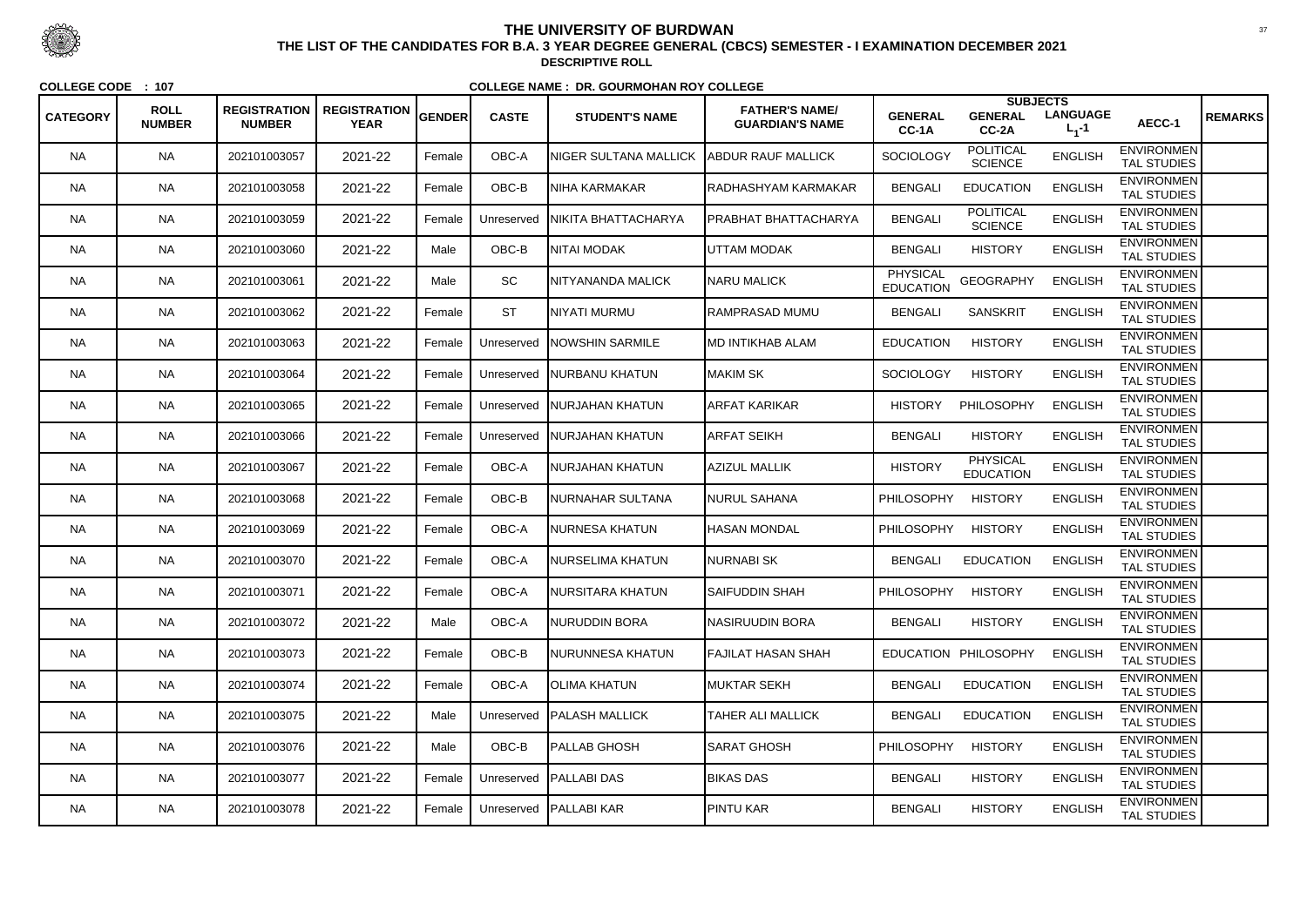<sup>38</sup><br>THE LIST OF THE CANDIDATES FOR B.A. 3 YEAR DEGREE GENERAL (CBCS) SEMESTER - I EXAMINATION DECEMBER 2021 **DESCRIPTIVE ROLL**

|                 | <b>ROLL</b>   | <b>REGISTRATION</b> | <b>REGISTRATION</b> | GENDER | <b>CASTE</b> | <b>STUDENT'S NAME</b>      | <b>FATHER'S NAME/</b>     | <b>GENERAL</b>                      | <b>SUBJECTS</b><br><b>GENERAL</b>   | <b>LANGUAGE</b> |                                         | <b>REMARKS</b> |
|-----------------|---------------|---------------------|---------------------|--------|--------------|----------------------------|---------------------------|-------------------------------------|-------------------------------------|-----------------|-----------------------------------------|----------------|
| <b>CATEGORY</b> | <b>NUMBER</b> | <b>NUMBER</b>       | <b>YEAR</b>         |        |              |                            | <b>GUARDIAN'S NAME</b>    | CC-1A                               | CC-2A                               | $L_1 - 1$       | AECC-1                                  |                |
| <b>NA</b>       | <b>NA</b>     | 202101003079        | 2021-22             | Female | SC           | <b>PALLABI MALIK</b>       | <b>NAKU MALIK</b>         | <b>EDUCATION</b>                    | <b>BENGALI</b>                      | <b>ENGLISH</b>  | <b>ENVIRONMEN</b><br><b>TAL STUDIES</b> |                |
| <b>NA</b>       | <b>NA</b>     | 202101003080        | 2021-22             | Female | SC           | PALLABI RAJAK              | <b>PRABIR RAJAK</b>       | <b>BENGALI</b>                      | <b>HISTORY</b>                      | <b>ENGLISH</b>  | <b>ENVIRONMEN</b><br><b>TAL STUDIES</b> |                |
| <b>NA</b>       | <b>NA</b>     | 202101003081        | 2021-22             | Female | OBC-B        | <b>PAMPA GHOSH</b>         | <b>SANAT GHOSH</b>        | <b>BENGALI</b>                      | <b>HISTORY</b>                      | <b>ENGLISH</b>  | <b>ENVIRONMEN</b><br><b>TAL STUDIES</b> |                |
| <b>NA</b>       | <b>NA</b>     | 202101003082        | 2021-22             | Female | Unreserved   | <b>PAPIA BAG</b>           | <b>GAJAN BAG</b>          | <b>BENGALI</b>                      | <b>HISTORY</b>                      | <b>ENGLISH</b>  | <b>ENVIRONMEN</b><br><b>TAL STUDIES</b> |                |
| <b>NA</b>       | <b>NA</b>     | 202101003083        | 2021-22             | Female | OBC-B        | <b>PAPIYA GARAI</b>        | <b>PARESH GARAI</b>       | <b>SOCIOLOGY</b>                    | <b>HISTORY</b>                      | <b>ENGLISH</b>  | <b>ENVIRONMEN</b><br><b>TAL STUDIES</b> |                |
| <b>NA</b>       | <b>NA</b>     | 202101003084        | 2021-22             | Female | OBC-B        | <b>PAPIYA GHOSH</b>        | <b>HRIDAY GHOSH</b>       | <b>PHILOSOPHY</b>                   | <b>HISTORY</b>                      | <b>ENGLISH</b>  | <b>ENVIRONMEN</b><br><b>TAL STUDIES</b> |                |
| <b>NA</b>       | <b>NA</b>     | 202101003085        | 2021-22             | Female | OBC-A        | <b>PAPIYA KHATUN</b>       | <b>GIYASUDDIN MALLICK</b> | <b>BENGALI</b>                      | <b>HISTORY</b>                      | <b>ENGLISH</b>  | <b>ENVIRONMEN</b><br><b>TAL STUDIES</b> |                |
| <b>NA</b>       | <b>NA</b>     | 202101003086        | 2021-22             | Female | OBC-A        | PAPIYA KHATUN              | KAMAL MOLLICK             | <b>BENGALI</b>                      | <b>HISTORY</b>                      | <b>ENGLISH</b>  | <b>ENVIRONMEN</b><br><b>TAL STUDIES</b> |                |
| <b>NA</b>       | <b>NA</b>     | 202101003087        | 2021-22             | Female | OBC-A        | <b>PAPIYA PARVIN</b>       | <b>SEHER ALI ANSARI</b>   | <b>HISTORY</b>                      | PHILOSOPHY                          | <b>ENGLISH</b>  | <b>ENVIRONMEN</b><br><b>TAL STUDIES</b> |                |
| NA.             | <b>NA</b>     | 202101003088        | 2021-22             | Female | Unreserved   | <b>PAPIYA ROY</b>          | <b>BANU ROY</b>           | <b>HISTORY</b>                      | <b>PHYSICAL</b><br><b>EDUCATION</b> | <b>ENGLISH</b>  | <b>ENVIRONMEN</b><br><b>TAL STUDIES</b> |                |
| <b>NA</b>       | <b>NA</b>     | 202101003089        | 2021-22             | Female | Unreserved   | <b>PAPRIDAS</b>            | <b>PRAKASH DAS</b>        | <b>BENGALI</b>                      | <b>EDUCATION</b>                    | <b>ENGLISH</b>  | <b>ENVIRONMEN</b><br><b>TAL STUDIES</b> |                |
| <b>NA</b>       | <b>NA</b>     | 202101003090        | 2021-22             | Female | <b>ST</b>    | <b>PARBATI MURMU</b>       | <b>JHABAN MURMU</b>       | <b>PHILOSOPHY</b>                   | <b>SANSKRIT</b>                     | <b>ENGLISH</b>  | <b>ENVIRONMEN</b><br><b>TAL STUDIES</b> |                |
| <b>NA</b>       | <b>NA</b>     | 202101003091        | 2021-22             | Female | Unreserved   | <b>PARNA JASH</b>          | UTTAM KUMAR JASH          | <b>PHYSICAL</b><br><b>EDUCATION</b> | <b>SANSKRIT</b>                     | <b>ENGLISH</b>  | <b>ENVIRONMEN</b><br><b>TAL STUDIES</b> |                |
| <b>NA</b>       | NA            | 202101003092        | 2021-22             | Male   | SC           | <b>PARTHA DAS</b>          | <b>BALAK DAS</b>          | <b>HISTORY</b>                      | <b>PHYSICAL</b><br><b>EDUCATION</b> | <b>ENGLISH</b>  | <b>ENVIRONMEN</b><br><b>TAL STUDIES</b> |                |
| <b>NA</b>       | <b>NA</b>     | 202101003093        | 2021-22             | Female |              | Unreserved   PARVIN KHATUN | <b>HASANUR SEKH</b>       | <b>BENGALI</b>                      | <b>HISTORY</b>                      | <b>ENGLISH</b>  | <b>ENVIRONMEN</b><br><b>TAL STUDIES</b> |                |
| <b>NA</b>       | <b>NA</b>     | 202101003094        | 2021-22             | Female | OBC-A        | <b>PARVIN KHATUN</b>       | <b>ABDUL HABIB SK</b>     | <b>PHILOSOPHY</b>                   | <b>HISTORY</b>                      | <b>ENGLISH</b>  | <b>ENVIRONMEN</b><br><b>TAL STUDIES</b> |                |
| NA.             | NA            | 202101003095        | 2021-22             | Female | Unreserved   | <b>IPARVIN KHATUN</b>      | <b>ISMAIL SK</b>          | <b>BENGALI</b>                      | <b>HISTORY</b>                      | <b>ENGLISH</b>  | <b>ENVIRONMEN</b><br>TAL STUDIES        |                |
| <b>NA</b>       | <b>NA</b>     | 202101003096        | 2021-22             | Female | Unreserved   | <b>PARVINA KHATUN</b>      | ANOWAR ALI MONDAL         | <b>PHILOSOPHY</b>                   | <b>HISTORY</b>                      | <b>ENGLISH</b>  | <b>ENVIRONMEN</b><br><b>TAL STUDIES</b> |                |
| <b>NA</b>       | <b>NA</b>     | 202101003097        | 2021-22             | Female | Unreserved   | <b>PAYEL CHATTERJEE</b>    | <b>SUBIR CHATTERJEE</b>   | <b>BENGALI</b>                      | <b>HISTORY</b>                      | <b>ENGLISH</b>  | <b>ENVIRONMEN</b><br>TAL STUDIES        |                |
| <b>NA</b>       | <b>NA</b>     | 202101003098        | 2021-22             | Female | OBC-B        | <b>PAYEL GHOSH</b>         | UTPAL GHOSH               | PHILOSOPHY EDUCATION                |                                     | <b>ENGLISH</b>  | <b>ENVIRONMEN</b><br>TAL STUDIES        |                |
| NA              | <b>NA</b>     | 202101003099        | 2021-22             | Female | OBC-A        | <b>PAYEL KHATUN</b>        | MORTEJ SK                 | <b>BENGALI</b>                      | <b>HISTORY</b>                      | <b>ENGLISH</b>  | <b>ENVIRONMEN</b><br>TAL STUDIES        |                |
| NA              | NA            | 202101003100        | 2021-22             | Female | SC           | <b>PAYEL MAJHI</b>         | <b>PRABIR MAJHI</b>       | <b>PHILOSOPHY</b>                   | <b>HISTORY</b>                      | <b>ENGLISH</b>  | <b>ENVIRONMEN</b><br>TAL STUDIES        |                |



# **THE UNIVERSITY OF BURDWAN**

**COLLEGE CODE : <sup>107</sup>**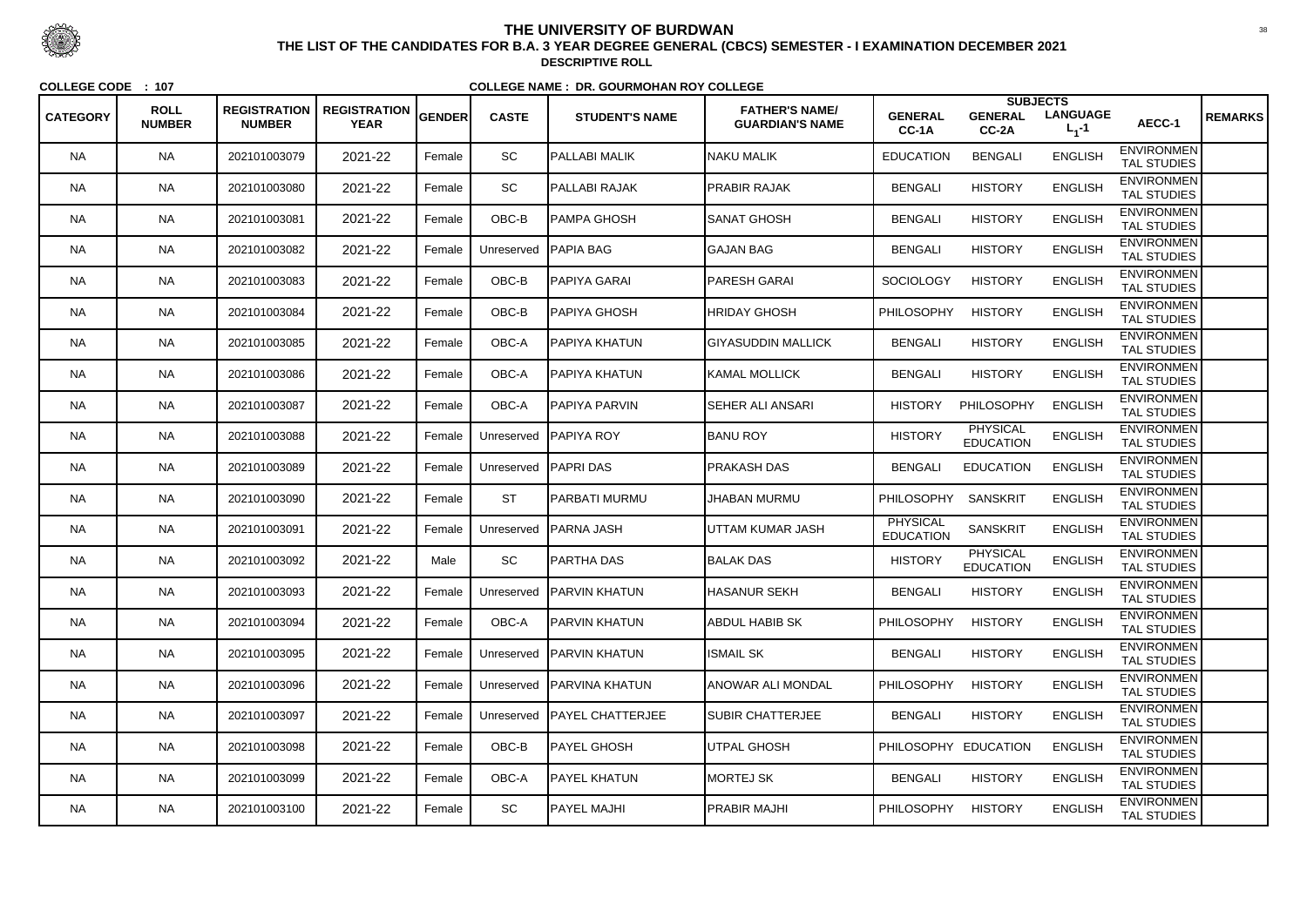<sup>39</sup><br>THE LIST OF THE CANDIDATES FOR B.A. 3 YEAR DEGREE GENERAL (CBCS) SEMESTER - I EXAMINATION DECEMBER 2021 **DESCRIPTIVE ROLL**

|                 |                              |                                      |                                    |               |              |                        |                                                 |                                     |                                    | <b>SUBJECTS</b>              |                                         |                |
|-----------------|------------------------------|--------------------------------------|------------------------------------|---------------|--------------|------------------------|-------------------------------------------------|-------------------------------------|------------------------------------|------------------------------|-----------------------------------------|----------------|
| <b>CATEGORY</b> | <b>ROLL</b><br><b>NUMBER</b> | <b>REGISTRATION</b><br><b>NUMBER</b> | <b>REGISTRATION</b><br><b>YEAR</b> | <b>GENDER</b> | <b>CASTE</b> | <b>STUDENT'S NAME</b>  | <b>FATHER'S NAME/</b><br><b>GUARDIAN'S NAME</b> | <b>GENERAL</b><br>CC-1A             | <b>GENERAL</b><br>CC-2A            | <b>LANGUAGE</b><br>$L_1 - 1$ | AECC-1                                  | <b>REMARKS</b> |
| <b>NA</b>       | <b>NA</b>                    | 202101003101                         | 2021-22                            | Female        | Unreserved   | <b>IPAYEL SARKAR</b>   | <b>SUSHANTA SARKAR</b>                          | <b>BENGALI</b>                      | <b>POLITICAL</b><br><b>SCIENCE</b> | <b>ENGLISH</b>               | <b>ENVIRONMEN</b><br><b>TAL STUDIES</b> |                |
| <b>NA</b>       | <b>NA</b>                    | 202101003102                         | 2021-22                            | Female        | OBC-B        | PINKIMONI KHATUN       | <b>JAIRUL KHAN</b>                              | PHILOSOPHY                          | <b>HISTORY</b>                     | <b>ENGLISH</b>               | <b>ENVIRONMEN</b><br><b>TAL STUDIES</b> |                |
| NA.             | <b>NA</b>                    | 202101003103                         | 2021-22                            | Female        | OBC-A        | PINKY KHATUN           | MOSTAKIN SEIKH                                  | <b>BENGALI</b>                      | <b>HISTORY</b>                     | <b>ENGLISH</b>               | <b>ENVIRONMEN</b><br><b>TAL STUDIES</b> |                |
| <b>NA</b>       | <b>NA</b>                    | 202101003104                         | 2021-22                            | Female        | SC           | IPIPASA SARKAR         | <b>IBHOLANATH SARKAR</b>                        | <b>PHILOSOPHY</b>                   | <b>HISTORY</b>                     | <b>ENGLISH</b>               | <b>ENVIRONMEN</b><br><b>TAL STUDIES</b> |                |
| <b>NA</b>       | <b>NA</b>                    | 202101003105                         | 2021-22                            | Female        | Unreserved   | <b>PIYALI GHOSH</b>    | SUBHASH GHOSH                                   | <b>BENGALI</b>                      | <b>HISTORY</b>                     | <b>ENGLISH</b>               | <b>ENVIRONMEN</b><br><b>TAL STUDIES</b> |                |
| <b>NA</b>       | <b>NA</b>                    | 202101003106                         | 2021-22                            | Female        | Unreserved   | <b>IPIYALI KONER</b>   | LATE NIRMALENDU KONER                           | PHILOSOPHY                          | <b>POLITICAL</b><br><b>SCIENCE</b> | <b>ENGLISH</b>               | <b>ENVIRONMEN</b><br><b>TAL STUDIES</b> |                |
| NA.             | <b>NA</b>                    | 202101003107                         | 2021-22                            | Female        | OBC-A        | PIYARI MONDAL          | <b>IUNUS MONDAL</b>                             | <b>PHILOSOPHY</b>                   | <b>HISTORY</b>                     | <b>ENGLISH</b>               | <b>ENVIRONMEN</b><br><b>TAL STUDIES</b> |                |
| <b>NA</b>       | <b>NA</b>                    | 202101003108                         | 2021-22                            | Female        | Unreserved   | <b>PIYASA ROY</b>      | <b>AMAL ROY</b>                                 | <b>PHYSICAL</b><br><b>EDUCATION</b> | <b>EDUCATION</b>                   | <b>ENGLISH</b>               | <b>ENVIRONMEN</b><br><b>TAL STUDIES</b> |                |
| <b>NA</b>       | <b>NA</b>                    | 202101003109                         | 2021-22                            | Male          | Unreserved   | <b>PIYASH DAWN</b>     | <b>BHARAT CHANDRA DAWN</b>                      | <b>BENGALI</b>                      | <b>HISTORY</b>                     | <b>ENGLISH</b>               | <b>ENVIRONMEN</b><br><b>TAL STUDIES</b> |                |
| NA.             | <b>NA</b>                    | 202101003110                         | 2021-22                            | Female        | OBC-B        | POULAMI PRAMANIK       | <b>TARAKNATH PRAMANIK</b>                       | PHILOSOPHY                          | <b>HISTORY</b>                     | <b>ENGLISH</b>               | <b>ENVIRONMEN</b><br><b>TAL STUDIES</b> |                |
| <b>NA</b>       | <b>NA</b>                    | 202101003111                         | 2021-22                            | Male          | Unreserved   | <b>PRABIR GHOSH</b>    | <b>LALTU GHOSH</b>                              | <b>BENGALI</b>                      | <b>HISTORY</b>                     | <b>ENGLISH</b>               | <b>ENVIRONMEN</b><br><b>TAL STUDIES</b> |                |
| <b>NA</b>       | <b>NA</b>                    | 202101003112                         | 2021-22                            | Male          | OBC-B        | <b>PRABIR GHOSH</b>    | LET BHOLANATH GHOSH                             | <b>BENGALI</b>                      | <b>HISTORY</b>                     | <b>ENGLISH</b>               | <b>ENVIRONMEN</b><br><b>TAL STUDIES</b> |                |
| <b>NA</b>       | <b>NA</b>                    | 202101003113                         | 2021-22                            | Male          | Unreserved   | <b>PRADIP BAIRAGYA</b> | TAPAN BAIRAGYA                                  | <b>BENGALI</b>                      | <b>EDUCATION</b>                   | <b>ENGLISH</b>               | <b>ENVIRONMEN</b><br><b>TAL STUDIES</b> |                |
| <b>NA</b>       | <b>NA</b>                    | 202101003114                         | 2021-22                            | Male          | SC           | <b>PRADIP BAURI</b>    | <b>LAKSHMI BAURI</b>                            | <b>BENGALI</b>                      | <b>HISTORY</b>                     | <b>ENGLISH</b>               | <b>ENVIRONMEN</b><br>TAL STUDIES        |                |
| <b>NA</b>       | <b>NA</b>                    | 202101003115                         | 2021-22                            | Male          | OBC-B        | <b>PRAFULLA GHOSH</b>  | <b>PATHIK GHOSH</b>                             | <b>BENGALI</b>                      | <b>POLITICAL</b><br><b>SCIENCE</b> | <b>ENGLISH</b>               | <b>ENVIRONMEN</b><br><b>TAL STUDIES</b> |                |
| <b>NA</b>       | <b>NA</b>                    | 202101003116                         | 2021-22                            | Male          | SC           | <b>PRASHANTA DAS</b>   | <b>JAGANNATH DAS</b>                            | <b>PHYSICAL</b><br><b>EDUCATION</b> | <b>EDUCATION</b>                   | <b>ENGLISH</b>               | <b>ENVIRONMEN</b><br><b>TAL STUDIES</b> |                |
| NA.             | <b>NA</b>                    | 202101003117                         | 2021-22                            | Male          | SC           | <b>PRATIM SAHA</b>     | <b>PRASANTA SAHA</b>                            | <b>BENGALI</b>                      | <b>EDUCATION</b>                   | <b>ENGLISH</b>               | <b>ENVIRONMEN</b><br><b>TAL STUDIES</b> |                |
| <b>NA</b>       | <b>NA</b>                    | 202101003118                         | 2021-22                            | Female        | SC           | <b>IPRATIMA DAS</b>    | HARU GOPAL DAS                                  | <b>PHYSICAL</b><br><b>EDUCATION</b> | <b>HISTORY</b>                     | <b>ENGLISH</b>               | <b>ENVIRONMEN</b><br><b>TAL STUDIES</b> |                |
| <b>NA</b>       | <b>NA</b>                    | 202101003119                         | 2021-22                            | Female        | Unreserved   | <b>IPRATIMA MURMU</b>  | <b>LATE SOM MURMU</b>                           | <b>PHILOSOPHY</b>                   | <b>HISTORY</b>                     | <b>ENGLISH</b>               | <b>ENVIRONMEN</b><br><b>TAL STUDIES</b> |                |
| <b>NA</b>       | <b>NA</b>                    | 202101003120                         | 2021-22                            | Male          | OBC-B        | <b>PRITAM BEJ</b>      | <b>GOUTAM BEJ</b>                               | <b>HISTORY</b>                      | PHILOSOPHY                         | <b>ENGLISH</b>               | <b>ENVIRONMEN</b><br><b>TAL STUDIES</b> |                |
| <b>NA</b>       | <b>NA</b>                    | 202101003121                         | 2021-22                            | Female        | Unreserved   | <b>PRITHA GOSWAMI</b>  | <b>PARIMAL GOSWAMI</b>                          | <b>HISTORY</b>                      | PHILOSOPHY                         | <b>ENGLISH</b>               | <b>ENVIRONMEN</b><br>TAL STUDIES        |                |
| <b>NA</b>       | <b>NA</b>                    | 202101003122                         | 2021-22                            | Female        | OBC-B        | PRITISHA GHOSH         | SARTHAK GHOSH                                   | <b>PHILOSOPHY</b>                   | <b>HISTORY</b>                     | <b>ENGLISH</b>               | <b>ENVIRONMEN</b><br>TAL STUDIES        |                |



## **THE UNIVERSITY OF BURDWAN**

**COLLEGE CODE : <sup>107</sup>**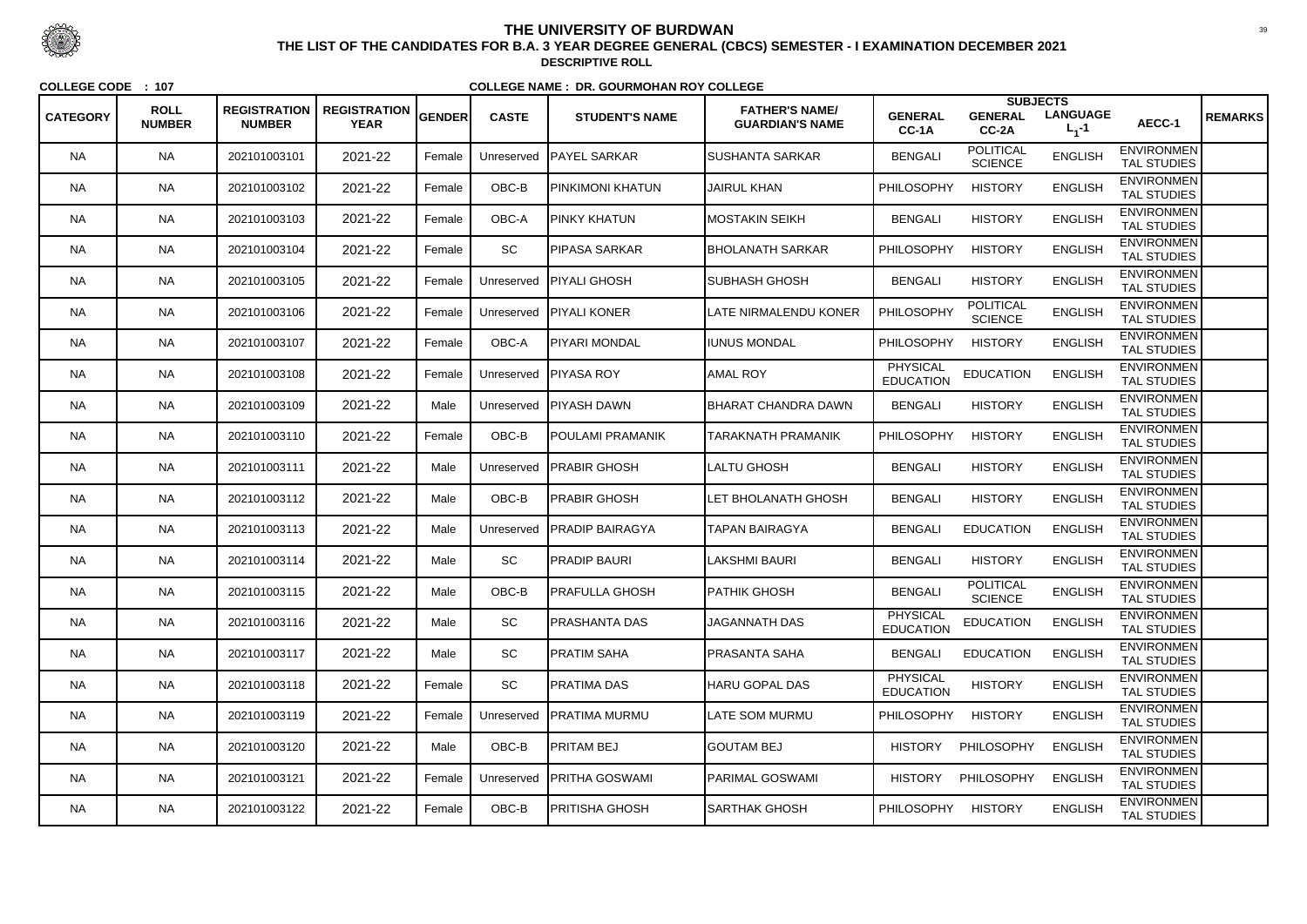|                 |                              |                                      |                                    |               |                       |                          |                                                 |                                    | <b>SUBJECTS</b>                     |                              |                                         |                |
|-----------------|------------------------------|--------------------------------------|------------------------------------|---------------|-----------------------|--------------------------|-------------------------------------------------|------------------------------------|-------------------------------------|------------------------------|-----------------------------------------|----------------|
| <b>CATEGORY</b> | <b>ROLL</b><br><b>NUMBER</b> | <b>REGISTRATION</b><br><b>NUMBER</b> | <b>REGISTRATION</b><br><b>YEAR</b> | <b>GENDER</b> | <b>CASTE</b>          | <b>STUDENT'S NAME</b>    | <b>FATHER'S NAME/</b><br><b>GUARDIAN'S NAME</b> | <b>GENERAL</b><br>CC-1A            | <b>GENERAL</b><br>CC-2A             | <b>LANGUAGE</b><br>$L_1 - 1$ | AECC-1                                  | <b>REMARKS</b> |
| <b>NA</b>       | <b>NA</b>                    | 202101003123                         | 2021-22                            | Female        | SC                    | <b>PRIYA DAS</b>         | <b>BODHAN DAS</b>                               | <b>HISTORY</b>                     | <b>PHYSICAL</b><br><b>EDUCATION</b> | <b>ENGLISH</b>               | <b>ENVIRONMEN</b><br><b>TAL STUDIES</b> |                |
| <b>NA</b>       | <b>NA</b>                    | 202101003124                         | 2021-22                            | Female        | Unreserved            | <b>PRIYANKA KHATUN</b>   | <b>JOHAR ALI SEKH</b>                           | <b>POLITICAL</b><br><b>SCIENCE</b> | PHILOSOPHY                          | <b>ENGLISH</b>               | <b>ENVIRONMEN</b><br><b>TAL STUDIES</b> |                |
| <b>NA</b>       | <b>NA</b>                    | 202101003125                         | 2021-22                            | Female        | <b>SC</b>             | PRIYANKA MAHJI           | NABAKUMAR MAJHI                                 | <b>BENGALI</b>                     | <b>HISTORY</b>                      | <b>ENGLISH</b>               | <b>ENVIRONMEN</b><br>TAL STUDIES        |                |
| <b>NA</b>       | <b>NA</b>                    | 202101003126                         | 2021-22                            | Female        | SC                    | PRIYANKA PAKRAY          | <b>IKHOKAN PAKRAY</b>                           | <b>BENGALI</b>                     | <b>HISTORY</b>                      | <b>ENGLISH</b>               | <b>ENVIRONMEN</b><br><b>TAL STUDIES</b> |                |
| <b>NA</b>       | <b>NA</b>                    | 202101003127                         | 2021-22                            | Female        | OBC-B                 | <b>PRIYANKA PAL</b>      | <b>ALOKE KUMAR PAL</b>                          | <b>PHILOSOPHY</b>                  | <b>HISTORY</b>                      | <b>ENGLISH</b>               | <b>ENVIRONMEN</b><br><b>TAL STUDIES</b> |                |
| <b>NA</b>       | <b>NA</b>                    | 202101003128                         | 2021-22                            | Female        | Unreserved            | <b>PRIYANKA SAMANTA</b>  | <b>I</b> UTPAL SAMANTA                          | PHILOSOPHY EDUCATION               |                                     | <b>ENGLISH</b>               | <b>ENVIRONMEN</b><br><b>TAL STUDIES</b> |                |
| <b>NA</b>       | <b>NA</b>                    | 202101003129                         | 2021-22                            | Male          | SC                    | PRODIP MAJHI             | RAMKRISHNA MAJHI                                | <b>BENGALI</b>                     | <b>EDUCATION</b>                    | <b>ENGLISH</b>               | <b>ENVIRONMEN</b><br><b>TAL STUDIES</b> |                |
| <b>NA</b>       | <b>NA</b>                    | 202101003130                         | 2021-22                            | Female        | SC                    | PROTIMA DHARA            | <b>GOBINDA DHARA</b>                            | <b>BENGALI</b>                     | <b>HISTORY</b>                      | <b>ENGLISH</b>               | <b>ENVIRONMEN</b><br><b>TAL STUDIES</b> |                |
| <b>NA</b>       | <b>NA</b>                    | 202101003131                         | 2021-22                            | Female        | Unreserved   PUJA BAG |                          | <b>SUBASH BAG</b>                               | <b>BENGALI</b>                     | <b>HISTORY</b>                      | <b>ENGLISH</b>               | <b>ENVIRONMEN</b><br><b>TAL STUDIES</b> |                |
| <b>NA</b>       | <b>NA</b>                    | 202101003132                         | 2021-22                            | Female        | Unreserved            | <b>PUJA GHOSH</b>        | <b>BIKASH GHOSH</b>                             | <b>BENGALI</b>                     | <b>HISTORY</b>                      | <b>ENGLISH</b>               | <b>ENVIRONMEN</b><br><b>TAL STUDIES</b> |                |
| <b>NA</b>       | <b>NA</b>                    | 202101003133                         | 2021-22                            | Female        | Unreserved            | <b>PUJA GHOSH</b>        | <b>AMIT GHOSH</b>                               | <b>BENGALI</b>                     | <b>HISTORY</b>                      | <b>ENGLISH</b>               | <b>ENVIRONMEN</b><br><b>TAL STUDIES</b> |                |
| <b>NA</b>       | <b>NA</b>                    | 202101003134                         | 2021-22                            | Female        | SC                    | PUJA HAZRA               | MATHURA HAZRA                                   | <b>BENGALI</b>                     | <b>SANSKRIT</b>                     | <b>ENGLISH</b>               | <b>ENVIRONMEN</b><br><b>TAL STUDIES</b> |                |
| <b>NA</b>       | <b>NA</b>                    | 202101003135                         | 2021-22                            | Female        | SC                    | PUJA HAZRA               | <b>I</b> SADHAB HAZRA                           | <b>BENGALI</b>                     | <b>EDUCATION</b>                    | <b>ENGLISH</b>               | <b>ENVIRONMEN</b><br><b>TAL STUDIES</b> |                |
| <b>NA</b>       | <b>NA</b>                    | 202101003136                         | 2021-22                            | Female        | Unreserved            | <b>PUJA JASH</b>         | <b>RABINDRANATH JASH</b>                        | <b>BENGALI</b>                     | <b>POLITICAL</b><br><b>SCIENCE</b>  | <b>ENGLISH</b>               | <b>ENVIRONMEN</b><br>TAL STUDIES        |                |
| <b>NA</b>       | <b>NA</b>                    | 202101003137                         | 2021-22                            | Female        |                       | Unreserved PURNIMA MODAK | <b>DIPAK MODAK</b>                              | PHILOSOPHY EDUCATION               |                                     | <b>ENGLISH</b>               | <b>ENVIRONMEN</b><br><b>TAL STUDIES</b> |                |
| <b>NA</b>       | <b>NA</b>                    | 202101003138                         | 2021-22                            | Female        | Unreserved   PUSPA SK |                          | <b>BABLU SK</b>                                 | <b>BENGALI</b>                     | <b>HISTORY</b>                      | <b>ENGLISH</b>               | <b>ENVIRONMEN</b><br><b>TAL STUDIES</b> |                |
| NA.             | <b>NA</b>                    | 202101003139                         | 2021-22                            | Female        | OBC-A                 | RABIYA KHATUN            | <b>ABDUL JALIL SK</b>                           |                                    | PHILOSOPHY GEOGRAPHY                | <b>ENGLISH</b>               | <b>ENVIRONMEN</b><br>TAL STUDIES        |                |
| <b>NA</b>       | <b>NA</b>                    | 202101003140                         | 2021-22                            | Female        | OBC-B                 | RADHARANI PAL            | <b>SANTOSH PAL</b>                              |                                    | PHILOSOPHY EDUCATION                | <b>ENGLISH</b>               | <b>ENVIRONMEN</b><br>TAL STUDIES        |                |
| <b>NA</b>       | <b>NA</b>                    | 202101003141                         | 2021-22                            | Female        | Unreserved            | <b>IRAHIMA KHATUN</b>    | <b>NASER ALI SEKH</b>                           | <b>BENGALI</b>                     | <b>HISTORY</b>                      | <b>ENGLISH</b>               | <b>ENVIRONMEN</b><br>TAL STUDIES        |                |
| <b>NA</b>       | <b>NA</b>                    | 202101003142                         | 2021-22                            | Male          |                       | Unreserved   RAHIT HAZRA | <b>AKHIL HAZRA</b>                              | <b>BENGALI</b>                     | <b>EDUCATION</b>                    | <b>ENGLISH</b>               | <b>ENVIRONMEN</b><br>TAL STUDIES        |                |
| <b>NA</b>       | <b>NA</b>                    | 202101003143                         | 2021-22                            | Male          | SC                    | <b>RAHUL DAS</b>         | <b>PRABHAS DAS</b>                              | <b>BENGALI</b>                     | <b>HISTORY</b>                      | <b>ENGLISH</b>               | <b>ENVIRONMEN</b><br>TAL STUDIES        |                |
| <b>NA</b>       | <b>NA</b>                    | 202101003144                         | 2021-22                            | Male          | Unreserved            | <b>RAHUL DUTTA</b>       | <b>PRADIP KUMAR DUTTA</b>                       | <b>PHILOSOPHY</b>                  | <b>HISTORY</b>                      | <b>ENGLISH</b>               | <b>ENVIRONMEN</b><br>TAL STUDIES        |                |



 <sup>40</sup> **THE LIST OF THE CANDIDATES FOR B.A. 3 YEAR DEGREE GENERAL (CBCS) SEMESTER - I EXAMINATION DECEMBER 2021DESCRIPTIVE ROLL**

**COLLEGE CODE : <sup>107</sup>**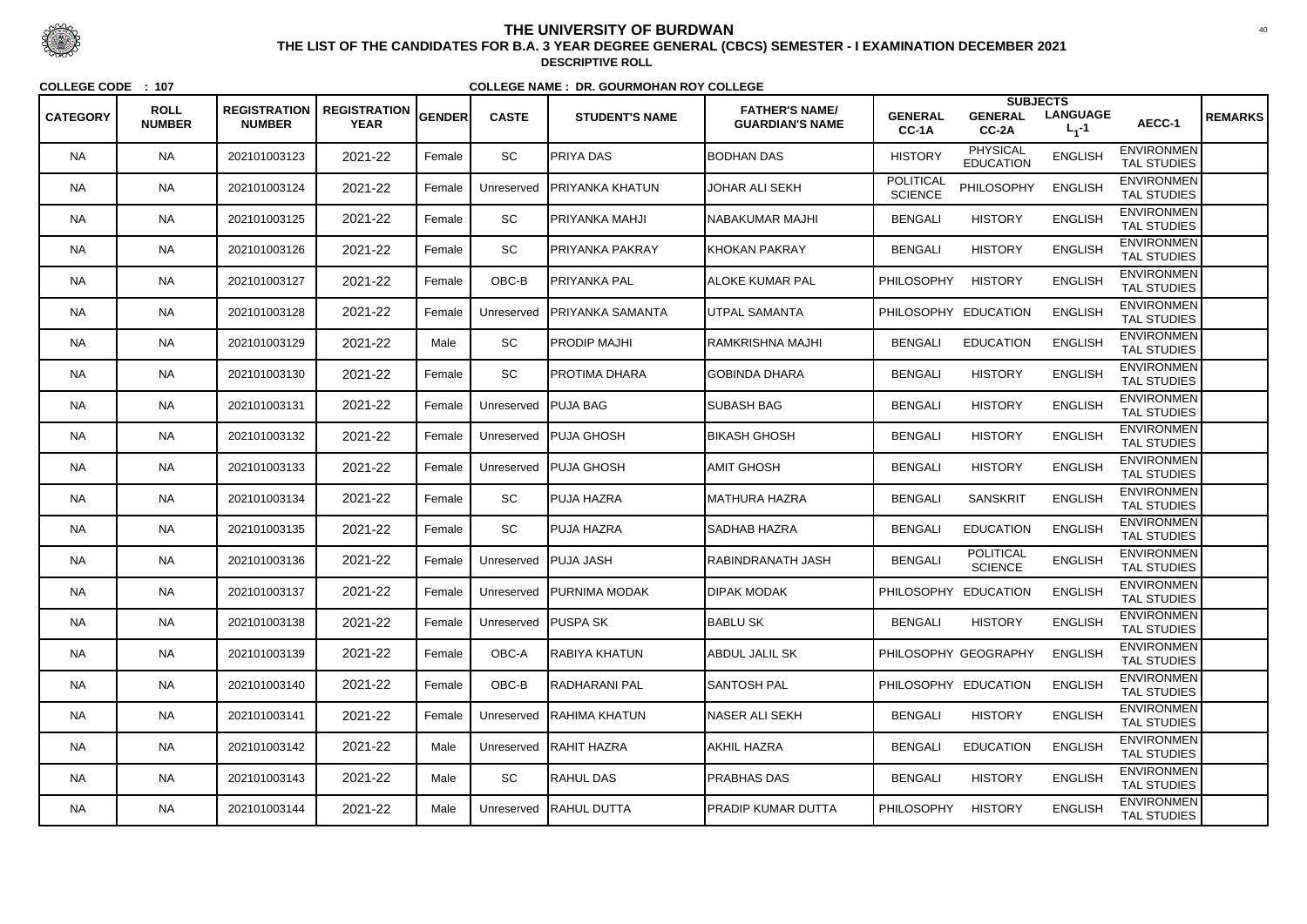|                 | <b>ROLL</b>   | <b>REGISTRATION</b> | <b>REGISTRATION</b> |        |              |                                       | <b>FATHER'S NAME/</b>      |                                     | <b>SUBJECTS</b>                    |                              |                                         |                |
|-----------------|---------------|---------------------|---------------------|--------|--------------|---------------------------------------|----------------------------|-------------------------------------|------------------------------------|------------------------------|-----------------------------------------|----------------|
| <b>CATEGORY</b> | <b>NUMBER</b> | <b>NUMBER</b>       | <b>YEAR</b>         | GENDER | <b>CASTE</b> | <b>STUDENT'S NAME</b>                 | <b>GUARDIAN'S NAME</b>     | <b>GENERAL</b><br>CC-1A             | <b>GENERAL</b><br>CC-2A            | <b>LANGUAGE</b><br>$L_1 - 1$ | AECC-1                                  | <b>REMARKS</b> |
| <b>NA</b>       | <b>NA</b>     | 202101003145        | 2021-22             | Male   | Unreserved   | RAHUL GHOSH                           | DARSHAN GHOSHY             | <b>HISTORY</b>                      | PHILOSOPHY                         | <b>ENGLISH</b>               | <b>ENVIRONMEN</b><br><b>TAL STUDIES</b> |                |
| <b>NA</b>       | <b>NA</b>     | 202101003146        | 2021-22             | Male   | OBC-B        | RAHUL GHOSH                           | KRISHNA CHANDRA GHOSH      | <b>BENGALI</b>                      | <b>HISTORY</b>                     | <b>ENGLISH</b>               | <b>ENVIRONMEN</b><br>TAL STUDIES        |                |
| NA.             | <b>NA</b>     | 202101003147        | 2021-22             | Male   | OBC-B        | RAHUL GHOSH                           | GAYARAM GHOSH              | <b>PHYSICAL</b><br><b>EDUCATION</b> | <b>POLITICAL</b><br><b>SCIENCE</b> | <b>ENGLISH</b>               | <b>ENVIRONMEN</b><br><b>TAL STUDIES</b> |                |
| <b>NA</b>       | <b>NA</b>     | 202101003148        | 2021-22             | Male   | Unreserved   | <b>IRAHUL MODAK</b>                   | <b>SANJIT MODAK</b>        | <b>BENGALI</b>                      | <b>HISTORY</b>                     | <b>ENGLISH</b>               | <b>ENVIRONMEN</b><br><b>TAL STUDIES</b> |                |
| <b>NA</b>       | <b>NA</b>     | 202101003149        | 2021-22             | Male   | SC           | <b>RAHUL PRADHAN</b>                  | <b>SASTHI PRADHAN</b>      | <b>BENGALI</b>                      | <b>HISTORY</b>                     | <b>ENGLISH</b>               | <b>ENVIRONMEN</b><br><b>TAL STUDIES</b> |                |
| <b>NA</b>       | <b>NA</b>     | 202101003150        | 2021-22             | Male   | Unreserved   | <b>RAHUL SAMANTA</b>                  | HRIDAY SAMANTA             | <b>BENGALI</b>                      | <b>POLITICAL</b><br><b>SCIENCE</b> | <b>ENGLISH</b>               | <b>ENVIRONMEN</b><br><b>TAL STUDIES</b> |                |
| NA.             | <b>NA</b>     | 202101003151        | 2021-22             | Male   | Unreserved   | <b>RAHUL SK</b>                       | KARU SK                    | <b>BENGALI</b>                      | <b>HISTORY</b>                     | <b>ENGLISH</b>               | <b>ENVIRONMEN</b><br><b>TAL STUDIES</b> |                |
| <b>NA</b>       | <b>NA</b>     | 202101003152        | 2021-22             | Female | Unreserved   | RAIHANA KHATUN                        | TAHER ALI SEKH             | <b>BENGALI</b>                      | <b>HISTORY</b>                     | <b>ENGLISH</b>               | <b>ENVIRONMEN</b><br><b>TAL STUDIES</b> |                |
| <b>NA</b>       | <b>NA</b>     | 202101003153        | 2021-22             | Female | OBC-A        | RAISINA KHATUN                        | <b>KUDDUS SK</b>           | <b>POLITICAL</b><br><b>SCIENCE</b>  | PHILOSOPHY                         | <b>ENGLISH</b>               | <b>ENVIRONMEN</b><br><b>TAL STUDIES</b> |                |
| NA.             | <b>NA</b>     | 202101003154        | 2021-22             | Male   | Unreserved   | <b>RAJ CHOWDHURY</b>                  | <b>ISUDIN CHOWDHURY</b>    | <b>BENGALI</b>                      | <b>HISTORY</b>                     | <b>ENGLISH</b>               | <b>ENVIRONMEN</b><br><b>TAL STUDIES</b> |                |
| <b>NA</b>       | <b>NA</b>     | 202101003155        | 2021-22             | Male   | <b>ST</b>    | ∥RAJ MURMU                            | SUNIRAM MURMU              | <b>PHILOSOPHY</b>                   | <b>SANSKRIT</b>                    | <b>ENGLISH</b>               | <b>ENVIRONMEN</b><br><b>TAL STUDIES</b> |                |
| <b>NA</b>       | <b>NA</b>     | 202101003156        | 2021-22             | Male   | Unreserved   | RAJA DE                               | <b>ASTOGOPAL DE</b>        | <b>PHILOSOPHY</b>                   | <b>HISTORY</b>                     | <b>ENGLISH</b>               | <b>ENVIRONMEN</b><br><b>TAL STUDIES</b> |                |
| <b>NA</b>       | <b>NA</b>     | 202101003157        | 2021-22             | Male   |              | Unreserved   RAJA GHOSH               | KSHUDIRAM GHOSH            | <b>BENGALI</b>                      | <b>HISTORY</b>                     | <b>ENGLISH</b>               | <b>ENVIRONMEN</b><br><b>TAL STUDIES</b> |                |
| NA.             | <b>NA</b>     | 202101003158        | 2021-22             | Male   | OBC-B        | ∣RAJA GHOSH                           | <b>PABAN GHOSH</b>         | <b>BENGALI</b>                      | <b>HISTORY</b>                     | <b>ENGLISH</b>               | <b>ENVIRONMEN</b><br><b>TAL STUDIES</b> |                |
| <b>NA</b>       | <b>NA</b>     | 202101003159        | 2021-22             | Male   | OBC-B        | <b>RAJA KARMAKAR</b>                  | CHARAN KARMAKAR            | <b>BENGALI</b>                      | <b>POLITICAL</b><br><b>SCIENCE</b> | <b>ENGLISH</b>               | <b>ENVIRONMEN</b><br><b>TAL STUDIES</b> |                |
| <b>NA</b>       | <b>NA</b>     | 202101003160        | 2021-22             | Male   |              | Unreserved RAJASH SAHA                | <b>BHAGIRATH SAHA</b>      | <b>BENGALI</b>                      | <b>HISTORY</b>                     | <b>ENGLISH</b>               | <b>ENVIRONMEN</b><br><b>TAL STUDIES</b> |                |
| NA.             | <b>NA</b>     | 202101003161        | 2021-22             | Male   | Unreserved   | <b>RAJENDRA</b><br><b>CHAKRABORTY</b> | <b>AJOY CHAKRABORTY</b>    | <b>BENGALI</b>                      | <b>HISTORY</b>                     | <b>ENGLISH</b>               | <b>ENVIRONMEN</b><br>TAL STUDIES        |                |
| <b>NA</b>       | <b>NA</b>     | 202101003162        | 2021-22             | Male   | SC           | RAJESH PANDIT                         | <b>GOPESWAR PANDIT</b>     | <b>BENGALI</b>                      | PHILOSOPHY                         | <b>ENGLISH</b>               | <b>ENVIRONMEN</b><br><b>TAL STUDIES</b> |                |
| <b>NA</b>       | <b>NA</b>     | 202101003163        | 2021-22             | Male   |              | Unreserved RAJESH SK                  | <b>HASIBUL SK</b>          | <b>BENGALI</b>                      | <b>HISTORY</b>                     | <b>ENGLISH</b>               | <b>ENVIRONMEN</b><br>TAL STUDIES        |                |
| <b>NA</b>       | <b>NA</b>     | 202101003164        | 2021-22             | Female |              | Unreserved RAJIA KHATUN               | <b>AAYNUL HAQUE MONDAL</b> | <b>BENGALI</b>                      | <b>HISTORY</b>                     | <b>ENGLISH</b>               | <b>ENVIRONMEN</b><br>TAL STUDIES        |                |
| NA.             | <b>NA</b>     | 202101003165        | 2021-22             | Female |              | Unreserved RAJIBA KHATUN              | <b>ABDUL RAHAMAN BORA</b>  | <b>BENGALI</b>                      | <b>HISTORY</b>                     | <b>ENGLISH</b>               | <b>ENVIRONMEN</b><br>TAL STUDIES        |                |
| NA              | <b>NA</b>     | 202101003166        | 2021-22             | Male   | OBC-A        | RAJIBUL SK                            | <b>EJABUL HAQUE SK</b>     | <b>PHILOSOPHY</b>                   | <b>HISTORY</b>                     | <b>ENGLISH</b>               | <b>ENVIRONMEN</b><br><b>TAL STUDIES</b> |                |



 <sup>41</sup> **THE LIST OF THE CANDIDATES FOR B.A. 3 YEAR DEGREE GENERAL (CBCS) SEMESTER - I EXAMINATION DECEMBER 2021DESCRIPTIVE ROLL**

**COLLEGE CODE : <sup>107</sup>**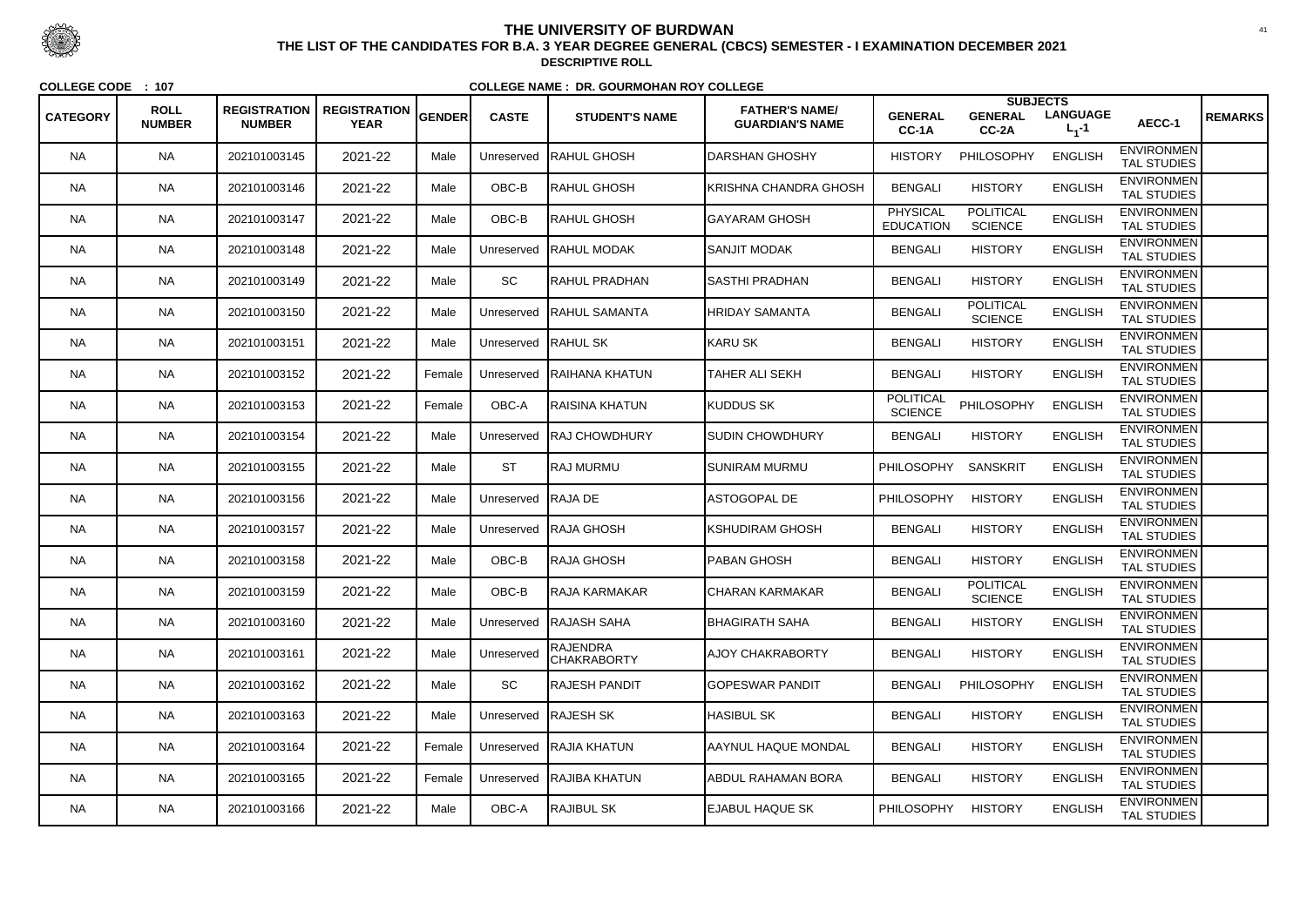| <b>CATEGORY</b> | <b>ROLL</b>   | <b>REGISTRATION</b> | <b>REGISTRATION</b> | GENDER | <b>CASTE</b> | <b>STUDENT'S NAME</b>    | <b>FATHER'S NAME/</b>    | <b>GENERAL</b>                      | <b>SUBJECTS</b><br><b>GENERAL</b>   | <b>LANGUAGE</b> |                                         | <b>REMARKS</b> |
|-----------------|---------------|---------------------|---------------------|--------|--------------|--------------------------|--------------------------|-------------------------------------|-------------------------------------|-----------------|-----------------------------------------|----------------|
|                 | <b>NUMBER</b> | <b>NUMBER</b>       | <b>YEAR</b>         |        |              |                          | <b>GUARDIAN'S NAME</b>   | CC-1A                               | CC-2A                               | $L_1 - 1$       | AECC-1                                  |                |
| <b>NA</b>       | <b>NA</b>     | 202101003167        | 2021-22             | Male   | SC           | <b>RAKESH DAS</b>        | <b>KHOKAN DAS</b>        | <b>PHYSICAL</b><br><b>EDUCATION</b> | <b>HISTORY</b>                      | <b>ENGLISH</b>  | <b>ENVIRONMEN</b><br><b>TAL STUDIES</b> |                |
| <b>NA</b>       | <b>NA</b>     | 202101003168        | 2021-22             | Male   | SC           | RAKESH DHARA             | NABAKUMAR DHARA          | <b>BENGALI</b>                      | <b>HISTORY</b>                      | <b>ENGLISH</b>  | <b>ENVIRONMEN</b><br>TAL STUDIES        |                |
| NA.             | <b>NA</b>     | 202101003169        | 2021-22             | Male   | OBC-A        | RAKESH SK                | IMOHAMMAD ALI SEIKH      | <b>BENGALI</b>                      | <b>HISTORY</b>                      | <b>ENGLISH</b>  | <b>ENVIRONMEN</b><br><b>TAL STUDIES</b> |                |
| <b>NA</b>       | <b>NA</b>     | 202101003170        | 2021-22             | Female | Unreserved   | <b>RAKHI GHOSH</b>       | <b>BAPI GHOSH</b>        | <b>PHYSICAL</b><br><b>EDUCATION</b> | <b>HISTORY</b>                      | <b>ENGLISH</b>  | <b>ENVIRONMEN</b><br><b>TAL STUDIES</b> |                |
| <b>NA</b>       | <b>NA</b>     | 202101003171        | 2021-22             | Female | OBC-B        | RAKHI GHOSH              | UTPAL GHOSH              | <b>BENGALI</b>                      | <b>HISTORY</b>                      | <b>ENGLISH</b>  | <b>ENVIRONMEN</b><br><b>TAL STUDIES</b> |                |
| <b>NA</b>       | <b>NA</b>     | 202101003172        | 2021-22             | Female | Unreserved   | <b>RAKHI KHATUN</b>      | MAHIBUL ISLAM SEKH       | <b>BENGALI</b>                      | <b>HISTORY</b>                      | <b>ENGLISH</b>  | <b>ENVIRONMEN</b><br><b>TAL STUDIES</b> |                |
| NA.             | <b>NA</b>     | 202101003173        | 2021-22             | Female | Unreserved   | <b>RAKHI PAL</b>         | ANINDYA SUNDAR PAL       | <b>BENGALI</b>                      | <b>SANSKRIT</b>                     | <b>ENGLISH</b>  | <b>ENVIRONMEN</b><br><b>TAL STUDIES</b> |                |
| <b>NA</b>       | <b>NA</b>     | 202101003174        | 2021-22             | Female | OBC-B        | RAKHI RUDRA              | <b>DULAL RUDRA</b>       | PHILOSOPHY                          | <b>HISTORY</b>                      | <b>ENGLISH</b>  | <b>ENVIRONMEN</b><br><b>TAL STUDIES</b> |                |
| <b>NA</b>       | <b>NA</b>     | 202101003175        | 2021-22             | Male   | OBC-A        | <b>RAKIBUL SK</b>        | <b>NURALI SEKH</b>       | <b>BENGALI</b>                      | <b>EDUCATION</b>                    | <b>ENGLISH</b>  | <b>ENVIRONMEN</b><br><b>TAL STUDIES</b> |                |
| NA.             | <b>NA</b>     | 202101003176        | 2021-22             | Male   | SC           | RAMESH SANTRA            | <b>SIDDHESWAR SANTRA</b> | <b>PHILOSOPHY</b>                   | <b>HISTORY</b>                      | <b>ENGLISH</b>  | <b>ENVIRONMEN</b><br><b>TAL STUDIES</b> |                |
| <b>NA</b>       | <b>NA</b>     | 202101003177        | 2021-22             | Male   | OBC-A        | RAMJAN MALLICK           | JAKIR HOSSAIN MALLICK    | <b>HISTORY</b>                      | PHILOSOPHY                          | <b>ENGLISH</b>  | <b>ENVIRONMEN</b><br><b>TAL STUDIES</b> |                |
| <b>NA</b>       | <b>NA</b>     | 202101003178        | 2021-22             | Male   | OBC-B        | RANA GHOSH               | SANTOSH GHOSH            | <b>POLITICAL</b><br><b>SCIENCE</b>  | <b>PHYSICAL</b><br><b>EDUCATION</b> | <b>ENGLISH</b>  | <b>ENVIRONMEN</b><br><b>TAL STUDIES</b> |                |
| <b>NA</b>       | <b>NA</b>     | 202101003179        | 2021-22             | Male   | SC           | RANA MAJHI               | <b>ISANAT MAJHI</b>      | <b>BENGALI</b>                      | <b>HISTORY</b>                      | <b>ENGLISH</b>  | <b>ENVIRONMEN</b><br><b>TAL STUDIES</b> |                |
| NA.             | <b>NA</b>     | 202101003180        | 2021-22             | Male   | Unreserved   | <b>RANA SANTRA</b>       | <b>BABLU SANTRA</b>      | <b>PHYSICAL</b><br><b>EDUCATION</b> | <b>HISTORY</b>                      | <b>ENGLISH</b>  | <b>ENVIRONMEN</b><br><b>TAL STUDIES</b> |                |
| <b>NA</b>       | <b>NA</b>     | 202101003181        | 2021-22             | Female | <b>SC</b>    | RANI GHARUI              | <b>TAPAS GHARUI</b>      | <b>PHYSICAL</b><br><b>EDUCATION</b> | <b>HISTORY</b>                      | <b>ENGLISH</b>  | <b>ENVIRONMEN</b><br><b>TAL STUDIES</b> |                |
| <b>NA</b>       | <b>NA</b>     | 202101003182        | 2021-22             | Female | OBC-A        | IRANI KHATUN             | <b>SARJHAN MALLICK</b>   | <b>BENGALI</b>                      | <b>HISTORY</b>                      | <b>ENGLISH</b>  | <b>ENVIRONMEN</b><br><b>TAL STUDIES</b> |                |
| NA.             | <b>NA</b>     | 202101003183        | 2021-22             | Female | OBC-A        | RANI KHATUN              | <b>JHANTU MALLICK</b>    | <b>PHILOSOPHY</b>                   | <b>POLITICAL</b><br><b>SCIENCE</b>  | <b>ENGLISH</b>  | <b>ENVIRONMEN</b><br><b>TAL STUDIES</b> |                |
| <b>NA</b>       | <b>NA</b>     | 202101003184        | 2021-22             | Female | Unreserved   | <b>RANI KHATUN</b>       | SAMSUJOHA SEKH           | <b>POLITICAL</b><br><b>SCIENCE</b>  | PHILOSOPHY                          | <b>ENGLISH</b>  | <b>ENVIRONMEN</b><br><b>TAL STUDIES</b> |                |
| <b>NA</b>       | <b>NA</b>     | 202101003185        | 2021-22             | Male   | OBC-B        | RANIT PRAMANIK           | <b>TAPAS PRAMANIK</b>    | <b>HISTORY</b>                      | PHILOSOPHY                          | <b>ENGLISH</b>  | <b>ENVIRONMEN</b><br>TAL STUDIES        |                |
| <b>NA</b>       | <b>NA</b>     | 202101003186        | 2021-22             | Female |              | Unreserved RANJITA GHOSH | NIMAI GHOSH              | <b>BENGALI</b>                      | <b>HISTORY</b>                      | <b>ENGLISH</b>  | <b>ENVIRONMEN</b><br>TAL STUDIES        |                |
| NA.             | <b>NA</b>     | 202101003187        | 2021-22             | Female |              | Unreserved RANTI GHOSH   | <b>SAMIR GHOSH</b>       | <b>BENGALI</b>                      | <b>HISTORY</b>                      | <b>ENGLISH</b>  | <b>ENVIRONMEN</b><br>TAL STUDIES        |                |
| NA              | <b>NA</b>     | 202101003188        | 2021-22             | Male   |              | Unreserved RATUL PAL     | <b>AJOY PAL</b>          | <b>HISTORY</b>                      | PHILOSOPHY                          | <b>ENGLISH</b>  | <b>ENVIRONMEN</b><br><b>TAL STUDIES</b> |                |



 <sup>42</sup> **THE LIST OF THE CANDIDATES FOR B.A. 3 YEAR DEGREE GENERAL (CBCS) SEMESTER - I EXAMINATION DECEMBER 2021DESCRIPTIVE ROLL**

**COLLEGE CODE : <sup>107</sup>**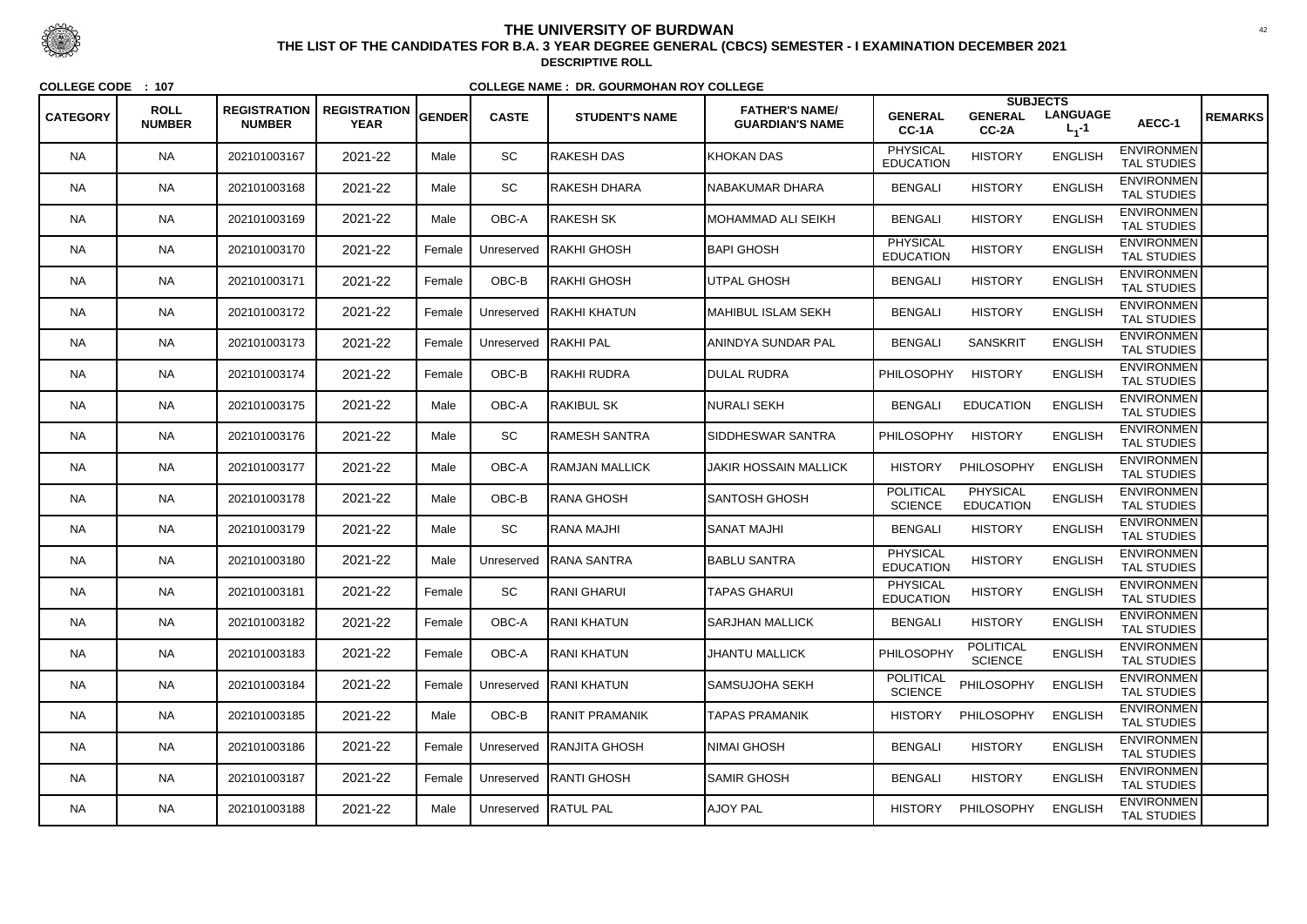|                 |                              |                                      |                                    |               |              |                           |                                                 |                                     | <b>SUBJECTS</b>                    |                              |                                         |                |
|-----------------|------------------------------|--------------------------------------|------------------------------------|---------------|--------------|---------------------------|-------------------------------------------------|-------------------------------------|------------------------------------|------------------------------|-----------------------------------------|----------------|
| <b>CATEGORY</b> | <b>ROLL</b><br><b>NUMBER</b> | <b>REGISTRATION</b><br><b>NUMBER</b> | <b>REGISTRATION</b><br><b>YEAR</b> | <b>GENDER</b> | <b>CASTE</b> | <b>STUDENT'S NAME</b>     | <b>FATHER'S NAME/</b><br><b>GUARDIAN'S NAME</b> | <b>GENERAL</b><br>CC-1A             | <b>GENERAL</b><br>CC-2A            | <b>LANGUAGE</b><br>$L_1 - 1$ | AECC-1                                  | <b>REMARKS</b> |
| <b>NA</b>       | <b>NA</b>                    | 202101003189                         | 2021-22                            | Male          | Unreserved   | RAYHAN MONDAL             | <b>MONIRUL MONDAL</b>                           | <b>BENGALI</b>                      | <b>HISTORY</b>                     | <b>ENGLISH</b>               | <b>ENVIRONMEN</b><br><b>TAL STUDIES</b> |                |
| <b>NA</b>       | <b>NA</b>                    | 202101003190                         | 2021-22                            | Female        | OBC-B        | REHANA KHTUN              | <b>RAFIKUL MOLLICK</b>                          | <b>BENGALI</b>                      | <b>HISTORY</b>                     | <b>ENGLISH</b>               | <b>ENVIRONMEN</b><br><b>TAL STUDIES</b> |                |
| NA.             | <b>NA</b>                    | 202101003191                         | 2021-22                            | Female        | Unreserved   | IREHENA KHATUN            | ATOWAR ALI SK                                   | <b>BENGALI</b>                      | <b>EDUCATION</b>                   | <b>ENGLISH</b>               | <b>ENVIRONMEN</b><br><b>TAL STUDIES</b> |                |
| <b>NA</b>       | <b>NA</b>                    | 202101003192                         | 2021-22                            | Female        | OBC-A        | REHENA PARVIN             | ISK SAHAJUL ISLAM                               | <b>PHILOSOPHY</b>                   | <b>HISTORY</b>                     | <b>ENGLISH</b>               | <b>ENVIRONMEN</b><br><b>TAL STUDIES</b> |                |
| <b>NA</b>       | <b>NA</b>                    | 202101003193                         | 2021-22                            | Male          | Unreserved   | <b>REJABUL KARIKAR</b>    | <b>SAFIK KARIKAR</b>                            | <b>PHILOSOPHY</b>                   | <b>HISTORY</b>                     | <b>ENGLISH</b>               | <b>ENVIRONMEN</b><br><b>TAL STUDIES</b> |                |
| NA.             | <b>NA</b>                    | 202101003194                         | 2021-22                            | Female        | SC           | REKHA SANTRA              | <b>RAPPRASAD SANTRA</b>                         | <b>PHILOSOPHY</b>                   | <b>HISTORY</b>                     | <b>ENGLISH</b>               | <b>ENVIRONMEN</b><br><b>TAL STUDIES</b> |                |
| NA.             | <b>NA</b>                    | 202101003195                         | 2021-22                            | Female        | Unreserved   | REKSHONA KHATUN           | LATE AMIRUL HAQUE                               | <b>BENGALI</b>                      | <b>HISTORY</b>                     | <b>ENGLISH</b>               | <b>ENVIRONMEN</b><br><b>TAL STUDIES</b> |                |
| <b>NA</b>       | <b>NA</b>                    | 202101003196                         | 2021-22                            | Female        | Unreserved   | REKSONA KHATUN            | <b>MIKAIL MOLLA</b>                             | PHILOSOPHY                          | <b>POLITICAL</b><br><b>SCIENCE</b> | <b>ENGLISH</b>               | <b>ENVIRONMEN</b><br><b>TAL STUDIES</b> |                |
| <b>NA</b>       | <b>NA</b>                    | 202101003197                         | 2021-22                            | Female        | Unreserved   | <b>REKSONA KHATUN</b>     | <b>JAMSED LAYEK</b>                             | PHILOSOPHY                          | <b>HISTORY</b>                     | <b>ENGLISH</b>               | <b>ENVIRONMEN</b><br><b>TAL STUDIES</b> |                |
| NA.             | <b>NA</b>                    | 202101003198                         | 2021-22                            | Female        | OBC-A        | RESHMA KHATUN             | <b>JALIL SK</b>                                 | <b>BENGALI</b>                      | <b>HISTORY</b>                     | <b>ENGLISH</b>               | <b>ENVIRONMEN</b><br><b>TAL STUDIES</b> |                |
| <b>NA</b>       | <b>NA</b>                    | 202101003199                         | 2021-22                            | Female        | OBC-A        | RESHMA KHATUN             | <b>AJIJUL MONDAL</b>                            | <b>PHILOSOPHY</b>                   | <b>HISTORY</b>                     | <b>ENGLISH</b>               | <b>ENVIRONMEN</b><br><b>TAL STUDIES</b> |                |
| <b>NA</b>       | <b>NA</b>                    | 202101003200                         | 2021-22                            | Female        | OBC-A        | RESHMA KHATUN             | <b>ABUTAHER MALLICK</b>                         | <b>BENGALI</b>                      | <b>HISTORY</b>                     | <b>ENGLISH</b>               | <b>ENVIRONMEN</b><br><b>TAL STUDIES</b> |                |
| <b>NA</b>       | <b>NA</b>                    | 202101003201                         | 2021-22                            | Female        | Unreserved   | <b>RESHMI KHATUN</b>      | <b>IDRESH SK</b>                                | <b>BENGALI</b>                      | <b>HISTORY</b>                     | <b>ENGLISH</b>               | <b>ENVIRONMEN</b><br><b>TAL STUDIES</b> |                |
| <b>NA</b>       | <b>NA</b>                    | 202101003202                         | 2021-22                            | Female        | $OBC-B$      | RESMINTARA KHATUN         | GULMAHAMMAD SIKDAR                              | <b>BENGALI</b>                      | <b>HISTORY</b>                     | <b>ENGLISH</b>               | <b>ENVIRONMEN</b><br>TAL STUDIES        |                |
| <b>NA</b>       | <b>NA</b>                    | 202101003203                         | 2021-22                            | Female        | OBC-A        | REXONA KHATUN             | <b>MD JINNAT ALI SK</b>                         | <b>BENGALI</b>                      | <b>HISTORY</b>                     | <b>ENGLISH</b>               | <b>ENVIRONMEN</b><br><b>TAL STUDIES</b> |                |
| <b>NA</b>       | <b>NA</b>                    | 202101003204                         | 2021-22                            | Female        | OBC-A        | RIA KHATUN                | YOUSUF SK                                       | <b>BENGALI</b>                      | <b>HISTORY</b>                     | <b>ENGLISH</b>               | <b>ENVIRONMEN</b><br><b>TAL STUDIES</b> |                |
| NA.             | <b>NA</b>                    | 202101003205                         | 2021-22                            | Male          | OBC-B        | RICK GHOSH                | <b>RAMEN GHOSH</b>                              | <b>BENGALI</b>                      | <b>HISTORY</b>                     | <b>ENGLISH</b>               | <b>ENVIRONMEN</b><br>TAL STUDIES        |                |
| <b>NA</b>       | <b>NA</b>                    | 202101003206                         | 2021-22                            | Male          |              | Unreserved RICK HAZRA     | <b>GOUR HAZRA</b>                               | <b>PHYSICAL</b><br><b>EDUCATION</b> | <b>HISTORY</b>                     | <b>ENGLISH</b>               | <b>ENVIRONMEN</b><br>TAL STUDIES        |                |
| <b>NA</b>       | <b>NA</b>                    | 202101003207                         | 2021-22                            | Female        | Unreserved   | <b>IRIEW MONDAL</b>       | UJJWAL MONDAL                                   | <b>PHILOSOPHY</b>                   | <b>HISTORY</b>                     | <b>ENGLISH</b>               | <b>ENVIRONMEN</b><br>TAL STUDIES        |                |
| <b>NA</b>       | <b>NA</b>                    | 202101003208                         | 2021-22                            | Female        | Unreserved   | <b>RIFA SAGIDA KHATUN</b> | LUTFAR SK                                       | <b>BENGALI</b>                      | <b>EDUCATION</b>                   | <b>ENGLISH</b>               | <b>ENVIRONMEN</b><br><b>TAL STUDIES</b> |                |
| <b>NA</b>       | <b>NA</b>                    | 202101003209                         | 2021-22                            | Female        | OBC-A        | RIJIA SULTANA             | <b>ASADUL MALLICK</b>                           | <b>BENGALI</b>                      | <b>HISTORY</b>                     | <b>ENGLISH</b>               | <b>ENVIRONMEN</b><br>TAL STUDIES        |                |
| <b>NA</b>       | <b>NA</b>                    | 202101003210                         | 2021-22                            | Female        | OBC-A        | RIJU KHATUN               | <b>LATE SAMSUL ALAM SEIKH</b>                   | <b>BENGALI</b>                      | <b>GEOGRAPHY</b>                   | <b>ENGLISH</b>               | <b>ENVIRONMEN</b><br>TAL STUDIES        |                |



 <sup>43</sup> **THE LIST OF THE CANDIDATES FOR B.A. 3 YEAR DEGREE GENERAL (CBCS) SEMESTER - I EXAMINATION DECEMBER 2021DESCRIPTIVE ROLL**

**COLLEGE CODE : <sup>107</sup>**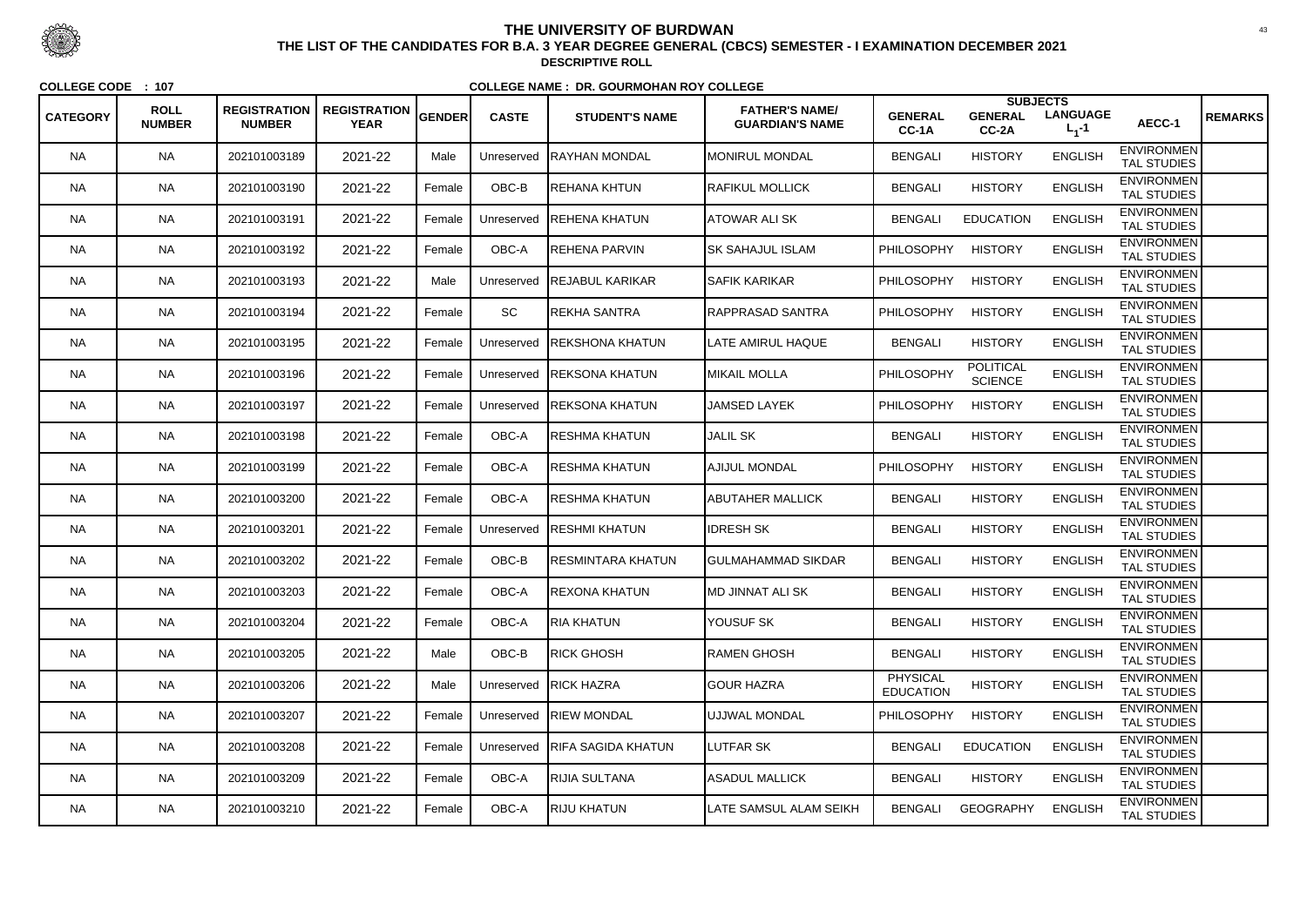|                 |                              |                                      |                                    |               |              |                         |                                                 |                                    | <b>SUBJECTS</b>                    |                              |                                         |                |
|-----------------|------------------------------|--------------------------------------|------------------------------------|---------------|--------------|-------------------------|-------------------------------------------------|------------------------------------|------------------------------------|------------------------------|-----------------------------------------|----------------|
| <b>CATEGORY</b> | <b>ROLL</b><br><b>NUMBER</b> | <b>REGISTRATION</b><br><b>NUMBER</b> | <b>REGISTRATION</b><br><b>YEAR</b> | <b>GENDER</b> | <b>CASTE</b> | <b>STUDENT'S NAME</b>   | <b>FATHER'S NAME/</b><br><b>GUARDIAN'S NAME</b> | <b>GENERAL</b><br>CC-1A            | <b>GENERAL</b><br>CC-2A            | <b>LANGUAGE</b><br>$L_1 - 1$ | AECC-1                                  | <b>REMARKS</b> |
| <b>NA</b>       | <b>NA</b>                    | 202101003211                         | 2021-22                            | Female        | OBC-B        | <b>RIMA GHOSH</b>       | <b>RAJKUMAR GHOSH</b>                           | <b>PHILOSOPHY</b>                  | <b>EDUCATION</b>                   | <b>ENGLISH</b>               | <b>ENVIRONMEN</b><br><b>TAL STUDIES</b> |                |
| <b>NA</b>       | <b>NA</b>                    | 202101003212                         | 2021-22                            | Female        | Unreserved   | RIMA KHATUN             | <b>SAIFUDDIN SK</b>                             | <b>BENGALI</b>                     | <b>HISTORY</b>                     | <b>ENGLISH</b>               | <b>ENVIRONMEN</b><br><b>TAL STUDIES</b> |                |
| <b>NA</b>       | <b>NA</b>                    | 202101003213                         | 2021-22                            | Female        | OBC-A        | RIMA KHATUN             | AJGAR SEIKH                                     | PHYSICAL<br><b>EDUCATION</b>       | <b>HISTORY</b>                     | <b>ENGLISH</b>               | <b>ENVIRONMEN</b><br><b>TAL STUDIES</b> |                |
| <b>NA</b>       | <b>NA</b>                    | 202101003214                         | 2021-22                            | Female        | OBC-A        | <b>RIMA KHATUN</b>      | <b>LUTFAR MALLICK</b>                           | <b>BENGALI</b>                     | <b>HISTORY</b>                     | <b>ENGLISH</b>               | <b>ENVIRONMEN</b><br><b>TAL STUDIES</b> |                |
| <b>NA</b>       | <b>NA</b>                    | 202101003215                         | 2021-22                            | Female        | SC           | <b>RIMA ROY</b>         | <b>DIPAK ROY</b>                                | <b>HISTORY</b>                     | <b>BENGALI</b>                     | <b>ENGLISH</b>               | <b>ENVIRONMEN</b><br><b>TAL STUDIES</b> |                |
| <b>NA</b>       | <b>NA</b>                    | 202101003216                         | 2021-22                            | Female        | Unreserved   | RIMI MONDAL             | <b>TARUN MONDAL</b>                             | <b>PHILOSOPHY</b>                  | <b>EDUCATION</b>                   | <b>ENGLISH</b>               | <b>ENVIRONMEN</b><br><b>TAL STUDIES</b> |                |
| <b>NA</b>       | <b>NA</b>                    | 202101003217                         | 2021-22                            | Female        | SC           | <b>RIMPA DAS</b>        | <b>BIKASH DAS</b>                               | PHYSICAL<br><b>EDUCATION</b>       | <b>HISTORY</b>                     | <b>ENGLISH</b>               | <b>ENVIRONMEN</b><br><b>TAL STUDIES</b> |                |
| <b>NA</b>       | <b>NA</b>                    | 202101003218                         | 2021-22                            | Female        | SC           | <b>RIMPA DAS</b>        | <b>BABLU DAS</b>                                | PHILOSOPHY                         | <b>HISTORY</b>                     | <b>ENGLISH</b>               | <b>ENVIRONMEN</b><br><b>TAL STUDIES</b> |                |
| <b>NA</b>       | <b>NA</b>                    | 202101003219                         | 2021-22                            | Female        | Unreserved   | RIMPA GHOSH             | MAHADEB GHOSH                                   | PHILOSOPHY                         | <b>POLITICAL</b><br><b>SCIENCE</b> | <b>ENGLISH</b>               | <b>ENVIRONMEN</b><br><b>TAL STUDIES</b> |                |
| <b>NA</b>       | <b>NA</b>                    | 202101003220                         | 2021-22                            | Male          | Unreserved   | <b>RIMPA GHOSH</b>      | <b>SANKAR GHOSH</b>                             | <b>BENGALI</b>                     | <b>HISTORY</b>                     | <b>ENGLISH</b>               | <b>ENVIRONMEN</b><br><b>TAL STUDIES</b> |                |
| <b>NA</b>       | <b>NA</b>                    | 202101003221                         | 2021-22                            | Female        | OBC-B        | <b>RIMPA GHOSH</b>      | BABLU GHOSH                                     | <b>PHILOSOPHY</b>                  | <b>HISTORY</b>                     | <b>ENGLISH</b>               | <b>ENVIRONMEN</b><br><b>TAL STUDIES</b> |                |
| <b>NA</b>       | <b>NA</b>                    | 202101003222                         | 2021-22                            | Female        | OBC-B        | ∣RIMPA GHOSH            | SIDDHESHWAR GHOSH                               | <b>BENGALI</b>                     | <b>HISTORY</b>                     | <b>ENGLISH</b>               | <b>ENVIRONMEN</b><br><b>TAL STUDIES</b> |                |
| <b>NA</b>       | <b>NA</b>                    | 202101003223                         | 2021-22                            | Female        | Unreserved   | RIMPA KHATUN            | ASATULLA SEKH                                   | <b>BENGALI</b>                     | <b>HISTORY</b>                     | <b>ENGLISH</b>               | <b>ENVIRONMEN</b><br><b>TAL STUDIES</b> |                |
| <b>NA</b>       | <b>NA</b>                    | 202101003224                         | 2021-22                            | Female        | Unreserved   | RIMPA KHATUN            | <b>AKBIL KHAN</b>                               | <b>BENGALI</b>                     | <b>HISTORY</b>                     | <b>ENGLISH</b>               | <b>ENVIRONMEN</b><br>TAL STUDIES        |                |
| <b>NA</b>       | <b>NA</b>                    | 202101003225                         | 2021-22                            | Female        |              | Unreserved RIMPA KHATUN | <b>SAHARAF BORA</b>                             | <b>POLITICAL</b><br><b>SCIENCE</b> | PHILOSOPHY                         | <b>ENGLISH</b>               | <b>ENVIRONMEN</b><br><b>TAL STUDIES</b> |                |
| <b>NA</b>       | <b>NA</b>                    | 202101003226                         | 2021-22                            | Female        |              | Unreserved RIMPA MONDAL | <b>BASUDEV MONDAL</b>                           | <b>BENGALI</b>                     | <b>EDUCATION</b>                   | <b>ENGLISH</b>               | <b>ENVIRONMEN</b><br><b>TAL STUDIES</b> |                |
| NA.             | <b>NA</b>                    | 202101003227                         | 2021-22                            | Female        | OBC-A        | RINA KHATUN             | <b>HARUN MALLICK</b>                            | <b>BENGALI</b>                     | <b>HISTORY</b>                     | <b>ENGLISH</b>               | <b>ENVIRONMEN</b><br>TAL STUDIES        |                |
| <b>NA</b>       | <b>NA</b>                    | 202101003228                         | 2021-22                            | Female        | OBC-A        | <b>RINA KHATUN</b>      | SAHIDUL ALAM SK                                 | <b>HISTORY</b>                     | PHILOSOPHY                         | <b>ENGLISH</b>               | <b>ENVIRONMEN</b><br>TAL STUDIES        |                |
| <b>NA</b>       | <b>NA</b>                    | 202101003229                         | 2021-22                            | Female        | OBC-A        | RINI KHATUN             | <b>JAKER ALI SK</b>                             | <b>BENGALI</b>                     | <b>HISTORY</b>                     | <b>ENGLISH</b>               | <b>ENVIRONMEN</b><br>TAL STUDIES        |                |
| <b>NA</b>       | <b>NA</b>                    | 202101003230                         | 2021-22                            | Female        | Unreserved   | <b>RINKI KHATUN</b>     | <b>SK ABDUL RAHIM</b>                           | <b>BENGALI</b>                     | <b>HISTORY</b>                     | <b>ENGLISH</b>               | <b>ENVIRONMEN</b><br>TAL STUDIES        |                |
| <b>NA</b>       | <b>NA</b>                    | 202101003231                         | 2021-22                            | Female        | Unreserved   | <b>RINKI KHATUN</b>     | <b>KHAIRUL MALLICK</b>                          | <b>BENGALI</b>                     | <b>SANSKRIT</b>                    | <b>ENGLISH</b>               | <b>ENVIRONMEN</b><br>TAL STUDIES        |                |
| <b>NA</b>       | <b>NA</b>                    | 202101003232                         | 2021-22                            | Female        | Unreserved   | <b>RINKI KHATUN</b>     | AJGAR SK                                        | <b>BENGALI</b>                     | <b>HISTORY</b>                     | <b>ENGLISH</b>               | <b>ENVIRONMEN</b><br>TAL STUDIES        |                |



 <sup>44</sup> **THE LIST OF THE CANDIDATES FOR B.A. 3 YEAR DEGREE GENERAL (CBCS) SEMESTER - I EXAMINATION DECEMBER 2021DESCRIPTIVE ROLL**

**COLLEGE CODE : <sup>107</sup>**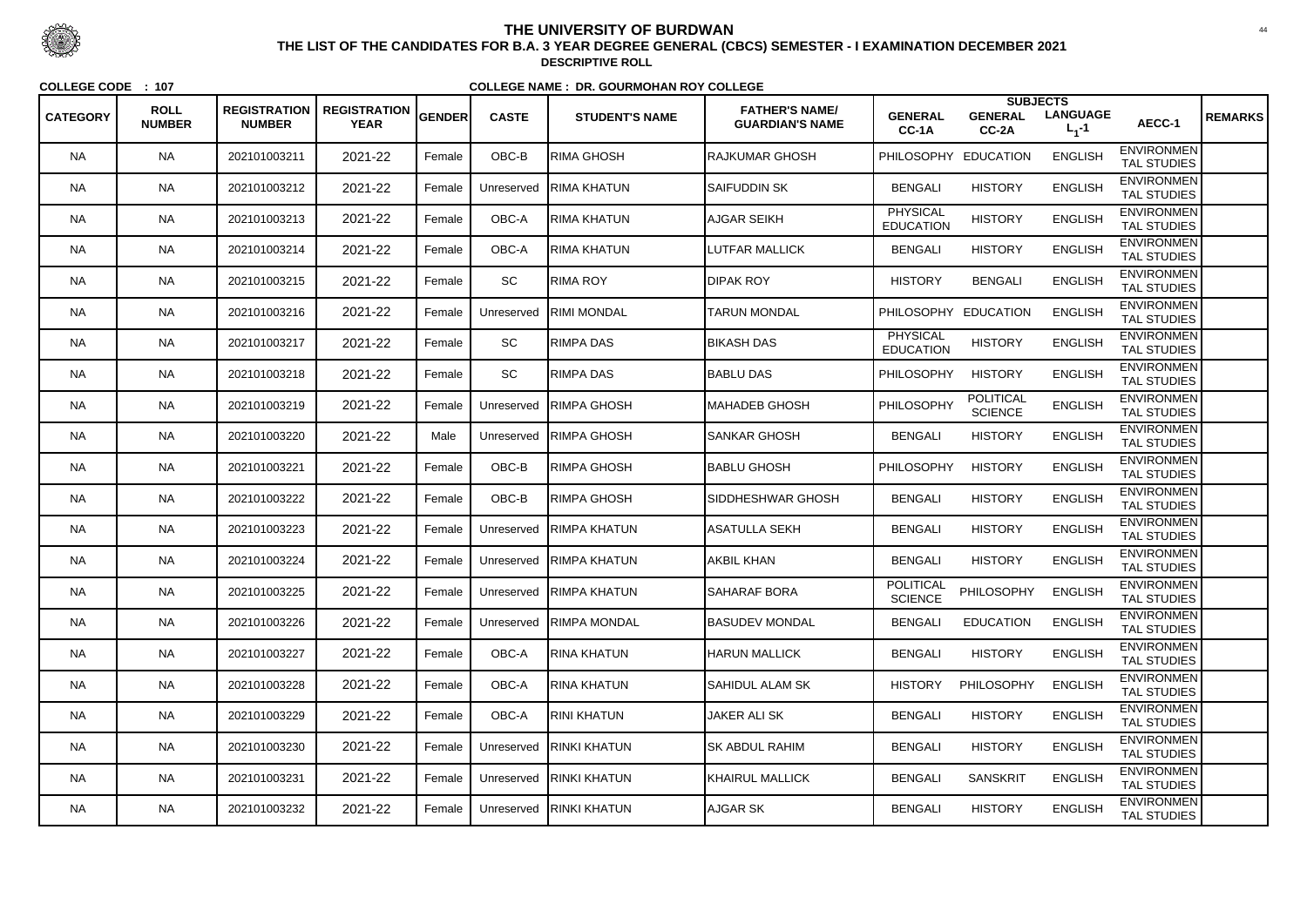|                 |                              |                                      |                                    |               |              |                                  |                                                 |                                     | <b>SUBJECTS</b>                    |                                |                                         |                |
|-----------------|------------------------------|--------------------------------------|------------------------------------|---------------|--------------|----------------------------------|-------------------------------------------------|-------------------------------------|------------------------------------|--------------------------------|-----------------------------------------|----------------|
| <b>CATEGORY</b> | <b>ROLL</b><br><b>NUMBER</b> | <b>REGISTRATION</b><br><b>NUMBER</b> | <b>REGISTRATION</b><br><b>YEAR</b> | <b>GENDER</b> | <b>CASTE</b> | <b>STUDENT'S NAME</b>            | <b>FATHER'S NAME/</b><br><b>GUARDIAN'S NAME</b> | <b>GENERAL</b><br>CC-1A             | <b>GENERAL</b><br>CC-2A            | <b>LANGUAGE</b><br>$L_{1} - 1$ | AECC-1                                  | <b>REMARKS</b> |
| <b>NA</b>       | <b>NA</b>                    | 202101003233                         | 2021-22                            | Female        | Unreserved   | <b>RINKU GHOSH</b>               | <b>ARDHENDU GHOSH</b>                           | <b>BENGALI</b>                      | <b>SANSKRIT</b>                    | <b>ENGLISH</b>                 | <b>ENVIRONMEN</b><br><b>TAL STUDIES</b> |                |
| <b>NA</b>       | <b>NA</b>                    | 202101003234                         | 2021-22                            | Female        | Unreserved   | <b>RINKU KHATUN</b>              | APPEL UDDIN SK                                  | PHILOSOPHY                          | <b>HISTORY</b>                     | <b>ENGLISH</b>                 | <b>ENVIRONMEN</b><br>TAL STUDIES        |                |
| <b>NA</b>       | <b>NA</b>                    | 202101003235                         | 2021-22                            | Female        | Unreserved   | ∥RINKU SAMANTA                   | <b>DIPAK SAMANTA</b>                            | <b>BENGALI</b>                      | <b>EDUCATION</b>                   | <b>ENGLISH</b>                 | <b>ENVIRONMEN</b><br><b>TAL STUDIES</b> |                |
| <b>NA</b>       | <b>NA</b>                    | 202101003236                         | 2021-22                            | Male          | SC           | <b>RINTU RAJAK</b>               | RATAN RAJAK                                     | <b>BENGALI</b>                      | <b>HISTORY</b>                     | <b>ENGLISH</b>                 | <b>ENVIRONMEN</b><br><b>TAL STUDIES</b> |                |
| <b>NA</b>       | <b>NA</b>                    | 202101003237                         | 2021-22                            | Male          | OBC-B        | <b>RISHAV MONDAL</b>             | NUPUR MONDAL                                    | <b>BENGALI</b>                      | <b>HISTORY</b>                     | <b>ENGLISH</b>                 | <b>ENVIRONMEN</b><br><b>TAL STUDIES</b> |                |
| <b>NA</b>       | <b>NA</b>                    | 202101003238                         | 2021-22                            | Female        | <b>SC</b>    | <b>RITU BARICK</b>               | <b>I</b> SUBRATA BARICK                         | <b>BENGALI</b>                      | <b>EDUCATION</b>                   | <b>ENGLISH</b>                 | <b>ENVIRONMEN</b><br><b>TAL STUDIES</b> |                |
| <b>NA</b>       | <b>NA</b>                    | 202101003239                         | 2021-22                            | Female        | SC           | RITUPARNA DAS                    | UTTAM DAS                                       | <b>HISTORY</b>                      | <b>BENGALI</b>                     | <b>ENGLISH</b>                 | <b>ENVIRONMEN</b><br><b>TAL STUDIES</b> |                |
| <b>NA</b>       | <b>NA</b>                    | 202101003240                         | 2021-22                            | Female        | SC           | <b>RITWIKA BAG</b>               | <b>HARISADHAN BAG</b>                           | <b>PHYSICAL</b><br><b>EDUCATION</b> | <b>HISTORY</b>                     | <b>ENGLISH</b>                 | <b>ENVIRONMEN</b><br><b>TAL STUDIES</b> |                |
| <b>NA</b>       | <b>NA</b>                    | 202101003241                         | 2021-22                            | Female        | OBC-B        | RIYA GHOSH                       | <b>BIRAJ GHOSH</b>                              | <b>BENGALI</b>                      | <b>HISTORY</b>                     | <b>ENGLISH</b>                 | <b>ENVIRONMEN</b><br><b>TAL STUDIES</b> |                |
| NA.             | <b>NA</b>                    | 202101003242                         | 2021-22                            | Female        | OBC-B        | RIYA GHOSH                       | <b>PRABIR GHOSH</b>                             | <b>BENGALI</b>                      | <b>HISTORY</b>                     | <b>ENGLISH</b>                 | <b>ENVIRONMEN</b><br><b>TAL STUDIES</b> |                |
| <b>NA</b>       | <b>NA</b>                    | 202101003243                         | 2021-22                            | Female        | Unreserved   | <b>RIYA KHATUN</b>               | <b>NESFAR SEIKH</b>                             | <b>BENGALI</b>                      | <b>HISTORY</b>                     | <b>ENGLISH</b>                 | <b>ENVIRONMEN</b><br><b>TAL STUDIES</b> |                |
| <b>NA</b>       | <b>NA</b>                    | 202101003244                         | 2021-22                            | Female        | Unreserved   | <b>RIYA KHATUN</b>               | <b>RAMJAN SK</b>                                | <b>BENGALI</b>                      | <b>HISTORY</b>                     | <b>ENGLISH</b>                 | <b>ENVIRONMEN</b><br><b>TAL STUDIES</b> |                |
| <b>NA</b>       | <b>NA</b>                    | 202101003245                         | 2021-22                            | Female        | SC           | <b>RIYA MALIK</b>                | <b>SUSANTA MALIK</b>                            | <b>BENGALI</b>                      | <b>HISTORY</b>                     | <b>ENGLISH</b>                 | <b>ENVIRONMEN</b><br><b>TAL STUDIES</b> |                |
| <b>NA</b>       | <b>NA</b>                    | 202101003246                         | 2021-22                            | Male          | Unreserved   | <b>RIYAJ MONDAL</b>              | <b>SAHIDUL MONDAL</b>                           | <b>PHILOSOPHY</b>                   | <b>HISTORY</b>                     | <b>ENGLISH</b>                 | <b>ENVIRONMEN</b><br><b>TAL STUDIES</b> |                |
| <b>NA</b>       | <b>NA</b>                    | 202101003247                         | 2021-22                            | Male          |              | Unreserved   RIYAJUDDIN AHMED SK | MAHIUDDIN AHAMMED SK                            | <b>BENGALI</b>                      | <b>HISTORY</b>                     | <b>ENGLISH</b>                 | <b>ENVIRONMEN</b><br><b>TAL STUDIES</b> |                |
| <b>NA</b>       | <b>NA</b>                    | 202101003248                         | 2021-22                            | Male          | SC           | <b>ROHIT MONDAL</b>              | UDAY CHAND MONDAL                               | <b>PHILOSOPHY</b>                   | <b>HISTORY</b>                     | <b>ENGLISH</b>                 | <b>ENVIRONMEN</b><br><b>TAL STUDIES</b> |                |
| <b>NA</b>       | <b>NA</b>                    | 202101003249                         | 2021-22                            | Male          | OBC-A        | ROHIT SK                         | <b>ANOWAR SK</b>                                | <b>PHYSICAL</b><br><b>EDUCATION</b> | <b>EDUCATION</b>                   | <b>ENGLISH</b>                 | <b>ENVIRONMEN</b><br><b>TAL STUDIES</b> |                |
| <b>NA</b>       | <b>NA</b>                    | 202101003250                         | 2021-22                            | Female        | OBC-A        | <b>ROJINA KHATUN</b>             | <b>HASIM SK</b>                                 | <b>PHILOSOPHY</b>                   | <b>HISTORY</b>                     | <b>ENGLISH</b>                 | <b>ENVIRONMEN</b><br><b>TAL STUDIES</b> |                |
| <b>NA</b>       | <b>NA</b>                    | 202101003251                         | 2021-22                            | Female        | OBC-B        | ROKEYA KHATUN                    | <b>GAFFAR MALLICK</b>                           | <b>HISTORY</b>                      | PHILOSOPHY                         | <b>ENGLISH</b>                 | <b>ENVIRONMEN</b><br>TAL STUDIES        |                |
| <b>NA</b>       | <b>NA</b>                    | 202101003252                         | 2021-22                            | Female        |              | Unreserved ROKEYA KHATUN         | ALIM SEKH                                       | <b>POLITICAL</b><br><b>SCIENCE</b>  | PHILOSOPHY                         | <b>ENGLISH</b>                 | <b>ENVIRONMEN</b><br>TAL STUDIES        |                |
| <b>NA</b>       | <b>NA</b>                    | 202101003253                         | 2021-22                            | Male          | Unreserved   | <b>ROKIBUL SK</b>                | <b>ISK SOHIDUL ISLAM</b>                        | <b>BENGALI</b>                      | <b>POLITICAL</b><br><b>SCIENCE</b> | <b>ENGLISH</b>                 | <b>ENVIRONMEN</b><br>TAL STUDIES        |                |
| <b>NA</b>       | <b>NA</b>                    | 202101003254                         | 2021-22                            | Male          | OBC-A        | <b>ROMJAN MONDAL</b>             | <b>MOJAMMEL MONDAL</b>                          | PHILOSOPHY                          | <b>POLITICAL</b><br><b>SCIENCE</b> | <b>ENGLISH</b>                 | <b>ENVIRONMEN</b><br>TAL STUDIES        |                |



 <sup>45</sup> **THE LIST OF THE CANDIDATES FOR B.A. 3 YEAR DEGREE GENERAL (CBCS) SEMESTER - I EXAMINATION DECEMBER 2021DESCRIPTIVE ROLL**

**COLLEGE CODE : <sup>107</sup>**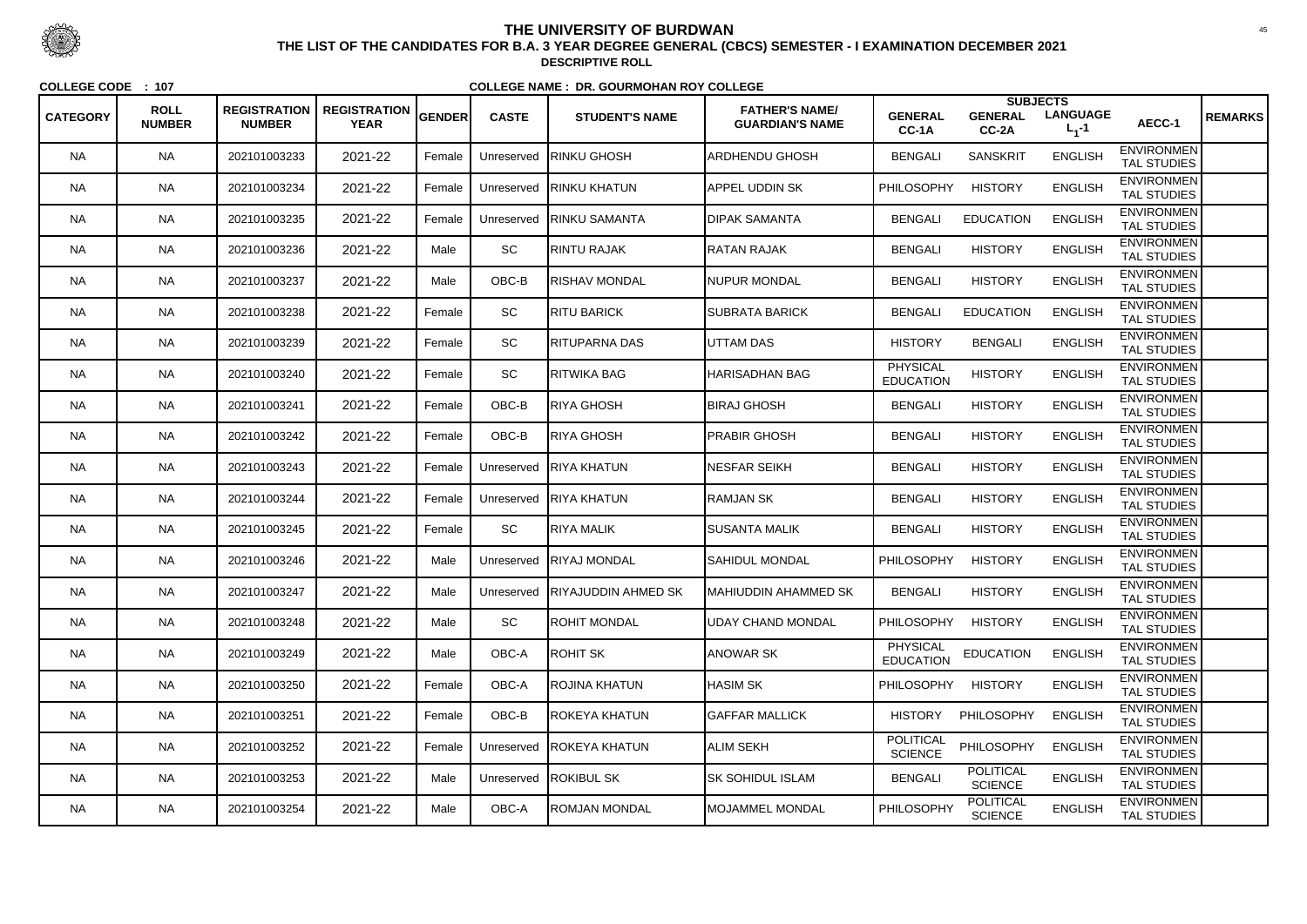|                 |                              |                                      |                                    |               |              |                        |                                                 |                         | <b>SUBJECTS</b>                    |                              |                                         |                |
|-----------------|------------------------------|--------------------------------------|------------------------------------|---------------|--------------|------------------------|-------------------------------------------------|-------------------------|------------------------------------|------------------------------|-----------------------------------------|----------------|
| <b>CATEGORY</b> | <b>ROLL</b><br><b>NUMBER</b> | <b>REGISTRATION</b><br><b>NUMBER</b> | <b>REGISTRATION</b><br><b>YEAR</b> | <b>GENDER</b> | <b>CASTE</b> | <b>STUDENT'S NAME</b>  | <b>FATHER'S NAME/</b><br><b>GUARDIAN'S NAME</b> | <b>GENERAL</b><br>CC-1A | <b>GENERAL</b><br>CC-2A            | <b>LANGUAGE</b><br>$L_1 - 1$ | AECC-1                                  | <b>REMARKS</b> |
| <b>NA</b>       | <b>NA</b>                    | 202101003255                         | 2021-22                            | Male          | OBC-B        | <b>RONI GHOSH</b>      | ARUP GHOSH                                      | <b>BENGALI</b>          | <b>EDUCATION</b>                   | <b>ENGLISH</b>               | <b>ENVIRONMEN</b><br><b>TAL STUDIES</b> |                |
| <b>NA</b>       | <b>NA</b>                    | 202101003256                         | 2021-22                            | Female        | Unreserved   | <b>ROSHMI MONDAL</b>   | MEHAMUD HASAN MONDAL                            | <b>BENGALI</b>          | <b>HISTORY</b>                     | <b>ENGLISH</b>               | <b>ENVIRONMEN</b><br><b>TAL STUDIES</b> |                |
| <b>NA</b>       | <b>NA</b>                    | 202101003257                         | 2021-22                            | Female        | Unreserved   | <b>ROUNAT JAHAN</b>    | <b>SK HAFIJUL HAQUE</b>                         | <b>BENGALI</b>          | <b>HISTORY</b>                     | <b>ENGLISH</b>               | <b>ENVIRONMEN</b><br><b>TAL STUDIES</b> |                |
| <b>NA</b>       | <b>NA</b>                    | 202101003258                         | 2021-22                            | Male          | Unreserved   | <b>RUBAIL MONDAL</b>   | <b>INSAN MONDAL</b>                             | PHILOSOPHY EDUCATION    |                                    | <b>ENGLISH</b>               | <b>ENVIRONMEN</b><br><b>TAL STUDIES</b> |                |
| <b>NA</b>       | <b>NA</b>                    | 202101003259                         | 2021-22                            | Female        | Unreserved   | RUBINA KHATUN          | <b>INAI MONDAL</b>                              | <b>BENGALI</b>          | <b>HISTORY</b>                     | <b>ENGLISH</b>               | <b>ENVIRONMEN</b><br><b>TAL STUDIES</b> |                |
| <b>NA</b>       | <b>NA</b>                    | 202101003260                         | 2021-22                            | Female        | Unreserved   | <b>RUBINA KHATUN</b>   | <b>I</b> HASMAT SK                              | <b>BENGALI</b>          | <b>HISTORY</b>                     | <b>ENGLISH</b>               | <b>ENVIRONMEN</b><br><b>TAL STUDIES</b> |                |
| <b>NA</b>       | <b>NA</b>                    | 202101003261                         | 2021-22                            | Female        | OBC-A        | RUMA KHATUN            | IMOSTAFA SK                                     | <b>BENGALI</b>          | <b>HISTORY</b>                     | <b>ENGLISH</b>               | <b>ENVIRONMEN</b><br><b>TAL STUDIES</b> |                |
| <b>NA</b>       | <b>NA</b>                    | 202101003262                         | 2021-22                            | Female        | Unreserved   | <b>RUMA KHATUN</b>     | <b>ABDULLA MALLICK</b>                          | <b>BENGALI</b>          | <b>HISTORY</b>                     | <b>ENGLISH</b>               | <b>ENVIRONMEN</b><br><b>TAL STUDIES</b> |                |
| <b>NA</b>       | <b>NA</b>                    | 202101003263                         | 2021-22                            | Female        | Unreserved   | <b>RUMANNA KHATUN</b>  | AJIBUL SK                                       | PHILOSOPHY              | <b>POLITICAL</b><br><b>SCIENCE</b> | <b>ENGLISH</b>               | <b>ENVIRONMEN</b><br><b>TAL STUDIES</b> |                |
| <b>NA</b>       | <b>NA</b>                    | 202101003264                         | 2021-22                            | Female        | Unreserved   | <b>RUMI KHATUN</b>     | HASMAT ALI MONDAL                               | <b>BENGALI</b>          | <b>HISTORY</b>                     | <b>ENGLISH</b>               | <b>ENVIRONMEN</b><br><b>TAL STUDIES</b> |                |
| <b>NA</b>       | <b>NA</b>                    | 202101003265                         | 2021-22                            | Female        | Unreserved   | <b>RUMPADEY</b>        | UTTAM KUMAR DEY                                 | <b>BENGALI</b>          | <b>HISTORY</b>                     | <b>ENGLISH</b>               | <b>ENVIRONMEN</b><br><b>TAL STUDIES</b> |                |
| <b>NA</b>       | <b>NA</b>                    | 202101003266                         | 2021-22                            | Female        | OBC-B        | RUMPA GHOSH            | <b>DURYODHAN GHOSH</b>                          | <b>BENGALI</b>          | <b>HISTORY</b>                     | <b>ENGLISH</b>               | <b>ENVIRONMEN</b><br><b>TAL STUDIES</b> |                |
| <b>NA</b>       | <b>NA</b>                    | 202101003267                         | 2021-22                            | Female        | OBC-B        | ∣RUPA GHOSH            | <b>TUHIN GHOSH</b>                              | <b>BENGALI</b>          | <b>HISTORY</b>                     | <b>ENGLISH</b>               | <b>ENVIRONMEN</b><br><b>TAL STUDIES</b> |                |
| <b>NA</b>       | <b>NA</b>                    | 202101003268                         | 2021-22                            | Female        | SC           | RUPA HAZRA             | <b>ABHIJIT HAZRA</b>                            | <b>BENGALI</b>          | <b>HISTORY</b>                     | <b>ENGLISH</b>               | <b>ENVIRONMEN</b><br><b>TAL STUDIES</b> |                |
| <b>NA</b>       | <b>NA</b>                    | 202101003269                         | 2021-22                            | Female        |              | Unreserved RUPA KHATUN | <b>SUKUR ALI KHAN</b>                           | <b>BENGALI</b>          | <b>SANSKRIT</b>                    | <b>ENGLISH</b>               | <b>ENVIRONMEN</b><br><b>TAL STUDIES</b> |                |
| <b>NA</b>       | <b>NA</b>                    | 202101003270                         | 2021-22                            | Male          |              | Unreserved RUPAI KAR   | <b>SWAPAN KAR</b>                               | <b>PHILOSOPHY</b>       | <b>HISTORY</b>                     | <b>ENGLISH</b>               | <b>ENVIRONMEN</b><br><b>TAL STUDIES</b> |                |
| <b>NA</b>       | <b>NA</b>                    | 202101003271                         | 2021-22                            | Female        | Unreserved   | <b>RUPALI KHATUN</b>   | AYNAL KHAN                                      | <b>BENGALI</b>          | <b>HISTORY</b>                     | <b>ENGLISH</b>               | <b>ENVIRONMEN</b><br><b>TAL STUDIES</b> |                |
| <b>NA</b>       | <b>NA</b>                    | 202101003272                         | 2021-22                            | Female        | Unreserved   | <b>RUPALI KHATUN</b>   | NOOR ALI MONDAL                                 | <b>BENGALI</b>          | <b>EDUCATION</b>                   | <b>ENGLISH</b>               | <b>ENVIRONMEN</b><br><b>TAL STUDIES</b> |                |
| <b>NA</b>       | <b>NA</b>                    | 202101003273                         | 2021-22                            | Female        | Unreserved   | <b>RUPALI KHATUN</b>   | AJGAR BARA                                      | <b>BENGALI</b>          | <b>HISTORY</b>                     | <b>ENGLISH</b>               | <b>ENVIRONMEN</b><br>TAL STUDIES        |                |
| <b>NA</b>       | <b>NA</b>                    | 202101003274                         | 2021-22                            | Female        | SC           | RUPSA DHARA            | TARAK DHARA                                     | <b>BENGALI</b>          | <b>HISTORY</b>                     | <b>ENGLISH</b>               | <b>ENVIRONMEN</b><br><b>TAL STUDIES</b> |                |
| <b>NA</b>       | <b>NA</b>                    | 202101003275                         | 2021-22                            | Female        | Unreserved   | <b>RUPSA KHATUN</b>    | <b>SAHIDUL MONDAL</b>                           | <b>PHILOSOPHY</b>       | <b>HISTORY</b>                     | <b>ENGLISH</b>               | <b>ENVIRONMEN</b><br>TAL STUDIES        |                |
| <b>NA</b>       | <b>NA</b>                    | 202101003276                         | 2021-22                            | Female        | Unreserved   | <b>RUPSA KHATUN</b>    | <b>SHUKUR ALI BORA</b>                          | <b>BENGALI</b>          | <b>HISTORY</b>                     | <b>ENGLISH</b>               | <b>ENVIRONMEN</b><br>TAL STUDIES        |                |



 <sup>46</sup> **THE LIST OF THE CANDIDATES FOR B.A. 3 YEAR DEGREE GENERAL (CBCS) SEMESTER - I EXAMINATION DECEMBER 2021DESCRIPTIVE ROLL**

**COLLEGE CODE : <sup>107</sup>**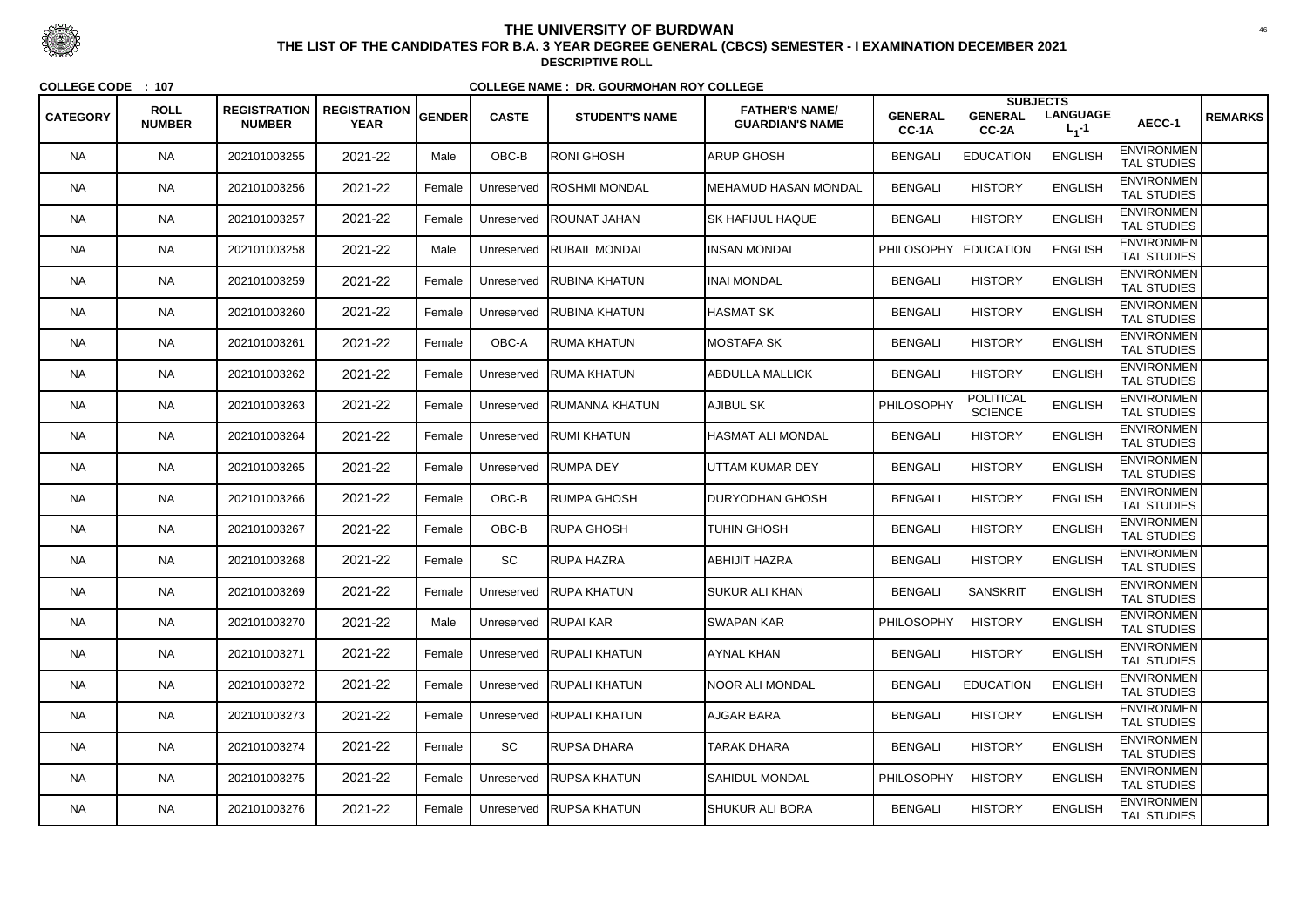|                 |                              |                                      |                                    |               |              |                             |                                                 |                                    |                                    | <b>SUBJECTS</b>              |                                         |                |
|-----------------|------------------------------|--------------------------------------|------------------------------------|---------------|--------------|-----------------------------|-------------------------------------------------|------------------------------------|------------------------------------|------------------------------|-----------------------------------------|----------------|
| <b>CATEGORY</b> | <b>ROLL</b><br><b>NUMBER</b> | <b>REGISTRATION</b><br><b>NUMBER</b> | <b>REGISTRATION</b><br><b>YEAR</b> | <b>GENDER</b> | <b>CASTE</b> | <b>STUDENT'S NAME</b>       | <b>FATHER'S NAME/</b><br><b>GUARDIAN'S NAME</b> | <b>GENERAL</b><br>CC-1A            | <b>GENERAL</b><br>CC-2A            | <b>LANGUAGE</b><br>$L_1 - 1$ | AECC-1                                  | <b>REMARKS</b> |
| <b>NA</b>       | <b>NA</b>                    | 202101003277                         | 2021-22                            | Female        | Unreserved   | RUPSA KHATUN                | <b>ABUL AZAD SEKH</b>                           | <b>BENGALI</b>                     | <b>HISTORY</b>                     | <b>ENGLISH</b>               | <b>ENVIRONMEN</b><br><b>TAL STUDIES</b> |                |
| <b>NA</b>       | <b>NA</b>                    | 202101003278                         | 2021-22                            | Female        | Unreserved   | <b>RUPSA MAJI</b>           | AKHIL MAJI                                      | <b>BENGALI</b>                     | <b>HISTORY</b>                     | <b>ENGLISH</b>               | <b>ENVIRONMEN</b><br><b>TAL STUDIES</b> |                |
| <b>NA</b>       | <b>NA</b>                    | 202101003279                         | 2021-22                            | Female        | Unreserved   | <b>RUPSA ROY</b>            | <b>LATE MANAB ROY</b>                           | <b>BENGALI</b>                     | <b>HISTORY</b>                     | <b>ENGLISH</b>               | <b>ENVIRONMEN</b><br>TAL STUDIES        |                |
| <b>NA</b>       | <b>NA</b>                    | 202101003280                         | 2021-22                            | Female        | OBC-A        | <b>IRUPSONA KHATUN</b>      | AZIZUL SK                                       | PHILOSOPHY                         | <b>HISTORY</b>                     | <b>ENGLISH</b>               | <b>ENVIRONMEN</b><br><b>TAL STUDIES</b> |                |
| <b>NA</b>       | <b>NA</b>                    | 202101003281                         | 2021-22                            | Female        | Unreserved   | <b>RUPSONA KHATUN</b>       | <b>SARAFAT ALI SK</b>                           | <b>BENGALI</b>                     | <b>HISTORY</b>                     | <b>ENGLISH</b>               | <b>ENVIRONMEN</b><br><b>TAL STUDIES</b> |                |
| <b>NA</b>       | <b>NA</b>                    | 202101003282                         | 2021-22                            | Female        | Unreserved   | ISABANA KHATUN              | IRAOSAN ALI SK                                  | <b>BENGALI</b>                     | <b>HISTORY</b>                     | <b>ENGLISH</b>               | <b>ENVIRONMEN</b><br><b>TAL STUDIES</b> |                |
| <b>NA</b>       | <b>NA</b>                    | 202101003283                         | 2021-22                            | Female        | OBC-A        | <b>I</b> SABANA KHATUN      | IMOTIAR RAHAMAN SHAIKH                          | <b>PHILOSOPHY</b>                  | <b>HISTORY</b>                     | <b>ENGLISH</b>               | <b>ENVIRONMEN</b><br><b>TAL STUDIES</b> |                |
| <b>NA</b>       | <b>NA</b>                    | 202101003284                         | 2021-22                            | Female        | OBC-A        | <b>SABANA KHATUN</b>        | ROSID SK                                        | <b>BENGALI</b>                     | <b>HISTORY</b>                     | <b>ENGLISH</b>               | <b>ENVIRONMEN</b><br><b>TAL STUDIES</b> |                |
| <b>NA</b>       | <b>NA</b>                    | 202101003285                         | 2021-22                            | Female        | Unreserved   | <b>ISABANA MONDAL</b>       | <b>MAKBUL MONDAL</b>                            | PHILOSOPHY                         | <b>POLITICAL</b><br><b>SCIENCE</b> | <b>ENGLISH</b>               | <b>ENVIRONMEN</b><br><b>TAL STUDIES</b> |                |
| <b>NA</b>       | <b>NA</b>                    | 202101003286                         | 2021-22                            | Female        | OBC-A        | ∣SABANA YASMIN              | <b>SEKH IKBAL HOSSAIN</b>                       | <b>POLITICAL</b><br><b>SCIENCE</b> | PHILOSOPHY                         | <b>ENGLISH</b>               | <b>ENVIRONMEN</b><br><b>TAL STUDIES</b> |                |
| <b>NA</b>       | <b>NA</b>                    | 202101003287                         | 2021-22                            | Female        | OBC-A        | SABANA YASMIN               | HAKIM MOLLA                                     | PHILOSOPHY                         | <b>HISTORY</b>                     | <b>ENGLISH</b>               | <b>ENVIRONMEN</b><br><b>TAL STUDIES</b> |                |
| <b>NA</b>       | <b>NA</b>                    | 202101003288                         | 2021-22                            | Female        | Unreserved   | <b>ISABINA KHATUN</b>       | <b>HAFIJUL SEKH</b>                             | <b>POLITICAL</b><br><b>SCIENCE</b> | PHILOSOPHY                         | <b>ENGLISH</b>               | <b>ENVIRONMEN</b><br><b>TAL STUDIES</b> |                |
| <b>NA</b>       | <b>NA</b>                    | 202101003289                         | 2021-22                            | Female        | Unreserved   | <b>ISABINA KHATUN</b>       | <b>ABU TALEB SK</b>                             | <b>BENGALI</b>                     | <b>HISTORY</b>                     | <b>ENGLISH</b>               | <b>ENVIRONMEN</b><br><b>TAL STUDIES</b> |                |
| <b>NA</b>       | <b>NA</b>                    | 202101003290                         | 2021-22                            | Female        | OBC-A        | <b>SABINA KHATUN</b>        | <b>SHANTA SEIKH</b>                             | <b>BENGALI</b>                     | <b>HISTORY</b>                     | <b>ENGLISH</b>               | <b>ENVIRONMEN</b><br><b>TAL STUDIES</b> |                |
| <b>NA</b>       | <b>NA</b>                    | 202101003291                         | 2021-22                            | Female        |              | Unreserved SABINA KHATUN    | <b>SAMAD LAYEK</b>                              | <b>BENGALI</b>                     | <b>POLITICAL</b><br><b>SCIENCE</b> | <b>ENGLISH</b>               | <b>ENVIRONMEN</b><br><b>TAL STUDIES</b> |                |
| <b>NA</b>       | <b>NA</b>                    | 202101003292                         | 2021-22                            | Female        | Unreserved   | <b>SABINA KHATUN</b>        | AJIM KHAN                                       | <b>BENGALI</b>                     | <b>HISTORY</b>                     | <b>ENGLISH</b>               | <b>ENVIRONMEN</b><br><b>TAL STUDIES</b> |                |
| <b>NA</b>       | <b>NA</b>                    | 202101003293                         | 2021-22                            | Female        | Unreserved   | <b>SABINA YASMIN</b>        | <b>MOJAMMEL MOLLA</b>                           | <b>HISTORY</b>                     | <b>SOCIOLOGY</b>                   | <b>ENGLISH</b>               | <b>ENVIRONMEN</b><br>TAL STUDIES        |                |
| <b>NA</b>       | <b>NA</b>                    | 202101003294                         | 2021-22                            | Female        | OBC-A        | ISABINA YASMIN              | <b>JAKIR ALI MONDAL</b>                         | <b>BENGALI</b>                     | <b>HISTORY</b>                     | <b>ENGLISH</b>               | <b>ENVIRONMEN</b><br><b>TAL STUDIES</b> |                |
| <b>NA</b>       | <b>NA</b>                    | 202101003295                         | 2021-22                            | Female        | Unreserved   | <b>SABINA YASMIN KHATUN</b> | <b>ABU TALEB MOLLAH</b>                         | <b>HISTORY</b>                     | PHILOSOPHY                         | <b>ENGLISH</b>               | <b>ENVIRONMEN</b><br>TAL STUDIES        |                |
| <b>NA</b>       | <b>NA</b>                    | 202101003296                         | 2021-22                            | Female        | SC           | SABITA BAG                  | <b>LATE NUPUR BAG</b>                           | <b>BENGALI</b>                     | <b>POLITICAL</b><br><b>SCIENCE</b> | <b>ENGLISH</b>               | <b>ENVIRONMEN</b><br>TAL STUDIES        |                |
| <b>NA</b>       | <b>NA</b>                    | 202101003297                         | 2021-22                            | Female        | SC           | <b>SADHANA DAS</b>          | <b>BECHARAM DAS</b>                             | <b>EDUCATION</b>                   | SOCIOLOGY                          | <b>ENGLISH</b>               | <b>ENVIRONMEN</b><br>TAL STUDIES        |                |
| <b>NA</b>       | <b>NA</b>                    | 202101003298                         | 2021-22                            | Female        | Unreserved   | <b>SADIA AFRIN</b>          | <b>ABDUL HANNAN LAYEK</b>                       | <b>BENGALI</b>                     | <b>POLITICAL</b><br><b>SCIENCE</b> | <b>ENGLISH</b>               | <b>ENVIRONMEN</b><br>TAL STUDIES        |                |



 <sup>47</sup> **THE LIST OF THE CANDIDATES FOR B.A. 3 YEAR DEGREE GENERAL (CBCS) SEMESTER - I EXAMINATION DECEMBER 2021DESCRIPTIVE ROLL**

**COLLEGE CODE : <sup>107</sup>**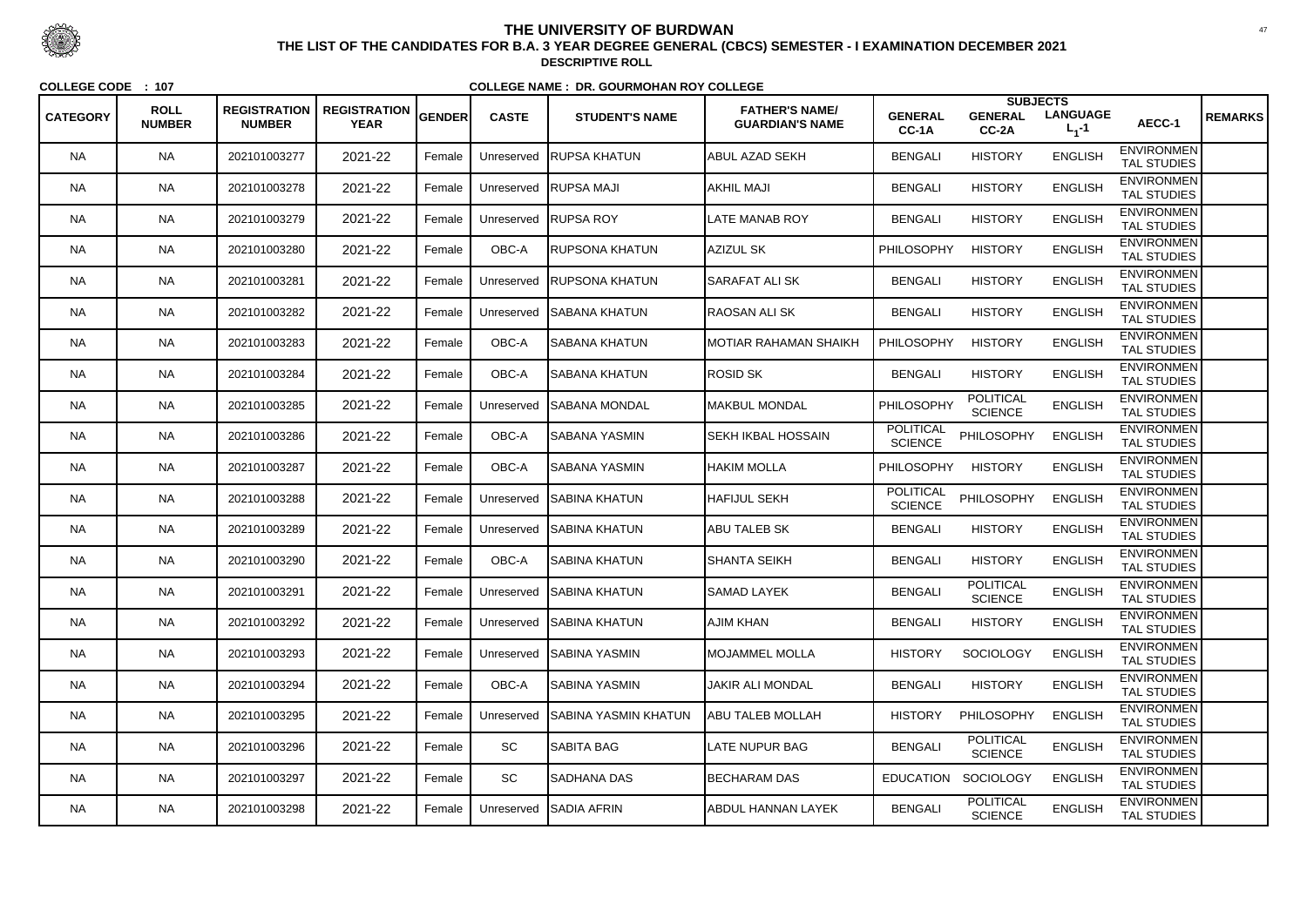|                 |                              |                                      |                                    |        |              |                           |                                                 |                             | <b>SUBJECTS</b>                    |                                |                                         |                |
|-----------------|------------------------------|--------------------------------------|------------------------------------|--------|--------------|---------------------------|-------------------------------------------------|-----------------------------|------------------------------------|--------------------------------|-----------------------------------------|----------------|
| <b>CATEGORY</b> | <b>ROLL</b><br><b>NUMBER</b> | <b>REGISTRATION</b><br><b>NUMBER</b> | <b>REGISTRATION</b><br><b>YEAR</b> | GENDER | <b>CASTE</b> | <b>STUDENT'S NAME</b>     | <b>FATHER'S NAME/</b><br><b>GUARDIAN'S NAME</b> | <b>GENERAL</b><br>CC-1A     | <b>GENERAL</b><br>CC-2A            | <b>LANGUAGE</b><br>$L_{1} - 1$ | AECC-1                                  | <b>REMARKS</b> |
| <b>NA</b>       | <b>NA</b>                    | 202101003299                         | 2021-22                            | Female | <b>SC</b>    | <b>SAGARIKA HALDER</b>    | <b>PRADIP HALDER</b>                            | <b>BENGALI</b>              | <b>HISTORY</b>                     | <b>ENGLISH</b>                 | <b>ENVIRONMEN</b><br><b>TAL STUDIES</b> |                |
| <b>NA</b>       | <b>NA</b>                    | 202101003300                         | 2021-22                            | Male   | Unreserved   | <b>SAHABUDDIN MOLLICK</b> | <b>HARUN ALL RASHID</b><br>MOLLICK              | <b>BENGALI</b>              | <b>HISTORY</b>                     | <b>ENGLISH</b>                 | <b>ENVIRONMEN</b><br>TAL STUDIES        |                |
| NA.             | <b>NA</b>                    | 202101003301                         | 2021-22                            | Female | Unreserved   | <b>ISAHANA KHATUN</b>     | <b>IAKUB MOLLA</b>                              | <b>BENGALI</b>              | <b>HISTORY</b>                     | <b>ENGLISH</b>                 | <b>ENVIRONMEN</b><br><b>TAL STUDIES</b> |                |
| <b>NA</b>       | <b>NA</b>                    | 202101003302                         | 2021-22                            | Female | Unreserved   | ISAHANA SULTANA           | IMUJIBAR RAHAMAN MUNSHI                         | <b>BENGALI</b>              | <b>POLITICAL</b><br><b>SCIENCE</b> | <b>ENGLISH</b>                 | <b>ENVIRONMEN</b><br><b>TAL STUDIES</b> |                |
| <b>NA</b>       | <b>NA</b>                    | 202101003303                         | 2021-22                            | Female | OBC-A        | SAHANAJ KHATUN            | <b>MONIRUL HAQUE MOLLA</b>                      | PHILOSOPHY                  | <b>POLITICAL</b><br><b>SCIENCE</b> | <b>ENGLISH</b>                 | <b>ENVIRONMEN</b><br><b>TAL STUDIES</b> |                |
| <b>NA</b>       | <b>NA</b>                    | 202101003304                         | 2021-22                            | Female | Unreserved   | <b>SAHANARA KHATUN</b>    | <b>HAQUEJAN SK</b>                              | <b>PHILOSOPHY</b>           | <b>HISTORY</b>                     | <b>ENGLISH</b>                 | <b>ENVIRONMEN</b><br><b>TAL STUDIES</b> |                |
| NA.             | <b>NA</b>                    | 202101003305                         | 2021-22                            | Male   | Unreserved   | ISAHANIAJ MOLLICK         | <b>AJMAT ALI MOLLICK</b>                        | <b>BENGALI</b>              | <b>GEOGRAPHY</b>                   | <b>ENGLISH</b>                 | <b>ENVIRONMEN</b><br><b>TAL STUDIES</b> |                |
| <b>NA</b>       | <b>NA</b>                    | 202101003306                         | 2021-22                            | Female | OBC-B        | SAHELI KHATUN             | <b>HASIBUL SHAH</b>                             |                             | EDUCATION PHILOSOPHY               | <b>ENGLISH</b>                 | <b>ENVIRONMEN</b><br>TAL STUDIES        |                |
| <b>NA</b>       | <b>NA</b>                    | 202101003307                         | 2021-22                            | Female | Unreserved   | <b>SAHIDA KHATUN</b>      | <b>SARIJUL SK</b>                               | <b>HISTORY</b>              | SOCIOLOGY                          | <b>ENGLISH</b>                 | <b>ENVIRONMEN</b><br><b>TAL STUDIES</b> |                |
| NA.             | <b>NA</b>                    | 202101003308                         | 2021-22                            | Male   | OBC-A        | <b>SAHIL MALLICK</b>      | <b>ISLAM MALLICK</b>                            | <b>PHILOSOPHY</b>           | <b>SANSKRIT</b>                    | <b>ENGLISH</b>                 | <b>ENVIRONMEN</b><br>TAL STUDIES        |                |
| <b>NA</b>       | <b>NA</b>                    | 202101003309                         | 2021-22                            | Female | OBC-A        | SAHINA KHATUN             | <b>SK NURALAM</b>                               | <b>BENGALI</b>              | <b>HISTORY</b>                     | <b>ENGLISH</b>                 | <b>ENVIRONMEN</b><br><b>TAL STUDIES</b> |                |
| <b>NA</b>       | <b>NA</b>                    | 202101003310                         | 2021-22                            | Female | Unreserved   | <b>SAHINUR KHATUN</b>     | OMAR ALI SK                                     | <b>BENGALI</b>              | <b>EDUCATION</b>                   | <b>ENGLISH</b>                 | <b>ENVIRONMEN</b><br><b>TAL STUDIES</b> |                |
| <b>NA</b>       | <b>NA</b>                    | 202101003311                         | 2021-22                            | Female | Unreserved   | <b>ISAHINUR KHATUN</b>    | IKUTUBUDDIN SK                                  | POLITICAL<br><b>SCIENCE</b> | PHILOSOPHY                         | <b>ENGLISH</b>                 | <b>ENVIRONMEN</b><br><b>TAL STUDIES</b> |                |
| NA.             | <b>NA</b>                    | 202101003312                         | 2021-22                            | Male   | Unreserved   | <b>SAIDEEP NANDI</b>      | BENI MADHAB NANDI                               | <b>PHILOSOPHY</b>           | <b>SANSKRIT</b>                    | <b>ENGLISH</b>                 | <b>ENVIRONMEN</b><br><b>TAL STUDIES</b> |                |
| <b>NA</b>       | <b>NA</b>                    | 202101003313                         | 2021-22                            | Male   | OBC-A        | SAIDI ANSARI              | <b>RABIUL ANSARI</b>                            | <b>PHILOSOPHY</b>           | <b>HISTORY</b>                     | <b>ENGLISH</b>                 | <b>ENVIRONMEN</b><br><b>TAL STUDIES</b> |                |
| <b>NA</b>       | <b>NA</b>                    | 202101003314                         | 2021-22                            | Male   | OBC-A        | SAIDUL SK                 | AJIJUL SK                                       | <b>PHILOSOPHY</b>           | <b>POLITICAL</b><br><b>SCIENCE</b> | <b>ENGLISH</b>                 | <b>ENVIRONMEN</b><br><b>TAL STUDIES</b> |                |
| NA.             | <b>NA</b>                    | 202101003315                         | 2021-22                            | Male   | Unreserved   | <b>SAIKAT SAMANTA</b>     | <b>SAJAL SAMANTA</b>                            | <b>BENGALI</b>              | <b>POLITICAL</b><br><b>SCIENCE</b> | <b>ENGLISH</b>                 | <b>ENVIRONMEN</b><br><b>TAL STUDIES</b> |                |
| <b>NA</b>       | <b>NA</b>                    | 202101003316                         | 2021-22                            | Female | Unreserved   | SAIRABANU KHATUN          | MOJIBOR RAHAMAN SK                              | <b>BENGALI</b>              | <b>HISTORY</b>                     | <b>ENGLISH</b>                 | <b>ENVIRONMEN</b><br><b>TAL STUDIES</b> |                |
| <b>NA</b>       | <b>NA</b>                    | 202101003317                         | 2021-22                            | Male   | OBC-B        | <b>SAKIL SARKAR</b>       | NURUL ISLAM SARKAR                              | PHILOSOPHY                  | <b>HISTORY</b>                     | <b>ENGLISH</b>                 | <b>ENVIRONMEN</b><br>TAL STUDIES        |                |
| <b>NA</b>       | <b>NA</b>                    | 202101003318                         | 2021-22                            | Female | OBC-A        | SAKILA KHATUN             | AJIJUR RAHAMAN SEKH                             | <b>BENGALI</b>              | <b>HISTORY</b>                     | <b>ENGLISH</b>                 | <b>ENVIRONMEN</b><br>TAL STUDIES        |                |
| NA.             | <b>NA</b>                    | 202101003319                         | 2021-22                            | Female | OBC-A        | SAKINA KHATUN             | <b>SK JIARUL ISLAM</b>                          | PHILOSOPHY EDUCATION        |                                    | <b>ENGLISH</b>                 | <b>ENVIRONMEN</b><br>TAL STUDIES        |                |
| NA              | <b>NA</b>                    | 202101003320                         | 2021-22                            | Female | Unreserved   | <b>SAKINA KHATUN</b>      | <b>BENO SK</b>                                  | <b>BENGALI</b>              | <b>HISTORY</b>                     | <b>ENGLISH</b>                 | <b>ENVIRONMEN</b><br>TAL STUDIES        |                |



 <sup>48</sup> **THE LIST OF THE CANDIDATES FOR B.A. 3 YEAR DEGREE GENERAL (CBCS) SEMESTER - I EXAMINATION DECEMBER 2021DESCRIPTIVE ROLL**

**COLLEGE CODE : <sup>107</sup>**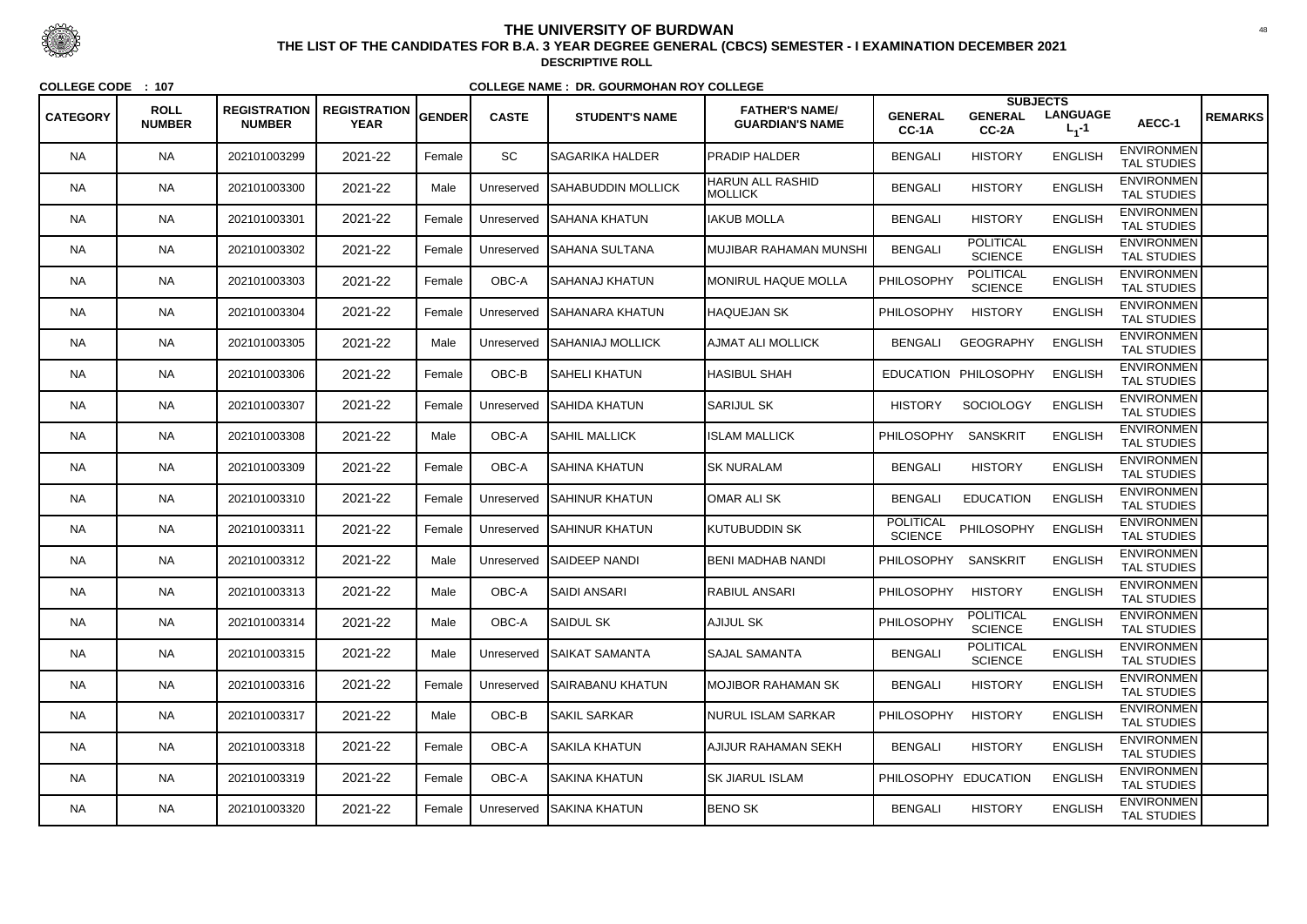| <b>CATEGORY</b> | <b>ROLL</b><br><b>NUMBER</b> | <b>REGISTRATION</b><br><b>NUMBER</b> | <b>REGISTRATION</b><br><b>YEAR</b> | <b>GENDER</b> | <b>CASTE</b> | <b>STUDENT'S NAME</b> | <b>FATHER'S NAME/</b><br><b>GUARDIAN'S NAME</b> | <b>GENERAL</b><br>CC-1A             | <b>SUBJECTS</b><br><b>GENERAL</b><br>CC-2A | <b>LANGUAGE</b><br>$L_1 - 1$ | AECC-1                                  | <b>REMARKS</b> |
|-----------------|------------------------------|--------------------------------------|------------------------------------|---------------|--------------|-----------------------|-------------------------------------------------|-------------------------------------|--------------------------------------------|------------------------------|-----------------------------------------|----------------|
| <b>NA</b>       | <b>NA</b>                    | 202101003321                         | 2021-22                            | Female        | Unreserved   | ISAKIYA MONDAL        | SAHIDUL MONDAL                                  | <b>BENGALI</b>                      | <b>HISTORY</b>                             | <b>ENGLISH</b>               | <b>ENVIRONMEN</b><br><b>TAL STUDIES</b> |                |
| <b>NA</b>       | <b>NA</b>                    | 202101003322                         | 2021-22                            | Female        | OBC-A        | SALIMA KHATUN         | <b>HASMAT SEKH</b>                              | <b>BENGALI</b>                      | <b>HISTORY</b>                             | <b>ENGLISH</b>               | <b>ENVIRONMEN</b><br><b>TAL STUDIES</b> |                |
| NA.             | <b>NA</b>                    | 202101003323                         | 2021-22                            | Female        | Unreserved   | <b>SALMA KHATUN</b>   | <b>MAHIRUL SK</b>                               | <b>BENGALI</b>                      | <b>HISTORY</b>                             | <b>ENGLISH</b>               | <b>ENVIRONMEN</b><br><b>TAL STUDIES</b> |                |
| <b>NA</b>       | <b>NA</b>                    | 202101003324                         | 2021-22                            | Female        | Unreserved   | <b>ISALMA KHATUN</b>  | CHHALIM SEKH                                    | <b>BENGALI</b>                      | <b>HISTORY</b>                             | <b>ENGLISH</b>               | <b>ENVIRONMEN</b><br><b>TAL STUDIES</b> |                |
| <b>NA</b>       | <b>NA</b>                    | 202101003325                         | 2021-22                            | Female        | Unreserved   | <b>SALMA KHATUN</b>   | <b>CHHILIM SEKH</b>                             | <b>BENGALI</b>                      | <b>HISTORY</b>                             | <b>ENGLISH</b>               | <b>ENVIRONMEN</b><br><b>TAL STUDIES</b> |                |
| <b>NA</b>       | <b>NA</b>                    | 202101003326                         | 2021-22                            | Female        | OBC-A        | <b>I</b> SALMA KHATUN | <b>SAHAJAN SEKH</b>                             | <b>PHYSICAL</b><br><b>EDUCATION</b> | <b>HISTORY</b>                             | <b>ENGLISH</b>               | <b>ENVIRONMEN</b><br><b>TAL STUDIES</b> |                |
| NA.             | <b>NA</b>                    | 202101003327                         | 2021-22                            | Female        | Unreserved   | <b>SALMA KHATUN</b>   | <b>RAHIM SK</b>                                 | PHILOSOPHY                          | <b>POLITICAL</b><br><b>SCIENCE</b>         | <b>ENGLISH</b>               | <b>ENVIRONMEN</b><br><b>TAL STUDIES</b> |                |
| <b>NA</b>       | <b>NA</b>                    | 202101003328                         | 2021-22                            | Female        | Unreserved   | <b>SALMA KHATUN</b>   | <b>ABUL KASEM SEIKH</b>                         | <b>BENGALI</b>                      | <b>HISTORY</b>                             | <b>ENGLISH</b>               | <b>ENVIRONMEN</b><br>TAL STUDIES        |                |
| <b>NA</b>       | <b>NA</b>                    | 202101003329                         | 2021-22                            | Female        | OBC-A        | <b>I</b> SALMA KHATUN | İMAHAMMAD ALI SEIKH                             | <b>PHILOSOPHY</b>                   | <b>HISTORY</b>                             | <b>ENGLISH</b>               | <b>ENVIRONMEN</b><br><b>TAL STUDIES</b> |                |
| NA.             | <b>NA</b>                    | 202101003330                         | 2021-22                            | Female        | OBC-A        | <b>SALMA KHATUN</b>   | <b>IMAJNU MONDAL</b>                            | PHILOSOPHY EDUCATION                |                                            | <b>ENGLISH</b>               | <b>ENVIRONMEN</b><br><b>TAL STUDIES</b> |                |
| <b>NA</b>       | <b>NA</b>                    | 202101003331                         | 2021-22                            | Female        | OBC-A        | SALMA KHATUN          | JAKIR HOSSEN SK                                 | <b>BENGALI</b>                      | <b>HISTORY</b>                             | <b>ENGLISH</b>               | <b>ENVIRONMEN</b><br><b>TAL STUDIES</b> |                |
| <b>NA</b>       | <b>NA</b>                    | 202101003332                         | 2021-22                            | Female        | Unreserved   | <b>SALMA KHATUN</b>   | OMAR ALI MALLICK                                | PHILOSOPHY                          | <b>HISTORY</b>                             | <b>ENGLISH</b>               | <b>ENVIRONMEN</b><br><b>TAL STUDIES</b> |                |
| <b>NA</b>       | <b>NA</b>                    | 202101003333                         | 2021-22                            | Female        | OBC-A        | <b>SALMA KHATUN</b>   | <b>SABUR ALI MOLLICK</b>                        | <b>PHILOSOPHY</b>                   | <b>HISTORY</b>                             | <b>ENGLISH</b>               | <b>ENVIRONMEN</b><br><b>TAL STUDIES</b> |                |
| NA.             | <b>NA</b>                    | 202101003334                         | 2021-22                            | Female        | Unreserved   | <b>SALMA KHATUN</b>   | <b>SIRAJUL SK</b>                               | <b>PHILOSOPHY</b>                   | <b>HISTORY</b>                             | <b>ENGLISH</b>               | <b>ENVIRONMEN</b><br><b>TAL STUDIES</b> |                |
| <b>NA</b>       | <b>NA</b>                    | 202101003335                         | 2021-22                            | Female        | OBC-A        | <b>SALMA KHATUN</b>   | <b>SK SAHIDULLAH</b>                            |                                     | EDUCATION PHILOSOPHY                       | <b>ENGLISH</b>               | <b>ENVIRONMEN</b><br><b>TAL STUDIES</b> |                |
| <b>NA</b>       | <b>NA</b>                    | 202101003336                         | 2021-22                            | Female        | OBC-A        | SALMA SULTANA         | <b>MINAR MONDAL</b>                             | PHILOSOPHY HISTORY                  |                                            | <b>ENGLISH</b>               | <b>ENVIRONMEN</b><br>TAL STUDIES        |                |
| NA.             | <b>NA</b>                    | 202101003337                         | 2021-22                            | Female        | OBC-B        | SAMATA MALLICK        | <b>SUNIL MALLICK</b>                            | <b>BENGALI</b>                      | <b>HISTORY</b>                             | <b>ENGLISH</b>               | <b>ENVIRONMEN</b><br>TAL STUDIES        |                |
| <b>NA</b>       | <b>NA</b>                    | 202101003338                         | 2021-22                            | Male          | Unreserved   | SAMAUDDIN MALLICK     | NURNABI MALLICK                                 | <b>HISTORY</b>                      | PHILOSOPHY                                 | <b>ENGLISH</b>               | <b>ENVIRONMEN</b><br><b>TAL STUDIES</b> |                |
| <b>NA</b>       | <b>NA</b>                    | 202101003339                         | 2021-22                            | Male          | OBC-A        | <b>SAMIM MALLICK</b>  | <b>SHAHIDUL MALLICK</b>                         | <b>BENGALI</b>                      | <b>HISTORY</b>                             | <b>ENGLISH</b>               | <b>ENVIRONMEN</b><br>TAL STUDIES        |                |
| <b>NA</b>       | <b>NA</b>                    | 202101003340                         | 2021-22                            | Female        | Unreserved   | <b>SAMINA KHATUN</b>  | MAJIBUL SEKH                                    | <b>BENGALI</b>                      | <b>HISTORY</b>                             | <b>ENGLISH</b>               | <b>ENVIRONMEN</b><br><b>TAL STUDIES</b> |                |
| NA.             | <b>NA</b>                    | 202101003341                         | 2021-22                            | Female        | Unreserved   | <b>SAMIRA KHATUN</b>  | AMIR ALI SK                                     | <b>PHILOSOPHY</b>                   | <b>HISTORY</b>                             | <b>ENGLISH</b>               | <b>ENVIRONMEN</b><br>TAL STUDIES        |                |
| NA              | <b>NA</b>                    | 202101003342                         | 2021-22                            | Male          |              | Unreserved SAMIRUL SK | <b>VUTAI SK</b>                                 | <b>BENGALI</b>                      | <b>EDUCATION</b>                           | <b>ENGLISH</b>               | <b>ENVIRONMEN</b><br>TAL STUDIES        |                |



 <sup>49</sup> **THE LIST OF THE CANDIDATES FOR B.A. 3 YEAR DEGREE GENERAL (CBCS) SEMESTER - I EXAMINATION DECEMBER 2021DESCRIPTIVE ROLL**

**COLLEGE CODE : <sup>107</sup>**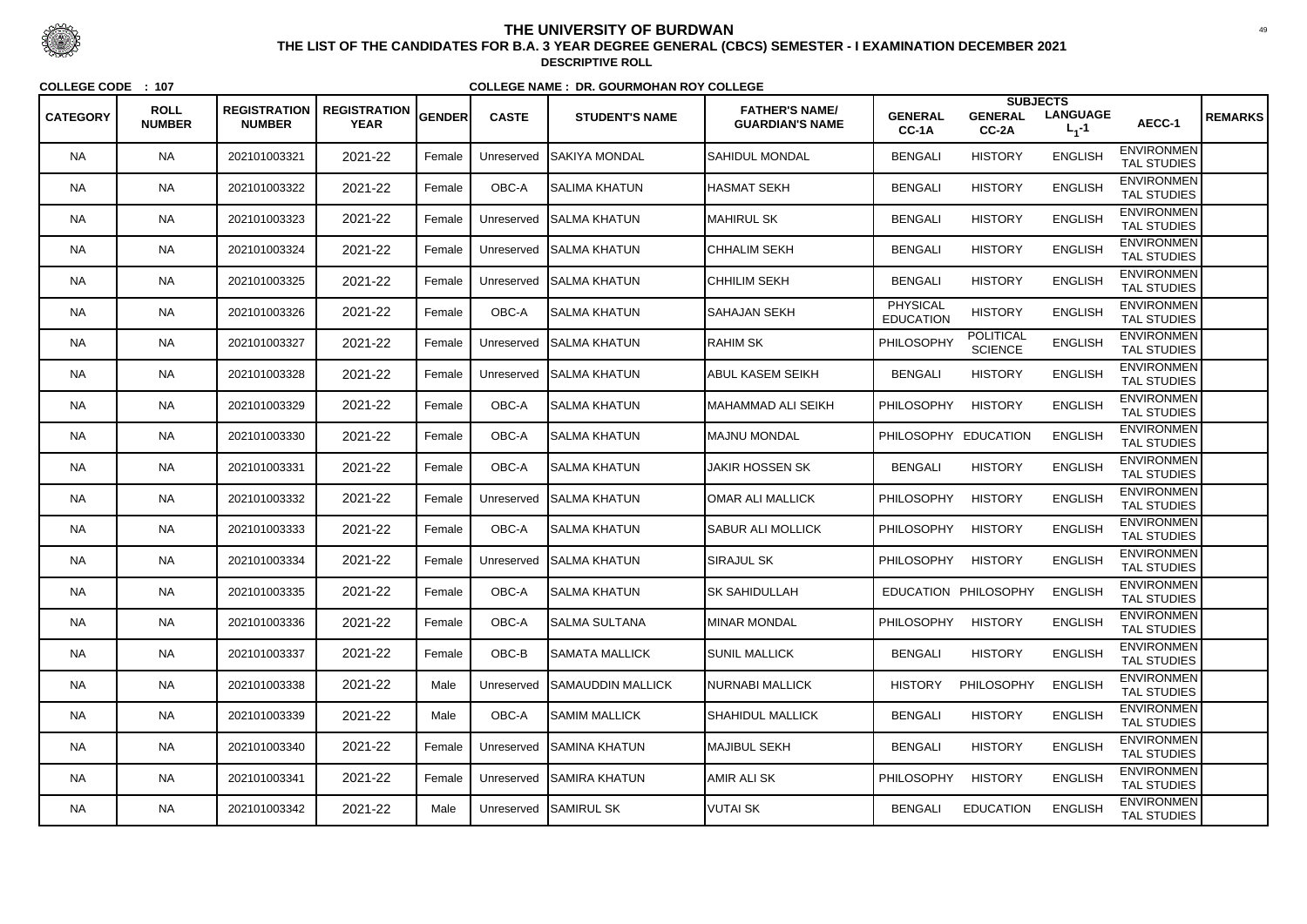| <b>CATEGORY</b> | <b>ROLL</b><br><b>NUMBER</b> | <b>REGISTRATION</b><br><b>NUMBER</b> | <b>REGISTRATION</b><br><b>YEAR</b> | <b>GENDER</b> | <b>CASTE</b> | <b>STUDENT'S NAME</b>    | <b>FATHER'S NAME/</b><br><b>GUARDIAN'S NAME</b> | <b>GENERAL</b><br>CC-1A             | <b>SUBJECTS</b><br><b>GENERAL</b><br>CC-2A | <b>LANGUAGE</b><br>$L_{1} - 1$ | AECC-1                                  | <b>REMARKS</b> |
|-----------------|------------------------------|--------------------------------------|------------------------------------|---------------|--------------|--------------------------|-------------------------------------------------|-------------------------------------|--------------------------------------------|--------------------------------|-----------------------------------------|----------------|
| <b>NA</b>       | <b>NA</b>                    | 202101003343                         | 2021-22                            | Male          | OBC-A        | SAMIUL MONDAL            | <b>ROFIKUL MONDAL</b>                           | <b>BENGALI</b>                      | <b>HISTORY</b>                             | <b>ENGLISH</b>                 | <b>ENVIRONMEN</b><br><b>TAL STUDIES</b> |                |
| <b>NA</b>       | <b>NA</b>                    | 202101003344                         | 2021-22                            | Male          | OBC-A        | SAMIUL SK                | <b>HASIBUL SEIKH</b>                            | <b>BENGALI</b>                      | <b>EDUCATION</b>                           | <b>ENGLISH</b>                 | <b>ENVIRONMEN</b><br><b>TAL STUDIES</b> |                |
| NA.             | <b>NA</b>                    | 202101003345                         | 2021-22                            | Male          | Unreserved   | <b>SAMRAT MALLICK</b>    | <b>ARFAT MALLICK</b>                            | <b>BENGALI</b>                      | <b>HISTORY</b>                             | <b>ENGLISH</b>                 | <b>ENVIRONMEN</b><br><b>TAL STUDIES</b> |                |
| <b>NA</b>       | <b>NA</b>                    | 202101003346                         | 2021-22                            | Female        | Unreserved   | SAMSIRA KHATUN           | SIRAJUL SEIKH                                   | <b>BENGALI</b>                      | <b>HISTORY</b>                             | <b>ENGLISH</b>                 | <b>ENVIRONMEN</b><br><b>TAL STUDIES</b> |                |
| <b>NA</b>       | <b>NA</b>                    | 202101003347                         | 2021-22                            | Female        | OBC-A        | SAMSUHAGI KHATUN         | <b>EZAJUL MONDAL</b>                            | <b>BENGALI</b>                      | <b>HISTORY</b>                             | <b>ENGLISH</b>                 | <b>ENVIRONMEN</b><br><b>TAL STUDIES</b> |                |
| <b>NA</b>       | <b>NA</b>                    | 202101003348                         | 2021-22                            | Female        | Unreserved   | ISAMSUNNESHA KHATUN      | <b>ROJIBUL HAQUE MONDAL</b>                     | <b>POLITICAL</b><br><b>SCIENCE</b>  | PHILOSOPHY                                 | <b>ENGLISH</b>                 | <b>ENVIRONMEN</b><br><b>TAL STUDIES</b> |                |
| NA.             | <b>NA</b>                    | 202101003349                         | 2021-22                            | Female        | OBC-B        | ISANCHITA GHOSH          | <b>I</b> SWAPAN GHOSH                           | <b>BENGALI</b>                      | <b>HISTORY</b>                             | <b>ENGLISH</b>                 | <b>ENVIRONMEN</b><br><b>TAL STUDIES</b> |                |
| <b>NA</b>       | <b>NA</b>                    | 202101003350                         | 2021-22                            | Female        | Unreserved   | SANCHITA MONDAL          | <b>BISWAJIT MONDAL</b>                          | <b>BENGALI</b>                      | <b>HISTORY</b>                             | <b>ENGLISH</b>                 | <b>ENVIRONMEN</b><br><b>TAL STUDIES</b> |                |
| <b>NA</b>       | <b>NA</b>                    | 202101003351                         | 2021-22                            | Female        | Unreserved   | <b>ISANCHITA ROY</b>     | <b>ISADHAN KUMAR ROY</b>                        |                                     | <b>GEOGRAPHY PHILOSOPHY</b>                | <b>ENGLISH</b>                 | <b>ENVIRONMEN</b><br><b>TAL STUDIES</b> |                |
| NA.             | <b>NA</b>                    | 202101003352                         | 2021-22                            | Female        | <b>SC</b>    | <b>SANGITA BAG</b>       | <b>GOPAL BAG</b>                                | PHILOSOPHY EDUCATION                |                                            | <b>ENGLISH</b>                 | <b>ENVIRONMEN</b><br><b>TAL STUDIES</b> |                |
| <b>NA</b>       | <b>NA</b>                    | 202101003353                         | 2021-22                            | Female        | SC           | <b>SANGITA DAS</b>       | <b>DILIP DAS</b>                                | <b>BENGALI</b>                      | <b>HISTORY</b>                             | <b>ENGLISH</b>                 | <b>ENVIRONMEN</b><br><b>TAL STUDIES</b> |                |
| <b>NA</b>       | <b>NA</b>                    | 202101003354                         | 2021-22                            | Female        | Unreserved   | <b>ISANIA KHATUN</b>     | MEHEMUD MOLLA                                   | <b>BENGALI</b>                      | <b>HISTORY</b>                             | <b>ENGLISH</b>                 | <b>ENVIRONMEN</b><br><b>TAL STUDIES</b> |                |
| <b>NA</b>       | <b>NA</b>                    | 202101003355                         | 2021-22                            | Female        | OBC-A        | ISANIYA KHATUN           | <b>BABLU MALLICK</b>                            | <b>PHYSICAL</b><br><b>EDUCATION</b> | <b>HISTORY</b>                             | <b>ENGLISH</b>                 | <b>ENVIRONMEN</b><br><b>TAL STUDIES</b> |                |
| NA.             | <b>NA</b>                    | 202101003356                         | 2021-22                            | Male          | Unreserved   | <b>ISANJAY TUDU</b>      | SHYAMLAL TUDU                                   | <b>BENGALI</b>                      | <b>HISTORY</b>                             | <b>ENGLISH</b>                 | <b>ENVIRONMEN</b><br><b>TAL STUDIES</b> |                |
| <b>NA</b>       | <b>NA</b>                    | 202101003357                         | 2021-22                            | Male          | <b>SC</b>    | SANJOY DAS               | <b>SUKUMAR DAS</b>                              | <b>PHYSICAL</b><br><b>EDUCATION</b> | <b>BENGALI</b>                             | <b>ENGLISH</b>                 | <b>ENVIRONMEN</b><br><b>TAL STUDIES</b> |                |
| <b>NA</b>       | <b>NA</b>                    | 202101003358                         | 2021-22                            | Female        | <b>SC</b>    | <b>SANTANA DAS</b>       | <b>SADHAN DAS</b>                               | <b>PHYSICAL</b><br><b>EDUCATION</b> | <b>HISTORY</b>                             | <b>ENGLISH</b>                 | <b>ENVIRONMEN</b><br><b>TAL STUDIES</b> |                |
| NA.             | <b>NA</b>                    | 202101003359                         | 2021-22                            | Female        | OBC-A        | ISANTANA KHATUN          | <b>MAJNU MONDAL</b>                             | <b>PHILOSOPHY</b>                   | <b>HISTORY</b>                             | <b>ENGLISH</b>                 | <b>ENVIRONMEN</b><br>TAL STUDIES        |                |
| <b>NA</b>       | <b>NA</b>                    | 202101003360                         | 2021-22                            | Female        | Unreserved   | <b>SANTANA KHATUN</b>    | ASADUL MOLLA                                    | PHILOSOPHY                          | <b>POLITICAL</b><br><b>SCIENCE</b>         | <b>ENGLISH</b>                 | <b>ENVIRONMEN</b><br><b>TAL STUDIES</b> |                |
| <b>NA</b>       | <b>NA</b>                    | 202101003361                         | 2021-22                            | Female        | Unreserved   | <b>ISANTANA KHATUN</b>   | MATIAR RAHAMAN SK                               | <b>BENGALI</b>                      | <b>HISTORY</b>                             | <b>ENGLISH</b>                 | <b>ENVIRONMEN</b><br>TAL STUDIES        |                |
| <b>NA</b>       | <b>NA</b>                    | 202101003362                         | 2021-22                            | Male          | Unreserved   | <b>SANTANU MUKHERJEE</b> | <b>PARAMESWAR MUKHERJEE</b>                     | <b>BENGALI</b>                      | <b>EDUCATION</b>                           | <b>ENGLISH</b>                 | <b>ENVIRONMEN</b><br>TAL STUDIES        |                |
| NA.             | <b>NA</b>                    | 202101003363                         | 2021-22                            | Female        | OBC-A        | ISAONALI KHATUN          | <b>BASED SEKH</b>                               | <b>BENGALI</b>                      | <b>HISTORY</b>                             | <b>ENGLISH</b>                 | <b>ENVIRONMEN</b><br>TAL STUDIES        |                |
| <b>NA</b>       | <b>NA</b>                    | 202101003364                         | 2021-22                            | Female        | OBC-B        | SARASWATI GHOSH          | <b>SWAPAN GHOSH</b>                             | <b>EDUCATION</b>                    | <b>BENGALI</b>                             | <b>ENGLISH</b>                 | <b>ENVIRONMEN</b><br>TAL STUDIES        |                |



 <sup>50</sup> **THE LIST OF THE CANDIDATES FOR B.A. 3 YEAR DEGREE GENERAL (CBCS) SEMESTER - I EXAMINATION DECEMBER 2021DESCRIPTIVE ROLL**

**COLLEGE CODE : <sup>107</sup>**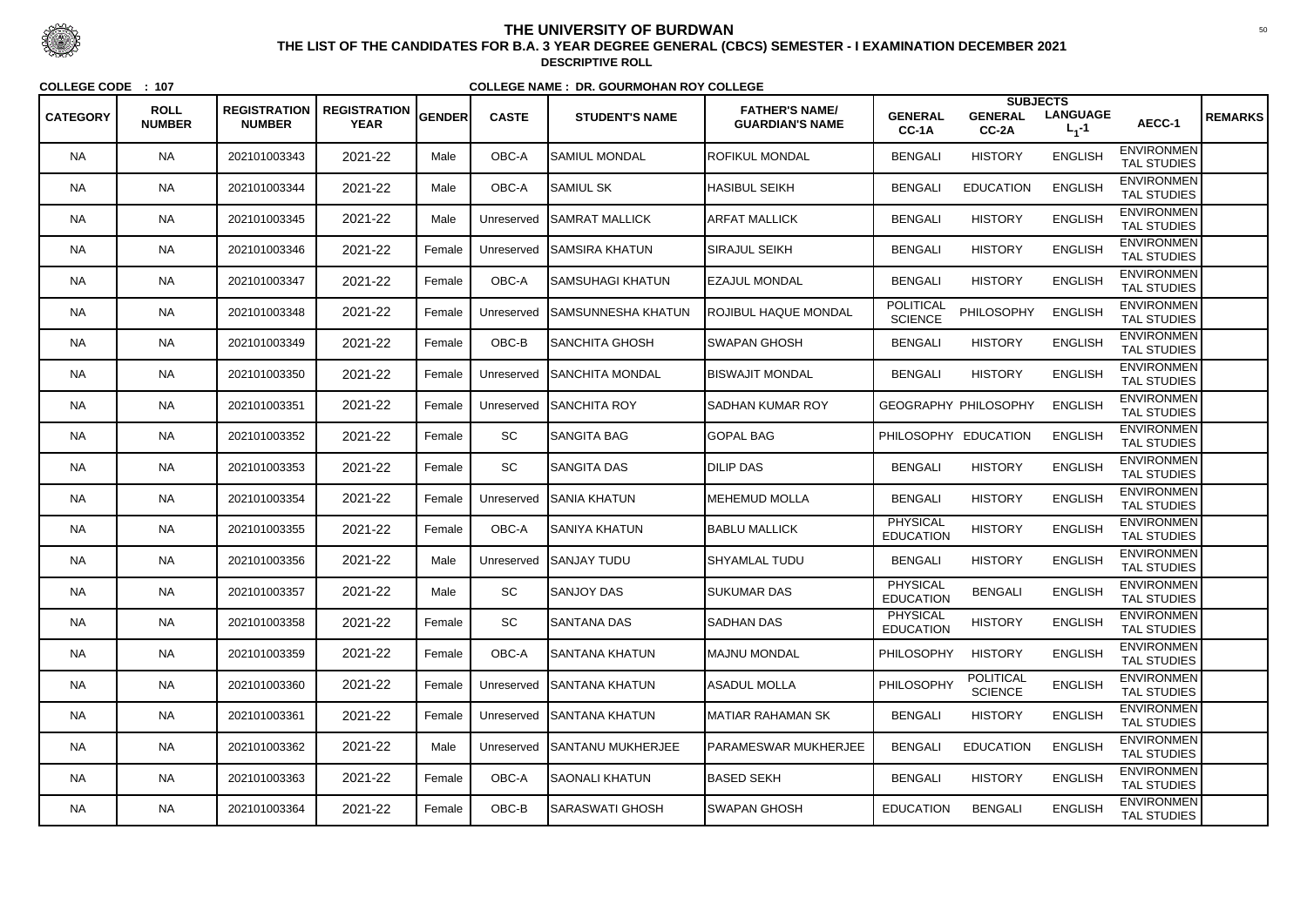|                 |                              |                                      |                                    |        |              |                           |                                                 |                                    | <b>SUBJECTS</b>                    |                                |                                         |                |
|-----------------|------------------------------|--------------------------------------|------------------------------------|--------|--------------|---------------------------|-------------------------------------------------|------------------------------------|------------------------------------|--------------------------------|-----------------------------------------|----------------|
| <b>CATEGORY</b> | <b>ROLL</b><br><b>NUMBER</b> | <b>REGISTRATION</b><br><b>NUMBER</b> | <b>REGISTRATION</b><br><b>YEAR</b> | GENDER | <b>CASTE</b> | <b>STUDENT'S NAME</b>     | <b>FATHER'S NAME/</b><br><b>GUARDIAN'S NAME</b> | <b>GENERAL</b><br>CC-1A            | <b>GENERAL</b><br>CC-2A            | <b>LANGUAGE</b><br>$L_{1} - 1$ | AECC-1                                  | <b>REMARKS</b> |
| <b>NA</b>       | <b>NA</b>                    | 202101003365                         | 2021-22                            | Female | Unreserved   | ISARGINA KHATUN           | <b>MANOYAR SK</b>                               | PHILOSOPHY                         | <b>HISTORY</b>                     | <b>ENGLISH</b>                 | <b>ENVIRONMEN</b><br><b>TAL STUDIES</b> |                |
| <b>NA</b>       | <b>NA</b>                    | 202101003366                         | 2021-22                            | Female | OBC-A        | <b>SARIFA KHATUN</b>      | <b>SK SARIFUL</b>                               | <b>BENGALI</b>                     | <b>HISTORY</b>                     | <b>ENGLISH</b>                 | <b>ENVIRONMEN</b><br><b>TAL STUDIES</b> |                |
| NA.             | <b>NA</b>                    | 202101003367                         | 2021-22                            | Male   | Unreserved   | <b>SARIFUL SK</b>         | NASIRUDDIN SK                                   | <b>PHILOSOPHY</b>                  | <b>HISTORY</b>                     | <b>ENGLISH</b>                 | <b>ENVIRONMEN</b><br><b>TAL STUDIES</b> |                |
| <b>NA</b>       | <b>NA</b>                    | 202101003368                         | 2021-22                            | Male   | OBC-A        | ISARIFUL SK               | <b>ASHADUL SK</b>                               | <b>BENGALI</b>                     | <b>EDUCATION</b>                   | <b>ENGLISH</b>                 | <b>ENVIRONMEN</b><br><b>TAL STUDIES</b> |                |
| <b>NA</b>       | <b>NA</b>                    | 202101003369                         | 2021-22                            | Female | OBC-A        | <b>SARMIN KHATUN</b>      | <b>REJABUL SK</b>                               | <b>BENGALI</b>                     | <b>HISTORY</b>                     | <b>ENGLISH</b>                 | <b>ENVIRONMEN</b><br><b>TAL STUDIES</b> |                |
| NA.             | <b>NA</b>                    | 202101003370                         | 2021-22                            | Female | <b>SC</b>    | ISATARUPA HAZRA           | UTTAM HAZRA                                     | <b>PHILOSOPHY</b>                  | <b>HISTORY</b>                     | <b>ENGLISH</b>                 | <b>ENVIRONMEN</b><br><b>TAL STUDIES</b> |                |
| NA.             | <b>NA</b>                    | 202101003371                         | 2021-22                            | Female | OBC-B        | ISATHI GHOSH              | <b>PURNENDU GHOSH</b>                           | <b>PHILOSOPHY</b>                  | <b>HISTORY</b>                     | <b>ENGLISH</b>                 | <b>ENVIRONMEN</b><br><b>TAL STUDIES</b> |                |
| <b>NA</b>       | <b>NA</b>                    | 202101003372                         | 2021-22                            | Female | SC           | ISATHI MAJHI              | KISHOR MAJHI                                    | <b>BENGALI</b>                     | <b>HISTORY</b>                     | <b>ENGLISH</b>                 | <b>ENVIRONMEN</b><br><b>TAL STUDIES</b> |                |
| <b>NA</b>       | <b>NA</b>                    | 202101003373                         | 2021-22                            | Female | Unreserved   | <b>SATHI MONDAL</b>       | <b>UJJAL MONDAL</b>                             | PHILOSOPHY                         | <b>HISTORY</b>                     | <b>ENGLISH</b>                 | <b>ENVIRONMEN</b><br><b>TAL STUDIES</b> |                |
| NA.             | <b>NA</b>                    | 202101003374                         | 2021-22                            | Female | OBC-B        | <b>SATHI PAL</b>          | <b>BANKIM CHANDRA PAL</b>                       | <b>BENGALI</b>                     | <b>HISTORY</b>                     | <b>ENGLISH</b>                 | <b>ENVIRONMEN</b><br><b>TAL STUDIES</b> |                |
| <b>NA</b>       | <b>NA</b>                    | 202101003375                         | 2021-22                            | Female | OBC-B        | SATHI PRAMANIK            | JAGANNATH PRAMANIK                              | PHILOSOPHY EDUCATION               |                                    | <b>ENGLISH</b>                 | <b>ENVIRONMEN</b><br><b>TAL STUDIES</b> |                |
| <b>NA</b>       | <b>NA</b>                    | 202101003376                         | 2021-22                            | Male   | OBC-B        | SATYAJIT GHOSH            | <b>TAMAL GHOSH</b>                              | <b>PHILOSOPHY</b>                  | <b>HISTORY</b>                     | <b>ENGLISH</b>                 | <b>ENVIRONMEN</b><br><b>TAL STUDIES</b> |                |
| <b>NA</b>       | <b>NA</b>                    | 202101003377                         | 2021-22                            | Male   | SC           | SATYAJIT SANTRA           | <b>PARESH SANTRA</b>                            | <b>BENGALI</b>                     | <b>POLITICAL</b><br><b>SCIENCE</b> | <b>ENGLISH</b>                 | <b>ENVIRONMEN</b><br><b>TAL STUDIES</b> |                |
| <b>NA</b>       | <b>NA</b>                    | 202101003378                         | 2021-22                            | Male   | Unreserved   | <b>SAYAK DEY</b>          | <b>PRONAB KUMAR DEY</b>                         | <b>BENGALI</b>                     | <b>GEOGRAPHY</b>                   | <b>ENGLISH</b>                 | <b>ENVIRONMEN</b><br><b>TAL STUDIES</b> |                |
| <b>NA</b>       | <b>NA</b>                    | 202101003379                         | 2021-22                            | Male   | OBC-A        | <b>SAYEED ANOWER SEKH</b> | <b>SAMSUL ALAM SEKH</b>                         | <b>BENGALI</b>                     | <b>HISTORY</b>                     | <b>ENGLISH</b>                 | <b>ENVIRONMEN</b><br><b>TAL STUDIES</b> |                |
| <b>NA</b>       | <b>NA</b>                    | 202101003380                         | 2021-22                            | Male   | Unreserved   | <b>SEKH ZAHIR ABBAS</b>   | <b>SEKH MOSTAFIJUL HAQUE</b>                    | <b>BENGALI</b>                     | <b>HISTORY</b>                     | <b>ENGLISH</b>                 | <b>ENVIRONMEN</b><br><b>TAL STUDIES</b> |                |
| NA.             | <b>NA</b>                    | 202101003381                         | 2021-22                            | Female | Unreserved   | <b>SELIMA KHATUN</b>      | <b>FAZLUL HOQUE MONDAL</b>                      | PHILOSOPHY                         | <b>HISTORY</b>                     | <b>ENGLISH</b>                 | <b>ENVIRONMEN</b><br><b>TAL STUDIES</b> |                |
| <b>NA</b>       | <b>NA</b>                    | 202101003382                         | 2021-22                            | Female | Unreserved   | <b>SELIMA KHATUN</b>      | <b>ABUL HASAN SEIKH</b>                         | <b>BENGALI</b>                     | <b>HISTORY</b>                     | <b>ENGLISH</b>                 | <b>ENVIRONMEN</b><br>TAL STUDIES        |                |
| <b>NA</b>       | <b>NA</b>                    | 202101003383                         | 2021-22                            | Female | OBC-A        | <b>SELIMA PARVIN</b>      | <b>HASIBUL SEKH</b>                             | <b>EDUCATION</b>                   | <b>BENGALI</b>                     | <b>ENGLISH</b>                 | <b>ENVIRONMEN</b><br>TAL STUDIES        |                |
| <b>NA</b>       | <b>NA</b>                    | 202101003384                         | 2021-22                            | Female | OBC-A        | <b>SERINA KHATUN</b>      | <b>SAHIDUL MONDAL</b>                           | <b>POLITICAL</b><br><b>SCIENCE</b> | PHILOSOPHY                         | <b>ENGLISH</b>                 | <b>ENVIRONMEN</b><br><b>TAL STUDIES</b> |                |
| <b>NA</b>       | <b>NA</b>                    | 202101003385                         | 2021-22                            | Female | OBC-A        | SERINA KHATUN             | <b>AYEAT NABI SEKH</b>                          | PHILOSOPHY                         | <b>POLITICAL</b><br><b>SCIENCE</b> | <b>ENGLISH</b>                 | <b>ENVIRONMEN</b><br>TAL STUDIES        |                |
| <b>NA</b>       | <b>NA</b>                    | 202101003386                         | 2021-22                            | Female | Unreserved   | <b>SERINA KHATUN</b>      | <b>SUR HAK BARA</b>                             | <b>BENGALI</b>                     | <b>SANSKRIT</b>                    | <b>ENGLISH</b>                 | <b>ENVIRONMEN</b><br>TAL STUDIES        |                |



 <sup>51</sup> **THE LIST OF THE CANDIDATES FOR B.A. 3 YEAR DEGREE GENERAL (CBCS) SEMESTER - I EXAMINATION DECEMBER 2021DESCRIPTIVE ROLL**

**COLLEGE CODE : <sup>107</sup>**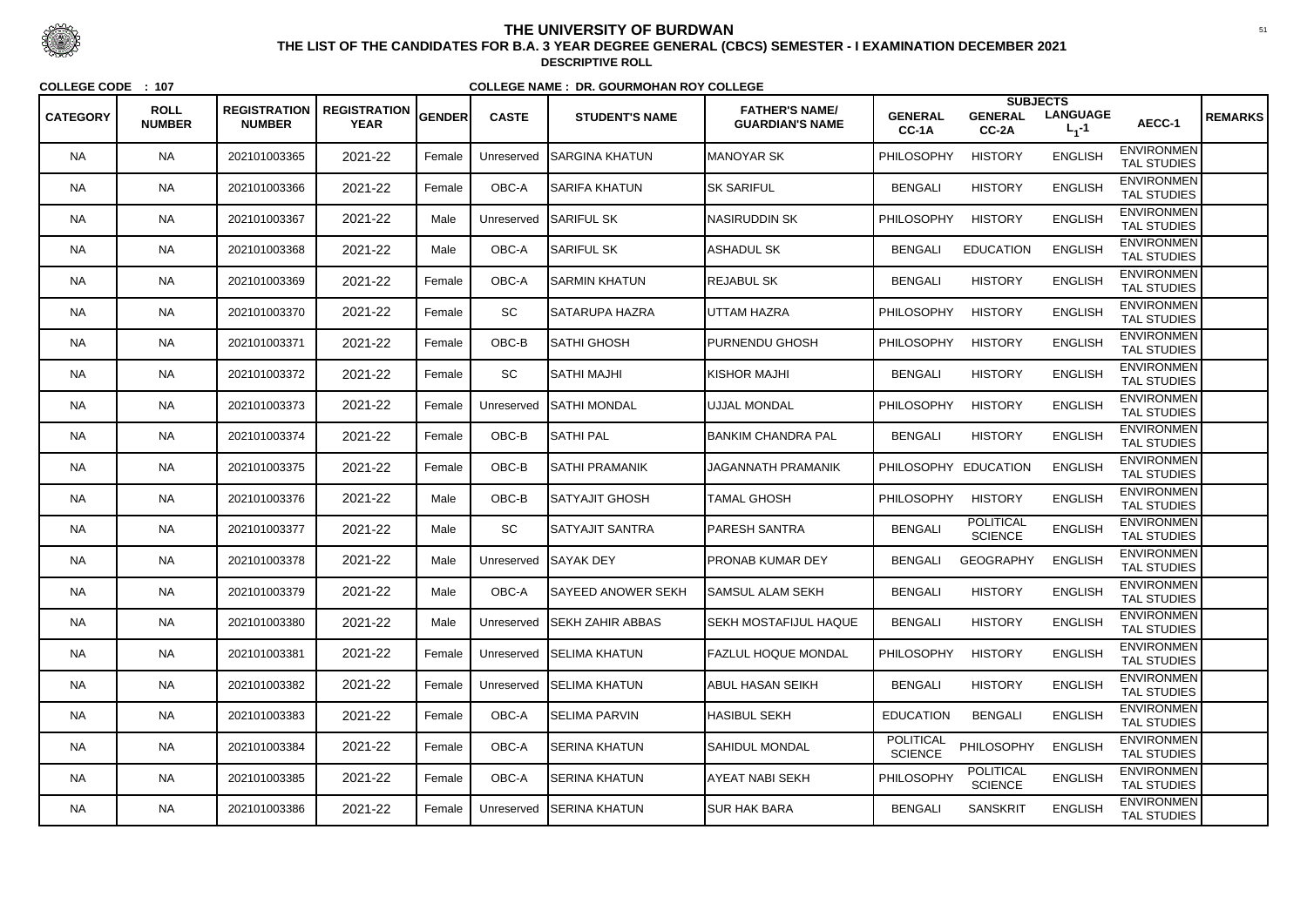|                 |                              |                                      |                                    |               |              |                                          |                                                 |                                     | <b>SUBJECTS</b>                     |                              |                                         |                |
|-----------------|------------------------------|--------------------------------------|------------------------------------|---------------|--------------|------------------------------------------|-------------------------------------------------|-------------------------------------|-------------------------------------|------------------------------|-----------------------------------------|----------------|
| <b>CATEGORY</b> | <b>ROLL</b><br><b>NUMBER</b> | <b>REGISTRATION</b><br><b>NUMBER</b> | <b>REGISTRATION</b><br><b>YEAR</b> | <b>GENDER</b> | <b>CASTE</b> | <b>STUDENT'S NAME</b>                    | <b>FATHER'S NAME/</b><br><b>GUARDIAN'S NAME</b> | <b>GENERAL</b><br>CC-1A             | <b>GENERAL</b><br>CC-2A             | <b>LANGUAGE</b><br>$L_1 - 1$ | AECC-1                                  | <b>REMARKS</b> |
| <b>NA</b>       | <b>NA</b>                    | 202101003387                         | 2021-22                            | Female        | Unreserved   | <b>I</b> SHABNAM KHATOON                 | <b>HASIBUL MIDDA</b>                            | <b>BENGALI</b>                      | <b>EDUCATION</b>                    | <b>ENGLISH</b>               | <b>ENVIRONMEN</b><br><b>TAL STUDIES</b> |                |
| <b>NA</b>       | <b>NA</b>                    | 202101003388                         | 2021-22                            | Male          | Unreserved   | <b>SHADIN SAMANTA</b>                    | <b>SUKANTA SAMANTA</b>                          | <b>BENGALI</b>                      | <b>POLITICAL</b><br><b>SCIENCE</b>  | <b>ENGLISH</b>               | <b>ENVIRONMEN</b><br><b>TAL STUDIES</b> |                |
| NA.             | <b>NA</b>                    | 202101003389                         | 2021-22                            | Male          | Unreserved   | <b>SHAH MOHAMMAD KAIF</b>                | IAMINUL HAQUE SHAH                              | PHILOSOPHY                          | <b>HISTORY</b>                      | <b>ENGLISH</b>               | <b>ENVIRONMEN</b><br><b>TAL STUDIES</b> |                |
| <b>NA</b>       | <b>NA</b>                    | 202101003390                         | 2021-22                            | Male          | Unreserved   | ISHAHANAWAZ KHAN                         | <b>SABIR AHAMMED KAHN</b>                       | <b>BENGALI</b>                      | <b>HISTORY</b>                      | <b>ENGLISH</b>               | <b>ENVIRONMEN</b><br><b>TAL STUDIES</b> |                |
| <b>NA</b>       | <b>NA</b>                    | 202101003391                         | 2021-22                            | Male          | Unreserved   | <b>SHAKTI BAHADUR</b><br><b>GURUNG</b>   | <b>SUNU RAM GURUNG</b>                          | <b>PHYSICAL</b><br><b>EDUCATION</b> | <b>HISTORY</b>                      | <b>ENGLISH</b>               | <b>ENVIRONMEN</b><br><b>TAL STUDIES</b> |                |
| <b>NA</b>       | <b>NA</b>                    | 202101003392                         | 2021-22                            | Male          | SC           | <b>SHANKAR MALLAB</b>                    | <b>IKISHORE MALLAB</b>                          | <b>BENGALI</b>                      | <b>EDUCATION</b>                    | <b>ENGLISH</b>               | <b>ENVIRONMEN</b><br><b>TAL STUDIES</b> |                |
| NA.             | <b>NA</b>                    | 202101003393                         | 2021-22                            | Male          | SC           | <b>SHANTI DAS</b>                        | <b>SWAPAN DAS</b>                               | <b>BENGALI</b>                      | <b>HISTORY</b>                      | <b>ENGLISH</b>               | <b>ENVIRONMEN</b><br><b>TAL STUDIES</b> |                |
| <b>NA</b>       | <b>NA</b>                    | 202101003394                         | 2021-22                            | Female        | Unreserved   | SHARMITA CHAKRABORTY   ASISH CHAKRABORTY |                                                 | <b>BENGALI</b>                      | <b>HISTORY</b>                      | <b>ENGLISH</b>               | <b>ENVIRONMEN</b><br><b>TAL STUDIES</b> |                |
| <b>NA</b>       | <b>NA</b>                    | 202101003395                         | 2021-22                            | Female        | Unreserved   | <b>ISHEULI GHOSH</b>                     | <b>ANUP GHOSH</b>                               | <b>BENGALI</b>                      | <b>HISTORY</b>                      | <b>ENGLISH</b>               | <b>ENVIRONMEN</b><br>TAL STUDIES        |                |
| NA.             | <b>NA</b>                    | 202101003396                         | 2021-22                            | Female        | <b>SC</b>    | ISHILPA DAPTARI                          | <b>PIRU DAPTARI</b>                             | <b>BENGALI</b>                      | <b>HISTORY</b>                      | <b>ENGLISH</b>               | <b>ENVIRONMEN</b><br><b>TAL STUDIES</b> |                |
| <b>NA</b>       | <b>NA</b>                    | 202101003397                         | 2021-22                            | Female        | OBC-B        | SHILPA GHOSH                             | SWARUP GHOSH                                    | <b>PHILOSOPHY</b>                   | <b>SANSKRIT</b>                     | <b>ENGLISH</b>               | <b>ENVIRONMEN</b><br><b>TAL STUDIES</b> |                |
| <b>NA</b>       | <b>NA</b>                    | 202101003398                         | 2021-22                            | Female        | Unreserved   | <b>SHILPA KHATUN</b>                     | <b>EJABUL SK</b>                                | PHILOSOPHY                          | <b>POLITICAL</b><br><b>SCIENCE</b>  | <b>ENGLISH</b>               | <b>ENVIRONMEN</b><br><b>TAL STUDIES</b> |                |
| <b>NA</b>       | <b>NA</b>                    | 202101003399                         | 2021-22                            | Female        | Unreserved   | <b>SHILPI KHATUN</b>                     | <b>IYASIN SEIKH</b>                             | PHILOSOPHY                          | <b>HISTORY</b>                      | <b>ENGLISH</b>               | <b>ENVIRONMEN</b><br><b>TAL STUDIES</b> |                |
| NA.             | <b>NA</b>                    | 202101003400                         | 2021-22                            | Female        | OBC-A        | ISHIMPU GHOSH                            | DARSHAN GHOSH                                   | <b>BENGALI</b>                      | <b>HISTORY</b>                      | <b>ENGLISH</b>               | <b>ENVIRONMEN</b><br><b>TAL STUDIES</b> |                |
| <b>NA</b>       | <b>NA</b>                    | 202101003401                         | 2021-22                            | Female        | <b>SC</b>    | <b>SHIULI DAS</b>                        | <b>TAPAS DAS</b>                                | <b>BENGALI</b>                      | <b>POLITICAL</b><br><b>SCIENCE</b>  | <b>ENGLISH</b>               | <b>ENVIRONMEN</b><br><b>TAL STUDIES</b> |                |
| <b>NA</b>       | <b>NA</b>                    | 202101003402                         | 2021-22                            | Male          | Unreserved   | <b>SHRABAN ROY</b>                       | LATE BIBHAS CHANDRA ROY PHILOSOPHY              |                                     | <b>POLITICAL</b><br><b>SCIENCE</b>  | <b>ENGLISH</b>               | <b>ENVIRONMEN</b><br><b>TAL STUDIES</b> |                |
| NA.             | <b>NA</b>                    | 202101003403                         | 2021-22                            | Female        | OBC-B        | <b>SHRABANI PAL</b>                      | <b>IMADHUSUDAN PAL</b>                          | <b>PHILOSOPHY</b>                   | <b>SANSKRIT</b>                     | <b>ENGLISH</b>               | <b>ENVIRONMEN</b><br>TAL STUDIES        |                |
| <b>NA</b>       | <b>NA</b>                    | 202101003404                         | 2021-22                            | Female        | Unreserved   | <b>SHREYA DUTTA</b>                      | ISHIBARAM DUTTA                                 | <b>BENGALI</b>                      | <b>POLITICAL</b><br><b>SCIENCE</b>  | <b>ENGLISH</b>               | <b>ENVIRONMEN</b><br><b>TAL STUDIES</b> |                |
| <b>NA</b>       | <b>NA</b>                    | 202101003405                         | 2021-22                            | Female        | Unreserved   | <b>SHREYA SAMANTA</b>                    | <b>MADHU SUDHAN SAMANTA</b>                     | <b>BENGALI</b>                      | <b>HISTORY</b>                      | <b>ENGLISH</b>               | <b>ENVIRONMEN</b><br><b>TAL STUDIES</b> |                |
| <b>NA</b>       | <b>NA</b>                    | 202101003406                         | 2021-22                            | Male          | SC           | SHUBHA KAIBARTYA                         | <b>DILIP KAIBARTYA</b>                          | <b>BENGALI</b>                      | <b>EDUCATION</b>                    | <b>ENGLISH</b>               | <b>ENVIRONMEN</b><br>TAL STUDIES        |                |
| NA.             | <b>NA</b>                    | 202101003407                         | 2021-22                            | Male          | Unreserved   | <b>I</b> SHUBHENDU GHOSH                 | <b>BIKASH GHOSH</b>                             | <b>BENGALI</b>                      | <b>SANSKRIT</b>                     | <b>ENGLISH</b>               | <b>ENVIRONMEN</b><br><b>TAL STUDIES</b> |                |
| <b>NA</b>       | <b>NA</b>                    | 202101003408                         | 2021-22                            | Female        | SC           | SHUBHRA DAS                              | <b>HARU DAS</b>                                 | <b>HISTORY</b>                      | <b>PHYSICAL</b><br><b>EDUCATION</b> | <b>ENGLISH</b>               | <b>ENVIRONMEN</b><br>TAL STUDIES        |                |



 <sup>52</sup> **THE LIST OF THE CANDIDATES FOR B.A. 3 YEAR DEGREE GENERAL (CBCS) SEMESTER - I EXAMINATION DECEMBER 2021DESCRIPTIVE ROLL**

**COLLEGE CODE : <sup>107</sup>**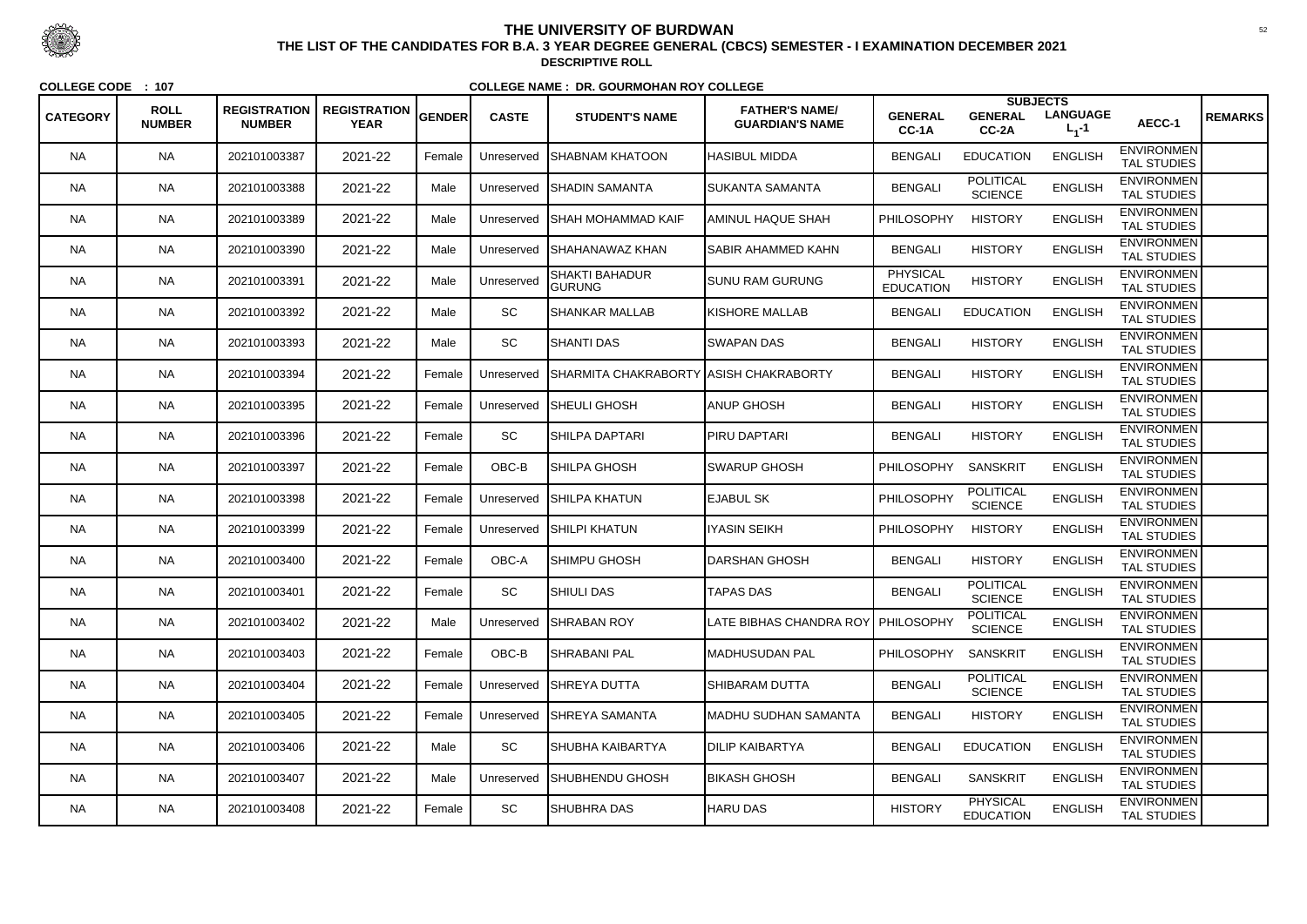|                 |                              |                                      |                                    |        |                     |                                |                                                 |                                     | <b>SUBJECTS</b>                    |                              |                                         |                |
|-----------------|------------------------------|--------------------------------------|------------------------------------|--------|---------------------|--------------------------------|-------------------------------------------------|-------------------------------------|------------------------------------|------------------------------|-----------------------------------------|----------------|
| <b>CATEGORY</b> | <b>ROLL</b><br><b>NUMBER</b> | <b>REGISTRATION</b><br><b>NUMBER</b> | <b>REGISTRATION</b><br><b>YEAR</b> | GENDER | <b>CASTE</b>        | <b>STUDENT'S NAME</b>          | <b>FATHER'S NAME/</b><br><b>GUARDIAN'S NAME</b> | <b>GENERAL</b><br>CC-1A             | <b>GENERAL</b><br>CC-2A            | <b>LANGUAGE</b><br>$L_1 - 1$ | AECC-1                                  | <b>REMARKS</b> |
| <b>NA</b>       | <b>NA</b>                    | 202101003409                         | 2021-22                            | Female | OBC-B               | <b>SHUBHRA MALLICK</b>         | DARASAN MALLICK                                 | <b>BENGALI</b>                      | <b>HISTORY</b>                     | <b>ENGLISH</b>               | <b>ENVIRONMEN</b><br><b>TAL STUDIES</b> |                |
| <b>NA</b>       | <b>NA</b>                    | 202101003410                         | 2021-22                            | Male   | OBC-B               | <b>SHUVANKAR PRAMANIK</b>      | <b>KARTIC PRAMANIK</b>                          | <b>BENGALI</b>                      | <b>HISTORY</b>                     | <b>ENGLISH</b>               | <b>ENVIRONMEN</b><br><b>TAL STUDIES</b> |                |
| <b>NA</b>       | <b>NA</b>                    | 202101003411                         | 2021-22                            | Female | <b>ST</b>           | SHYAMALI MANDI                 | <b>RAJU MANDI</b>                               | PHILOSOPHY EDUCATION                |                                    | <b>ENGLISH</b>               | <b>ENVIRONMEN</b><br><b>TAL STUDIES</b> |                |
| <b>NA</b>       | <b>NA</b>                    | 202101003412                         | 2021-22                            | Female | OBC-A               | ISIKHA KHATUN                  | <b>HAPIJ MONDAL</b>                             | <b>BENGALI</b>                      | <b>HISTORY</b>                     | <b>ENGLISH</b>               | <b>ENVIRONMEN</b><br><b>TAL STUDIES</b> |                |
| <b>NA</b>       | <b>NA</b>                    | 202101003413                         | 2021-22                            | Female | OBC-B               | SILABATI HANSDA                | <b>SHUNO HANSDA</b>                             | <b>BENGALI</b>                      | <b>HISTORY</b>                     | <b>ENGLISH</b>               | <b>ENVIRONMEN</b><br><b>TAL STUDIES</b> |                |
| <b>NA</b>       | <b>NA</b>                    | 202101003414                         | 2021-22                            | Female | Unreserved          | <b>ISILPITA KUNDU</b>          | AVIJIT KUNDU                                    | PHILOSOPHY EDUCATION                |                                    | <b>ENGLISH</b>               | <b>ENVIRONMEN</b><br><b>TAL STUDIES</b> |                |
| <b>NA</b>       | <b>NA</b>                    | 202101003415                         | 2021-22                            | Female | Unreserved          | <b>SILTU RUDRA</b>             | ACHINTYA RUDRA                                  | <b>PHILOSOPHY</b>                   | <b>HISTORY</b>                     | <b>ENGLISH</b>               | <b>ENVIRONMEN</b><br><b>TAL STUDIES</b> |                |
| <b>NA</b>       | <b>NA</b>                    | 202101003416                         | 2021-22                            | Female | SC                  | SIMA BAG                       | <b>TAPAS BAG</b>                                | <b>BENGALI</b>                      | <b>POLITICAL</b><br><b>SCIENCE</b> | <b>ENGLISH</b>               | <b>ENVIRONMEN</b><br><b>TAL STUDIES</b> |                |
| <b>NA</b>       | <b>NA</b>                    | 202101003417                         | 2021-22                            | Female | SC                  | <b>SIYA MONDAL</b>             | <b>SANDIP MONDAL</b>                            | <b>PHYSICAL</b><br><b>EDUCATION</b> | <b>HISTORY</b>                     | <b>ENGLISH</b>               | <b>ENVIRONMEN</b><br><b>TAL STUDIES</b> |                |
| NA.             | <b>NA</b>                    | 202101003418                         | 2021-22                            | Male   | Unreserved          | <b>ISK ARIFUL ISLAM</b>        | <b>SK REAJUL ISLAM</b>                          | <b>BENGALI</b>                      | <b>EDUCATION</b>                   | <b>ENGLISH</b>               | <b>ENVIRONMEN</b><br><b>TAL STUDIES</b> |                |
| <b>NA</b>       | <b>NA</b>                    | 202101003419                         | 2021-22                            | Male   | Unreserved          | <b>SK ARIYAN HASAN</b>         | ATBUL HASAN SK                                  | <b>BENGALI</b>                      | <b>GEOGRAPHY</b>                   | <b>ENGLISH</b>               | <b>ENVIRONMEN</b><br><b>TAL STUDIES</b> |                |
| <b>NA</b>       | <b>NA</b>                    | 202101003420                         | 2021-22                            | Male   | OBC-A               | <b>SK ASIF AKHTAR</b>          | <b>SK MOJAHARUL ISLAM</b>                       | <b>BENGALI</b>                      | <b>EDUCATION</b>                   | <b>ENGLISH</b>               | <b>ENVIRONMEN</b><br><b>TAL STUDIES</b> |                |
| <b>NA</b>       | <b>NA</b>                    | 202101003421                         | 2021-22                            | Male   | OBC-A               | <b>SK HAIDAR ALI</b>           | <b>MONIRUL SEKH</b>                             | <b>HISTORY</b>                      | PHILOSOPHY                         | <b>ENGLISH</b>               | <b>ENVIRONMEN</b><br><b>TAL STUDIES</b> |                |
| <b>NA</b>       | <b>NA</b>                    | 202101003422                         | 2021-22                            | Male   | Unreserved SK KALAM |                                | <b>SK AKTAR</b>                                 | <b>BENGALI</b>                      | <b>HISTORY</b>                     | <b>ENGLISH</b>               | <b>ENVIRONMEN</b><br><b>TAL STUDIES</b> |                |
| <b>NA</b>       | <b>NA</b>                    | 202101003423                         | 2021-22                            | Male   |                     | Unreserved SK MD MOSARAF HOSEN | <b>SK MEHEBUB ALAM</b>                          | PHILOSOPHY                          | <b>POLITICAL</b><br><b>SCIENCE</b> | <b>ENGLISH</b>               | <b>ENVIRONMEN</b><br><b>TAL STUDIES</b> |                |
| <b>NA</b>       | <b>NA</b>                    | 202101003424                         | 2021-22                            | Male   |                     | Unreserved SK MD RAFIULLA      | <b>ABDUR RAFICK SK</b>                          | <b>PHILOSOPHY</b>                   | <b>HISTORY</b>                     | <b>ENGLISH</b>               | <b>ENVIRONMEN</b><br>TAL STUDIES        |                |
| NA.             | NA                           | 202101003425                         | 2021-22                            | Male   | Unreserved          | <b>ISK MOHAMMAD SAHID</b>      | <b>SK ABDUL SAHID</b>                           | <b>PHILOSOPHY</b>                   | <b>HISTORY</b>                     | <b>ENGLISH</b>               | <b>ENVIRONMEN</b><br>TAL STUDIES        |                |
| <b>NA</b>       | <b>NA</b>                    | 202101003426                         | 2021-22                            | Female | OBC-A               | <b>SK MOHUA KHATUN</b>         | <b>MIHIR SK</b>                                 | <b>BENGALI</b>                      | <b>SANSKRIT</b>                    | <b>ENGLISH</b>               | <b>ENVIRONMEN</b><br><b>TAL STUDIES</b> |                |
| <b>NA</b>       | <b>NA</b>                    | 202101003427                         | 2021-22                            | Male   | Unreserved SK NAWAB |                                | <b>SK SAHAJAMAL</b>                             | <b>BENGALI</b>                      | <b>HISTORY</b>                     | <b>ENGLISH</b>               | <b>ENVIRONMEN</b><br>TAL STUDIES        |                |
| <b>NA</b>       | <b>NA</b>                    | 202101003428                         | 2021-22                            | Male   |                     | Unreserved SK PARVEJ AKTER     | AKKAS SK                                        | <b>PHILOSOPHY</b>                   | <b>HISTORY</b>                     | <b>ENGLISH</b>               | <b>ENVIRONMEN</b><br>TAL STUDIES        |                |
| NA              | <b>NA</b>                    | 202101003429                         | 2021-22                            | Male   | OBC-A               | <b>SK SABIR ALI</b>            | <b>SK RATAN</b>                                 | <b>BENGALI</b>                      | <b>GEOGRAPHY</b>                   | <b>ENGLISH</b>               | <b>ENVIRONMEN</b><br>TAL STUDIES        |                |
| NA              | <b>NA</b>                    | 202101003430                         | 2021-22                            | Male   | Unreserved          | <b>SK SABIR HOSSAIN</b>        | <b>LALAN SK</b>                                 | PHILOSOPHY                          | <b>POLITICAL</b><br><b>SCIENCE</b> | <b>ENGLISH</b>               | <b>ENVIRONMEN</b><br><b>TAL STUDIES</b> |                |



 <sup>53</sup> **THE LIST OF THE CANDIDATES FOR B.A. 3 YEAR DEGREE GENERAL (CBCS) SEMESTER - I EXAMINATION DECEMBER 2021DESCRIPTIVE ROLL**

**COLLEGE CODE : <sup>107</sup>**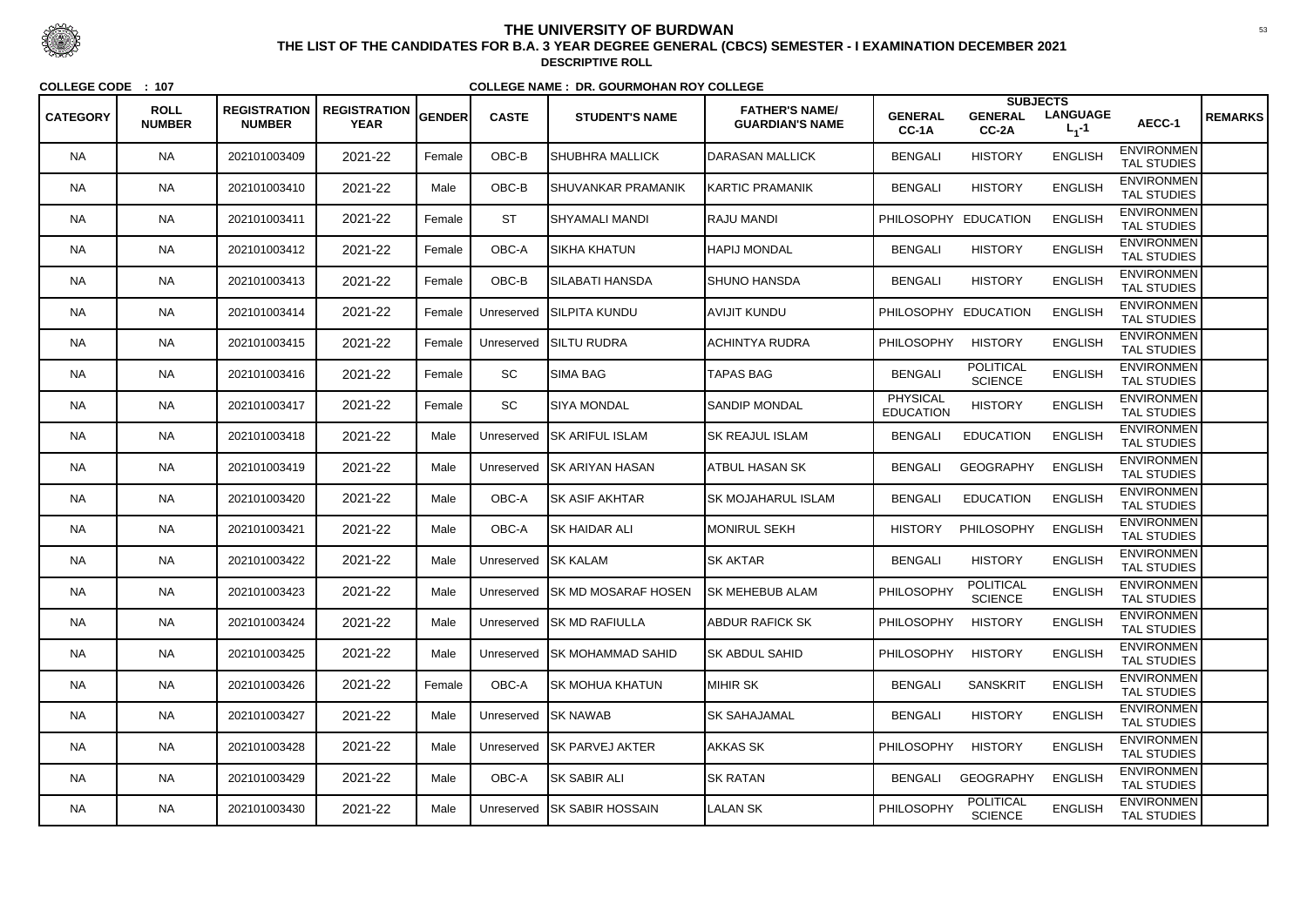| <b>CATEGORY</b> | <b>ROLL</b><br><b>NUMBER</b> | <b>REGISTRATION</b><br><b>NUMBER</b> | <b>REGISTRATION</b><br><b>YEAR</b> | GENDER | <b>CASTE</b> | <b>STUDENT'S NAME</b>   | <b>FATHER'S NAME/</b><br><b>GUARDIAN'S NAME</b> | <b>GENERAL</b><br>CC-1A             | <b>SUBJECTS</b><br><b>GENERAL</b><br>CC-2A | <b>LANGUAGE</b><br>$L_1 - 1$ | AECC-1                                  | <b>REMARKS</b> |
|-----------------|------------------------------|--------------------------------------|------------------------------------|--------|--------------|-------------------------|-------------------------------------------------|-------------------------------------|--------------------------------------------|------------------------------|-----------------------------------------|----------------|
| <b>NA</b>       | <b>NA</b>                    | 202101003431                         | 2021-22                            | Male   | OBC-A        | SK SADDAM HOSSAIN       | ASGAR ALI SK                                    | PHYSICAL<br><b>EDUCATION</b>        | <b>EDUCATION</b>                           | <b>ENGLISH</b>               | <b>ENVIRONMEN</b><br><b>TAL STUDIES</b> |                |
| <b>NA</b>       | <b>NA</b>                    | 202101003432                         | 2021-22                            | Male   | OBC-A        | ISK SAHABUDDIN          | <b>SK SAIFUDDIN</b>                             | PHILOSOPHY                          | <b>POLITICAL</b><br><b>SCIENCE</b>         | <b>ENGLISH</b>               | <b>ENVIRONMEN</b><br><b>TAL STUDIES</b> |                |
| <b>NA</b>       | <b>NA</b>                    | 202101003433                         | 2021-22                            | Male   | OBC-A        | <b>SK SAHIL</b>         | <b>SAHIDULLA SK</b>                             | <b>BENGALI</b>                      | <b>HISTORY</b>                             | <b>ENGLISH</b>               | <b>ENVIRONMEN</b><br><b>TAL STUDIES</b> |                |
| <b>NA</b>       | <b>NA</b>                    | 202101003434                         | 2021-22                            | Male   | OBC-A        | <b>SK SELIM</b>         | HARUN RASID SEIKH                               | <b>BENGALI</b>                      | <b>HISTORY</b>                             | <b>ENGLISH</b>               | <b>ENVIRONMEN</b><br><b>TAL STUDIES</b> |                |
| <b>NA</b>       | <b>NA</b>                    | 202101003435                         | 2021-22                            | Male   | OBC-A        | <b>SK SURAJUDDIN</b>    | SAIFUDDIN SEKH                                  |                                     | GEOGRAPHY PHILOSOPHY                       | <b>ENGLISH</b>               | <b>ENVIRONMEN</b><br><b>TAL STUDIES</b> |                |
| <b>NA</b>       | <b>NA</b>                    | 202101003436                         | 2021-22                            | Male   | Unreserved   | <b>ISNEHADIP DAN</b>    | <b>SUDIP DAN</b>                                | <b>PHYSICAL</b><br><b>EDUCATION</b> | <b>EDUCATION</b>                           | <b>ENGLISH</b>               | <b>ENVIRONMEN</b><br><b>TAL STUDIES</b> |                |
| NA.             | <b>NA</b>                    | 202101003437                         | 2021-22                            | Female | Unreserved   | <b>ISNEHANGI NANDY</b>  | <b>ARUP NANDY</b>                               | <b>SOCIOLOGY</b>                    | <b>HISTORY</b>                             | <b>ENGLISH</b>               | <b>ENVIRONMEN</b><br><b>TAL STUDIES</b> |                |
| <b>NA</b>       | <b>NA</b>                    | 202101003438                         | 2021-22                            | Female | Unreserved   | <b>SNIGDHA GHOSH</b>    | TARAK GHOSH                                     | <b>BENGALI</b>                      | <b>EDUCATION</b>                           | <b>ENGLISH</b>               | <b>ENVIRONMEN</b><br><b>TAL STUDIES</b> |                |
| <b>NA</b>       | <b>NA</b>                    | 202101003439                         | 2021-22                            | Female | OBC-B        | SNIGDHA GHOSH           | <b>SANTI GHOSH</b>                              | <b>PHILOSOPHY</b>                   | <b>HISTORY</b>                             | <b>ENGLISH</b>               | <b>ENVIRONMEN</b><br><b>TAL STUDIES</b> |                |
| NA.             | <b>NA</b>                    | 202101003440                         | 2021-22                            | Female | Unreserved   | <b>SOHAGI KHATUN</b>    | <b>DHALU SK</b>                                 | <b>PHILOSOPHY</b>                   | <b>HISTORY</b>                             | <b>ENGLISH</b>               | <b>ENVIRONMEN</b><br><b>TAL STUDIES</b> |                |
| <b>NA</b>       | <b>NA</b>                    | 202101003441                         | 2021-22                            | Female | Unreserved   | SOHANA KHATUN           | <b>ALAUDDIN MOLLA</b>                           | <b>HISTORY</b>                      | <b>SOCIOLOGY</b>                           | <b>ENGLISH</b>               | <b>ENVIRONMEN</b><br><b>TAL STUDIES</b> |                |
| <b>NA</b>       | <b>NA</b>                    | 202101003442                         | 2021-22                            | Male   | OBC-A        | SOHEL SK                | <b>LALAN SK</b>                                 | <b>BENGALI</b>                      | <b>HISTORY</b>                             | <b>ENGLISH</b>               | <b>ENVIRONMEN</b><br><b>TAL STUDIES</b> |                |
| <b>NA</b>       | <b>NA</b>                    | 202101003443                         | 2021-22                            | Female | Unreserved   | <b>SOHELA KHATUN</b>    | <b>JAKIR SK</b>                                 | <b>BENGALI</b>                      | <b>EDUCATION</b>                           | <b>ENGLISH</b>               | <b>ENVIRONMEN</b><br><b>TAL STUDIES</b> |                |
| NA              | <b>NA</b>                    | 202101003444                         | 2021-22                            | Male   |              | Unreserved SOMNATH DEY  | <b>ASOKE KUMAR DEY</b>                          | <b>POLITICAL</b><br><b>SCIENCE</b>  | PHILOSOPHY                                 | <b>ENGLISH</b>               | <b>ENVIRONMEN</b><br><b>TAL STUDIES</b> |                |
| <b>NA</b>       | <b>NA</b>                    | 202101003445                         | 2021-22                            | Male   | Unreserved   | <b>SOMNATH GHOSH</b>    | UDAY GHOSH                                      | <b>HISTORY</b>                      | PHILOSOPHY                                 | <b>ENGLISH</b>               | <b>ENVIRONMEN</b><br><b>TAL STUDIES</b> |                |
| <b>NA</b>       | <b>NA</b>                    | 202101003446                         | 2021-22                            | Male   | SC           | ISOMNATH HAZRA          | LALU HAZRA                                      | <b>BENGALI</b>                      | <b>POLITICAL</b><br><b>SCIENCE</b>         | <b>ENGLISH</b>               | <b>ENVIRONMEN</b><br>TAL STUDIES        |                |
| <b>NA</b>       | <b>NA</b>                    | 202101003447                         | 2021-22                            | Male   | Unreserved   | <b>SOMNATH KARMAKAR</b> | <b>JAYDEB KARMAKAR</b>                          | <b>BENGALI</b>                      | <b>HISTORY</b>                             | <b>ENGLISH</b>               | <b>ENVIRONMEN</b><br>TAL STUDIES        |                |
| <b>NA</b>       | <b>NA</b>                    | 202101003448                         | 2021-22                            | Male   | SC           | <b>SOMU HAZRA</b>       | <b>RAHIM HAZRA</b>                              | <b>BENGALI</b>                      | <b>HISTORY</b>                             | <b>ENGLISH</b>               | <b>ENVIRONMEN</b><br>TAL STUDIES        |                |
| <b>NA</b>       | <b>NA</b>                    | 202101003449                         | 2021-22                            | Female | <b>ST</b>    | <b>SONALI MURMU</b>     | SUKLAL MURMU                                    | <b>HISTORY</b>                      | <b>BENGALI</b>                             | <b>ENGLISH</b>               | <b>ENVIRONMEN</b><br><b>TAL STUDIES</b> |                |
| <b>NA</b>       | <b>NA</b>                    | 202101003450                         | 2021-22                            | Female | Unreserved   | <b>SONIA PARVIN</b>     | <b>KHAIRUL SK</b>                               | <b>BENGALI</b>                      | <b>HISTORY</b>                             | <b>ENGLISH</b>               | <b>ENVIRONMEN</b><br>TAL STUDIES        |                |
| NA.             | <b>NA</b>                    | 202101003451                         | 2021-22                            | Female | Unreserved   | <b>SOPNOM KHATUN</b>    | <b>SK MOKTAR ALI</b>                            | <b>BENGALI</b>                      | <b>HISTORY</b>                             | <b>ENGLISH</b>               | <b>ENVIRONMEN</b><br>TAL STUDIES        |                |
| <b>NA</b>       | <b>NA</b>                    | 202101003452                         | 2021-22                            | Female | OBC-A        | SORAIYA KHATUN          | <b>HIRU SEIKH</b>                               | <b>BENGALI</b>                      | <b>EDUCATION</b>                           | <b>ENGLISH</b>               | <b>ENVIRONMEN</b><br>TAL STUDIES        |                |



 <sup>54</sup> **THE LIST OF THE CANDIDATES FOR B.A. 3 YEAR DEGREE GENERAL (CBCS) SEMESTER - I EXAMINATION DECEMBER 2021DESCRIPTIVE ROLL**

**COLLEGE CODE : <sup>107</sup>**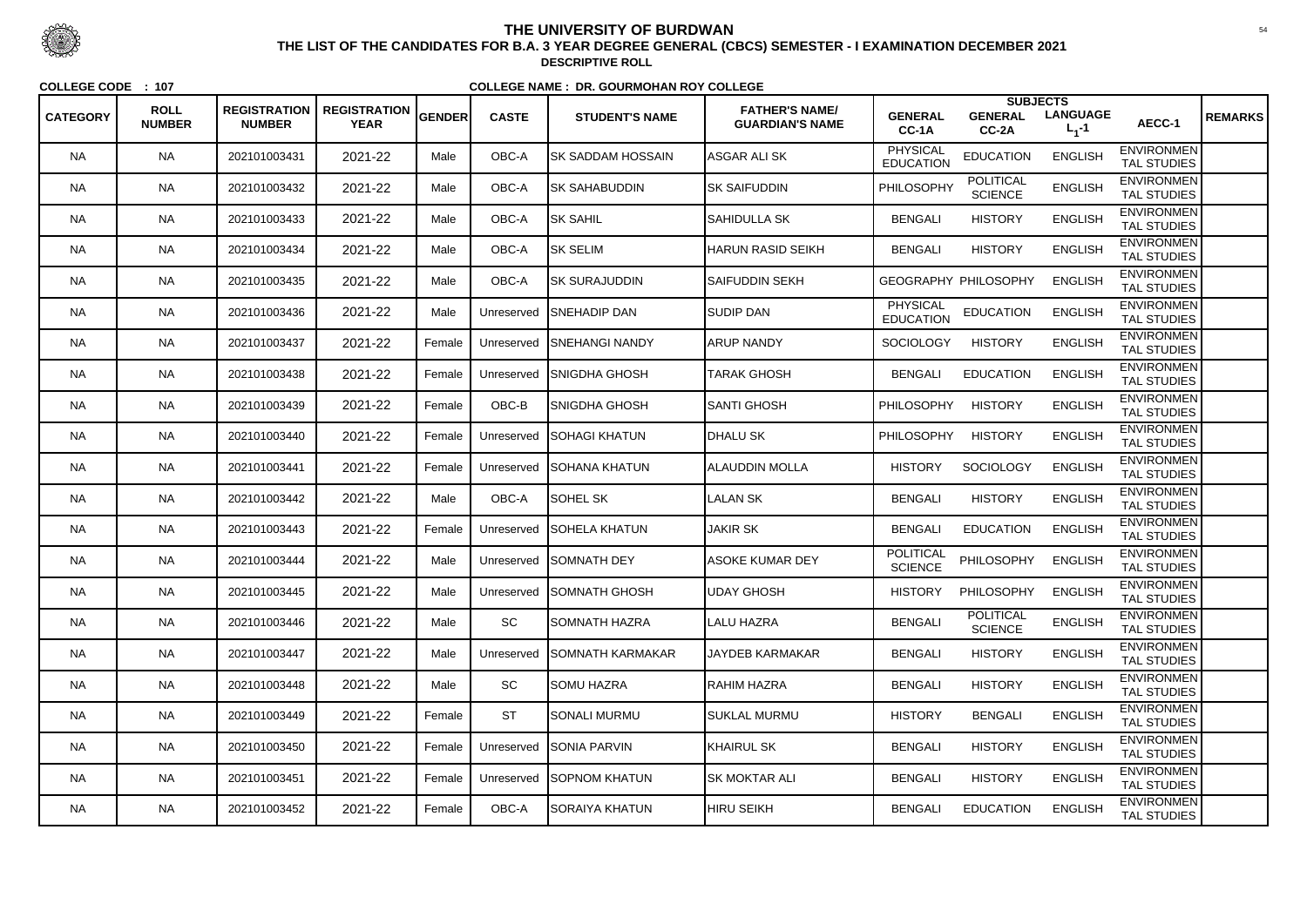|                 |                              |                                      |                                    |        |              |                          |                                                 |                                     | <b>SUBJECTS</b>                    |                                |                                         |                |
|-----------------|------------------------------|--------------------------------------|------------------------------------|--------|--------------|--------------------------|-------------------------------------------------|-------------------------------------|------------------------------------|--------------------------------|-----------------------------------------|----------------|
| <b>CATEGORY</b> | <b>ROLL</b><br><b>NUMBER</b> | <b>REGISTRATION</b><br><b>NUMBER</b> | <b>REGISTRATION</b><br><b>YEAR</b> | GENDER | <b>CASTE</b> | <b>STUDENT'S NAME</b>    | <b>FATHER'S NAME/</b><br><b>GUARDIAN'S NAME</b> | <b>GENERAL</b><br>CC-1A             | <b>GENERAL</b><br>CC-2A            | <b>LANGUAGE</b><br>$L_{1} - 1$ | AECC-1                                  | <b>REMARKS</b> |
| <b>NA</b>       | <b>NA</b>                    | 202101003453                         | 2021-22                            | Male   | OBC-B        | SOUGATA GHOSH            | <b>SUKANTA GHOSH</b>                            | <b>BENGALI</b>                      | <b>HISTORY</b>                     | <b>ENGLISH</b>                 | <b>ENVIRONMEN</b><br><b>TAL STUDIES</b> |                |
| <b>NA</b>       | <b>NA</b>                    | 202101003454                         | 2021-22                            | Female | OBC-B        | SOUKITA GHOSH            | SHYAMAL GHOSH                                   | <b>BENGALI</b>                      | <b>HISTORY</b>                     | <b>ENGLISH</b>                 | <b>ENVIRONMEN</b><br>TAL STUDIES        |                |
| NA.             | <b>NA</b>                    | 202101003455                         | 2021-22                            | Male   | Unreserved   | <b>SOUMEN BAIRAGYA</b>   | <b>SAMIR BAIRAGYA</b>                           | <b>BENGALI</b>                      | <b>POLITICAL</b><br><b>SCIENCE</b> | <b>ENGLISH</b>                 | <b>ENVIRONMEN</b><br><b>TAL STUDIES</b> |                |
| <b>NA</b>       | <b>NA</b>                    | 202101003456                         | 2021-22                            | Male   | OBC-B        | SOUMEN GHOSH             | <b> PARTHA GHOSH</b>                            | PHILOSOPHY                          | <b>HISTORY</b>                     | <b>ENGLISH</b>                 | <b>ENVIRONMEN</b><br><b>TAL STUDIES</b> |                |
| <b>NA</b>       | <b>NA</b>                    | 202101003457                         | 2021-22                            | Male   | Unreserved   | <b>SOUMEN GUPTA</b>      | <b>DEB KUMAR GUPTA</b>                          | <b>PHYSICAL</b><br><b>EDUCATION</b> | <b>EDUCATION</b>                   | <b>ENGLISH</b>                 | <b>ENVIRONMEN</b><br><b>TAL STUDIES</b> |                |
| <b>NA</b>       | <b>NA</b>                    | 202101003458                         | 2021-22                            | Male   | <b>SC</b>    | <b>ISOUMEN ROY</b>       | <b>RATAN ROY</b>                                | <b>BENGALI</b>                      | <b>EDUCATION</b>                   | <b>ENGLISH</b>                 | <b>ENVIRONMEN</b><br><b>TAL STUDIES</b> |                |
| NA.             | <b>NA</b>                    | 202101003459                         | 2021-22                            | Female | Unreserved   | <b>SOUMI DAWN</b>        | <b>ISOMESHWAR DAWN</b>                          | <b>BENGALI</b>                      | <b>HISTORY</b>                     | <b>ENGLISH</b>                 | <b>ENVIRONMEN</b><br><b>TAL STUDIES</b> |                |
| <b>NA</b>       | <b>NA</b>                    | 202101003460                         | 2021-22                            | Female | Unreserved   | <b>SOUMI HAZRA</b>       | <b>ARINDAM HAZRA</b>                            | <b>BENGALI</b>                      | <b>HISTORY</b>                     | <b>ENGLISH</b>                 | <b>ENVIRONMEN</b><br><b>TAL STUDIES</b> |                |
| <b>NA</b>       | <b>NA</b>                    | 202101003461                         | 2021-22                            | Male   | Unreserved   | <b>SOUMITRA DUTTA</b>    | <b>SHYAMAL KUMAR DUTTA</b>                      | <b>BENGALI</b>                      | <b>POLITICAL</b><br><b>SCIENCE</b> | <b>ENGLISH</b>                 | <b>ENVIRONMEN</b><br><b>TAL STUDIES</b> |                |
| NA.             | <b>NA</b>                    | 202101003462                         | 2021-22                            | Male   | Unreserved   | <b>ISOUMO SAMANTA</b>    | <b>IKASHINATH SAMANTA</b>                       | <b>PHILOSOPHY</b>                   | <b>EDUCATION</b>                   | <b>ENGLISH</b>                 | <b>ENVIRONMEN</b><br><b>TAL STUDIES</b> |                |
| <b>NA</b>       | <b>NA</b>                    | 202101003463                         | 2021-22                            | Male   | Unreserved   | <b>ISOUMYA SAMANTA</b>   | <b>LATE ASIM SAMANTA</b>                        | <b>BENGALI</b>                      | <b>SANSKRIT</b>                    | <b>ENGLISH</b>                 | <b>ENVIRONMEN</b><br><b>TAL STUDIES</b> |                |
| <b>NA</b>       | <b>NA</b>                    | 202101003464                         | 2021-22                            | Male   | Unreserved   | <b>SOUMYADEEP BANDHU</b> | <b>SUKANTA BANDHU</b>                           | <b>BENGALI</b>                      | <b>EDUCATION</b>                   | <b>ENGLISH</b>                 | <b>ENVIRONMEN</b><br><b>TAL STUDIES</b> |                |
| <b>NA</b>       | <b>NA</b>                    | 202101003465                         | 2021-22                            | Male   | Unreserved   | SOUMYAJIT REJ            | <b>BASANTA REJ</b>                              | <b>BENGALI</b>                      | <b>HISTORY</b>                     | <b>ENGLISH</b>                 | <b>ENVIRONMEN</b><br><b>TAL STUDIES</b> |                |
| NA.             | <b>NA</b>                    | 202101003466                         | 2021-22                            | Male   | OBC-B        | ISOURASHTRA GHOSH        | CHURA MONIGHOSH                                 | <b>HISTORY</b>                      | PHILOSOPHY                         | <b>ENGLISH</b>                 | <b>ENVIRONMEN</b><br><b>TAL STUDIES</b> |                |
| <b>NA</b>       | <b>NA</b>                    | 202101003467                         | 2021-22                            | Male   | Unreserved   | SOURAV BAIRAGYA          | <b>SUCHAND BAIRAGYA</b>                         | <b>BENGALI</b>                      | <b>HISTORY</b>                     | <b>ENGLISH</b>                 | <b>ENVIRONMEN</b><br><b>TAL STUDIES</b> |                |
| <b>NA</b>       | <b>NA</b>                    | 202101003468                         | 2021-22                            | Male   | SC           | <b>SOURAV DAS</b>        | <b>SUCHAND DAS</b>                              | <b>BENGALI</b>                      | <b>HISTORY</b>                     | <b>ENGLISH</b>                 | <b>ENVIRONMEN</b><br><b>TAL STUDIES</b> |                |
| NA.             | <b>NA</b>                    | 202101003469                         | 2021-22                            | Male   | Unreserved   | SOURAV DAS               | <b>CHURAMONI DAS</b>                            | <b>HISTORY</b>                      | PHILOSOPHY                         | <b>ENGLISH</b>                 | <b>ENVIRONMEN</b><br>TAL STUDIES        |                |
| <b>NA</b>       | <b>NA</b>                    | 202101003470                         | 2021-22                            | Male   | Unreserved   | <b>SOURAV GHOSH</b>      | KALICHARAN GHOSH                                | <b>PHYSICAL</b><br><b>EDUCATION</b> | <b>HISTORY</b>                     | <b>ENGLISH</b>                 | <b>ENVIRONMEN</b><br><b>TAL STUDIES</b> |                |
| <b>NA</b>       | <b>NA</b>                    | 202101003471                         | 2021-22                            | Female | Unreserved   | SOURAVI GHOSH            | <b>SHYAMAL KUMAR GHOSH</b>                      | <b>BENGALI</b>                      | <b>SANSKRIT</b>                    | <b>ENGLISH</b>                 | <b>ENVIRONMEN</b><br>TAL STUDIES        |                |
| <b>NA</b>       | <b>NA</b>                    | 202101003472                         | 2021-22                            | Female | OBC-B        | SOURITA GHOSH            | <b>GAUTAM GHOSH</b>                             | <b>BENGALI</b>                      | <b>HISTORY</b>                     | <b>ENGLISH</b>                 | <b>ENVIRONMEN</b><br>TAL STUDIES        |                |
| NA.             | <b>NA</b>                    | 202101003473                         | 2021-22                            | Male   | OBC-B        | <b>SOUVICK SEN</b>       | <b>SUBRATA SEN</b>                              | <b>BENGALI</b>                      | <b>HISTORY</b>                     | <b>ENGLISH</b>                 | <b>ENVIRONMEN</b><br>TAL STUDIES        |                |
| NA              | <b>NA</b>                    | 202101003474                         | 2021-22                            | Male   | OBC-B        | <b>SOUVIK DAS</b>        | <b>SWAPAN DAS</b>                               | <b>HISTORY</b>                      | PHILOSOPHY                         | <b>ENGLISH</b>                 | <b>ENVIRONMEN</b><br><b>TAL STUDIES</b> |                |



 <sup>55</sup> **THE LIST OF THE CANDIDATES FOR B.A. 3 YEAR DEGREE GENERAL (CBCS) SEMESTER - I EXAMINATION DECEMBER 2021DESCRIPTIVE ROLL**

**COLLEGE CODE : <sup>107</sup>**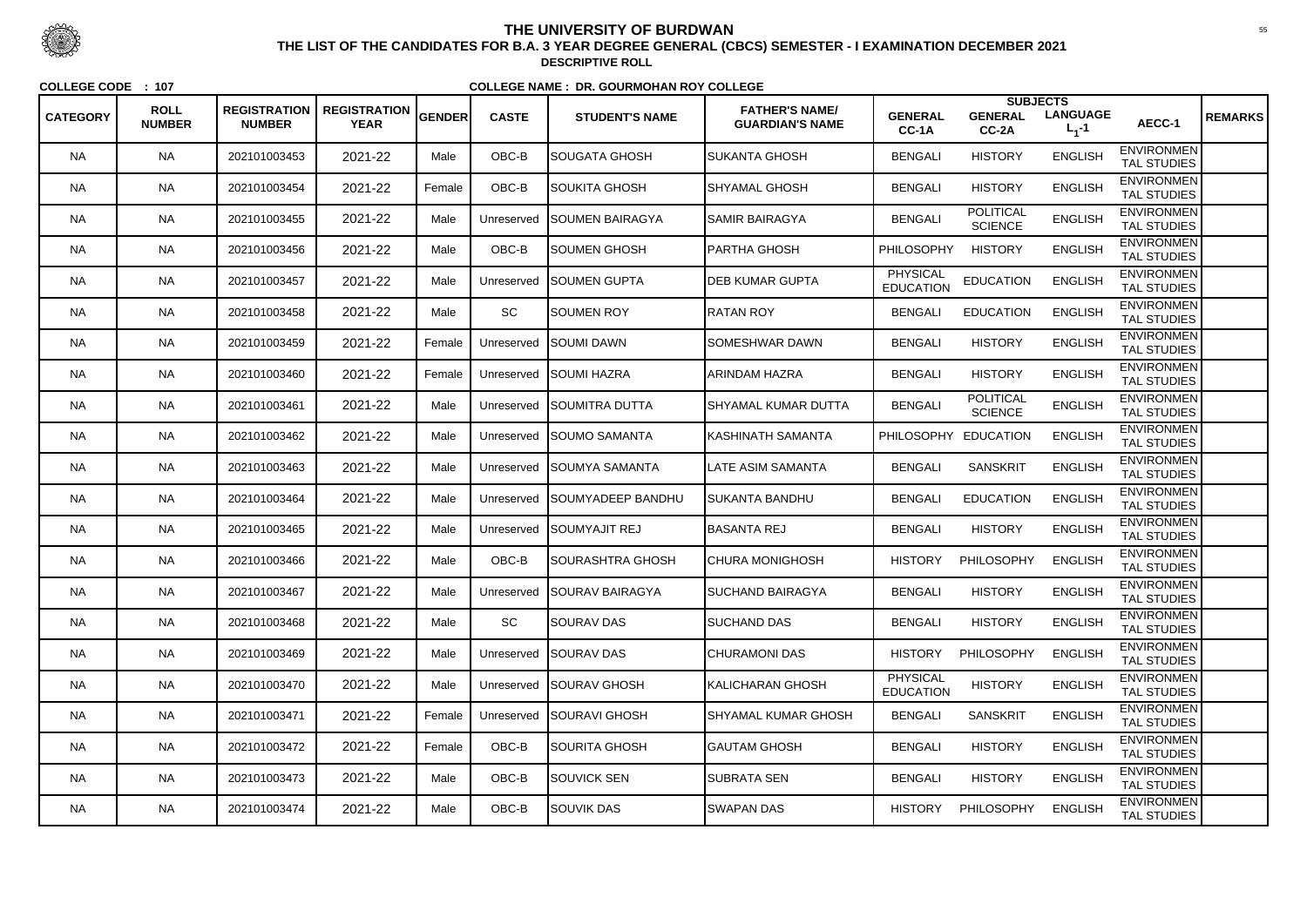| <b>CATEGORY</b> | <b>ROLL</b><br><b>NUMBER</b> | <b>REGISTRATION</b><br><b>NUMBER</b> | <b>REGISTRATION</b><br><b>YEAR</b> | GENDER | <b>CASTE</b> | <b>STUDENT'S NAME</b>                 | <b>FATHER'S NAME/</b><br><b>GUARDIAN'S NAME</b> | <b>GENERAL</b><br>CC-1A             | <b>SUBJECTS</b><br><b>GENERAL</b><br>$CC-2A$ | <b>LANGUAGE</b><br>$L_1 - 1$ | AECC-1                                  | <b>REMARKS</b> |
|-----------------|------------------------------|--------------------------------------|------------------------------------|--------|--------------|---------------------------------------|-------------------------------------------------|-------------------------------------|----------------------------------------------|------------------------------|-----------------------------------------|----------------|
| <b>NA</b>       | <b>NA</b>                    | 202101003475                         | 2021-22                            | Male   | Unreserved   | <b>SOUVIK DAWN</b>                    | SWAPAN DAWN                                     | <b>BENGALI</b>                      | <b>HISTORY</b>                               | <b>ENGLISH</b>               | <b>ENVIRONMEN</b><br><b>TAL STUDIES</b> |                |
| <b>NA</b>       | <b>NA</b>                    | 202101003476                         | 2021-22                            | Male   | Unreserved   | <b>SOUVIK DUTTA</b>                   | <b>PINTU DUTTA</b>                              | <b>BENGALI</b>                      | <b>GEOGRAPHY</b>                             | <b>ENGLISH</b>               | <b>ENVIRONMEN</b><br><b>TAL STUDIES</b> |                |
| <b>NA</b>       | <b>NA</b>                    | 202101003477                         | 2021-22                            | Male   | Unreserved   | <b>ISOUVIK KUNDU</b>                  | <b>ACHINTA KUNDU</b>                            | <b>HISTORY</b>                      | PHILOSOPHY                                   | <b>ENGLISH</b>               | <b>ENVIRONMEN</b><br><b>TAL STUDIES</b> |                |
| <b>NA</b>       | <b>NA</b>                    | 202101003478                         | 2021-22                            | Male   | OBC-B        | SOUVIK PAL                            | <b>JHANTU PAL</b>                               | <b>BENGALI</b>                      | <b>POLITICAL</b><br><b>SCIENCE</b>           | <b>ENGLISH</b>               | <b>ENVIRONMEN</b><br>TAL STUDIES        |                |
| <b>NA</b>       | <b>NA</b>                    | 202101003479                         | 2021-22                            | Male   | SC           | SOUVIK SANTRA                         | HIMU SANTRA                                     | <b>BENGALI</b>                      | <b>HISTORY</b>                               | <b>ENGLISH</b>               | <b>ENVIRONMEN</b><br><b>TAL STUDIES</b> |                |
| <b>NA</b>       | <b>NA</b>                    | 202101003480                         | 2021-22                            | Male   | OBC-B        | <b>SOVAN GHOSH</b>                    | SHYAMAL GHOSH                                   | <b>BENGALI</b>                      | <b>HISTORY</b>                               | <b>ENGLISH</b>               | <b>ENVIRONMEN</b><br><b>TAL STUDIES</b> |                |
| <b>NA</b>       | <b>NA</b>                    | 202101003481                         | 2021-22                            | Female | OBC-A        | SOVANA KHATUN                         | <b>JULFIKAR ALI MOLLA</b>                       | <b>BENGALI</b>                      | <b>HISTORY</b>                               | <b>ENGLISH</b>               | <b>ENVIRONMEN</b><br><b>TAL STUDIES</b> |                |
| <b>NA</b>       | <b>NA</b>                    | 202101003482                         | 2021-22                            | Female | SC           | SRABANI RAJAK                         | <b>SARTHAK RAJAK</b>                            | <b>BENGALI</b>                      | <b>HISTORY</b>                               | <b>ENGLISH</b>               | <b>ENVIRONMEN</b><br><b>TAL STUDIES</b> |                |
| <b>NA</b>       | <b>NA</b>                    | 202101003483                         | 2021-22                            | Male   | Unreserved   | <b>ISRIKRISHNA SHARMA</b>             | <b>JAGADISH SHARMA</b>                          | <b>BENGALI</b>                      | <b>HISTORY</b>                               | <b>ENGLISH</b>               | <b>ENVIRONMEN</b><br><b>TAL STUDIES</b> |                |
| <b>NA</b>       | <b>NA</b>                    | 202101003484                         | 2021-22                            | Male   | OBC-B        | SUBASHIS MODAK                        | <b>PRASANTA KUMAR MODAK</b>                     | <b>BENGALI</b>                      | <b>HISTORY</b>                               | <b>ENGLISH</b>               | <b>ENVIRONMEN</b><br><b>TAL STUDIES</b> |                |
| <b>NA</b>       | <b>NA</b>                    | 202101003485                         | 2021-22                            | Male   | Unreserved   | SUBHA BHATTACHARYYA                   | <b>ACHINTA BHATTACHARYYA</b>                    | <b>BENGALI</b>                      | <b>HISTORY</b>                               | <b>ENGLISH</b>               | <b>ENVIRONMEN</b><br><b>TAL STUDIES</b> |                |
| <b>NA</b>       | <b>NA</b>                    | 202101003486                         | 2021-22                            | Male   | <b>SC</b>    | <b>SUBHADIP MAJHI</b>                 | <b>RAMKISHNA MAJHI</b>                          | <b>EDUCATION</b>                    | <b>BENGALI</b>                               | <b>ENGLISH</b>               | <b>ENVIRONMEN</b><br><b>TAL STUDIES</b> |                |
| <b>NA</b>       | <b>NA</b>                    | 202101003487                         | 2021-22                            | Male   | Unreserved   | <b>SUBHADIP PRAMANIK</b>              | <b>BANSHA PRAMANIK</b>                          | <b>BENGALI</b>                      | PHILOSOPHY                                   | <b>ENGLISH</b>               | <b>ENVIRONMEN</b><br><b>TAL STUDIES</b> |                |
| <b>NA</b>       | <b>NA</b>                    | 202101003488                         | 2021-22                            | Male   | SC           | <b>SUBHADWIP HAZRA</b>                | <b>DIPAK HAZRA</b>                              | <b>PHYSICAL</b><br><b>EDUCATION</b> | <b>HISTORY</b>                               | <b>ENGLISH</b>               | <b>ENVIRONMEN</b><br>TAL STUDIES        |                |
| <b>NA</b>       | <b>NA</b>                    | 202101003489                         | 2021-22                            | Male   | Unreserved   | <b>SUBHAM CHAKRABORTY</b>             | <b>BISHNU CHAKRABORTY</b>                       | <b>BENGALI</b>                      | <b>HISTORY</b>                               | <b>ENGLISH</b>               | <b>ENVIRONMEN</b><br><b>TAL STUDIES</b> |                |
| <b>NA</b>       | <b>NA</b>                    | 202101003490                         | 2021-22                            | Male   | Unreserved   | <b>ISUBHANKAR GHOSH</b>               | <b>SUBHAS GHOSH</b>                             | <b>BENGALI</b>                      | <b>HISTORY</b>                               | <b>ENGLISH</b>               | <b>ENVIRONMEN</b><br>TAL STUDIES        |                |
| <b>NA</b>       | <b>NA</b>                    | 202101003491                         | 2021-22                            | Female | OBC-B        | SUBHANKARI GHOSH                      | ANATH BANDHU GHOSH                              | <b>SOCIOLOGY</b>                    | <b>EDUCATION</b>                             | <b>ENGLISH</b>               | <b>ENVIRONMEN</b><br><b>TAL STUDIES</b> |                |
| <b>NA</b>       | <b>NA</b>                    | 202101003492                         | 2021-22                            | Male   | OBC-B        | SUBHASIS GHOSH                        | UTPAL GHOSH                                     | PHILOSOPHY                          | <b>POLITICAL</b><br><b>SCIENCE</b>           | <b>ENGLISH</b>               | <b>ENVIRONMEN</b><br>TAL STUDIES        |                |
| <b>NA</b>       | <b>NA</b>                    | 202101003493                         | 2021-22                            | Male   | Unreserved   | <b>SUBHENDU</b><br><b>CHAKRABORTY</b> | DEBABRATA CHAKRABORTY                           | <b>HISTORY</b>                      | PHILOSOPHY                                   | <b>ENGLISH</b>               | <b>ENVIRONMEN</b><br>TAL STUDIES        |                |
| <b>NA</b>       | <b>NA</b>                    | 202101003494                         | 2021-22                            | Male   | SC           | <b>SUBHENDU DAS</b>                   | <b>SARBESWAR DAS</b>                            | <b>PHYSICAL</b><br><b>EDUCATION</b> | <b>BENGALI</b>                               | <b>ENGLISH</b>               | <b>ENVIRONMEN</b><br><b>TAL STUDIES</b> |                |
| <b>NA</b>       | <b>NA</b>                    | 202101003495                         | 2021-22                            | Male   | Unreserved   | <b>SUBIR KUMAR PANJA</b>              | KENARAM PANJA                                   | <b>BENGALI</b>                      | <b>HISTORY</b>                               | <b>ENGLISH</b>               | <b>ENVIRONMEN</b><br>TAL STUDIES        |                |
| <b>NA</b>       | <b>NA</b>                    | 202101003496                         | 2021-22                            | Male   | Unreserved   | <b>SUBRATA BAG</b>                    | MAHADEB BAG                                     | <b>BENGALI</b>                      | <b>HISTORY</b>                               | <b>ENGLISH</b>               | <b>ENVIRONMEN</b><br>TAL STUDIES        |                |



 <sup>56</sup> **THE LIST OF THE CANDIDATES FOR B.A. 3 YEAR DEGREE GENERAL (CBCS) SEMESTER - I EXAMINATION DECEMBER 2021DESCRIPTIVE ROLL**

**COLLEGE CODE : <sup>107</sup>**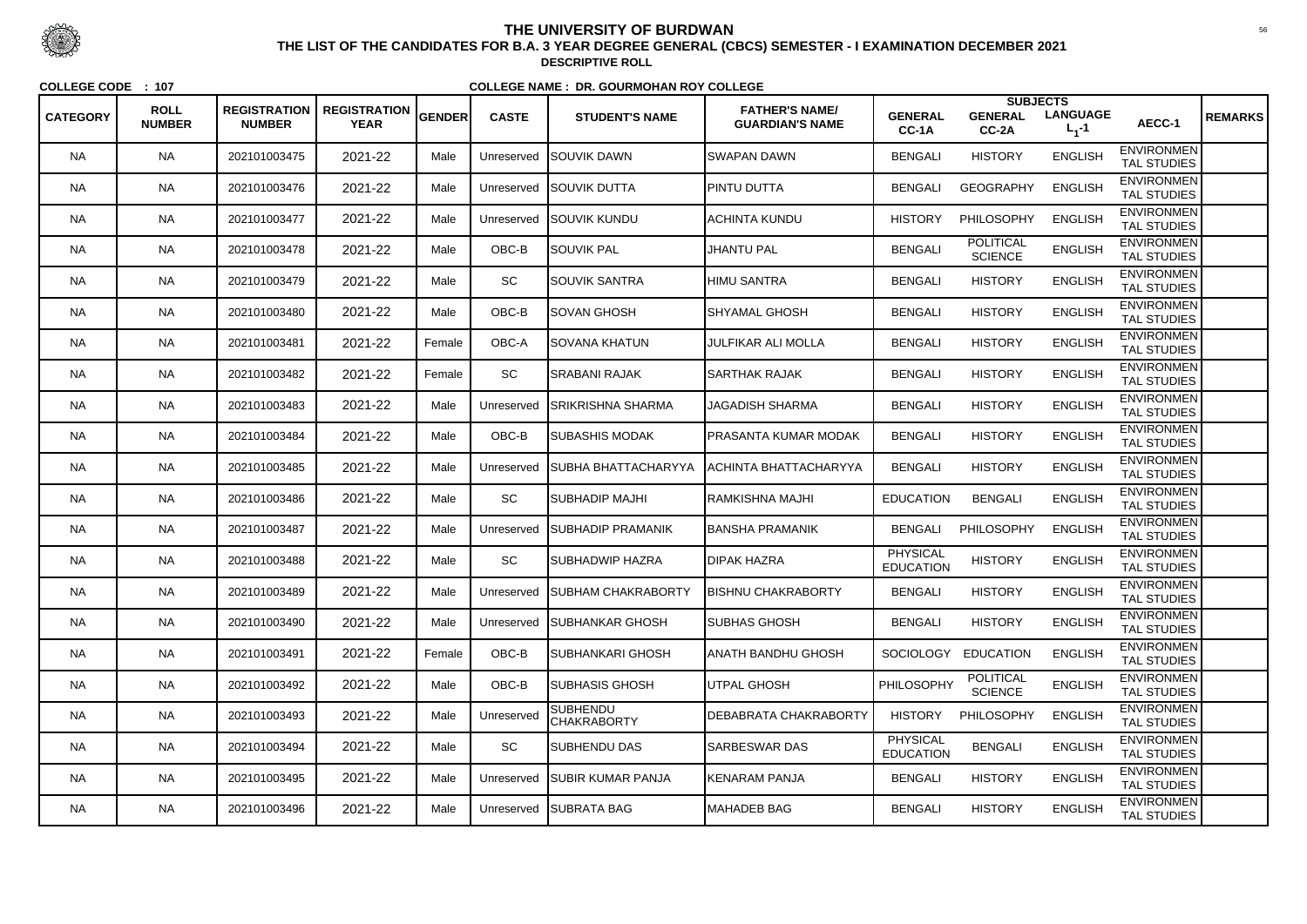|                 |                              |                                      |                                    |               |              |                          |                                                 |                                     | <b>SUBJECTS</b>                    |                              |                                         |                |
|-----------------|------------------------------|--------------------------------------|------------------------------------|---------------|--------------|--------------------------|-------------------------------------------------|-------------------------------------|------------------------------------|------------------------------|-----------------------------------------|----------------|
| <b>CATEGORY</b> | <b>ROLL</b><br><b>NUMBER</b> | <b>REGISTRATION</b><br><b>NUMBER</b> | <b>REGISTRATION</b><br><b>YEAR</b> | <b>GENDER</b> | <b>CASTE</b> | <b>STUDENT'S NAME</b>    | <b>FATHER'S NAME/</b><br><b>GUARDIAN'S NAME</b> | <b>GENERAL</b><br>CC-1A             | <b>GENERAL</b><br>CC-2A            | <b>LANGUAGE</b><br>$L_1 - 1$ | AECC-1                                  | <b>REMARKS</b> |
| <b>NA</b>       | <b>NA</b>                    | 202101003497                         | 2021-22                            | Male          | SC           | <b>I</b> SUBRATA BAG     | <b>UTTAM BAG</b>                                | <b>HISTORY</b>                      | PHILOSOPHY                         | <b>ENGLISH</b>               | <b>ENVIRONMEN</b><br><b>TAL STUDIES</b> |                |
| <b>NA</b>       | <b>NA</b>                    | 202101003498                         | 2021-22                            | Female        | Unreserved   | <b>SUCHARITA KONER</b>   | <b>SUJOY KONER</b>                              | <b>BENGALI</b>                      | <b>HISTORY</b>                     | <b>ENGLISH</b>               | <b>ENVIRONMEN</b><br><b>TAL STUDIES</b> |                |
| <b>NA</b>       | <b>NA</b>                    | 202101003499                         | 2021-22                            | Male          | OBC-B        | <b>SUDIP GHOSH</b>       | UTTAM GHOSH                                     | PHYSICAL<br><b>EDUCATION</b>        | <b>POLITICAL</b><br><b>SCIENCE</b> | <b>ENGLISH</b>               | <b>ENVIRONMEN</b><br><b>TAL STUDIES</b> |                |
| <b>NA</b>       | <b>NA</b>                    | 202101003500                         | 2021-22                            | Male          | OBC-B        | <b>SUDIP GHOSH</b>       | RAMKRISHNA GHOSH                                | <b>BENGALI</b>                      | <b>EDUCATION</b>                   | <b>ENGLISH</b>               | <b>ENVIRONMEN</b><br><b>TAL STUDIES</b> |                |
| <b>NA</b>       | <b>NA</b>                    | 202101003501                         | 2021-22                            | Male          | SC           | <b>SUDIP HAZRA</b>       | <b>ARUP HAZRA</b>                               | <b>BENGALI</b>                      | <b>HISTORY</b>                     | <b>ENGLISH</b>               | <b>ENVIRONMEN</b><br><b>TAL STUDIES</b> |                |
| <b>NA</b>       | <b>NA</b>                    | 202101003502                         | 2021-22                            | Male          | Unreserved   | <b>SUDIP MALAKAR</b>     | <b>HARIHAR MALAKAR</b>                          | <b>PHYSICAL</b><br><b>EDUCATION</b> | <b>HISTORY</b>                     | <b>ENGLISH</b>               | <b>ENVIRONMEN</b><br><b>TAL STUDIES</b> |                |
| <b>NA</b>       | <b>NA</b>                    | 202101003503                         | 2021-22                            | Female        | Unreserved   | <b>ISUDIPA CHANDRA</b>   | <b>GOUTAM CHANDRA</b>                           | <b>BENGALI</b>                      | <b>EDUCATION</b>                   | <b>ENGLISH</b>               | <b>ENVIRONMEN</b><br><b>TAL STUDIES</b> |                |
| <b>NA</b>       | <b>NA</b>                    | 202101003504                         | 2021-22                            | Female        | <b>SC</b>    | <b>SUDIPA ROY</b>        | MADHAB ROY                                      | <b>BENGALI</b>                      | <b>POLITICAL</b><br><b>SCIENCE</b> | <b>ENGLISH</b>               | <b>ENVIRONMEN</b><br><b>TAL STUDIES</b> |                |
| <b>NA</b>       | <b>NA</b>                    | 202101003505                         | 2021-22                            | Male          | Unreserved   | <b>ISUDIPTA GHOSH</b>    | SAHADEB GHOSH                                   | PHILOSOPHY                          | <b>HISTORY</b>                     | <b>ENGLISH</b>               | <b>ENVIRONMEN</b><br><b>TAL STUDIES</b> |                |
| <b>NA</b>       | <b>NA</b>                    | 202101003506                         | 2021-22                            | Male          | OBC-B        | <b>SUDIPTA MODAK</b>     | TINA MODAK                                      | <b>BENGALI</b>                      | <b>HISTORY</b>                     | <b>ENGLISH</b>               | <b>ENVIRONMEN</b><br><b>TAL STUDIES</b> |                |
| <b>NA</b>       | <b>NA</b>                    | 202101003507                         | 2021-22                            | Female        | Unreserved   | <b>SUDIPTA ROY</b>       | KHOKAN ROY                                      | <b>BENGALI</b>                      | <b>HISTORY</b>                     | <b>ENGLISH</b>               | <b>ENVIRONMEN</b><br><b>TAL STUDIES</b> |                |
| <b>NA</b>       | <b>NA</b>                    | 202101003508                         | 2021-22                            | Male          | Unreserved   | <b>SUDIPTA SAMANTA</b>   | <b>SUKALYAN SAMANTA</b>                         | PHILOSOPHY                          | <b>HISTORY</b>                     | <b>ENGLISH</b>               | <b>ENVIRONMEN</b><br><b>TAL STUDIES</b> |                |
| <b>NA</b>       | <b>NA</b>                    | 202101003509                         | 2021-22                            | Female        |              | Unreserved SUHANA PARVIN | SORHAN ALI KHAN                                 | <b>PHILOSOPHY</b>                   | <b>HISTORY</b>                     | <b>ENGLISH</b>               | <b>ENVIRONMEN</b><br><b>TAL STUDIES</b> |                |
| <b>NA</b>       | <b>NA</b>                    | 202101003510                         | 2021-22                            | Male          | SC           | <b>SUJAN DAS</b>         | <b>PRASANTA DAS</b>                             | <b>BENGALI</b>                      | <b>HISTORY</b>                     | <b>ENGLISH</b>               | <b>ENVIRONMEN</b><br><b>TAL STUDIES</b> |                |
| <b>NA</b>       | <b>NA</b>                    | 202101003511                         | 2021-22                            | Male          |              | Unreserved SUJAN GHOSH   | <b>ABHIMANNYU GHOSH</b>                         | <b>BENGALI</b>                      | <b>EDUCATION</b>                   | <b>ENGLISH</b>               | <b>ENVIRONMEN</b><br><b>TAL STUDIES</b> |                |
| <b>NA</b>       | <b>NA</b>                    | 202101003512                         | 2021-22                            | Male          |              | Unreserved SUJAN PAUL    | <b>SWAPAN PAUL</b>                              | <b>BENGALI</b>                      | <b>HISTORY</b>                     | <b>ENGLISH</b>               | <b>ENVIRONMEN</b><br>TAL STUDIES        |                |
| <b>NA</b>       | <b>NA</b>                    | 202101003513                         | 2021-22                            | Female        | SC           | <b>SUJATA ROY</b>        | <b>SUBHAS ROY</b>                               | <b>PHILOSOPHY</b>                   | <b>HISTORY</b>                     | <b>ENGLISH</b>               | <b>ENVIRONMEN</b><br><b>TAL STUDIES</b> |                |
| <b>NA</b>       | <b>NA</b>                    | 202101003514                         | 2021-22                            | Male          | Unreserved   | <b>SUJAY HAZRA</b>       | GORACHAND HAZRA                                 | <b>BENGALI</b>                      | <b>HISTORY</b>                     | <b>ENGLISH</b>               | <b>ENVIRONMEN</b><br>TAL STUDIES        |                |
| <b>NA</b>       | <b>NA</b>                    | 202101003515                         | 2021-22                            | Male          | SC           | SUJAY MAL                | <b>SENTU MAL</b>                                | <b>BENGALI</b>                      | <b>EDUCATION</b>                   | <b>ENGLISH</b>               | <b>ENVIRONMEN</b><br>TAL STUDIES        |                |
| <b>NA</b>       | <b>NA</b>                    | 202101003516                         | 2021-22                            | Male          | SC           | <b>SUJOY DAS</b>         | <b>PRASHANTA DAS</b>                            | <b>BENGALI</b>                      | <b>HISTORY</b>                     | <b>ENGLISH</b>               | <b>ENVIRONMEN</b><br>TAL STUDIES        |                |
| <b>NA</b>       | <b>NA</b>                    | 202101003517                         | 2021-22                            | Female        | Unreserved   | <b>SUJOYA KONER</b>      | <b>SUNIT KONER</b>                              | <b>BENGALI</b>                      | <b>HISTORY</b>                     | <b>ENGLISH</b>               | <b>ENVIRONMEN</b><br>TAL STUDIES        |                |
| <b>NA</b>       | <b>NA</b>                    | 202101003518                         | 2021-22                            | Male          | <b>ST</b>    | SUKAL BASKI              | KIKIR BASKI                                     | <b>PHYSICAL</b><br><b>EDUCATION</b> | <b>HISTORY</b>                     | <b>ENGLISH</b>               | <b>ENVIRONMEN</b><br>TAL STUDIES        |                |



 <sup>57</sup> **THE LIST OF THE CANDIDATES FOR B.A. 3 YEAR DEGREE GENERAL (CBCS) SEMESTER - I EXAMINATION DECEMBER 2021DESCRIPTIVE ROLL**

**COLLEGE CODE : <sup>107</sup>**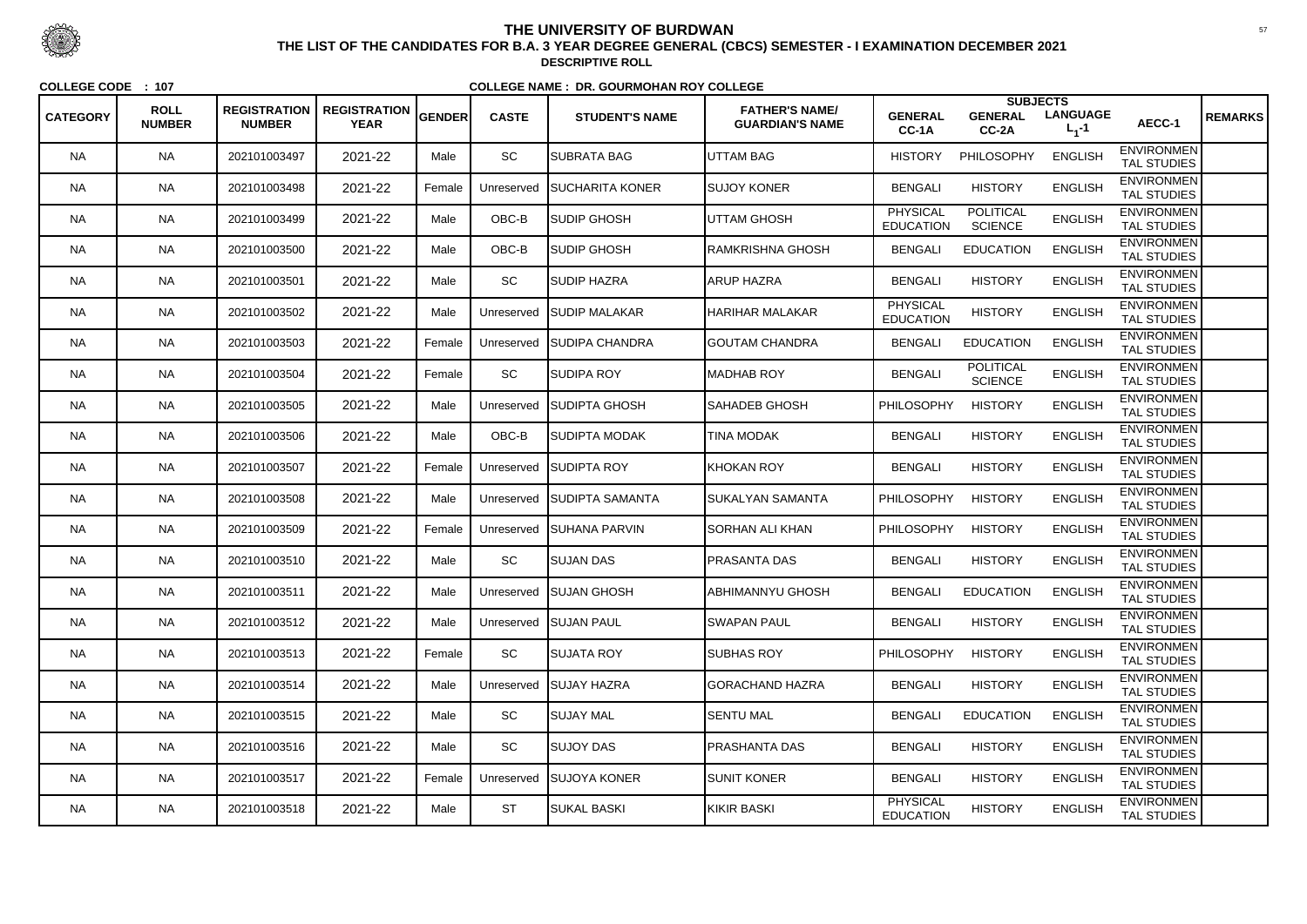|                 |                              |                                      |                                    |               |              |                                |                                                 |                                     | <b>SUBJECTS</b>                    |                              |                                         |                |
|-----------------|------------------------------|--------------------------------------|------------------------------------|---------------|--------------|--------------------------------|-------------------------------------------------|-------------------------------------|------------------------------------|------------------------------|-----------------------------------------|----------------|
| <b>CATEGORY</b> | <b>ROLL</b><br><b>NUMBER</b> | <b>REGISTRATION</b><br><b>NUMBER</b> | <b>REGISTRATION</b><br><b>YEAR</b> | <b>GENDER</b> | <b>CASTE</b> | <b>STUDENT'S NAME</b>          | <b>FATHER'S NAME/</b><br><b>GUARDIAN'S NAME</b> | <b>GENERAL</b><br>CC-1A             | <b>GENERAL</b><br>$CC-2A$          | <b>LANGUAGE</b><br>$L_1 - 1$ | AECC-1                                  | <b>REMARKS</b> |
| <b>NA</b>       | <b>NA</b>                    | 202101003519                         | 2021-22                            | Male          | Unreserved   | <b>ISUKANTA KONER</b>          | <b>TANMAY KONER</b>                             | <b>BENGALI</b>                      | <b>GEOGRAPHY</b>                   | <b>ENGLISH</b>               | <b>ENVIRONMEN</b><br><b>TAL STUDIES</b> |                |
| <b>NA</b>       | <b>NA</b>                    | 202101003520                         | 2021-22                            | Male          | <b>ST</b>    | <b>SUKUR BESRA</b>             | LATE SHANKAR BESRA                              | <b>BENGALI</b>                      | <b>HISTORY</b>                     | <b>ENGLISH</b>               | <b>ENVIRONMEN</b><br><b>TAL STUDIES</b> |                |
| <b>NA</b>       | <b>NA</b>                    | 202101003521                         | 2021-22                            | Female        | OBC-A        | SULEKHA KHATUN                 | <b>JAMIUL SK</b>                                | <b>BENGALI</b>                      | <b>HISTORY</b>                     | <b>ENGLISH</b>               | <b>ENVIRONMEN</b><br><b>TAL STUDIES</b> |                |
| <b>NA</b>       | <b>NA</b>                    | 202101003522                         | 2021-22                            | Male          | Unreserved   | <b>SULTAN SK</b>               | <b>MANNAN SK</b>                                | <b>BENGALI</b>                      | <b>POLITICAL</b><br><b>SCIENCE</b> | <b>ENGLISH</b>               | <b>ENVIRONMEN</b><br><b>TAL STUDIES</b> |                |
| <b>NA</b>       | <b>NA</b>                    | 202101003523                         | 2021-22                            | Male          | OBC-A        | <b>SULTAN SK</b>               | <b>MOFIZUL SEIKH</b>                            | <b>BENGALI</b>                      | <b>EDUCATION</b>                   | <b>ENGLISH</b>               | <b>ENVIRONMEN</b><br><b>TAL STUDIES</b> |                |
| <b>NA</b>       | <b>NA</b>                    | 202101003524                         | 2021-22                            | Female        | Unreserved   | <b>SULTANA KHATUN</b>          | <b>MUKTAR SK</b>                                | <b>BENGALI</b>                      | <b>HISTORY</b>                     | <b>ENGLISH</b>               | <b>ENVIRONMEN</b><br><b>TAL STUDIES</b> |                |
| NA.             | <b>NA</b>                    | 202101003525                         | 2021-22                            | Female        | Unreserved   | <b>SULTANA PARVIN</b>          | SK JAHERUL HAQUE                                | <b>BENGALI</b>                      | <b>EDUCATION</b>                   | <b>ENGLISH</b>               | <b>ENVIRONMEN</b><br><b>TAL STUDIES</b> |                |
| <b>NA</b>       | <b>NA</b>                    | 202101003526                         | 2021-22                            | Female        | Unreserved   | <b>SUMA KHATUN</b>             | <b>MONIRUL SK</b>                               | <b>BENGALI</b>                      | <b>HISTORY</b>                     | <b>ENGLISH</b>               | <b>ENVIRONMEN</b><br><b>TAL STUDIES</b> |                |
| <b>NA</b>       | <b>NA</b>                    | 202101003527                         | 2021-22                            | Female        | Unreserved   | <b>ISUMAIYA KHATUN</b>         | <b>SAMARUL MONDAL</b>                           | <b>BENGALI</b>                      | <b>HISTORY</b>                     | <b>ENGLISH</b>               | <b>ENVIRONMEN</b><br><b>TAL STUDIES</b> |                |
| NA.             | <b>NA</b>                    | 202101003528                         | 2021-22                            | Female        | SC           | <b>SUMANA SANTRA</b>           | SANAJIT SANTRA                                  | <b>PHYSICAL</b><br><b>EDUCATION</b> | <b>HISTORY</b>                     | <b>ENGLISH</b>               | <b>ENVIRONMEN</b><br><b>TAL STUDIES</b> |                |
| <b>NA</b>       | <b>NA</b>                    | 202101003529                         | 2021-22                            | Female        | OBC-B        | SUMANA PAL                     | <b>SUKANTA PAL</b>                              | <b>BENGALI</b>                      | <b>ENGLISH</b>                     | <b>ENGLISH</b>               | <b>ENVIRONMEN</b><br>TAL STUDIES        |                |
| <b>NA</b>       | <b>NA</b>                    | 202101003530                         | 2021-22                            | Male          | OBC-B        | SUMANTA GHOSH                  | <b>BISWAJIT GHOSH</b>                           | <b>BENGALI</b>                      | <b>HISTORY</b>                     | <b>ENGLISH</b>               | <b>ENVIRONMEN</b><br><b>TAL STUDIES</b> |                |
| <b>NA</b>       | <b>NA</b>                    | 202101003531                         | 2021-22                            | Male          | Unreserved   | <b>SUMIT DUTTA</b>             | SUKANTA DUTTA                                   | <b>PHYSICAL</b><br><b>EDUCATION</b> | <b>EDUCATION</b>                   | <b>ENGLISH</b>               | <b>ENVIRONMEN</b><br><b>TAL STUDIES</b> |                |
| NA              | <b>NA</b>                    | 202101003532                         | 2021-22                            | Female        | OBC-A        | SUMMATARA KHATUN               | <b>IDRIS ALI SK</b>                             | <b>BENGALI</b>                      | <b>HISTORY</b>                     | <b>ENGLISH</b>               | <b>ENVIRONMEN</b><br>TAL STUDIES        |                |
| <b>NA</b>       | <b>NA</b>                    | 202101003533                         | 2021-22                            | Female        | Unreserved   | <b>SUNANDA BAG</b>             | <b>RINU BAG</b>                                 | <b>BENGALI</b>                      | <b>HISTORY</b>                     | <b>ENGLISH</b>               | <b>ENVIRONMEN</b><br><b>TAL STUDIES</b> |                |
| <b>NA</b>       | <b>NA</b>                    | 202101003534                         | 2021-22                            | Female        | Unreserved   | <b>SUNANDA</b><br>BHATTACHARYA | PARESH NATH<br>BHATTACHARYA                     | <b>HISTORY</b>                      | PHILOSOPHY                         | <b>ENGLISH</b>               | <b>ENVIRONMEN</b><br>TAL STUDIES        |                |
| <b>NA</b>       | <b>NA</b>                    | 202101003535                         | 2021-22                            | Female        | Unreserved   | <b>ISUPARNA BAIRAGYA</b>       | <b>PRANAB BAIRAGYA</b>                          | <b>BENGALI</b>                      | <b>HISTORY</b>                     | <b>ENGLISH</b>               | <b>ENVIRONMEN</b><br><b>TAL STUDIES</b> |                |
| <b>NA</b>       | <b>NA</b>                    | 202101003536                         | 2021-22                            | Female        | SC           | SUPARNA GHARUI                 | <b>SANJIB GHARUI</b>                            | <b>BENGALI</b>                      | <b>HISTORY</b>                     | <b>ENGLISH</b>               | <b>ENVIRONMEN</b><br>TAL STUDIES        |                |
| <b>NA</b>       | <b>NA</b>                    | 202101003537                         | 2021-22                            | Female        | SC           | <b>SUPARNA MONDAL</b>          | KAMAL CHANDRA MONDAL                            | <b>BENGALI</b>                      | <b>HISTORY</b>                     | <b>ENGLISH</b>               | <b>ENVIRONMEN</b><br>TAL STUDIES        |                |
| <b>NA</b>       | <b>NA</b>                    | 202101003538                         | 2021-22                            | Female        | SC           | <b>SUPRIYA BAG</b>             | <b>NIDHAR BAG</b>                               | <b>BENGALI</b>                      | <b>HISTORY</b>                     | <b>ENGLISH</b>               | <b>ENVIRONMEN</b><br><b>TAL STUDIES</b> |                |
| <b>NA</b>       | <b>NA</b>                    | 202101003539                         | 2021-22                            | Female        | OBC-B        | SUPRIYA GHOSH                  | <b>PRABHAT GHOSH</b>                            | <b>PHYSICAL</b><br><b>EDUCATION</b> | <b>HISTORY</b>                     | <b>ENGLISH</b>               | <b>ENVIRONMEN</b><br>TAL STUDIES        |                |
| <b>NA</b>       | <b>NA</b>                    | 202101003540                         | 2021-22                            | Female        | Unreserved   | <b>SUPRIYA PANJA</b>           | <b>BASUDEB PANJA</b>                            | <b>BENGALI</b>                      | <b>HISTORY</b>                     | <b>ENGLISH</b>               | <b>ENVIRONMEN</b><br>TAL STUDIES        |                |



 <sup>58</sup> **THE LIST OF THE CANDIDATES FOR B.A. 3 YEAR DEGREE GENERAL (CBCS) SEMESTER - I EXAMINATION DECEMBER 2021DESCRIPTIVE ROLL**

**COLLEGE CODE : <sup>107</sup>**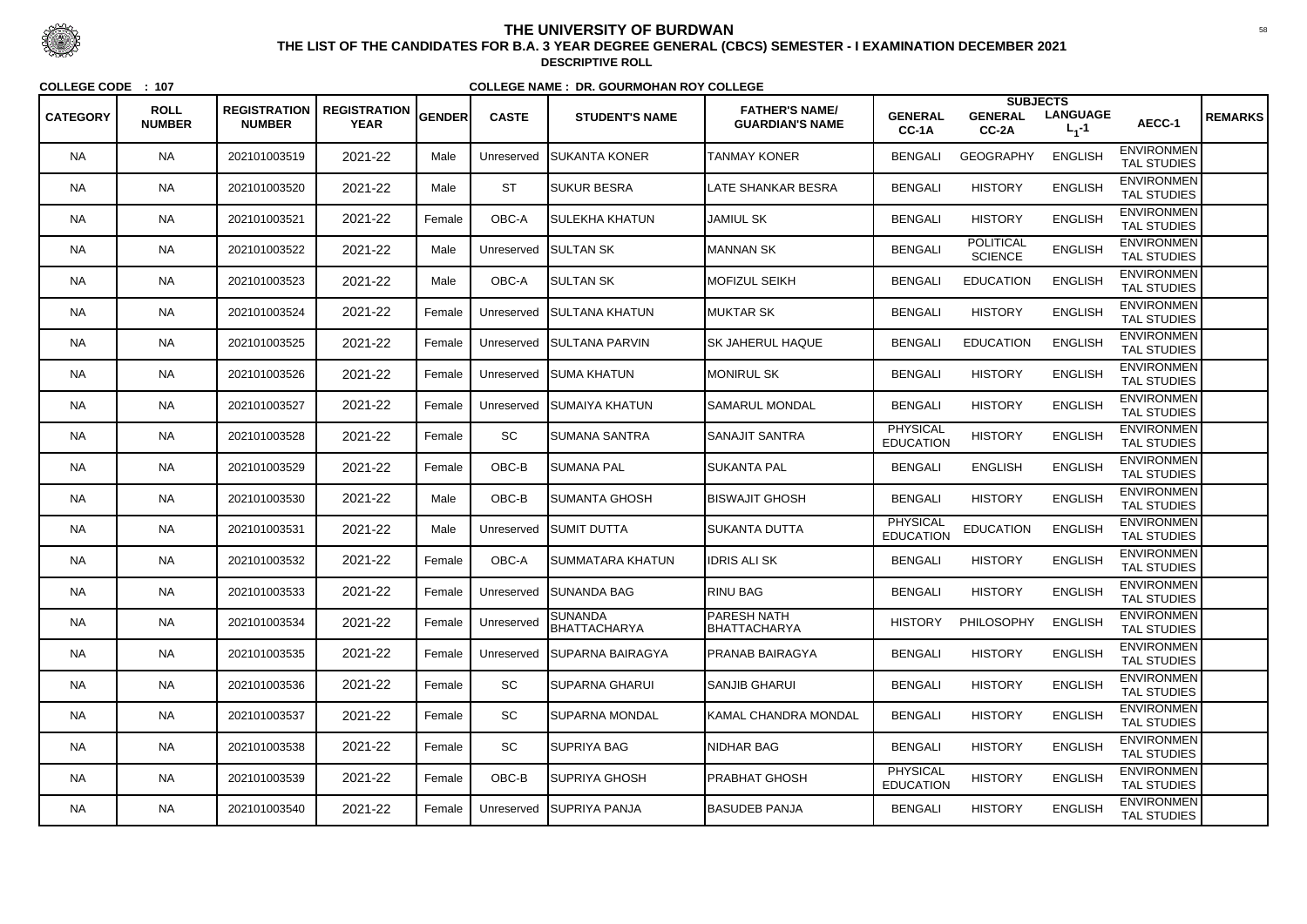|                 |                              |                                      |                                    |        |              |                                     |                                                 |                                     | <b>SUBJECTS</b>         |                              |                                         |                |
|-----------------|------------------------------|--------------------------------------|------------------------------------|--------|--------------|-------------------------------------|-------------------------------------------------|-------------------------------------|-------------------------|------------------------------|-----------------------------------------|----------------|
| <b>CATEGORY</b> | <b>ROLL</b><br><b>NUMBER</b> | <b>REGISTRATION</b><br><b>NUMBER</b> | <b>REGISTRATION</b><br><b>YEAR</b> | GENDER | <b>CASTE</b> | <b>STUDENT'S NAME</b>               | <b>FATHER'S NAME/</b><br><b>GUARDIAN'S NAME</b> | <b>GENERAL</b><br>CC-1A             | <b>GENERAL</b><br>CC-2A | <b>LANGUAGE</b><br>$L_1 - 1$ | AECC-1                                  | <b>REMARKS</b> |
| <b>NA</b>       | <b>NA</b>                    | 202101003541                         | 2021-22                            | Male   | Unreserved   | <b>I</b> SURAJ MAJHI                | <b>IHLANU MAJHI</b>                             | <b>PHYSICAL</b><br><b>EDUCATION</b> | <b>HISTORY</b>          | <b>ENGLISH</b>               | <b>ENVIRONMEN</b><br><b>TAL STUDIES</b> |                |
| <b>NA</b>       | <b>NA</b>                    | 202101003542                         | 2021-22                            | Male   | SC           | SURAJIT DALUI                       | KASHINATH DALUI                                 | <b>BENGALI</b>                      | <b>HISTORY</b>          | <b>ENGLISH</b>               | <b>ENVIRONMEN</b><br><b>TAL STUDIES</b> |                |
| NA.             | <b>NA</b>                    | 202101003543                         | 2021-22                            | Male   | SC           | SURAJIT DAS                         | <b>BHAGIRATH DAS</b>                            | <b>BENGALI</b>                      | <b>HISTORY</b>          | <b>ENGLISH</b>               | <b>ENVIRONMEN</b><br><b>TAL STUDIES</b> |                |
| <b>NA</b>       | <b>NA</b>                    | 202101003544                         | 2021-22                            | Male   | OBC-B        | ISURESH GHOSH                       | NABA KUMAR GHOSH                                | <b>BENGALI</b>                      | PHILOSOPHY              | <b>ENGLISH</b>               | <b>ENVIRONMEN</b><br><b>TAL STUDIES</b> |                |
| <b>NA</b>       | <b>NA</b>                    | 202101003545                         | 2021-22                            | Female | Unreserved   | <b>SURJINA KHATUN</b>               | <b>ALI ANSARI</b>                               | <b>PHILOSOPHY</b>                   | <b>HISTORY</b>          | <b>ENGLISH</b>               | <b>ENVIRONMEN</b><br><b>TAL STUDIES</b> |                |
| NA.             | <b>NA</b>                    | 202101003546                         | 2021-22                            | Male   | <b>SC</b>    | <b>SUROJ HAZRA</b>                  | <b>BHOLANATH HAZRA</b>                          | <b>BENGALI</b>                      | <b>HISTORY</b>          | <b>ENGLISH</b>               | <b>ENVIRONMEN</b><br><b>TAL STUDIES</b> |                |
| NA.             | <b>NA</b>                    | 202101003547                         | 2021-22                            | Male   | Unreserved   | <b>SUROJ SK</b>                     | IMOBARAK SK                                     | <b>BENGALI</b>                      | <b>HISTORY</b>          | <b>ENGLISH</b>               | <b>ENVIRONMEN</b><br><b>TAL STUDIES</b> |                |
| <b>NA</b>       | <b>NA</b>                    | 202101003548                         | 2021-22                            | Male   | Unreserved   | <b>SUROJIT SAHA</b>                 | <b>BISWAJIT SAHA</b>                            | <b>PHILOSOPHY</b>                   | <b>HISTORY</b>          | <b>ENGLISH</b>               | <b>ENVIRONMEN</b><br><b>TAL STUDIES</b> |                |
| <b>NA</b>       | <b>NA</b>                    | 202101003549                         | 2021-22                            | Female | Unreserved   | <b>ISUSMITA CHAKRABORTY</b>         | <b>TAPAS CHAKRABORTY</b>                        | <b>PHYSICAL</b><br><b>EDUCATION</b> | <b>EDUCATION</b>        | <b>ENGLISH</b>               | <b>ENVIRONMEN</b><br><b>TAL STUDIES</b> |                |
| NA.             | <b>NA</b>                    | 202101003550                         | 2021-22                            | Female | SC           | <b>SUSMITA DAS</b>                  | <b>PARESH CHANDRA DAS</b>                       | PHILOSOPHY EDUCATION                |                         | <b>ENGLISH</b>               | <b>ENVIRONMEN</b><br><b>TAL STUDIES</b> |                |
| <b>NA</b>       | <b>NA</b>                    | 202101003551                         | 2021-22                            | Female | Unreserved   | <b>I</b> SUSMITA DAS                | JAYANTA DAS                                     | <b>BENGALI</b>                      | <b>HISTORY</b>          | <b>ENGLISH</b>               | <b>ENVIRONMEN</b><br><b>TAL STUDIES</b> |                |
| <b>NA</b>       | <b>NA</b>                    | 202101003552                         | 2021-22                            | Female | OBC-B        | <b>I</b> SUSMITA GARAI              | <b>ASHOK GARAI</b>                              | <b>PHYSICAL</b><br><b>EDUCATION</b> | <b>EDUCATION</b>        | <b>ENGLISH</b>               | <b>ENVIRONMEN</b><br><b>TAL STUDIES</b> |                |
| <b>NA</b>       | <b>NA</b>                    | 202101003553                         | 2021-22                            | Female | SC           | ISUSMITA HATI                       | PIRU CHANDRA HATI                               | <b>BENGALI</b>                      | <b>SANSKRIT</b>         | <b>ENGLISH</b>               | <b>ENVIRONMEN</b><br><b>TAL STUDIES</b> |                |
| <b>NA</b>       | <b>NA</b>                    | 202101003554                         | 2021-22                            | Female | Unreserved   | <b>SUSMITA KHATUN</b>               | KHUDROTAKHUDA MONDAL                            | <b>BENGALI</b>                      | <b>HISTORY</b>          | <b>ENGLISH</b>               | <b>ENVIRONMEN</b><br><b>TAL STUDIES</b> |                |
| <b>NA</b>       | <b>NA</b>                    | 202101003555                         | 2021-22                            | Female | OBC-B        | SUSUMA GHOSH                        | LALTU GHOSH                                     | <b>BENGALI</b>                      | <b>HISTORY</b>          | <b>ENGLISH</b>               | <b>ENVIRONMEN</b><br><b>TAL STUDIES</b> |                |
| <b>NA</b>       | <b>NA</b>                    | 202101003556                         | 2021-22                            | Female | Unreserved   | <b>SUTAPA CHANDRA</b>               | <b>PURNA CHANDRA</b>                            | <b>PHILOSOPHY</b>                   | <b>HISTORY</b>          | <b>ENGLISH</b>               | <b>ENVIRONMEN</b><br><b>TAL STUDIES</b> |                |
| NA.             | <b>NA</b>                    | 202101003557                         | 2021-22                            | Male   | Unreserved   | <b>SUVANKAR GANGULY</b>             | <b>HARALAL GANGULY</b>                          | <b>BENGALI</b>                      | <b>EDUCATION</b>        | <b>ENGLISH</b>               | <b>ENVIRONMEN</b><br>TAL STUDIES        |                |
| <b>NA</b>       | <b>NA</b>                    | 202101003558                         | 2021-22                            | Male   | Unreserved   | <b>SUVRAJIT CHAKRABORTY</b>         | <b>INEPAL CHAKRABORTY</b>                       | <b>PHYSICAL</b><br><b>EDUCATION</b> | <b>EDUCATION</b>        | <b>ENGLISH</b>               | <b>ENVIRONMEN</b><br><b>TAL STUDIES</b> |                |
| <b>NA</b>       | <b>NA</b>                    | 202101003559                         | 2021-22                            | Male   | OBC-B        | SWAPAN GHOSH                        | SAHADEB GHOSH                                   | <b>BENGALI</b>                      | <b>HISTORY</b>          | <b>ENGLISH</b>               | <b>ENVIRONMEN</b><br>TAL STUDIES        |                |
| <b>NA</b>       | <b>NA</b>                    | 202101003560                         | 2021-22                            | Female | Unreserved   | <b>SWAPNA KHATUN</b>                | <b>SAKER ALI SK</b>                             | <b>BENGALI</b>                      | <b>HISTORY</b>          | <b>ENGLISH</b>               | <b>ENVIRONMEN</b><br>TAL STUDIES        |                |
| <b>NA</b>       | <b>NA</b>                    | 202101003561                         | 2021-22                            | Female | Unreserved   | SWAPTAPARNA ADHIKARY MIHIR ADHIKARY |                                                 | PHILOSOPHY EDUCATION                |                         | <b>ENGLISH</b>               | <b>ENVIRONMEN</b><br>TAL STUDIES        |                |
| <b>NA</b>       | <b>NA</b>                    | 202101003562                         | 2021-22                            | Female | Unreserved   | <b>SWARALIPI GHOSH</b>              | <b>SUCHAND GHOSH</b>                            | PHILOSOPHY                          | <b>SANSKRIT</b>         | <b>ENGLISH</b>               | <b>ENVIRONMEN</b><br>TAL STUDIES        |                |



 <sup>59</sup> **THE LIST OF THE CANDIDATES FOR B.A. 3 YEAR DEGREE GENERAL (CBCS) SEMESTER - I EXAMINATION DECEMBER 2021DESCRIPTIVE ROLL**

**COLLEGE CODE : <sup>107</sup>**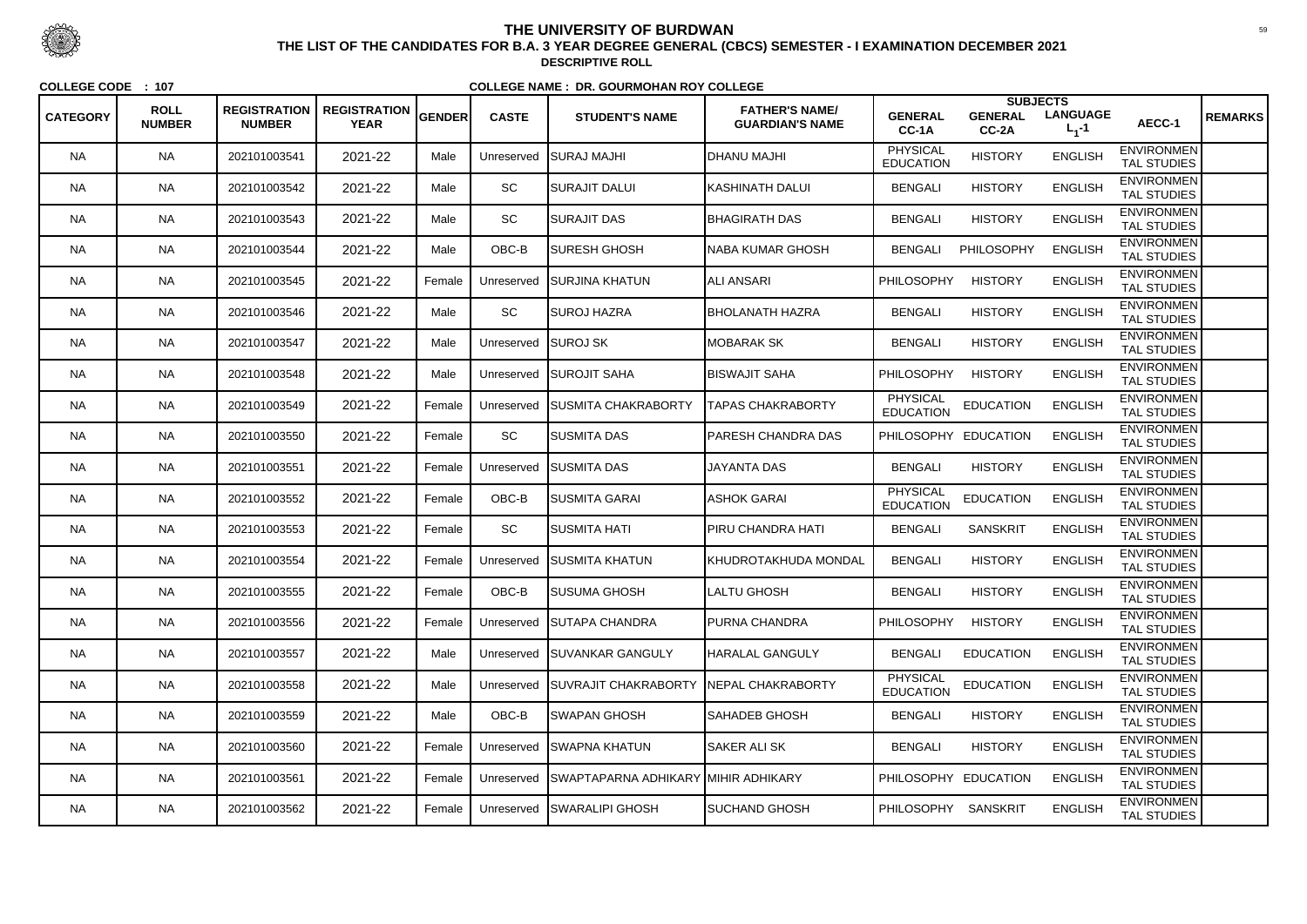|                 |                              |                                      |                                    |               |              |                         |                                                 |                         |                                    | <b>SUBJECTS</b>                |                                         |                |
|-----------------|------------------------------|--------------------------------------|------------------------------------|---------------|--------------|-------------------------|-------------------------------------------------|-------------------------|------------------------------------|--------------------------------|-----------------------------------------|----------------|
| <b>CATEGORY</b> | <b>ROLL</b><br><b>NUMBER</b> | <b>REGISTRATION</b><br><b>NUMBER</b> | <b>REGISTRATION</b><br><b>YEAR</b> | <b>GENDER</b> | <b>CASTE</b> | <b>STUDENT'S NAME</b>   | <b>FATHER'S NAME/</b><br><b>GUARDIAN'S NAME</b> | <b>GENERAL</b><br>CC-1A | <b>GENERAL</b><br>CC-2A            | <b>LANGUAGE</b><br>$L_{1} - 1$ | AECC-1                                  | <b>REMARKS</b> |
| <b>NA</b>       | <b>NA</b>                    | 202101003563                         | 2021-22                            | Male          | SC           | <b>SWARUP DAS</b>       | <b>LALTU DAS</b>                                | <b>BENGALI</b>          | <b>HISTORY</b>                     | <b>ENGLISH</b>                 | <b>ENVIRONMEN</b><br><b>TAL STUDIES</b> |                |
| <b>NA</b>       | <b>NA</b>                    | 202101003564                         | 2021-22                            | Female        | OBC-A        | <b>TAHAMINA KHATUN</b>  | <b>RAZIBUL SEIKH</b>                            | <b>BENGALI</b>          | <b>HISTORY</b>                     | <b>ENGLISH</b>                 | <b>ENVIRONMEN</b><br><b>TAL STUDIES</b> |                |
| NA.             | <b>NA</b>                    | 202101003565                         | 2021-22                            | Female        | Unreserved   | ITAJMIRA KHATUN         | ERSEAD ALI MOLLA                                | <b>HISTORY</b>          | <b>SOCIOLOGY</b>                   | <b>ENGLISH</b>                 | <b>ENVIRONMEN</b><br><b>TAL STUDIES</b> |                |
| <b>NA</b>       | <b>NA</b>                    | 202101003566                         | 2021-22                            | Female        | OBC-B        | <b>TAMALI GHOSH</b>     | <b>TAPAS GHOSH</b>                              | <b>BENGALI</b>          | <b>HISTORY</b>                     | <b>ENGLISH</b>                 | <b>ENVIRONMEN</b><br><b>TAL STUDIES</b> |                |
| <b>NA</b>       | <b>NA</b>                    | 202101003567                         | 2021-22                            | Female        | OBC-A        | <b>TAMANNA PARVIN</b>   | <b>ABDUL MANNAN SEIKH</b>                       | PHILOSOPHY              | <b>HISTORY</b>                     | <b>ENGLISH</b>                 | <b>ENVIRONMEN</b><br><b>TAL STUDIES</b> |                |
| <b>NA</b>       | <b>NA</b>                    | 202101003568                         | 2021-22                            | Male          | SC           | <b>TANMOY DALUI</b>     | <b>NISHAKAR DALUI</b>                           | <b>BENGALI</b>          | <b>HISTORY</b>                     | <b>ENGLISH</b>                 | <b>ENVIRONMEN</b><br><b>TAL STUDIES</b> |                |
| NA.             | <b>NA</b>                    | 202101003569                         | 2021-22                            | Male          | Unreserved   | <b>TANMOY GHOSH</b>     | PURAN CHANDRA GHOSH                             | <b>SANSKRIT</b>         | <b>BENGALI</b>                     | <b>ENGLISH</b>                 | <b>ENVIRONMEN</b><br><b>TAL STUDIES</b> |                |
| <b>NA</b>       | <b>NA</b>                    | 202101003570                         | 2021-22                            | Male          | OBC-B        | <b>TANMOY PAL</b>       | <b>DIBYENDU PAL</b>                             | PHILOSOPHY              | <b>POLITICAL</b><br><b>SCIENCE</b> | <b>ENGLISH</b>                 | <b>ENVIRONMEN</b><br><b>TAL STUDIES</b> |                |
| <b>NA</b>       | <b>NA</b>                    | 202101003571                         | 2021-22                            | Male          | SC           | <b>TANMOY SANTRA</b>    | <b>SANJOY SANTRA</b>                            | <b>BENGALI</b>          | <b>SANSKRIT</b>                    | <b>ENGLISH</b>                 | <b>ENVIRONMEN</b><br><b>TAL STUDIES</b> |                |
| NA.             | <b>NA</b>                    | 202101003572                         | 2021-22                            | Male          | Unreserved   | <b>TANMOY SINGHA</b>    | SUBRATA SINGHA                                  | PHILOSOPHY              | <b>HISTORY</b>                     | <b>ENGLISH</b>                 | <b>ENVIRONMEN</b><br><b>TAL STUDIES</b> |                |
| <b>NA</b>       | <b>NA</b>                    | 202101003573                         | 2021-22                            | Female        | Unreserved   | <b>TANUJA KHATUN</b>    | TAKIBAR RAHAMAN MOLLA                           | <b>BENGALI</b>          | <b>HISTORY</b>                     | <b>ENGLISH</b>                 | <b>ENVIRONMEN</b><br><b>TAL STUDIES</b> |                |
| <b>NA</b>       | <b>NA</b>                    | 202101003574                         | 2021-22                            | Female        | Unreserved   | <b>TANUSHREE DEY</b>    | <b>TAMAL DEY</b>                                | <b>BENGALI</b>          | <b>SANSKRIT</b>                    | <b>ENGLISH</b>                 | <b>ENVIRONMEN</b><br><b>TAL STUDIES</b> |                |
| <b>NA</b>       | <b>NA</b>                    | 202101003575                         | 2021-22                            | Female        | OBC-B        | <b>TANUSHREE GHOSH</b>  | <b>TARUN GHOSH</b>                              | <b>SOCIOLOGY</b>        | <b>HISTORY</b>                     | <b>ENGLISH</b>                 | <b>ENVIRONMEN</b><br><b>TAL STUDIES</b> |                |
| <b>NA</b>       | <b>NA</b>                    | 202101003576                         | 2021-22                            | Female        | SC           | <b>TANUSHRI BAG</b>     | <b>SOURISH BAG</b>                              | PHILOSOPHY              | <b>HISTORY</b>                     | <b>ENGLISH</b>                 | <b>ENVIRONMEN</b><br>TAL STUDIES        |                |
| <b>NA</b>       | <b>NA</b>                    | 202101003577                         | 2021-22                            | Female        | OBC-B        | <b>TANUSRI GHOSH</b>    | <b>BABLU GHOSH</b>                              | <b>PHILOSOPHY</b>       | <b>HISTORY</b>                     | <b>ENGLISH</b>                 | <b>ENVIRONMEN</b><br><b>TAL STUDIES</b> |                |
| <b>NA</b>       | <b>NA</b>                    | 202101003578                         | 2021-22                            | Male          | $OBC-B$      | <b>TAPABRATA BISWAS</b> | <b>SUFAL BISWAS</b>                             | PHILOSOPHY EDUCATION    |                                    | <b>ENGLISH</b>                 | <b>ENVIRONMEN</b><br><b>TAL STUDIES</b> |                |
| NA.             | <b>NA</b>                    | 202101003579                         | 2021-22                            | Male          | Unreserved   | <b>TARUN MODAK</b>      | <b>ARABINDA MODAK</b>                           | PHILOSOPHY EDUCATION    |                                    | <b>ENGLISH</b>                 | <b>ENVIRONMEN</b><br>TAL STUDIES        |                |
| <b>NA</b>       | <b>NA</b>                    | 202101003580                         | 2021-22                            | Male          | OBC-A        | <b>TASLIMA NASRIN</b>   | <b>MANSUR HABIBULLAH</b><br><b>MALLICK</b>      | <b>BENGALI</b>          | <b>HISTORY</b>                     | <b>ENGLISH</b>                 | <b>ENVIRONMEN</b><br>TAL STUDIES        |                |
| <b>NA</b>       | <b>NA</b>                    | 202101003581                         | 2021-22                            | Female        | Unreserved   | <b>TAZMIRA KHATUN</b>   | <b>MOJAMMEL SK</b>                              | <b>PHILOSOPHY</b>       | <b>HISTORY</b>                     | <b>ENGLISH</b>                 | <b>ENVIRONMEN</b><br>TAL STUDIES        |                |
| <b>NA</b>       | <b>NA</b>                    | 202101003582                         | 2021-22                            | Female        | OBC-B        | <b>TINA GHOSH</b>       | ASESH KUMAR GHOSH                               | <b>PHILOSOPHY</b>       | <b>HISTORY</b>                     | <b>ENGLISH</b>                 | <b>ENVIRONMEN</b><br>TAL STUDIES        |                |
| <b>NA</b>       | <b>NA</b>                    | 202101003583                         | 2021-22                            | Female        | OBC-B        | <b>TINA GHOSH</b>       | <b>JHULAN GHOSH</b>                             | <b>BENGALI</b>          | <b>HISTORY</b>                     | <b>ENGLISH</b>                 | <b>ENVIRONMEN</b><br>TAL STUDIES        |                |
| <b>NA</b>       | <b>NA</b>                    | 202101003584                         | 2021-22                            | Female        | Unreserved   | <b>TINA MAJHI</b>       | <b>TAPAS MAJHI</b>                              | <b>PHILOSOPHY</b>       | <b>HISTORY</b>                     | <b>ENGLISH</b>                 | <b>ENVIRONMEN</b><br>TAL STUDIES        |                |



 <sup>60</sup> **THE LIST OF THE CANDIDATES FOR B.A. 3 YEAR DEGREE GENERAL (CBCS) SEMESTER - I EXAMINATION DECEMBER 2021DESCRIPTIVE ROLL**

**COLLEGE CODE : <sup>107</sup>**